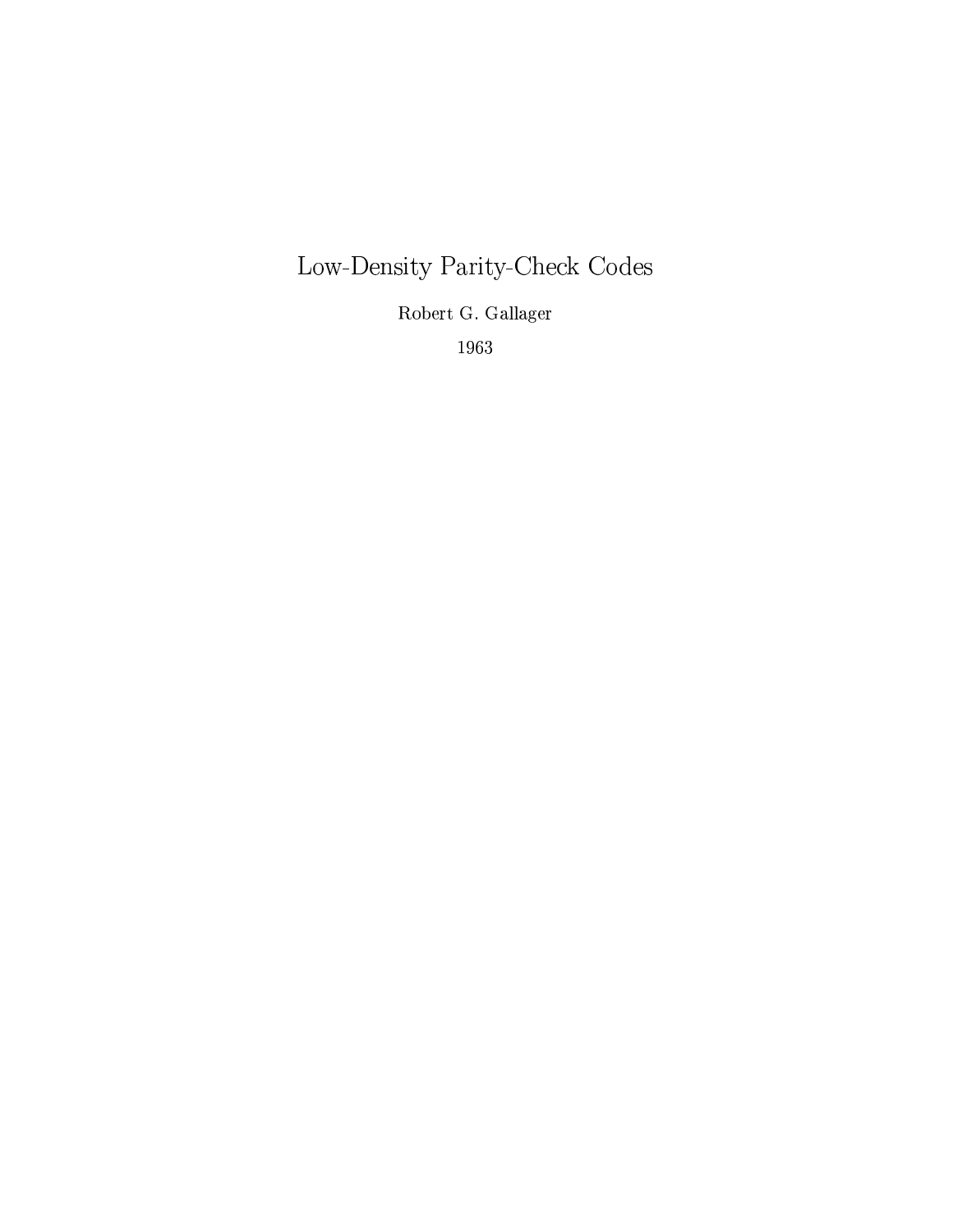# Preface

The Noisy Channel Coding Theorem discovered by C. E. Shannon in 1948 offered communication engineers the possibility of reducing error rates on noisy channels to negligible levels without sacrificing data rates. The primary obstacle to the practical use of this theorem has been the equipment complexity and the computation time required to decode the noisy received data.

This monograph presents a technique for achieving high data rates and negligible error probabilities on noisy channels with a reasonable amount of equipment. The advantages and disadvantages of this technique over other techniques for the same purpose are neither simple nor clear-cut, and depend primarily upon the channel and the type of service required. More important than the particular technique, however, is the hope that the concepts here will lead to new and better coding procedures.

The chapters of the monograph are arranged in such a way that with the exception of Chapter 5 each chapter can be read independently of the others. Chapter 1 sets the background of the study, summarizes the results, and briefly compares low-density coding with other coding schemes. Chapter 2 analyzes the distances between code words in low-density codes and Chapter 3 applies these results to the problem of bounding the probability of decoding error that can be achieved for these codes on a broad class of binary-input channels. The results of Chapter 3 can be immediately applied to any code or class of codes for which the distance properties can be bounded. Chapter 4 presents a simple decoding algorithm for these codes and analyzes the resulting error probability. Chapter 5 briefly extends all the previous results to multi-input channels, and Chapter 6 presents the results of computer simulation of the low-density decoding algorithm.

The work reported here is an expanded and revised version of my doctoral dissertation, completed in 1960 in the Department of Electrical Engineering, M.I.T. I am grateful to my thesis supervisor, Professor Peter Elias, and to my thesis readers, Professors Robert M. Fano and John M. Wozencraft, for assistance and encouragement both during the course of the thesis and later.

This research was made possible in part by support extended by the Research Laboratory of Electronics of the Massachusetts Institute of Technology, which is supported in part by the U.S. Army, the Air Force Office of Scientific Research, and the Office of Naval Research; additional support was received through the National Science Foundation (Grant G-16526) and the National Institute of Health (Grant MH-04737-03).

Much of Chapter 4 is reprinted with permission of the editors from an article by the author in the Transactions of the I.R.E., IT-9, pages 21 to 28.

The experimental results in Chapter 6 were obtained in part through the support of the Rome Air Development Center and in part through the support of the M.I.T. Computation Center.

Cambridge, Mass. July, 1963

Robert G. Gallager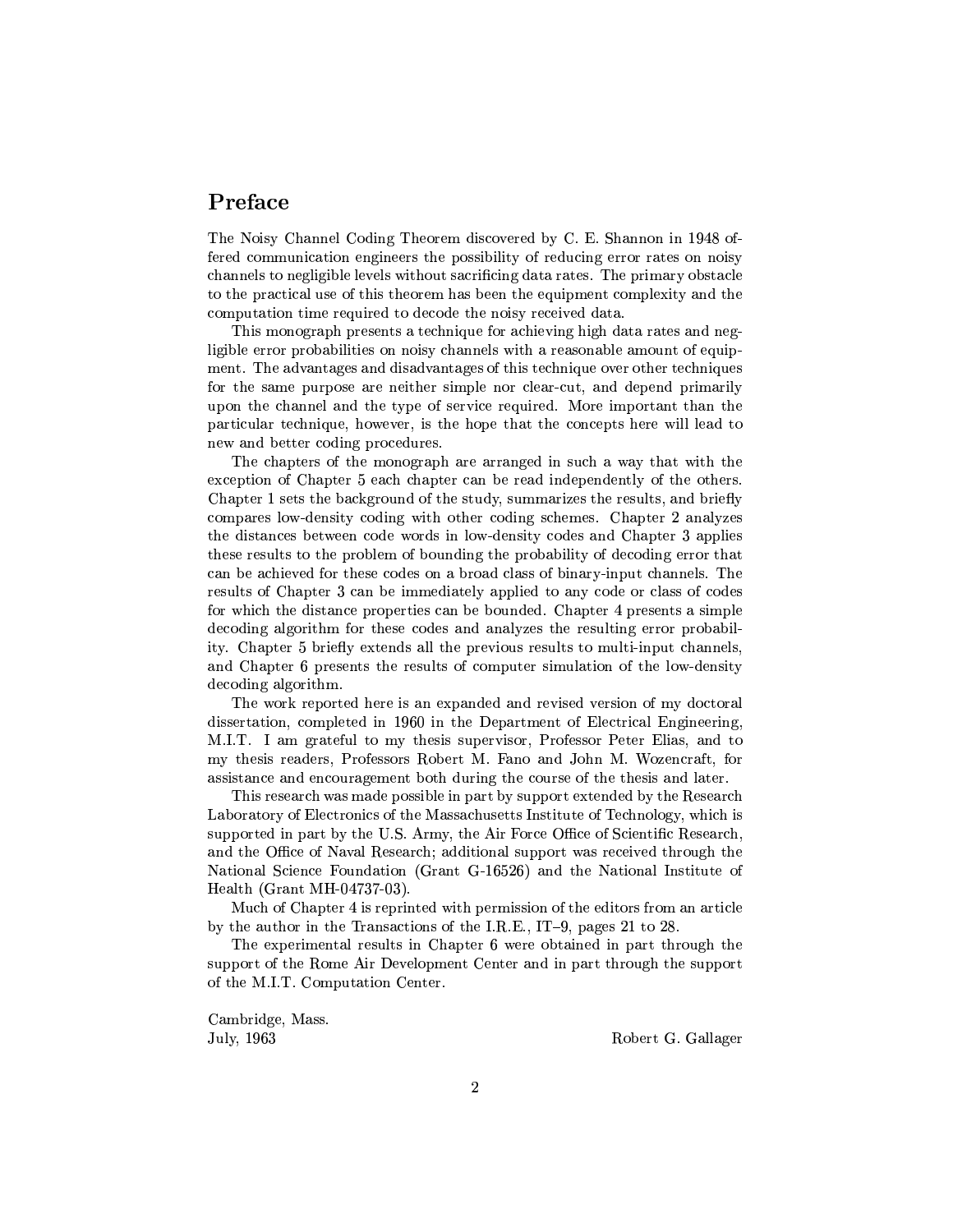# the contract of the contract of the contract of the contract of the contract of the contract of the contract of

| $\mathbf{1}$                          | Introduction                                                                       | 4              |  |  |  |  |  |  |  |  |  |  |
|---------------------------------------|------------------------------------------------------------------------------------|----------------|--|--|--|--|--|--|--|--|--|--|
|                                       | 1.1<br>Coding for Digital Data Transmission                                        | $\overline{4}$ |  |  |  |  |  |  |  |  |  |  |
|                                       | Low-Density Parity-Check Codes<br>$1.2\,$                                          | $\overline{7}$ |  |  |  |  |  |  |  |  |  |  |
|                                       | 1.3                                                                                | $\overline{7}$ |  |  |  |  |  |  |  |  |  |  |
|                                       | 1.4                                                                                | 9              |  |  |  |  |  |  |  |  |  |  |
| <b>Distance Functions</b><br>$\bf{2}$ |                                                                                    |                |  |  |  |  |  |  |  |  |  |  |
|                                       | Equiprobable Ensemble of Parity-Check Codes<br>2.1                                 | 11<br>11       |  |  |  |  |  |  |  |  |  |  |
|                                       | Distance Properties of Low-Density Codes<br>2.2                                    | 13             |  |  |  |  |  |  |  |  |  |  |
|                                       |                                                                                    | 21             |  |  |  |  |  |  |  |  |  |  |
| 3                                     | <b>Probability of Decoding Error</b><br>Symmetric Binary Input Channels<br>$3.1\,$ |                |  |  |  |  |  |  |  |  |  |  |
|                                       |                                                                                    | 21             |  |  |  |  |  |  |  |  |  |  |
|                                       | 3.2                                                                                | 21             |  |  |  |  |  |  |  |  |  |  |
|                                       | Upper Bound on Probability of Decoding Error<br>3.3                                | 23             |  |  |  |  |  |  |  |  |  |  |
|                                       | 3.4                                                                                | 25             |  |  |  |  |  |  |  |  |  |  |
|                                       | $\overline{P}_e$ for Codes and Ensembles of Codes<br>3.5                           | 28             |  |  |  |  |  |  |  |  |  |  |
|                                       | Error Probability for Equiprobable Code Ensemble<br>3.6                            | 31             |  |  |  |  |  |  |  |  |  |  |
|                                       | 3.7                                                                                | 34             |  |  |  |  |  |  |  |  |  |  |
|                                       | Upper Bound on Rate for Low-Density Codes<br>3.8                                   | 37             |  |  |  |  |  |  |  |  |  |  |
| 4                                     | Decoding                                                                           | 39             |  |  |  |  |  |  |  |  |  |  |
|                                       | 4.1                                                                                | 39             |  |  |  |  |  |  |  |  |  |  |
|                                       | 4.2                                                                                | 40             |  |  |  |  |  |  |  |  |  |  |
|                                       | Probability of Error Using Probabilistic Decoding<br>4.3                           | 44             |  |  |  |  |  |  |  |  |  |  |
| 5                                     | Low-Density Codes with Arbitrary Alphabet Sizes                                    | 49             |  |  |  |  |  |  |  |  |  |  |
|                                       | 5.1                                                                                | 49             |  |  |  |  |  |  |  |  |  |  |
|                                       | 5.2                                                                                | 51             |  |  |  |  |  |  |  |  |  |  |
|                                       | 5.3                                                                                | 52             |  |  |  |  |  |  |  |  |  |  |
|                                       | Probability of Error Using Probabilistic Decoding<br>5.4                           | 54             |  |  |  |  |  |  |  |  |  |  |
|                                       |                                                                                    |                |  |  |  |  |  |  |  |  |  |  |
| 6                                     | <b>Experimental Results</b>                                                        | 57             |  |  |  |  |  |  |  |  |  |  |
|                                       | $6.1\,$                                                                            | 57             |  |  |  |  |  |  |  |  |  |  |
|                                       | 6.2                                                                                | 57             |  |  |  |  |  |  |  |  |  |  |
|                                       | 6.3                                                                                | 60             |  |  |  |  |  |  |  |  |  |  |
|                                       | 6.4                                                                                | 62             |  |  |  |  |  |  |  |  |  |  |
|                                       | A Properties of the Function $B(\lambda)$                                          |                |  |  |  |  |  |  |  |  |  |  |
|                                       | B Miscellaneous Mathematical Derivations for Chapter 3                             |                |  |  |  |  |  |  |  |  |  |  |
| $\mathbf C$                           | Analysis of Number of Independent Decoding Iterations                              |                |  |  |  |  |  |  |  |  |  |  |
|                                       | References                                                                         |                |  |  |  |  |  |  |  |  |  |  |
| Index<br>90                           |                                                                                    |                |  |  |  |  |  |  |  |  |  |  |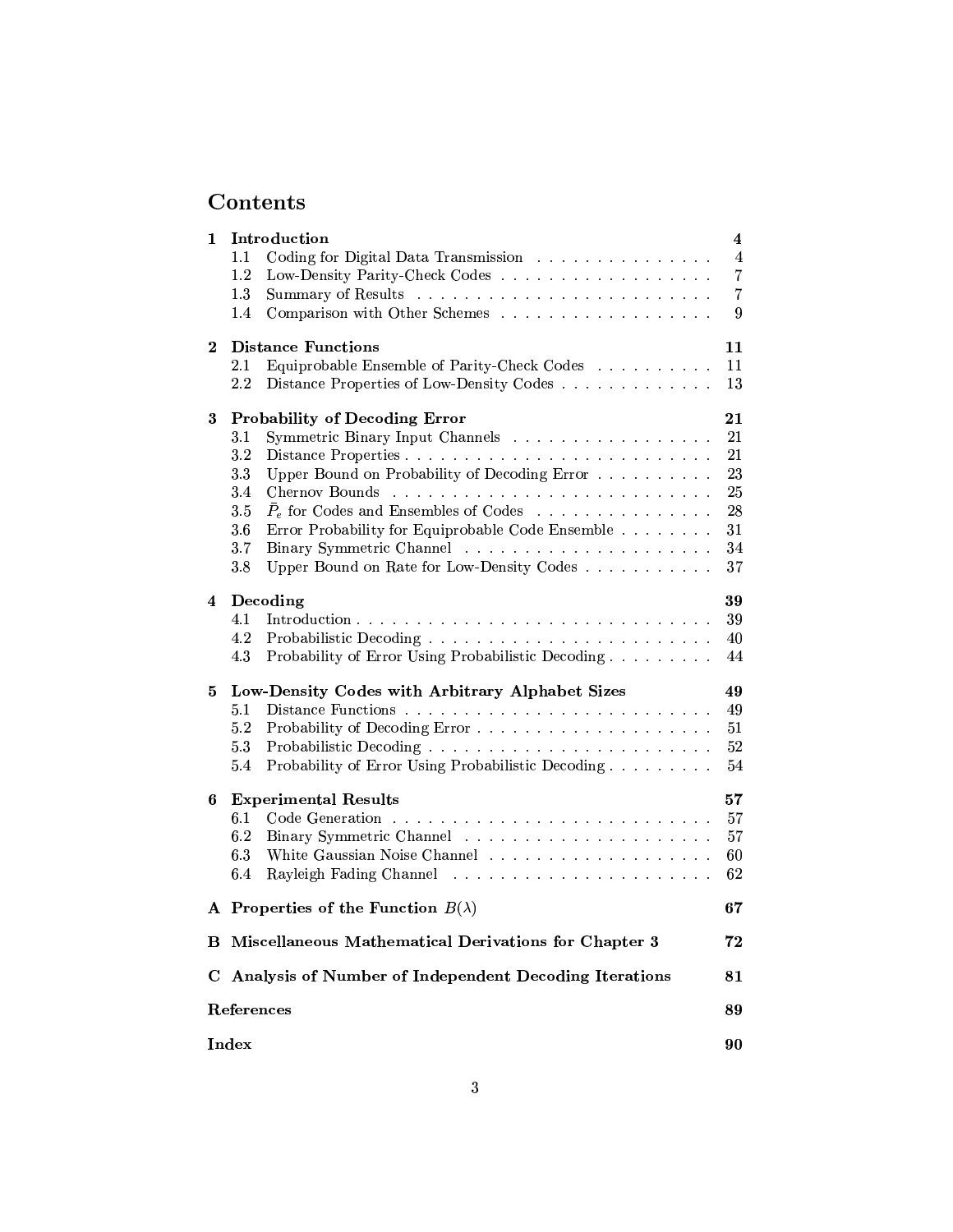# Introduction 1

#### Coding for Digital Data Transmission  $1.1\,$

The need for efficient and reliable digital data communication systems has been rising rapidly in recent years. This need has been brought on by a variety of reasons, among them being the increase in automatic data processing equipment and the increased need for long range communication. Attempts to develop data systems through the use of conventional modulation and voice transmission techniques have generally resulted in systems with relatively low date rates and high error probabilities.

A more fundamental approach to the problems of efficiency and reliability in communication systems is contained in the Noisy Channel Coding theorem developed by C. E. Shannon [15, 4] in 1948. In order to understand the meaning of this theorem, consider Figure 1.1. The source produces binary digits, or binits, at some fixed time rate  $R_t$ . The encoder is a device that performs data



Figure 1.1: Block diagram of a communication system.

processing, modulation, and anything else that might be necessary to prepare the data for transmission over the channel. We shall assume, however, that the encoder separates the source sequence into blocks of  $\nu$  binits and operates on only one block at a time. The encoder output is then transmitted over the channel and changed by some sort of random disturbance or noise. The decoder processes the channel output and produces a delayed replica of the source binits. The coding theorem states that for a large variety of channel models, encoders and decoders exist such that the probability of the decoder reproducing a source binit in error  $P_e$  is bounded by

$$
e^{-\nu[E_L(R_t)+0(\nu)]} < P_e < e^{-\nu E(R_t)}
$$

The functions  $E(R_t)$  and  $E_L(R_t)$  depend upon the channel but not upon  $\nu$ ; they are positive when  $R_t = 0$ , and decrease with  $R_t$  until they become 0 at some time rate  $C_t$  known as the channel capacity. The exact nature of these functions and the particular class of channels for which this theorem has been proved need not concern us here. The important result is that the coding constraint length  $\nu$  is a fundamental parameter of a communication system. If a channel is to be used efficiently, that is with  $R_t$  close to  $C_t$ , then  $\nu$  must be made correspondingly large to achieve a satisfactory error probability.

The obvious response of an engineer to such a theorem is: "Splendid, but how does one build encoders and decoders that behave in this way when  $\nu$  is large?" It is rather sobering to observe that if an encoder stores a waveform or code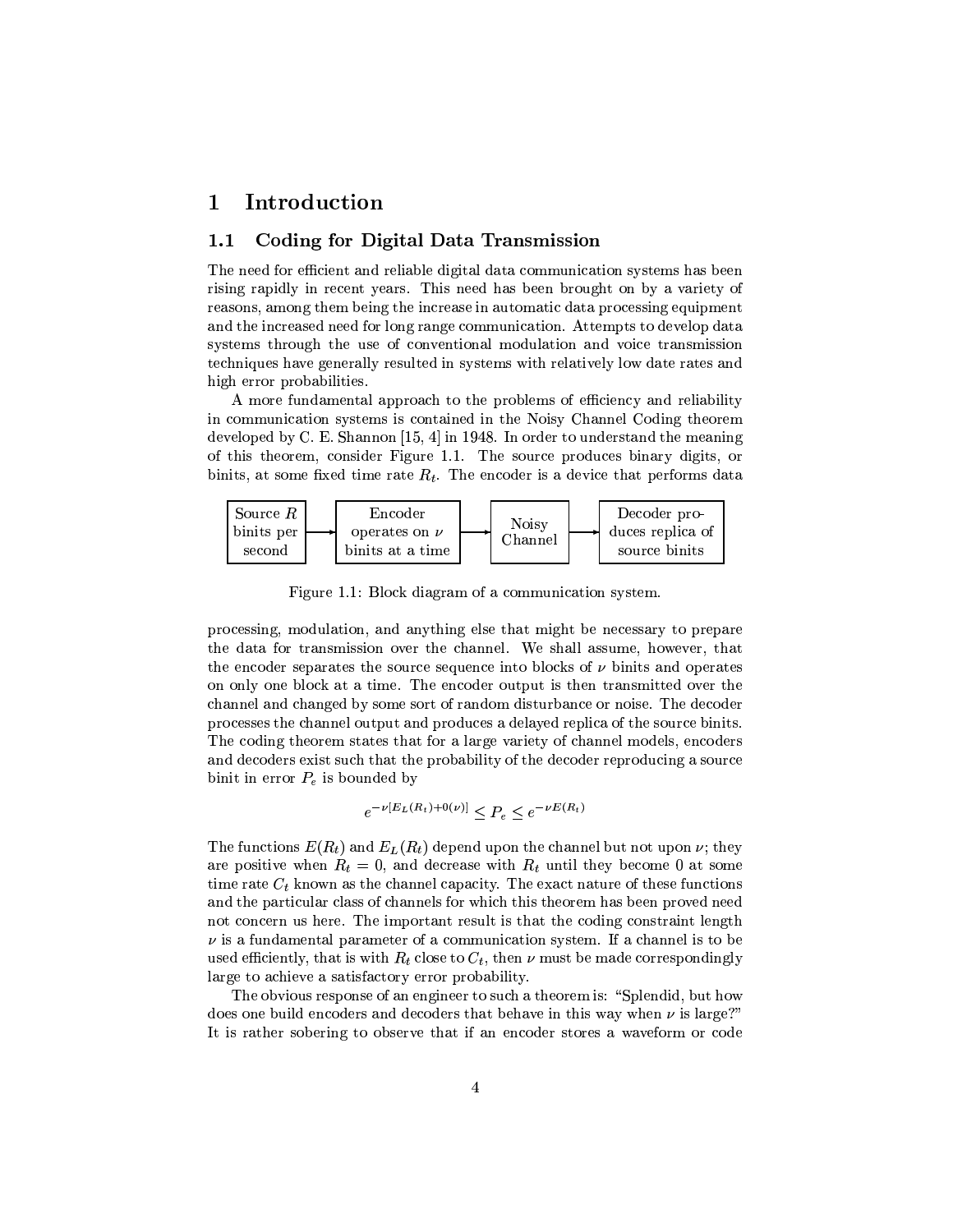word for each possible block of  $\nu$  binits, then the storage requirement must be proportional to  $2^{\nu}$ , which is obviously impractical when  $\nu$  is large. Fortunately, Elias [3] and Reiffen [14] have proved that for a wide variety of channel models. the results of the Noisy Channel Coding theorem can be achieved with little equipment complexity at the encoder by the use of parity-check coding. This will be described in more detail later.

Unfortunately, the problem of decoding simply but effectively when  $\nu$  is large appears to be much more difficult than the problem of encoding. Enough approaches to this problem have been developed to assure one that the Coding theorem has engineering importance. On the other hand these approaches have not been carried far enough for the design of an efficient, reliable data communication system to become a matter of routine engineering.

This monograph contains a detailed study of one of the three or four most promising approaches to simple decoding for long constraint length codes. The purpose of publishing this work is primarily to show how such a coding and decoding scheme would work and where it might be useful. Also, naturally, it is hoped that this will stimulate further research on the subject. Further mathematical analysis will probably be fruitless, but there are many interesting modifications of the scheme that might be made and much experimental work that should be done.

In order the prove mathematically some results about low-density paritycheck codes, we shall assume that the codes are to be used on a somewhat restricted and idealized class of channels. It is obvious that results using such channel models can be applied only to channels that closely approximate the model. However, when studying the probability of decoding error, we are interested primarily in the extremely atypical events that cause errors. It is not easy to find models that approximate both these atypical events and typical events. Consequently the analysis of codes on idealized channels can provide only limited insight about real channels, and such insight should be used with caution.

The channel models to be considered here are called symmetric binary-input channels. By this we mean a time-discrete channel for which the input is a sequence of the binary digits 0 and 1 and the output is a corresponding sequence of letters from a discrete or continuous alphabet. The channel is memoryless in the sense that given the input at a given time, the output at the corresponding time is statistically independent of all other inputs and outputs. The symmetry requirement will be defined precisely in Chapter 3, but roughly it means that the outputs can be paired in such a way that the probability of one output given an input is the same as that of the other output of the pair given the other input. The binary symmetric channel, abbreviated BSC, is a member of this class of channels in which there are only two output symbols, one corresponding to each input. The BSC can be entirely specified by the probability of a crossover from one input to the other output.

If a symmetric binary-input channel were to be used without coding, a sequence of binary digits would be transmitted through the channel and the receiver would guess the transmitted symbols one at a time from the received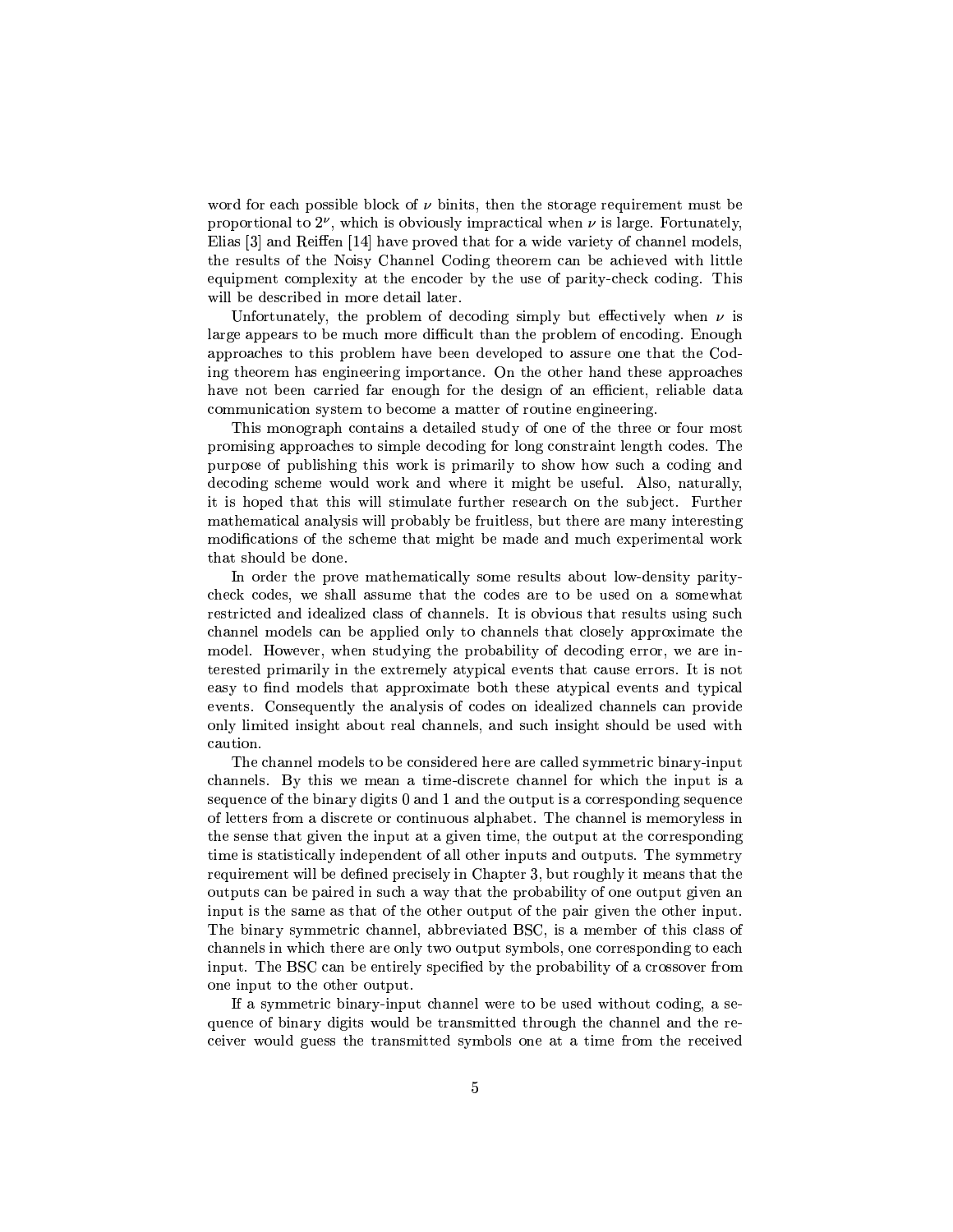symbols. If coding were to be used, however, the coder would first take sequences of binary digits carrying the information from the source and would map these sequences into longer redundant sequences, called code words, for transmission over the channel. We define the rate  $R$  of such codes to be the ratio of the length of the information sequence to the length of the code word sequence. If the code words are of length n, then there are  $2^{nR}$  possible sequences from the source that are mapped into  $n$ -length code words. Thus only a fraction  $2^{-n(1-R)}$  of the  $2^n$  different *n*-length sequences can be used as code words.

At the receiver, the decoder, with its knowledge of which sequences are code words, can separate the transmitted  $n$ -length code word from the channel noise. Thus the code word is mapped back into the  $nR$  information digits. Many decoding schemes find the transmitted code word by first making a decision on each received digit and then using a knowledge of the code words to correct the errors. This intermediate decision, however, destroys a considerable amount of information about the transmitted message, as discussed in detail for several channels in Reference [1]. The decoding scheme to be described here avoids this intermediate decision and operates directly with the *a posteriori* probabilities of the input symbols conditional on the corresponding received symbols.

The codes to be discussed here are special examples of parity-check codes<sup>1</sup>. The code words of a parity-check code are formed by combining a block of binary-information digits with a block of check digits. Each check digit is the modulo 2 sum<sup>2</sup> of a pre-specified set of information digits. These formation rules for the check digits can be represented conveniently by a parity-check matrix, as in Figure 1.2. This matrix represents a set of linear homogeneous modulo 2 equations called parity-check equations, and the set of code words is the set of solutions of these equations. We call the set of digits contained in a parity-check equation a parity-check set. For example, the first parity-check set in Figure 1.2 is the set of digits  $(1, 2, 3, 5)$ .

|  |  | $x_1$ $x_2$ $x_3$ $x_4$ $x_5$ $x_6$ $x_7$ |  |                                                                                                                                                                        |
|--|--|-------------------------------------------|--|------------------------------------------------------------------------------------------------------------------------------------------------------------------------|
|  |  |                                           |  | $n(1-R) \begin{array}{ rrrrrr} 1 & 1 & 1 & 0 & 1 & 0 & 0 \\ 1 & 1 & 0 & 1 & 0 & 1 & 0 \\ 1 & 0 & 1 & 1 & 0 & 0 & 1 \\ \end{array} \hspace{.2cm} x_5 = x_1 + x_2 + x_3$ |
|  |  |                                           |  |                                                                                                                                                                        |
|  |  |                                           |  |                                                                                                                                                                        |

Figure 1.2: Example of a parity-check matrix.

The use of-parity check codes makes coding (as distinguished from decoding) relatively simple to implement. Also, as Elias [3] has shown, if a typical paritycheck code of long block length is used on a BSC, and if the code rate is between critical rate and channel capacity, then the probability of decoding error will be almost as small as that for the best possible code of that rate and block length.

 $1$  For a more detailed discussion of parity-check codes, see Peterson [12].

 $2$ The modulo 2 sum is 1 if the ordinary sum is odd and 0 if the ordinary sum is even.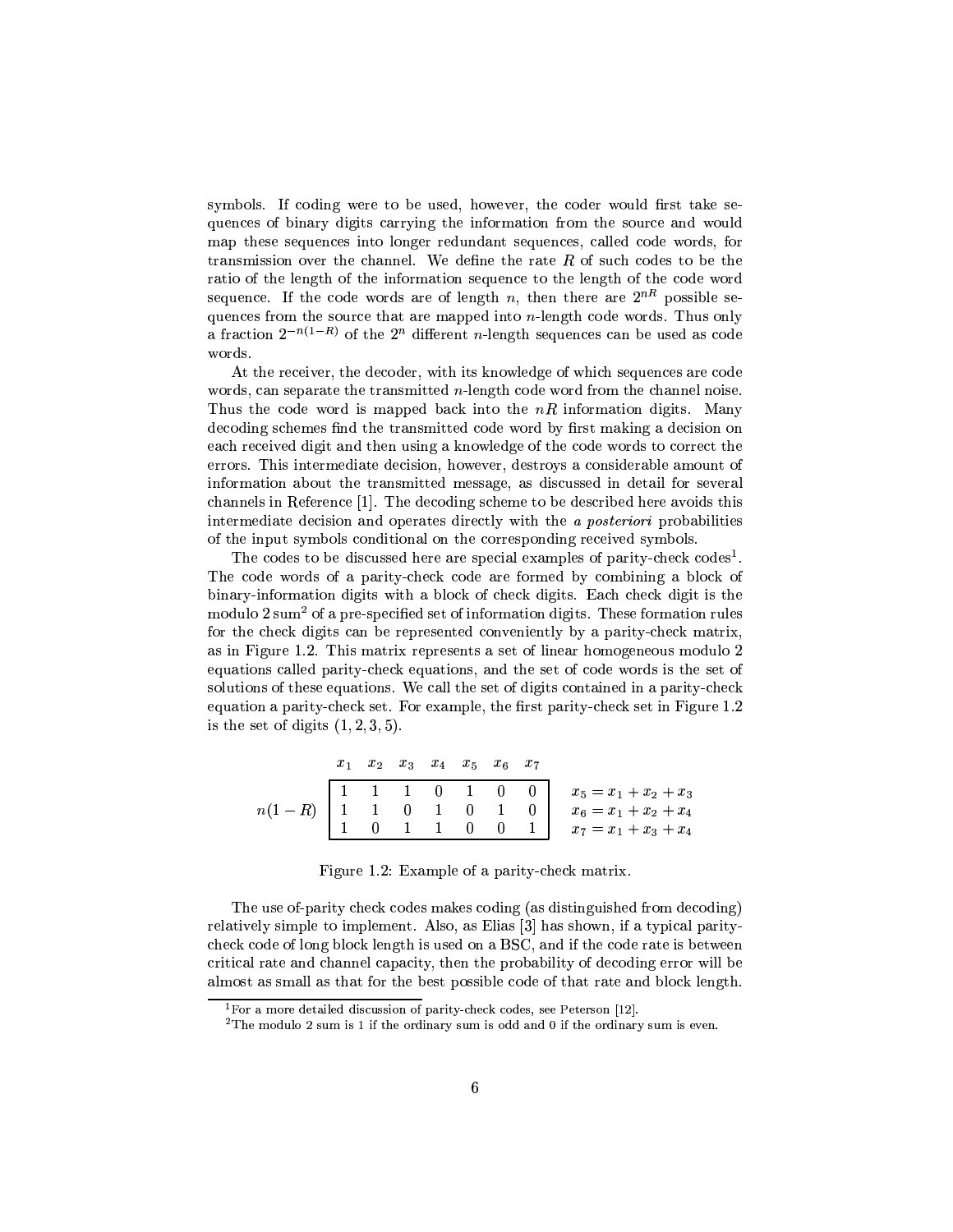Unfortunately, the decoding of parity-check codes is not inherently simple to implement; thus we must look for special classes of parity-check codes, such as described in Section 1.2, for which reasonable decoding procedures exist.

#### **Low-Density Parity-Check Codes**  $1.2$

Low-density parity-check codes are codes specified by a matrix containing mostly 0's and relatively few 1's. In particular, an  $(n, j, k)$  low-density code is a code of block length  $n$  with a matrix like that of Figure 2.1, where each column contains a small fixed number  $j$  of 1's and each row contains a small fixed number  $k$  of 1's. Note that this type of matrix does not have the check digits appearing in diagonal form as do those in Figure 1.2. However, for coding purposes, the equations represented by these matrices can always be solved to give the check digits as explicit sums of information digits.

Low density codes are not optimum in the somewhat artificial sense of minimizing the probability of decoding error for a given block length, and it can be shown that the maximum rate at which they can be used is bounded below channel capacity. However, the existence of a simple decoding scheme more than compensates for these disadvantages.

#### $1.3$ **Summary of Results**

An ensemble of  $(n, j, k)$  codes will be formed in Chapter 2, and this ensemble will be used to analyze the distance properties of  $(n, j, k)$  codes. The distance between two words in a code is simply the number of digits in which they differ. Clearly an important parameter in a code is the set of distances separating one code word from all the other code words. In a parity-check code, it can be shown that all code words have the same set of distances to the other code words [12]. Thus the distance properties for the ensemble can be summarized by the typical number of code words at each distance from the all-zero code word. It is found that the typical  $(n, j, k)$  code for  $j \geq 3$  has a minimum distance that increases linearly with the block length for  $j$  and  $k$  constant. Figure 2.4 plots the ratio of minimum distance to block length for several values of  $j$  and  $k$  and compares the ratio with the same ratio for ordinary parity-check codes. The  $(n, j, k)$ codes with  $j = 2$  exhibit markedly different behavior, and it is shown that the minimum distance of an  $(n, 2, k)$  code can increase at most logarithmically with the block length.

In Chapter 3, a general upper bound on the probability of decoding error for symmetric binary-input channels with maximum-likelihood decoding is derived for both individual codes and for arbitrary ensembles of codes. The bound is a function of the code only through its distance properties. The assumption of maximum-likelihood decoding is made partly for analytic convenience and partly so as to be able to evaluate codes independently of their decoding algorithms. Any practical decoding algorithm, such as that described in Chapter 4, involves a trade-off between error probability and simplicity; the maximum-likelihood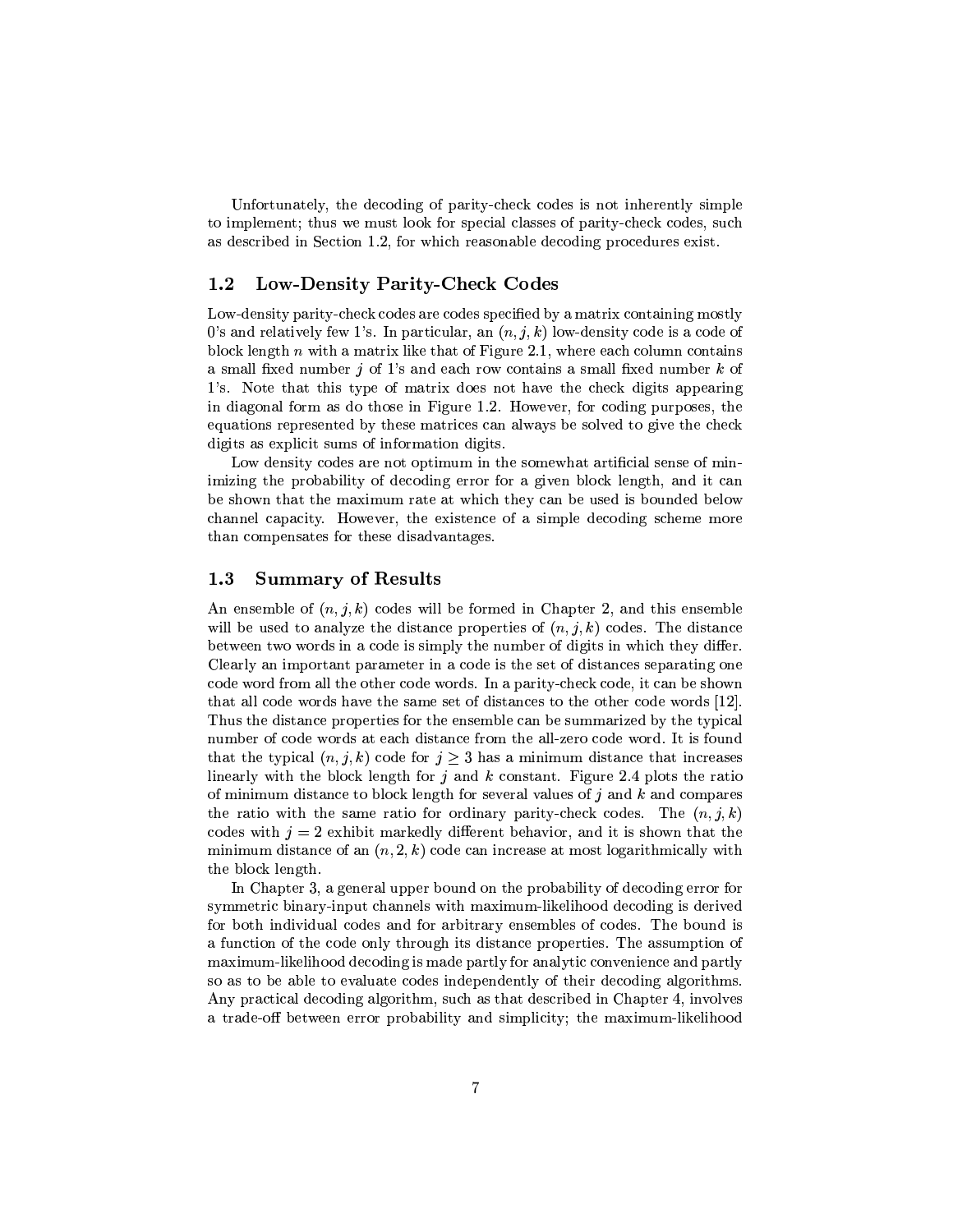decoder minimizes the error probability but is totally impractical if the block length is large.

It is shown in Chapter 3 that if the distance properties of the code are exponentially related to the block length, and if the code rate is sufficiently low. then the bound to  $P(e)$  is an exponentially decreasing function of the block length. For the appropriate ensemble of codes, these bounds reduce to the usual random coding bounds [3, 4].

For the special case of the binary symmetric channel, a particularly simple bound to  $P(e)$  is found; this is used to show that over a range of channel crossover probabilities, a typical low-density code has the same error behavior as the optimum code of a slightly higher rate. Figure 3.5 illustrates this loss of effective rate associated with low-density codes.

In Chapter 4, two decoding schemes are described. In the first, which is particularly simple, the decoder first makes a decision on each digit, then computes the parity checks and changes any digit that is contained in more than some fixed number of unsatisfied parity-check equations. The process is repeated, each time using the changed digits, until the sequence is decoded. The second decoding scheme is based on a procedure for computing the conditional probability that an input symbol is 1; this is conditioned on all the received symbols that are in any of the parity-check sets containing the digit in question. Once again, the procedure is iterated until the sequence is decoded. The computation per digit per iteration in each scheme is independent of the code length. The probabilistic, or second scheme, entails slightly more computation than the first scheme, but decodes with a lower error probability.

A mathematical analysis of the probability of decoding error using probabilistic decoding is difficult because of statistical dependencies. However, for a BSC with sufficiently small cross-over probabilities and for codes with  $i > 4$ . a very weak upper bound the probability of error is derived that decreases exponentially with a root of the code length. Figure 3.5 plots cross-over probabilities for which the probability of decoding error is guaranteed to approach 0 with increasing code length. It is hypothesized that the probability of decoding error actually decreases exponentially with block length, while the number of iterations necessary to decode increases logarithmically.

Chapter 5 extends all the major results of Chapters 2, 3, and 4 to nonbinary low-density parity-check codes. Although the theory generalizes in a very natural way, the expressions for minimum distance, error probability, and probabilistic decoding performance error are sufficiently complicated that little insight is gained into the advantages or disadvantages of a multilevel system over a binary system. Some experimental work would be helpful here in evaluating these codes.

Some experimental results for binary low-density codes are presented in Chapter 6. An IBM 7090 computer was used to simulate both probabilistic decoding and the noise generated by several different types of channels. Due to limitation on computer time, the only situations investigated were those in which the channel was sufficiently noisy to yield a probability of decoding error greater than  $10^{-4}$ . The most spectacular data from these experiments are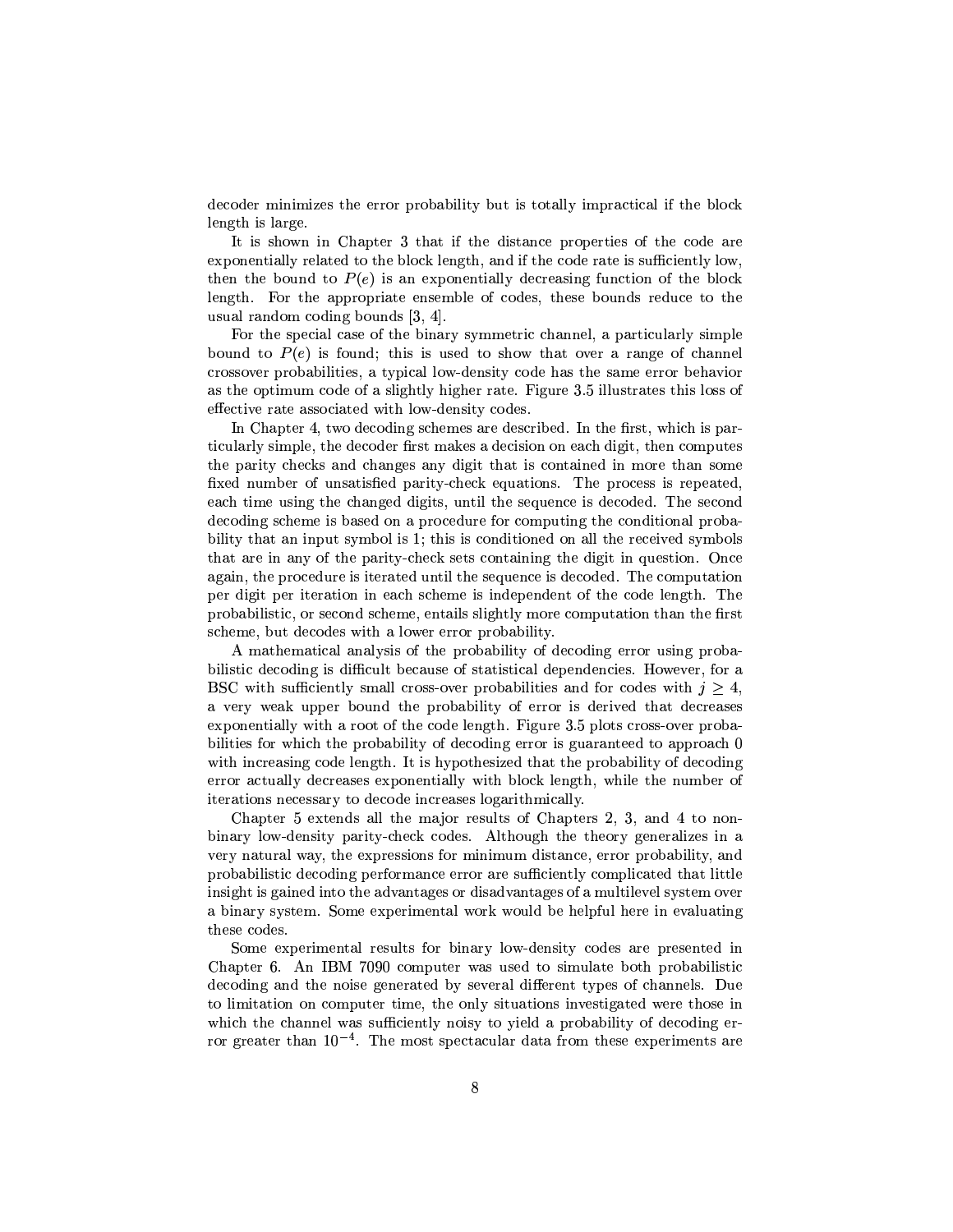given in Figure 6.8, which emphasizes the advantages of a decoding scheme that operates from a likelihood receiver instead of a decision receiver.

#### **Comparison with Other Schemes**  $1.4$

Some other coding and decoding schemes that appear extremely promising for achieving low error probabilities and high data rates at reasonable cost are the following: first, convolutional codes [3] with sequential decoding as developed by Wozencraft [17], Fano [5], and Reiffen [14]; second, convolutional codes with Massey's threshold decoding [10]; and third, the Bose-Chaudhuri codes [2] with the decoding schemes developed by Peterson [12] and Zierler and Gorenstein [18].

It has been shown by Fano [5] that for arbitrary discrete memoryless channels, sequential decoding has a probability of decoding error that is upper bounded by a function of the form  $e^{-\alpha n}$ . Here *n* is the constraint length of the code and  $\alpha$  is a function of both the channel and the code;  $\alpha$  is positive for rates below channel capacity  $C$ . Fano also shows that for rates below a certain quantity called  $R_{\text{comp}}$ , where  $R_{\text{comp}} < C$ , the average amount of computation in decoding a digit is bounded by a quantity independent of constraint length.

An experimental sequential decoder has been built at Lincoln Laboratories, Lexington, Massachusetts [11]. By using this decoder in a system with a feedback link and an appropriately designed modulator and demodulator, reliable transmission has been achieved experimentally [9] over a telephone circuit at about 7500 bits per second rather than the 1200 or 2400 bits per second possible without coding.

The two principal weaknesses of sequential decoding are as follows: First, the amount of computation required per digit is a random variable, and this creates a waiting line problem at the decoder; second, if the decoder once makes an error, a large block of errors can be made before the decoder gets back on the proper track. If a feedback link is available, these problems are not serious. but considerably more study is required for cases in which no feedback exists.

Threshold decoding is the simplest scheme to implement that is discussed here; it involves only shift registers, a few binary adders, and a threshold device. It is most effective at relatively short constraint lengths, and has a somewhat higher error probability and less flexibility than sequential decoding.

The computation per digit associated with the Bose-Chaudhuri codes on the BSC increases roughly as the cube of the block length but does not fluctuate widely. The decoding scheme guarantees correction of all combinations of up to some fixed number of errors and corrects nothing beyond. For moderately long block lengths, this restriction in the decoding procedure causes a large increase in  $P_e$ . No way is known to make use of the *a posteriori* probabilities at the output of more general binary input channels. This inability to make use of a *posteriori* probabilities appears to be a characteristic limitation of algebraic as opposed to probabilistic decoding techniques.

The computation per digit associated with low-density parity-check codes appears to increase at most logarithmically with block length and not to fluctuate widely with the noise. The probability of decoding error is unknown, but is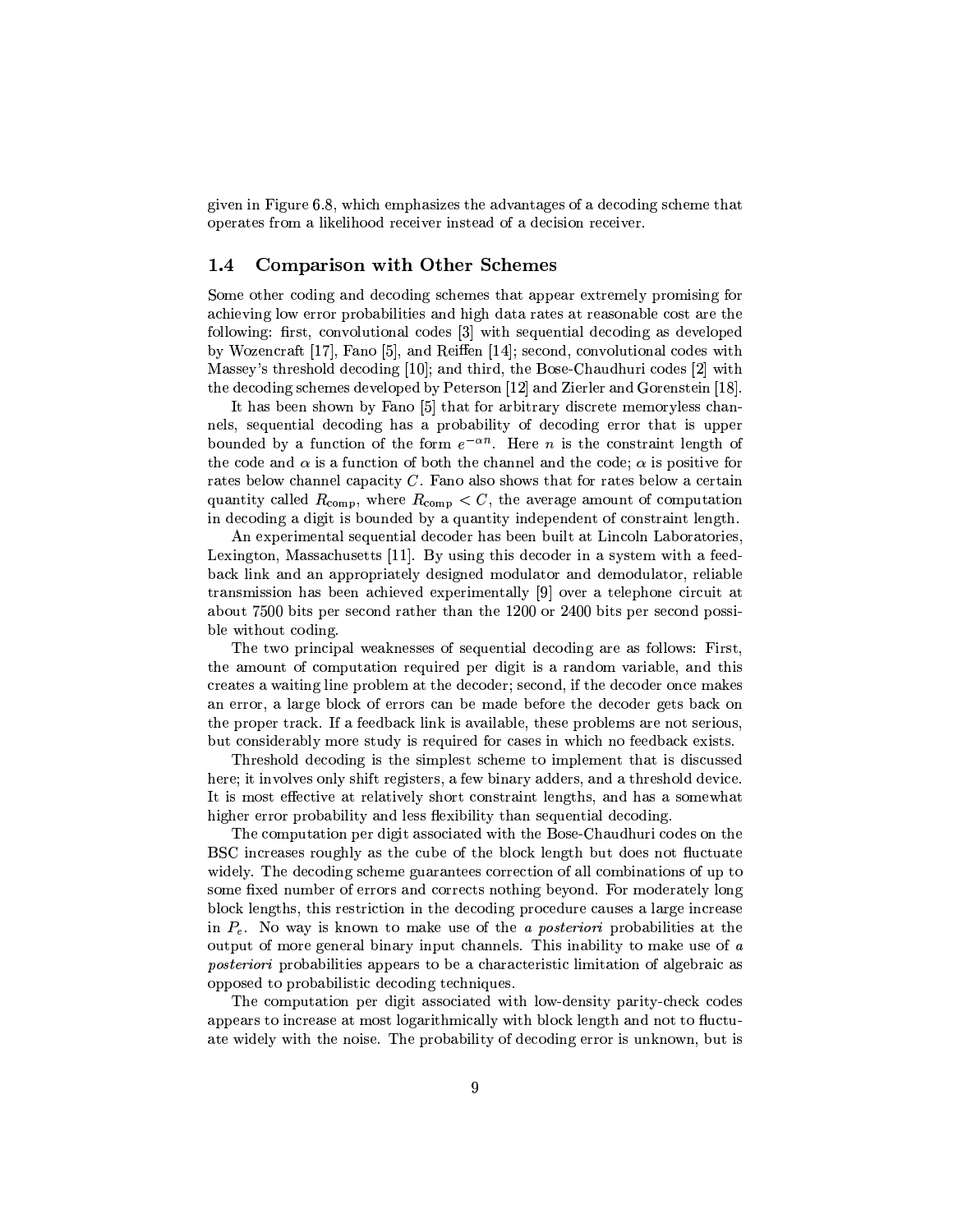believed to decrease exponentially with block length at a reasonable rate. The ability to decode the digits of a block in parallel makes it possible to handle higher data rates than is possible with other schemes.

For many channels with memory, retaining the a posteriori probabilities from the channel makes it practically unnecessary to take account of the memory in any other way. For instance, on a fading channel when the fade persists for several baud lengths, the *a posteriori* probabilities will indicate the presence of a fade. If this channel were used as a BSC however, it would be necessary for the decoder to account for the fact that bursts of errors are more probable than isolated errors. Then, using a posteriori probabilities gives low-density decoding and sequential decoding a great flexibility in handling channels with dependent noise. For channels in which the noise is rigidly constrained to occur in short, severe bursts, on the other hand, there is a particularly simple procedure for decoding the Bose-Chaudhuri codes [12].

When transmitting over channels subject to long fades or long noise bursts, it is often impractical to correct errors in these noisy periods. In such cases it is advantageous to use a combination of error correction and error detection with feedback and retransmission [16]. All of the coding and decoding schemes being considered here fit naturally into such a system, but in cases where little or no error correction is attempted, low-density codes appear at a disadvantage.

In conclusion, all these schemes have their own advantages, and clearly no scheme is optimum for all communication situations. It appears that enough coding and decoding alternatives now exist for serious consideration of the use of coding on particular channels.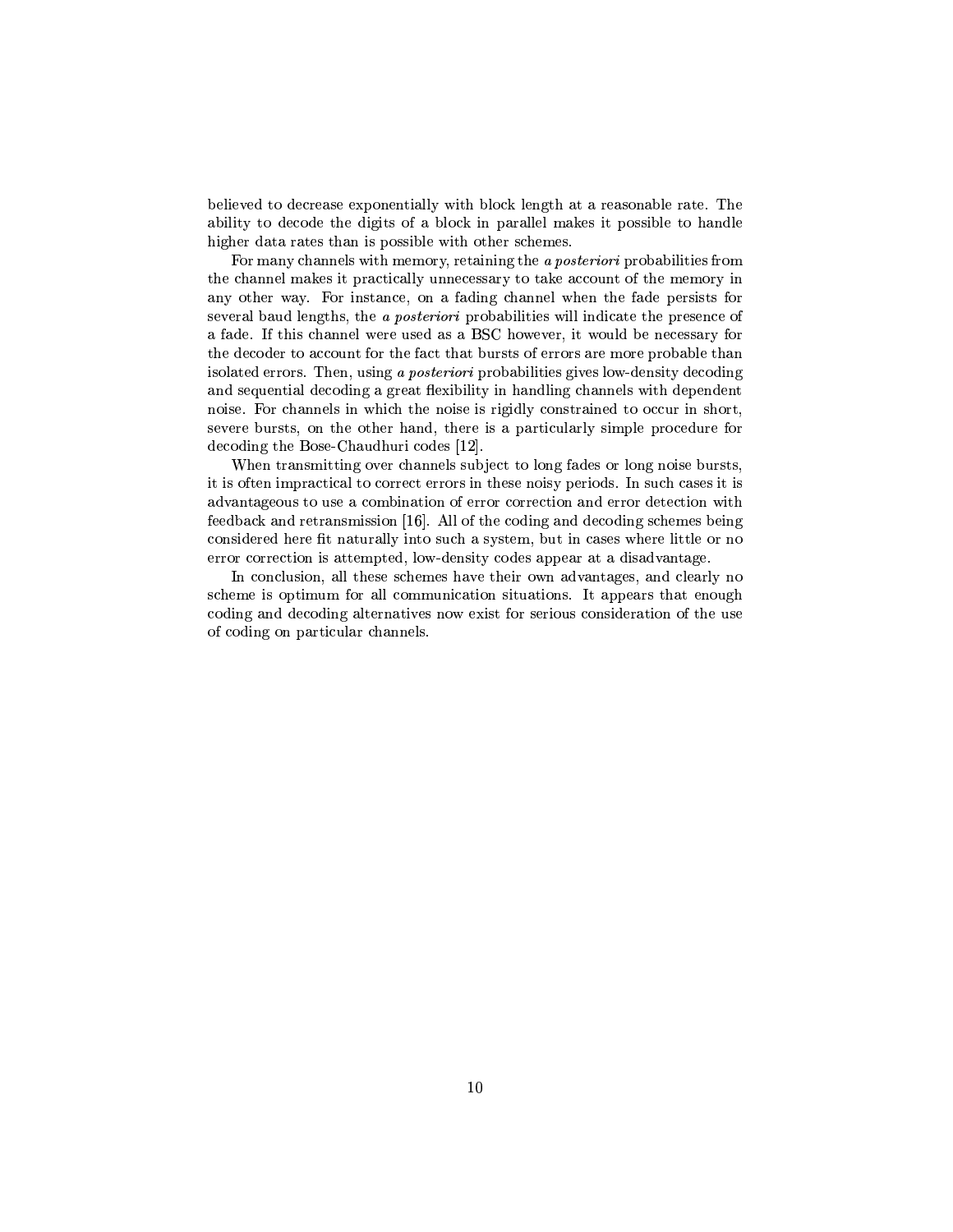## $\boldsymbol{2}$ **Distance Functions**

The distance function of a parity check-code  $N(\ell)$  is defined as the number of code words in the code of weight  $\ell$ . From the group properties of a paritycheck code, it easily follows [12] that  $N(\ell)$  is also the number of code words at distance  $\ell$  from any given code word. The minimum distance  $D$  of a code is then defined as the smallest value of  $\ell > 0$  for which  $N(\ell) \neq 0$ . Clearly, in a code of given block length  $n$  and rate  $R$  it is desirable to make  $D$  as large as possible and to make  $N(\ell)$  as small as possible for those  $\ell$  just larger than D. However, the next chapter, which discusses bounding the probability of decoding error for symmetric binary-input channels, will make the exact effect of  $N(\ell)$  on error-correcting capability clearer.

For a parity-check code of long block length it is usually impractical to calculate exactly the distance function or even the minimum distance because of the enormous number of code words involved. It is often simpler to analyze the average distance function of an ensemble of codes; the statistics of an ensemble permit one to average over quantities that are not tractable in individual codes. From the ensemble average, one can then make statistical statements about the member codes.

#### **Equiprobable Ensemble of Parity-Check Codes**  $2.1$

This chapter will be concerned primarily with the distance functions of lowdensity parity-check codes, but for comparison purposes, the average distance function of another ensemble of parity-check codes will be derived first. Since a parity-check code is completely specified by a parity check matrix, an ensemble of parity-check codes may be defined in terms of an ensemble of parity-check matrices. The equiprobable ensemble of parity-check codes of rate  $R$  and block length n will be defined as the ensemble in which the  $n(1-R)$  by n parity-check matrix is filled with statistically independent equiprobable binary digits. This is essentially the same ensemble as that considered by Elias [3] in his random coding bounds for parity-check codes; the minor difference is that codes in this ensemble may have a rate slightly higher than  $R$ , since the rows of a matrix in this ensemble are not necessarily independent over the modulo 2 field.

**Theorem 2.1.** Let  $\overline{N(\ell)}$  be the average number of code words of weight  $\ell$  in a code averaged over the equiprobable ensemble of parity-check codes of length n and rate R. Then for  $\ell > 0$ ,

$$
\overline{N(\ell)}\binom{n}{\ell}2^{-n(1-R)} \le \left[2\pi n\lambda(1-\lambda)\right]^{-\frac{1}{2}}\exp n\left[H(\lambda) - (1-R)\ln 2\right] \tag{2.1}
$$

 $where$ 

$$
\lambda = \frac{\ell}{n}
$$

$$
H(\lambda) = \lambda \ln \frac{1}{\lambda} + (1 - \lambda) \ln \frac{1}{1 - \lambda}
$$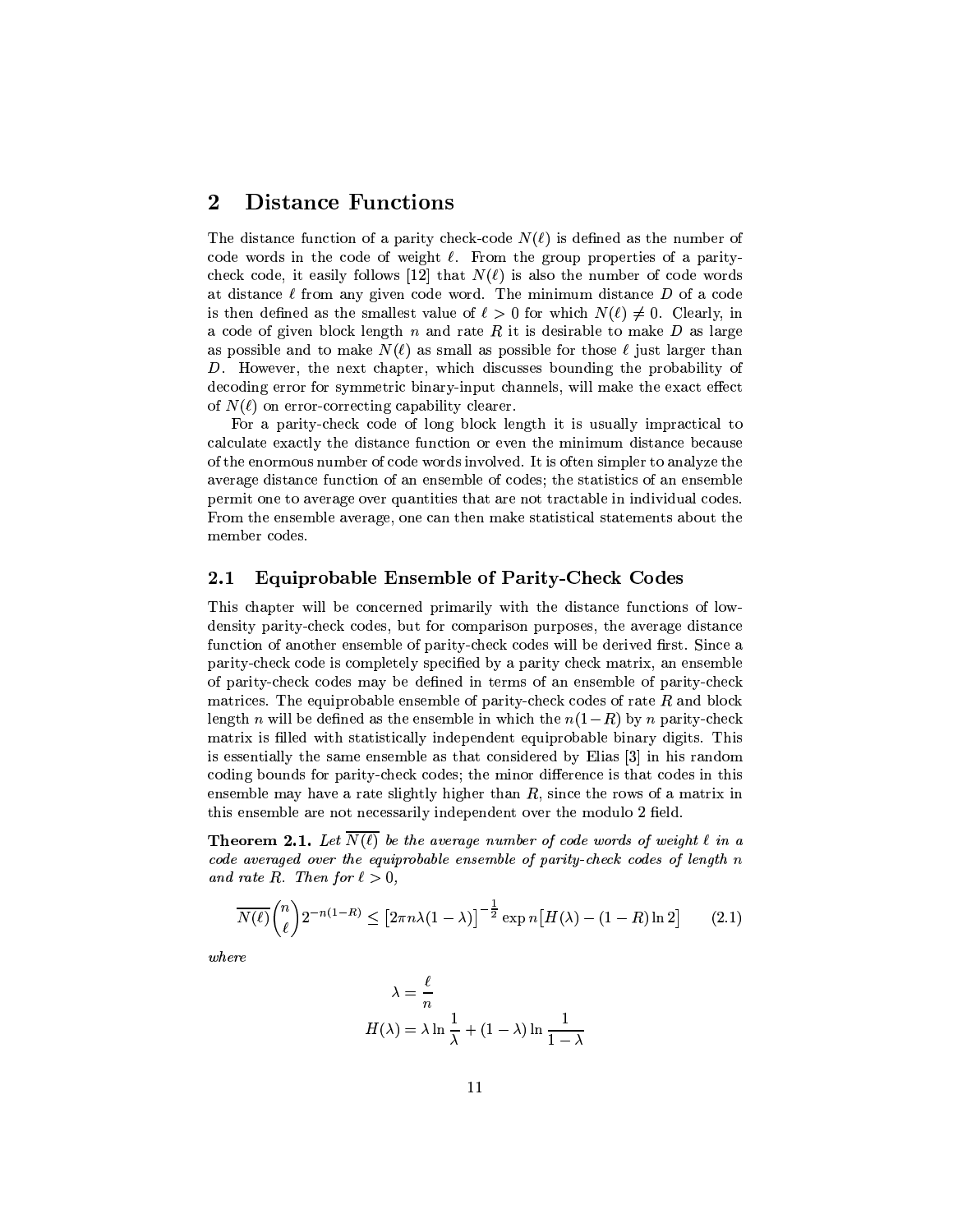*Proof.* Let  $P(\ell)$  be the probability of the set of codes for which some particular sequence of weight  $\ell$  is a code word. Stated differently,  $P(\ell)$  is the probability that a particular sequence of weight  $\ell$  will be a code word in a code chosen at random from the ensemble. Since the all-zero code word is a code word in any parity-check code,  $P(\ell) = 1$  for  $\ell = 0$ . For  $\ell \neq 0$ , a particular parity-check will check with probability  $\frac{1}{2}$  on the last position in which the  $\ell$  weight sequence has a one. This makes the probability  $\frac{1}{2}$  that a parity-check is satisfied regardless whether the first  $\ell-1$  ones were checked an even or an odd number of times. A sequence will be a code if and only if it satisfies all the  $n(1 - R)$  parity checks, so that

$$
P(\ell) = 2^{-n(1-R)}; \quad \text{for } \ell \neq 0
$$

The probability  $P(\ell)$  can also be interpreted as an expectation of a random variable that is 1 if the sequence is a code word and 0 otherwise. Now we observe that there are  $\binom{n}{\ell}$  sequences of weight  $\ell$  and that the expected number of code words among these sequences is the sum of the expectations that the individual sequences are code words. Thus

$$
\overline{N(\ell)} = \binom{n}{\ell} 2^{-n(1-R)} \tag{2.2}
$$

We now bound  $\binom{n}{\ell}$  by the Stirling approximation:

$$
\frac{1}{\sqrt{2\pi n}}n^n \exp\left(-n + \frac{1}{12n} - \frac{1}{360n^3}\right) \le \binom{n}{\ell} \le \frac{1}{\sqrt{2\pi n}}n^n \exp\left(-n + \frac{1}{12n}\right) \tag{2.3}
$$

It follows after some manipulation that for  $\lambda n = \ell$ 

$$
\frac{1}{\sqrt{2\pi n\lambda(1-\lambda)}}\exp\left(nH(\lambda)-\frac{1}{12n\lambda(1-\lambda)}\right)<\binom{n}{n\lambda}<\frac{1}{\sqrt{2\pi n\lambda(1-\lambda)}}\exp nH(\lambda) \tag{2.4}
$$

where

$$
H(\lambda) = -\lambda \ln \lambda - (1 - \lambda) \ln(1 - \lambda)
$$

Combining Equations  $(2.4)$  and  $(2.2)$ , we get the statement of the theorem.  $\Box$ 

Next we observe that over the equiprobable ensemble of parity-check codes, the minimum distance of the individual codes is a random variable whose distribution function can be bounded by the following theorem.

Theorem 2.2. Over the equiprobable ensemble of parity-check codes of length n and rate R, the minimum-distance distribution function  $Pr(D \leq \delta n)$  is bounded by both the following inequalities for  $\delta < \frac{1}{2}$  and  $\delta n$  and integer:

$$
\Pr(D \le \delta n) \le \frac{1}{1 - 2\delta} \sqrt{\frac{1 - \delta}{2\pi n \delta}} \exp n \left[ H(\delta) - (1 - R) \ln 2 \right] \tag{2.5}
$$
\n
$$
\Pr(D \le \delta n) \le 1
$$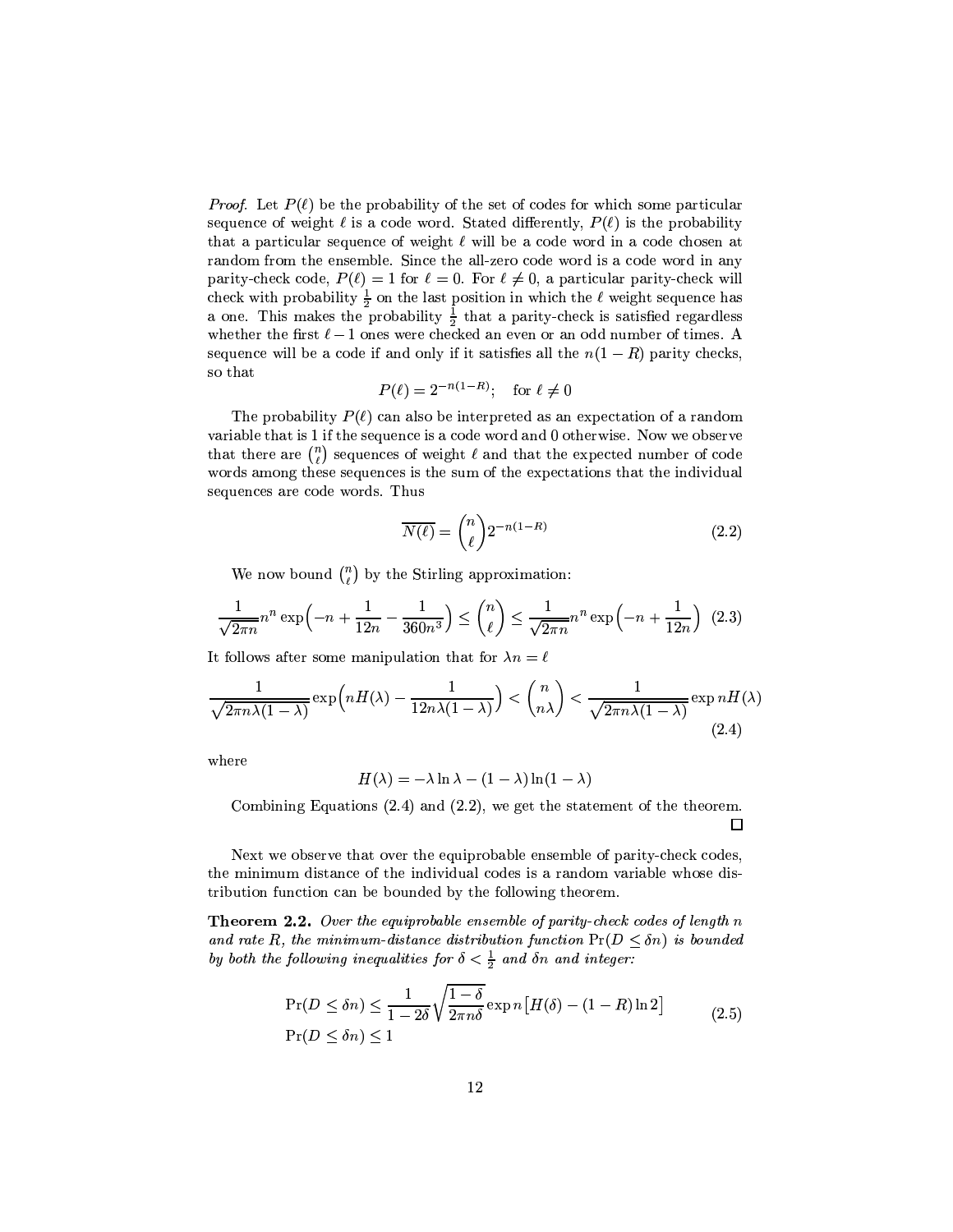Proof. It was shown in Theorem 2.1 that the probability that a nonzero sequence is a code word over the ensemble of codes is  $2^{-n(1-R)}$ . The probability that any sequence of weight  $n\delta$  or less is a code word is certainly less than the sum of the probabilities that the individual sequences are code words. Thus,

$$
\Pr(D \le n\delta) \le \sum_{\ell=1}^{n\delta} \binom{n}{\ell} 2^{-n(1-R)} \tag{2.6}
$$

$$
\sum_{\ell=1}^{n\delta} \binom{n}{\ell} = \binom{n}{n\delta} \left[ 1 + \frac{n\delta}{n-n\delta+1} + \frac{n\delta(n\delta-1)}{(n-n\delta+1)(n-n\delta+2)} + \cdots \right]
$$

Bounding this by a geometric series, we get

$$
\sum_{\ell=1}^{n\delta} \binom{n}{\ell} \le \binom{n}{n\delta} \frac{1-\delta}{1-2\delta} \tag{2.7}
$$

Bounding Equation  $(2.7)$  by  $(2.4)$  and substituting into Equation  $(2.6)$ , we get the statement of the theorem. П

As *n* gets larger, this bound to  $Pr(D \leq \delta n)$  as a function of  $\delta$  approaches a step function with the step at that  $\delta_0 < \frac{1}{2}$  for which  $H(\delta_0) = (1 - R) \ln 2$ . Figure 2.4 plots  $\delta_0$  as a function of rate. This result is closely related to the Gilbert bound on minimum distance [6]. The asymptotic form of the Gilbert bound for large *n* states that there exists *a code* for which  $D > n\delta_0$ . Theorem 2.2 states that for any  $\epsilon > 0$ , the probability of the set of parity-check codes for which  $D < n(\delta_0 - \epsilon)$  approaches 0 exponentially with n.

#### $2.2$ **Distance Properties of Low-Density Codes**

In this section an ensemble of low-density parity-check codes will be defined, and theorems similar to Theorems 2.1 and 2.2 will be proved. Then a new ensemble will be formed by expurgating those codes that have small minimum distances. This expurgated ensemble will be used in the next chapter to derive bounds on the probability of decoding error for various channels.

Define an  $(n, j, k)$  parity-check matrix as a matrix of n columns that has j ones in each column,  $k$  ones in each row, and zeros elsewhere. It follows from this definition that an  $(n, j, k)$  parity-check matrix has  $nj/k$  rows and thus a rate  $R > 1 - j/k$ . In order to construct an ensemble of  $(n, j, k)$  matrices, consider first the special  $(n, j, k)$  matrix in Figure 2.1, for which  $n = 20$ ,  $j = 3$ , and  $k=4$ .

This matrix is divided into  $i$  submatrices, each containing a single 1 in each column. The first of these submatrices contains all its 1's in descending order; that is, the *i*<sup>th</sup> row contains 1's in columns  $(i - 1)k + 1$  to *ik*. The other submatrices are merely column permutations of the first. We define the ensemble of  $(n, j, k)$  codes as the ensemble resulting from random permutations of the columns of each of the bottom  $j-1$  submatrices of a matrix such as in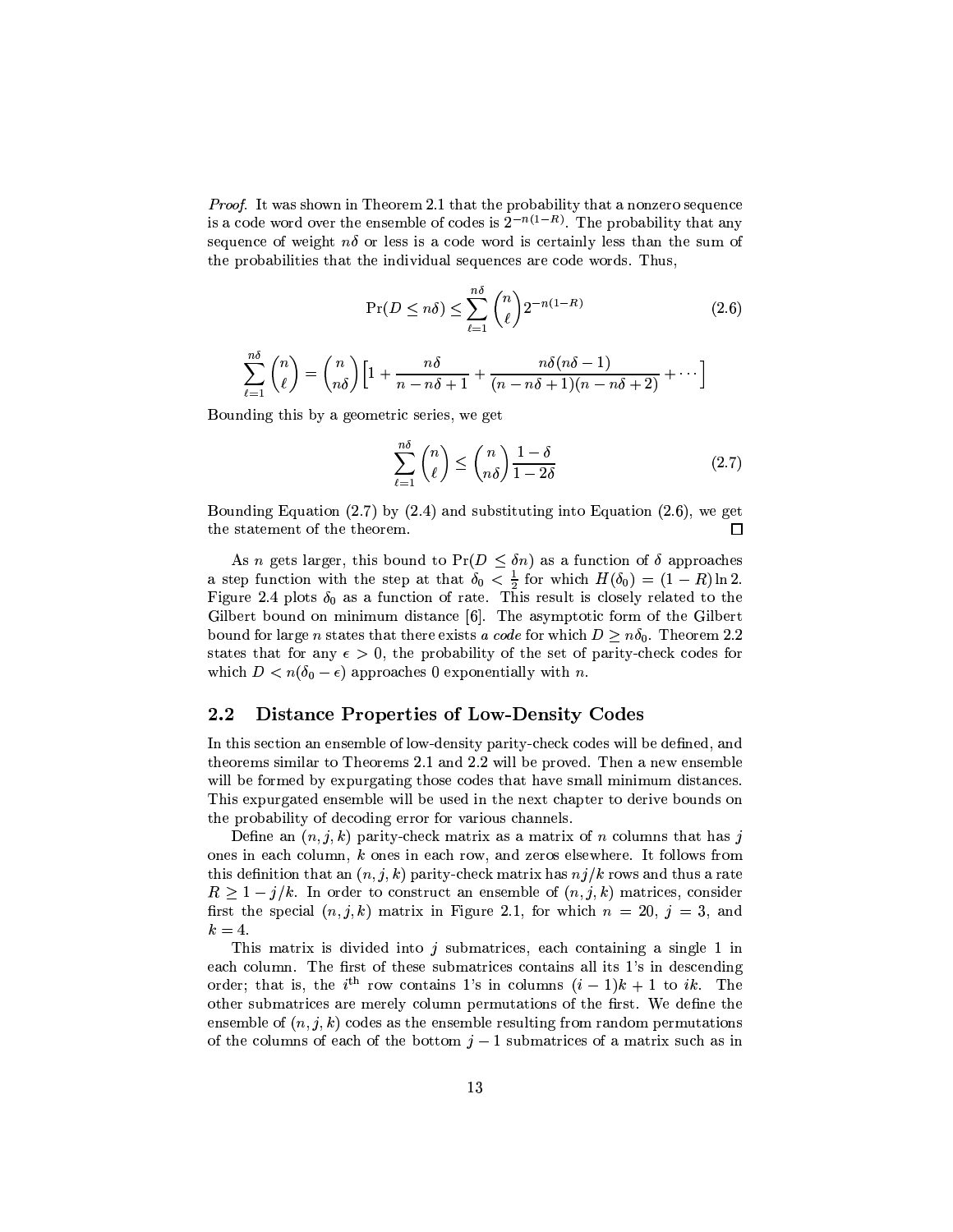| 0<br>0<br>0<br>0<br>$\theta$<br>0<br>$\theta$<br>$\theta$<br>0<br>0<br>0<br>0<br>$\theta$<br>0<br>$\mathbf{1}$<br>1<br>1<br>1<br>$\theta$<br>$\theta$<br>$\theta$<br>$\theta$<br>$\theta$<br>$\mathbf{0}$<br>$\mathbf{0}$<br>$\mathbf{0}$<br>0<br>$\mathbf{0}$<br>$\mathbf{0}$<br>$\mathbf{0}$<br>0<br>$\Omega$<br>0<br>0<br>1<br>0<br>0<br>$\mathbf{0}$<br>1<br>1<br>1<br>$\mathbf{0}$<br>$\mathbf{0}$<br>0<br>0<br>0<br>0<br>0<br>0<br>0<br>0<br>0<br>0<br>0<br>1<br>1<br>1<br>$\bf{0}$<br>0<br>$\mathbf{0}$<br>$\mathbf{0}$<br>1<br>$\theta$<br>0<br>0<br>0<br>0<br>$\bf{0}$<br>0<br>0<br>0<br>0<br>0<br>0<br>0<br>0<br>$\bf{0}$<br>0<br>0<br>0<br>0<br>0<br>0<br>$\bf{0}$<br>0<br>0<br>1<br>1<br>0<br>0<br>0<br>0<br>1<br>1<br>1<br>$\mathbf{0}$<br>1<br>$\theta$<br>$\theta$<br>$\theta$<br>1<br>$\theta$<br>$\theta$<br>$\mathbf{0}$<br>0<br>$\theta$<br>$\mathbf{0}$<br>$\theta$<br>$\mathbf{0}$<br>$\mathbf{0}$<br>$\theta$<br>$\theta$<br>0<br>$\mathbf{1}$<br>$\theta$<br>$\mathbf{1}$<br>$\mathbf{0}$<br>$\theta$<br>$\theta$<br>0<br>$\theta$<br>$\theta$<br>$\theta$<br>1<br>0<br>0<br>0<br>1<br>0<br>0<br>0<br>0<br>0<br>1<br>1<br>$\mathbf{1}$<br>$\mathbf{0}$<br>$\bf{0}$<br>0<br>0<br>0<br>0<br>1<br>$\bf{0}$<br>0<br>0<br>0<br>0<br>0<br>0<br>0<br>0<br>0<br>$\mathbf{0}$<br>1<br>1<br>$\mathbf{0}$<br>$\mathbf{0}$<br>$\theta$<br>$\theta$<br>1<br>0<br>$\theta$<br>$\theta$<br>$\theta$<br>1<br>$\bf{0}$<br>0<br>0<br>$\bf{0}$<br>0<br>0<br>0<br>1<br>1<br>$\theta$<br>$\bf{0}$<br>1<br>0<br>0<br>0<br>$\theta$<br>0<br>0<br>0<br>0<br>$\bf{0}$<br>$\bf{0}$<br>0<br>0<br>$\bf{0}$<br>1<br>0<br>$\theta$<br>$\theta$<br>$\theta$<br>1<br>0<br>$\theta$<br>$\theta$<br>$\theta$<br>$\theta$<br>$\theta$<br>$\theta$<br>$\mathbf{1}$<br>$\mathbf{0}$<br>$\theta$<br>$\theta$<br>0<br>$\Omega$<br>0<br>1<br>1<br>1<br>1<br>$\theta$<br>1<br>$\theta$<br>0<br>$\theta$<br>$\theta$<br>0<br>$\theta$<br>$\theta$<br>$\theta$<br>$\theta$<br>0<br>0<br>0<br>0<br>0<br>0<br>1<br>1<br>$\theta$<br>1<br>$\theta$<br>$\theta$<br>$\theta$<br>$\theta$<br>$\theta$<br>$\theta$<br>$\theta$<br>$\mathbf{0}$<br>$\theta$<br>0<br>1<br>0<br>0<br>0<br>0<br>0<br>1<br>1<br>0<br>$\theta$<br>1<br>$\theta$<br>$\theta$<br>$\theta$<br>$\theta$<br>$\theta$<br>$\theta$<br>1<br>$\theta$<br>0<br>0<br>0<br>0<br>0<br>0<br>0<br>1<br>$\theta$<br>1<br>0<br>0<br>0<br>0<br>0<br>0<br>0<br>0<br>0<br>0<br>1<br>0<br>0<br>0<br>0<br>0 |  |  |  |  |  |  |  |  |  |  |  |
|--------------------------------------------------------------------------------------------------------------------------------------------------------------------------------------------------------------------------------------------------------------------------------------------------------------------------------------------------------------------------------------------------------------------------------------------------------------------------------------------------------------------------------------------------------------------------------------------------------------------------------------------------------------------------------------------------------------------------------------------------------------------------------------------------------------------------------------------------------------------------------------------------------------------------------------------------------------------------------------------------------------------------------------------------------------------------------------------------------------------------------------------------------------------------------------------------------------------------------------------------------------------------------------------------------------------------------------------------------------------------------------------------------------------------------------------------------------------------------------------------------------------------------------------------------------------------------------------------------------------------------------------------------------------------------------------------------------------------------------------------------------------------------------------------------------------------------------------------------------------------------------------------------------------------------------------------------------------------------------------------------------------------------------------------------------------------------------------------------------------------------------------------------------------------------------------------------------------------------------------------------------------------------------------------------------------------------------------------------------------------------------------------------------------------------------|--|--|--|--|--|--|--|--|--|--|--|
|                                                                                                                                                                                                                                                                                                                                                                                                                                                                                                                                                                                                                                                                                                                                                                                                                                                                                                                                                                                                                                                                                                                                                                                                                                                                                                                                                                                                                                                                                                                                                                                                                                                                                                                                                                                                                                                                                                                                                                                                                                                                                                                                                                                                                                                                                                                                                                                                                                      |  |  |  |  |  |  |  |  |  |  |  |
|                                                                                                                                                                                                                                                                                                                                                                                                                                                                                                                                                                                                                                                                                                                                                                                                                                                                                                                                                                                                                                                                                                                                                                                                                                                                                                                                                                                                                                                                                                                                                                                                                                                                                                                                                                                                                                                                                                                                                                                                                                                                                                                                                                                                                                                                                                                                                                                                                                      |  |  |  |  |  |  |  |  |  |  |  |
|                                                                                                                                                                                                                                                                                                                                                                                                                                                                                                                                                                                                                                                                                                                                                                                                                                                                                                                                                                                                                                                                                                                                                                                                                                                                                                                                                                                                                                                                                                                                                                                                                                                                                                                                                                                                                                                                                                                                                                                                                                                                                                                                                                                                                                                                                                                                                                                                                                      |  |  |  |  |  |  |  |  |  |  |  |
|                                                                                                                                                                                                                                                                                                                                                                                                                                                                                                                                                                                                                                                                                                                                                                                                                                                                                                                                                                                                                                                                                                                                                                                                                                                                                                                                                                                                                                                                                                                                                                                                                                                                                                                                                                                                                                                                                                                                                                                                                                                                                                                                                                                                                                                                                                                                                                                                                                      |  |  |  |  |  |  |  |  |  |  |  |
|                                                                                                                                                                                                                                                                                                                                                                                                                                                                                                                                                                                                                                                                                                                                                                                                                                                                                                                                                                                                                                                                                                                                                                                                                                                                                                                                                                                                                                                                                                                                                                                                                                                                                                                                                                                                                                                                                                                                                                                                                                                                                                                                                                                                                                                                                                                                                                                                                                      |  |  |  |  |  |  |  |  |  |  |  |
|                                                                                                                                                                                                                                                                                                                                                                                                                                                                                                                                                                                                                                                                                                                                                                                                                                                                                                                                                                                                                                                                                                                                                                                                                                                                                                                                                                                                                                                                                                                                                                                                                                                                                                                                                                                                                                                                                                                                                                                                                                                                                                                                                                                                                                                                                                                                                                                                                                      |  |  |  |  |  |  |  |  |  |  |  |
|                                                                                                                                                                                                                                                                                                                                                                                                                                                                                                                                                                                                                                                                                                                                                                                                                                                                                                                                                                                                                                                                                                                                                                                                                                                                                                                                                                                                                                                                                                                                                                                                                                                                                                                                                                                                                                                                                                                                                                                                                                                                                                                                                                                                                                                                                                                                                                                                                                      |  |  |  |  |  |  |  |  |  |  |  |
|                                                                                                                                                                                                                                                                                                                                                                                                                                                                                                                                                                                                                                                                                                                                                                                                                                                                                                                                                                                                                                                                                                                                                                                                                                                                                                                                                                                                                                                                                                                                                                                                                                                                                                                                                                                                                                                                                                                                                                                                                                                                                                                                                                                                                                                                                                                                                                                                                                      |  |  |  |  |  |  |  |  |  |  |  |
|                                                                                                                                                                                                                                                                                                                                                                                                                                                                                                                                                                                                                                                                                                                                                                                                                                                                                                                                                                                                                                                                                                                                                                                                                                                                                                                                                                                                                                                                                                                                                                                                                                                                                                                                                                                                                                                                                                                                                                                                                                                                                                                                                                                                                                                                                                                                                                                                                                      |  |  |  |  |  |  |  |  |  |  |  |
|                                                                                                                                                                                                                                                                                                                                                                                                                                                                                                                                                                                                                                                                                                                                                                                                                                                                                                                                                                                                                                                                                                                                                                                                                                                                                                                                                                                                                                                                                                                                                                                                                                                                                                                                                                                                                                                                                                                                                                                                                                                                                                                                                                                                                                                                                                                                                                                                                                      |  |  |  |  |  |  |  |  |  |  |  |
|                                                                                                                                                                                                                                                                                                                                                                                                                                                                                                                                                                                                                                                                                                                                                                                                                                                                                                                                                                                                                                                                                                                                                                                                                                                                                                                                                                                                                                                                                                                                                                                                                                                                                                                                                                                                                                                                                                                                                                                                                                                                                                                                                                                                                                                                                                                                                                                                                                      |  |  |  |  |  |  |  |  |  |  |  |
|                                                                                                                                                                                                                                                                                                                                                                                                                                                                                                                                                                                                                                                                                                                                                                                                                                                                                                                                                                                                                                                                                                                                                                                                                                                                                                                                                                                                                                                                                                                                                                                                                                                                                                                                                                                                                                                                                                                                                                                                                                                                                                                                                                                                                                                                                                                                                                                                                                      |  |  |  |  |  |  |  |  |  |  |  |
|                                                                                                                                                                                                                                                                                                                                                                                                                                                                                                                                                                                                                                                                                                                                                                                                                                                                                                                                                                                                                                                                                                                                                                                                                                                                                                                                                                                                                                                                                                                                                                                                                                                                                                                                                                                                                                                                                                                                                                                                                                                                                                                                                                                                                                                                                                                                                                                                                                      |  |  |  |  |  |  |  |  |  |  |  |
|                                                                                                                                                                                                                                                                                                                                                                                                                                                                                                                                                                                                                                                                                                                                                                                                                                                                                                                                                                                                                                                                                                                                                                                                                                                                                                                                                                                                                                                                                                                                                                                                                                                                                                                                                                                                                                                                                                                                                                                                                                                                                                                                                                                                                                                                                                                                                                                                                                      |  |  |  |  |  |  |  |  |  |  |  |
|                                                                                                                                                                                                                                                                                                                                                                                                                                                                                                                                                                                                                                                                                                                                                                                                                                                                                                                                                                                                                                                                                                                                                                                                                                                                                                                                                                                                                                                                                                                                                                                                                                                                                                                                                                                                                                                                                                                                                                                                                                                                                                                                                                                                                                                                                                                                                                                                                                      |  |  |  |  |  |  |  |  |  |  |  |

Figure 2.1: Example of a low-density code matrix for  $n = 20$ ,  $j = 3$ , and  $k = 4$ .

Figure 2.1 with equal probability assigned to each permutation. This definition is somewhat arbitrary and is made for mathematical convenience. In fact such an ensemble does not include all  $(n, j, k)$  codes as just defined. Also, at least  $(j-1)$  rows in each matrix of the ensemble are linearly dependent. This simply means that the codes have a slightly higher information rate than the matrix indicates.

Before finding the average distance function and the minimum-distance distribution function for these ensembles of codes, we need the following theorem.

**Theorem 2.3.** For each code in an  $(n, j, k)$  ensemble, the number  $N_1(\ell)$  of sequences of weight  $\ell$  that satisfies any one of j blocks of  $n/k$  parity-checks is bounded by

$$
N_1\left[\frac{n}{k}\mu'(s)\right] \le \exp\frac{n}{k}[\mu(s) - s\mu'(s) + (k-1)\ln 2]
$$
 (2.8)

where s is an arbitrary parameter,  $\mu(s)$  is defined by

$$
\mu(s) = \ln 2^{-k} \left[ (1 + e^s)^k + (1 - e^s)^k \right] \tag{2.9}
$$

and

$$
\mu'(s) = \frac{d\mu(s)}{ds}
$$

*Discussion.* This theorem relates  $\ell$  and  $N_1(\ell)$  by expression both as functions of the parameter s. Figure 2.2 sketches  $\ell/n$  and  $[\ln N_1(\ell)]/n$  as functions of s.

*Proof.* For any code in the ensemble, and for any one of the *i* blocks of  $n/k$ parity checks, the  $n/k$  parity-check sets within a block are mutually exclusive and exhaust all the digits. Consider the set of all sequences of  $k$  binits that contain an even number of ones, and construct an ensemble from these sequences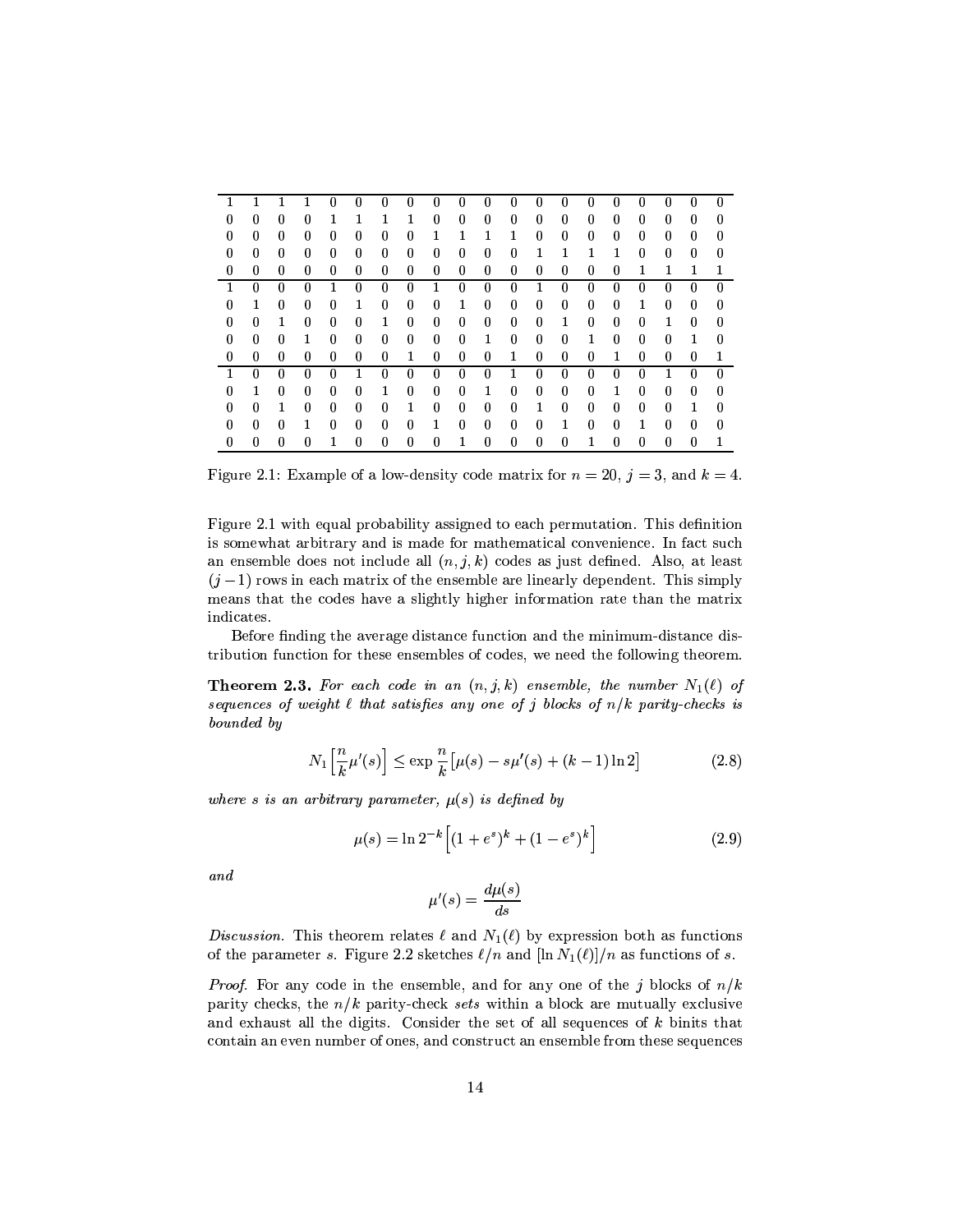

Figure 2.2: The functions  $\ell/n$  and  $[\ln N_1(\ell)]/n$  as parametric functions of s.

by assigning the same probability to each. The total number of sequences in the ensemble is  $2^{k-1}$ , and the probability of a sequence containing *i* ones (*i* even) is  $\binom{k}{i} 2^{-k+1}$ . The moment-generating function for the number of ones in a sequence is thus

$$
g(s) = \sum_{i \text{ even}} \binom{k}{i} 2^{-k+1} e^{si} \tag{2.10}
$$

or

$$
g(s) = 2^{-k} \left[ (1 + e^s)^k + (1 - e^s)^k \right] \tag{2.11}
$$

To show that Equations  $(2.10)$  and  $(2.11)$  are equivalent, use the binomial expansion on Equation  $(2.11)$  and observe that odd terms cancel.

For each of the  $n/k$  parity-check sets, independently choose a sequence from the previous ensemble and use that sequence as the binits in that parity-check set. This procedure defines an ensemble of equiprobable events in which the events are the *n*-length sequences satisfying the  $n/k$  parity checks. The number of ones in an *n*-length sequence is the sum of the number of ones in the individual parity-check sets, and thus the sum of  $n/k$  independent random variables each having the moment-generating function  $g(s)$  in Equation (2.11). Consequently, the moment generating function for the number of ones in an  $n$ -length sequence is  $[g(s)]^{n/k}$ . This is now used to bound the probability  $Q(\ell)$  in this ensemble that a sequence has  $\ell$  ones. By definition,

$$
[g(s)]^{\frac{n}{k}} = \sum_{\ell=0}^{n} \exp(s\ell) Q(\ell)
$$
\n(2.12)

$$
\geq \exp(s\ell)Q(\ell); \quad \text{for any } s \text{ and } \ell \tag{2.13}
$$

From Equation (2.9) and Equation (2.11),  $\mu(s) = \ln g(s)$ , so that

$$
Q(\ell) \le \exp\left[\frac{n}{k}\mu(s) - s\ell\right]
$$

Finally,  $N_1(\ell)$  equals  $Q(\ell)$  times the number of sequences in the ensemble. Since there are  $2^{k-1}$  sequences in the k-length ensemble, there are  $2^{n(k-1)/k}$  sequences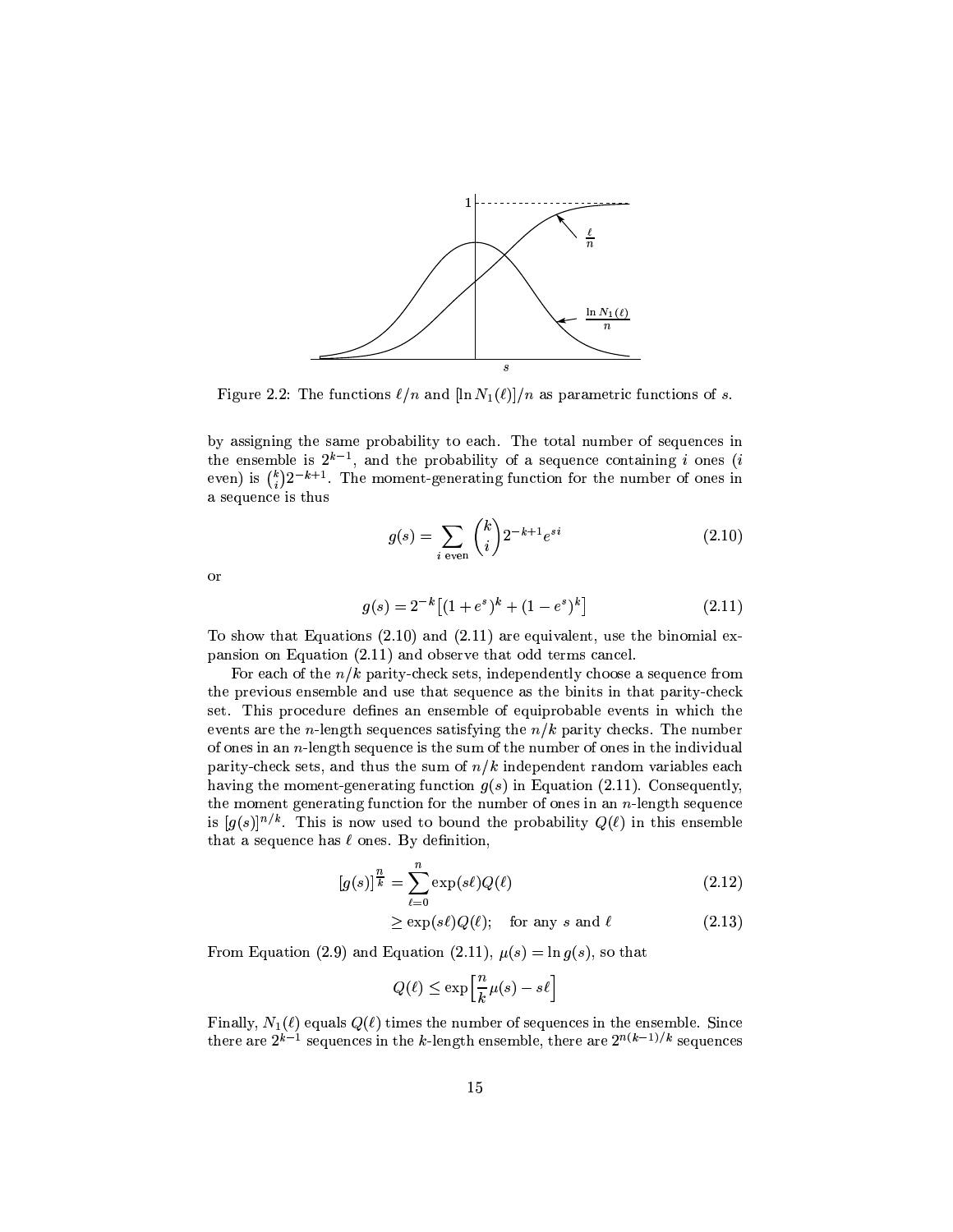in the  $n$ -length ensemble, so that

$$
N_1(\ell) \le \exp\left[\frac{n}{k}\mu(s) + \frac{n}{k}(k-1)\ln 2 - s\ell\right]
$$
 (2.14)

When we set the derivative of the exponent in Equation  $(2.14)$  equal to 0, we get  $\ell = (n/k)\mu'(s)$ , and when we substitute this value of  $\ell$  in Equation (2.14), Equation  $(2.8)$  results, thereby proving the theorem. 囗

It is shown in Reference [4] that setting  $\ell = (n/k)\mu'(s)$  actually minimizes the exponent, thereby yielding the best bound; however, the theorem is true regardless of the minimal character of the exponent. Although it is not necessary in the proof, it can be shown, using "tilted" probabilities [4] and a central limit theorem  $[7]$ , that asymptotically for large  $n$ ,

$$
N_1\left[\frac{n}{k}\mu'(s)\right] \to \frac{2}{\sqrt{2\pi n\mu'(s)}} \exp\frac{n}{k}[\mu(s) - s\mu'(s) + (k-1)\ln 2] \tag{2.15}
$$

Theorem 2.3 can now be used to find the probability  $P(\ell)$  of the set of codes for which some particular sequence of weight  $\ell$  is a code word. Since all permutations of a code are equally likely,  $P(\ell)$  is clearly independent of the particular  $\ell$ -weight sequence chosen. If we choose an  $\ell$ -weight sequence at random, then for any code in the ensemble the probability is  $N_1(\ell)/\binom{n}{\ell}$  that the  $\ell$ -weight sequence chosen will satisfy any particular block of  $n/k$  parity checks. Since each of the  $j$  blocks of parity checks is chosen independently,

$$
P(\ell) = \left[\frac{N_1(\ell)}{\binom{n}{\ell}}\right]^j \tag{2.16}
$$

The distance properties and the minimum-distance distribution function can now be derived in terms of  $P(\ell)$  in the same way as they were derived for the ensemble of all parity-check codes in Equations  $(2.1)$  and  $(2.5)$ .

$$
\overline{N_{jk}(\ell)} \leq \binom{n}{\ell} P(\ell) = \binom{n}{\ell}^{-j+1} N_1(\ell)^j \tag{2.17}
$$

$$
\Pr(D \le n\delta) \le \sum_{\ell=2}^{n\delta} \binom{n}{\ell} P(\ell) = \sum_{\ell=2}^n \binom{n}{\ell}^{-j+1} N_1(\ell)^j \tag{2.18}
$$

Note that in the low-density ensemble only sequences of even weight may be code words. Using Equations  $(2.4)$  and  $(2.14)$ , we get

$$
\overline{N_{jk}(\ell)} \le C(\lambda, n) \exp -n B_{jk}(\lambda); \quad \text{where } \lambda = \frac{\ell}{n}
$$
 (2.19)

$$
B_{jk}(\lambda) = (j-1)H(\lambda) - \frac{j}{k} \left[ \mu(s) + (k-1)\ln 2 \right] + js\lambda \tag{2.20}
$$

$$
C(\lambda, n) = \left[2\pi n\lambda(1-\lambda)\right]^{\frac{j-1}{2}} \exp\frac{j-1}{12n\lambda(1-\lambda)}; \quad \text{where } \lambda = \frac{\mu'(s)}{k} \qquad (2.21)
$$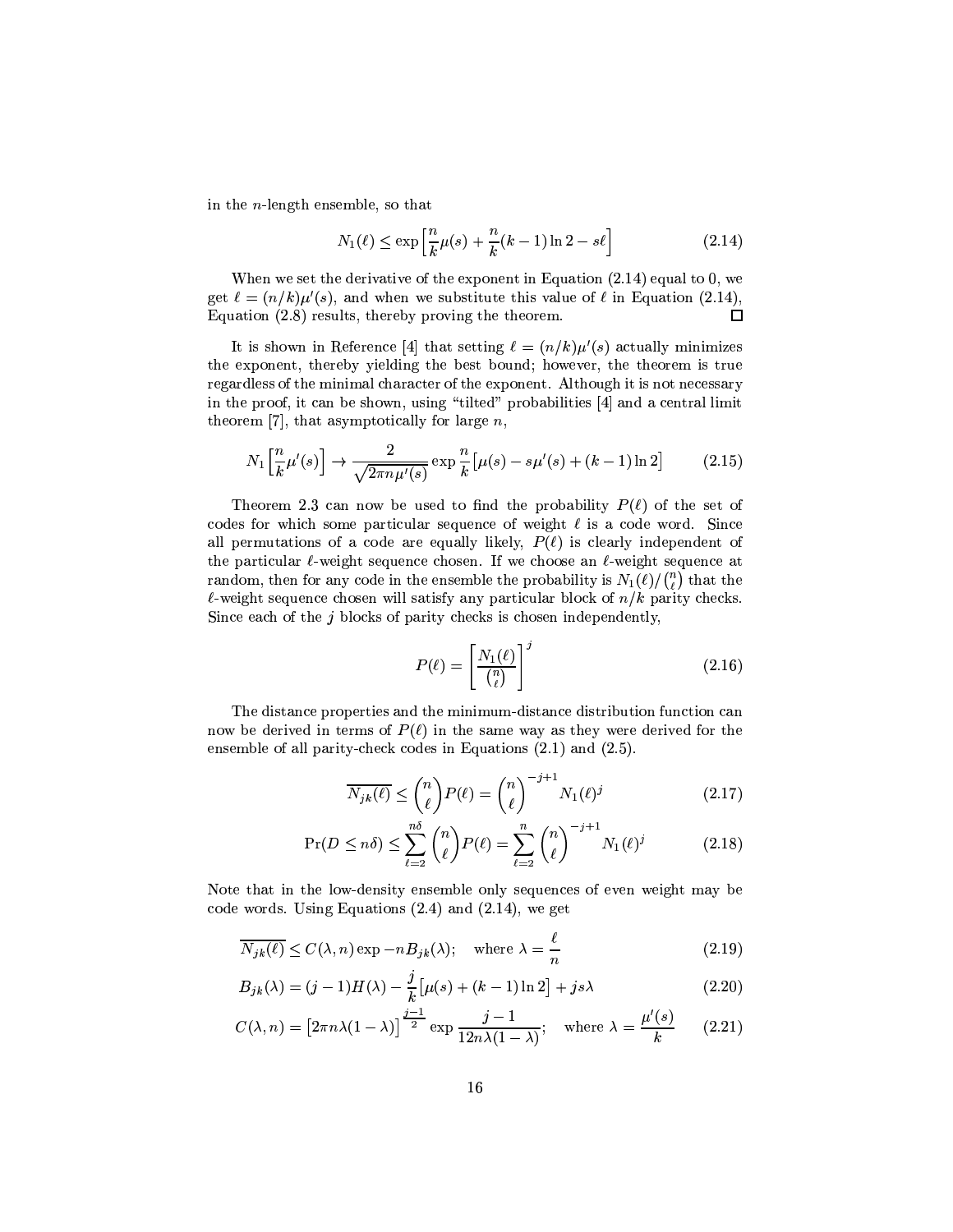Substituting Equation  $(2.19)$  into Equation  $(2.18)$ , we get

$$
\Pr(D \le n\delta) \le \sum_{\ell=2}^{n\delta} C(\lambda, n) \exp{-nB_{jk}(\lambda)}
$$
\n(2.22)

For *n* large, the summations in Equations  $(2.19)$  and  $(2.22)$  are governed principally by the behavior of  $B_{ik}(\lambda)$ ;  $B_{ik}(\lambda)$  also appears in the bounds for probability of decoding error in the next chapter. Unfortunately, it is not easy to analyze  $B_{jk}(\lambda)$  since it is given in terms of s, which is in turn an implicit function of  $\lambda$ . It is shown in Appendix A that for  $j \geq 3$ ,  $B_{jk}(\lambda)$  has the behavior shown in Figure 2.3. It is 0 at  $\lambda = 0$ ; rises with an initial infinite slope; has a maximum; and then decreases, crossing the axis at some  $\lambda = \delta_{jk}$ , and remains negative for  $\lambda > \delta_{jk}$ .



Figure 2.3: Sketch of the function  $B_{jk}(\lambda)$ .

It is clear that for any  $\delta > \delta_{jk}$  the summation in Equation (2.22) becomes unbounded, but the minimum-distance distribution function is still bounded by 1. For  $\delta < \delta_{jk}$ , the biggest terms in the summation are for  $\lambda$  close to 0 and  $\lambda$ close to  $\delta_{jk}$ . The following theorem, which is proved in Appendix A, states this precisely.

**Theorem 2.4.** For an  $(n, j, k)$  ensemble of codes, the minimum-distance distribution function is bounded by both

$$
\Pr(D \le n\delta) \le \frac{k-1}{2n^{j-2}} + 0\left(\frac{1}{n^{j-2}}\right) + nC(n\delta, n)\exp - nB_{jk}(\delta)
$$
 (2.23)

and

$$
\Pr(D \le n\delta) \le 1
$$

where C and B are defined in Equations (2.20) and (2.21) and  $0(1/n^{j-2})$  is a function approaching zero with n faster than  $1/n^{j-2}$ 

The first term in Equation  $(2.23)$  comes from code words of weight 2; the next term comes from words of small weights greater than 2; and the last term comes from words of large weight. As  $n$  gets larger, this bound to the minimumdistance distribution function tends toward small step at  $\delta = 2/n$ , and a large step at  $\delta = \delta_{jk}$ , with the amplitude of the small step decreasing as  $n^{-j+2}$ .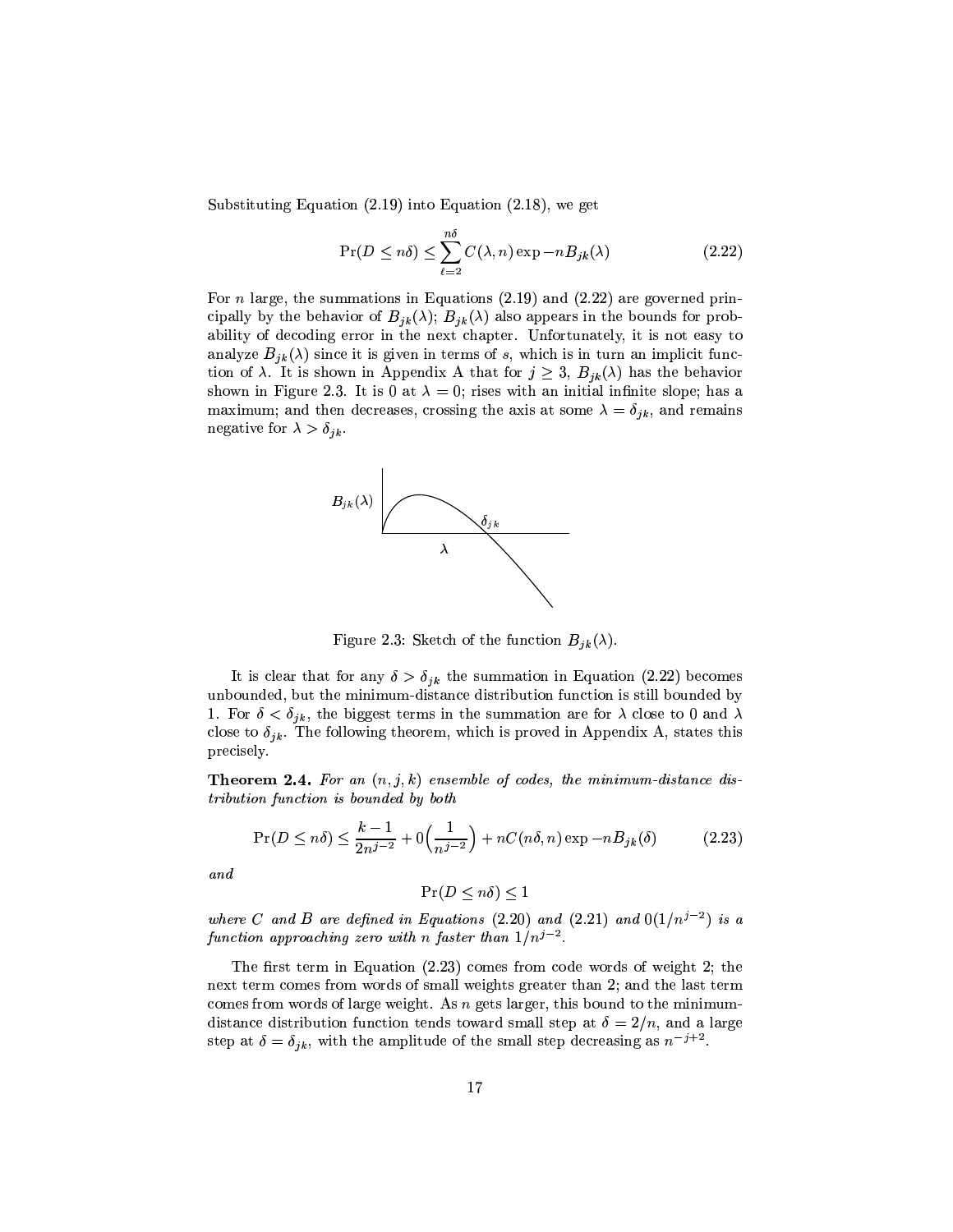The expression  $\delta_{jk}$  will be called the typical minimum-distance ratio of an  $(n, j, k)$  ensemble. For large n, most codes in the ensemble have a minimum distance either close to or greater than  $n\delta_{ik}$ ; since  $\delta_{ik}$  is independent of block length, the minimum distance typical of most codes in the ensemble increases linearly with the block length. Figure 2.4 plots  $\delta_{jk}$  as a function of rate for several values of  $j$  and  $k$  and compares them with the typical minimum distance ratio of the equiprobable ensemble of codes. It can be seen that as  $j$  and  $k$ increases,  $\delta_{ik}$  for the  $(n, j, k)$  codes quickly approaches  $\delta_0$  for the equiprobable ensemble of codes. This is proved in Theorem A.3 of Appendix A.



Figure 2.4: Ratio of minimum distance to block length for typical long  $(n, j, k)$ codes.

Here we see why a minimum-distance distribution function was derived before any results were obtained about probability of decoding error. If two words in a group code differ only in two digits, then the probability of a decoding error is lower bounded by the probability of receiving those two digits incorrectly; this is independent of code length. Thus, over the whole ensemble, the probability of decoding error as  $n \to \infty$  is proportional to  $1/n^{j-2}$ , the probability of codes of minimum distance 2. Thus a very small number of poor codes dominates the probability of decoding error over the ensemble.

In order to determine the probability of error behavior of typical  $(n, j, k)$ codes with minimum distances in the order of  $n\delta_{ik}$ , we shall modify the  $(n, j, k)$ ensemble. Remove the half of the codes with smallest minimum distances from an  $(n, j, k)$  ensemble and double the probability of each code in the remaining half. The resulting ensemble will be called an expurgated  $(n, j, k)$  ensemble and will be used in Chapter 3 to derive bounds on the probability of decoding error for  $(n, j, k)$  codes.

Let  $\delta_{njk}$  be the minimum distance of the expurgated ensemble. Then  $\delta_{njk}$  is lower bounded by that value of  $\delta$  for which the right hand side of Equation (2.23) is one-half. With increasing  $n$ , the bound of Equation (2.23) approaches a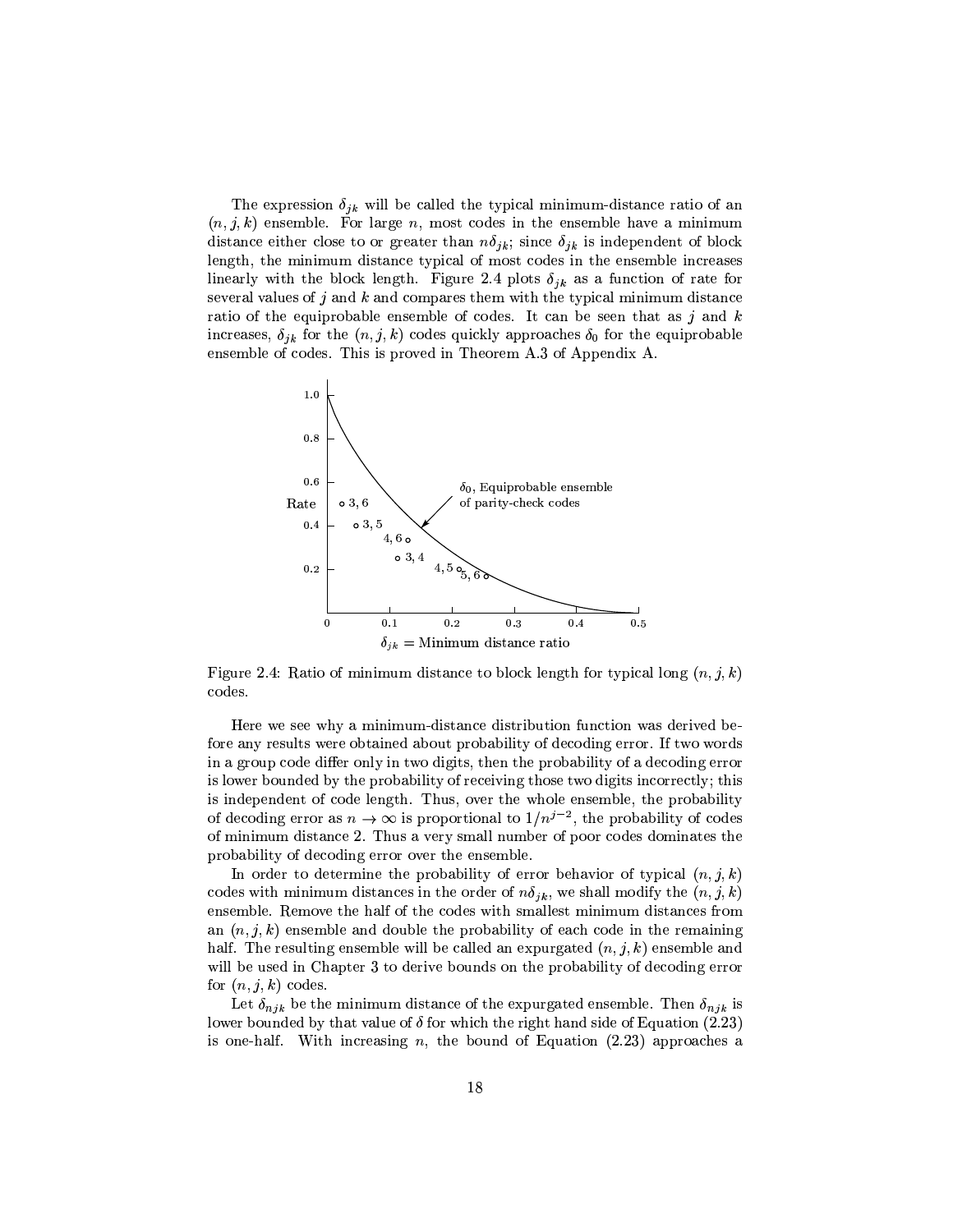step function at  $\delta_{jk}$ , so that  $\delta_{njk}$  is asymptotically bounded by  $\delta_{jk}$ . For the expurgated low-density ensemble, we now have

$$
\overline{N_{jk}(\ell)} \left\{ \begin{array}{l} \leq 2C(\lambda, n) \exp - nB_{jk}(\lambda); \quad \lambda \geq \delta_{njk} \\ = 0; \quad \lambda < \delta_{njk} \end{array} \right\}
$$
(2.24)

Similarly, we can expurgate the random ensemble of parity-check codes to get, from Equations  $(2.1)$  and  $(2.5)$ 

$$
\overline{N(\ell)} \left\{ \begin{array}{l} \leq 2 \left[ 2\pi\lambda (1-\lambda) \right]^{-\frac{1}{2}} \exp n \left[ H(\lambda) - (1-R) \ln 2 \right]; \quad \lambda \geq \delta_0 \\ = 0; \quad \lambda \leq \delta_0 \end{array} \right\} \tag{2.25}
$$

where  $\delta_0$  satisfies  $H(\delta_0) = (1 - R) \ln 2$ , and *n* is large enough so that

$$
\frac{1}{1-2\delta_0}\sqrt{\frac{1-\delta_0}{2\pi n\delta_0}}\leq \tfrac{1}{2}
$$

Before using this modified  $(n, j, k)$  ensemble to derive bounds to the probability of decoding error, we shall consider the special case of  $j = 2$ , which corresponds to ensembles in which each digit is contained in exactly two paritycheck sets.

**Theorem 2.5.** Let a parity-check code have block length n with each digit contained in exactly two parity-check sets, at let each parity-check set contain k digits. Then the minimum distance D of this code must be bounded by

$$
D \le 2 + \frac{2\ln\frac{n}{2}}{\ln(k-1)}\tag{2.26}
$$

*Proof.* The theorem will be proved by representing the code in the form of a tree as in Figure 2.5. Let the first digit in the code be represented by the node at the base of the tree. This digit is contained in two parity-check sets, which are denoted by the two branches rising from the base node. The other digits in these two parity-check sets are represented by the nodes in the first tier of the tree. In like manner, each digit in the first tier is contained in another parity-check set depicted by a branch rising from that digit.

Successive tiers in the base may be similarly constructed until, for some integer m a loop is formed by the branches rising from the  $m<sup>th</sup>$  tier. Such a loop may occur either if two parity-check sets rising from the  $m<sup>th</sup>$  tier contain a digit on tier  $m + 1$ , as in Figure 2.5, or if a single parity-check set rising from the  $m<sup>th</sup>$  tier contains more than one digit in the  $m<sup>th</sup>$  tier.

We next bound  $m$  in terms of the block length  $n$ . The first of the tree contains  $2(k-1)$  nodes; the second contains  $2(k-1)^2$  nodes; and similarly the m<sup>th</sup> tier contains  $2(k-1)^m$  nodes, since by assumption no loop occurs in branches below the  $m^{\text{th}}$  tier. Since each node corresponds to a distinct digit.

$$
2(k-1)^m \le n
$$
  

$$
m \le \frac{\ln \frac{n}{2}}{\ln(k-1)}
$$
 (2.27)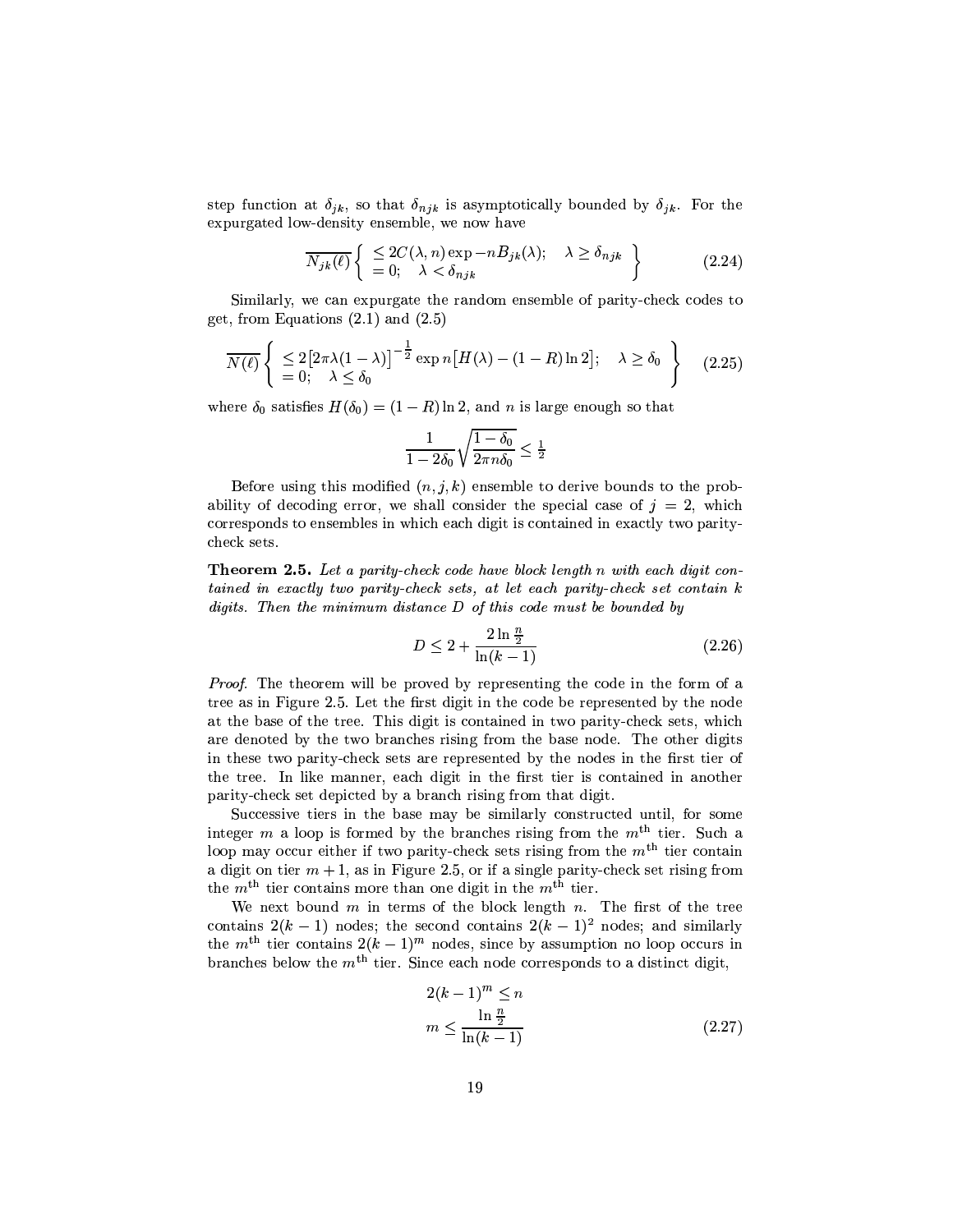

Figure 2.5: Parity-check tree

For a given loop in the tree, consider the set of nodes that comprise the intersections of the branches in the loop. Such a set of nodes is represented by asterisks in Figure 2.5. Each branch in the loop must contain exactly two of these nodes, and no other branch in the tree contains any of these nodes. Consequently, an *n*-length sequence that contains ones in positions corresponding to the nodes of this set and zeros elsewhere must be a code word, since all parity-check sets contain an even number of ones. Finally, the weight  $D$  of the code word corresponding to the first loop that occurs must be bounded by

$$
D \le 2m + 2 \tag{2.28}
$$

since the loop is formed by a single descent and ascent in the tree. Combining Equations  $(2.27)$  and  $(2.28)$ , we get the statement of the theorem, Equation  $(2.26)$ .  $\Box$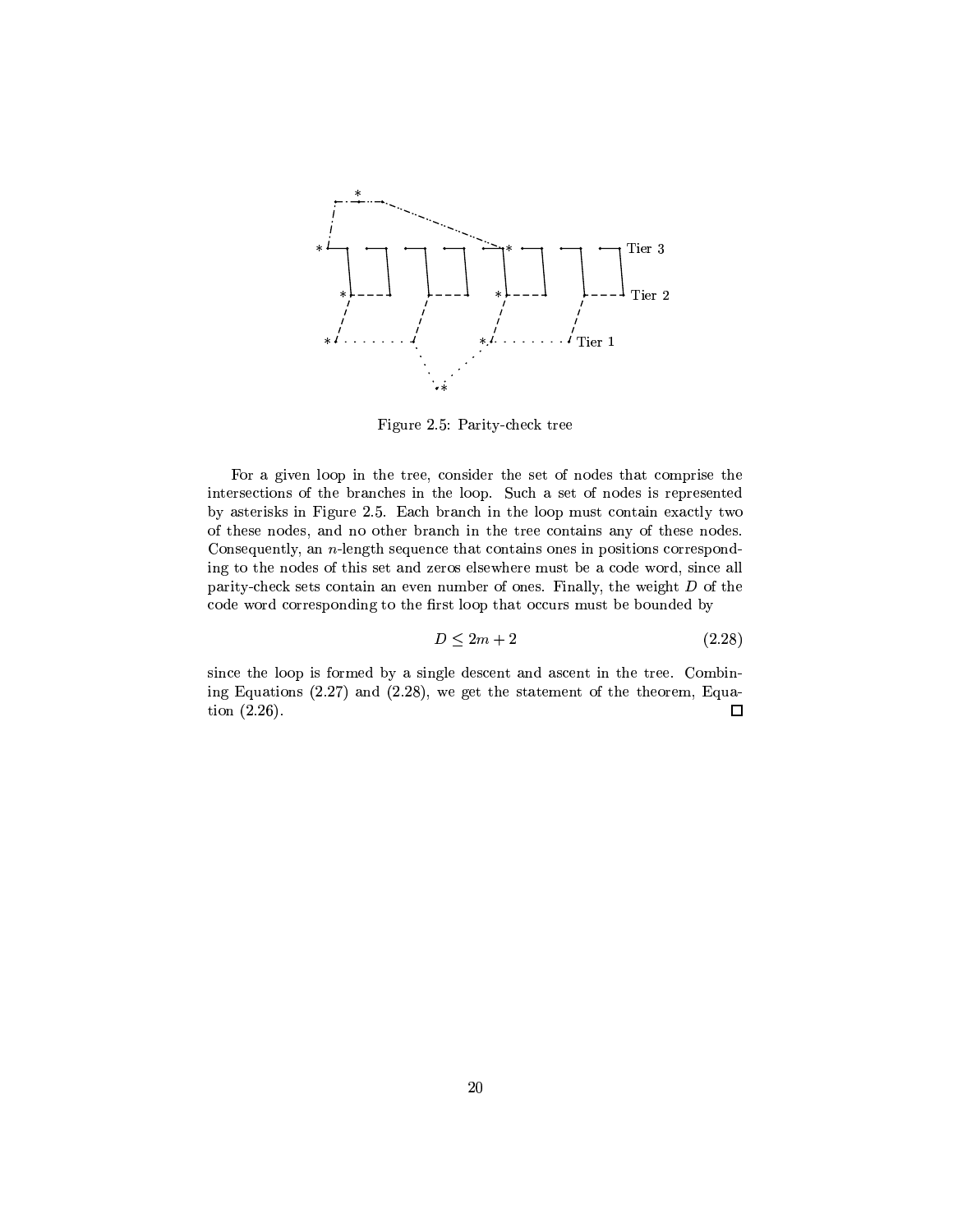# **Probability of Decoding Error** 3

A technique for upper bounding the probability of decoding error for arbitrary binary block codes will be developed in this chapter. It will be assumed that the decoding is maximum likelihood and that the channel has a binary-input alphabet, an arbitrary output alphabet, and is symmetrical in a sense to be defined later.

The reason for developing this technique is threefold: First, it is needed to demonstrate the capabilities of low-density codes; second, it provides a tool both for comparing codes and for gaining insight into the relation between a code's distance properties and its probability of decoding error; third, it yields a conceptually simpler, although analytically more complicated, technique for analyzing random ensembles of codes. The conceptual simplification here lies in a separation of the analysis of the channel from the analysis of the ensemble of codes (which is used to derive the distance properties of the ensemble).

#### **Symmetric Binary Input Channels**  $3.1$

A symmetric binary-input channel is defined as a time-discrete channel with the following properties:

1. The input alphabet  $X$  consists of two letters, denoted by 0 and 1.

2. The output alphabet  $Y$  can be represented either as a discrete or a continuous set of real numbers.

3. The output  $y$  at a given discrete time is statistically dependent only on the current input  $x$ .

4. The symmetry condition given by Equation  $(3.1)$  holds for all outputs y.

$$
P_0(y) = P_1(-y) \tag{3.1}
$$

In this equation and throughout this chapter,  $P_x(y)$  is a conditional probability *density* if Y is a continuous set, and is a conditional probability if Y is a discrete set.

Some examples of such channels are given in Figure 3.1. The lack of symmetry between the labeling of input and output is regrettable, but a change in output labeling would greatly complicate the symmetry condition, Equation (3.1), and a change in input labeling would make parity-check codes seem less familiar to symbol-oriented readers.

### **Distance Properties**  $3.2$

Assume that in a particular code of block length n, an arbitrary code word  $u_0$ is transmitted, and assume that the number of other code words  $N(\ell)$  at each distance  $\ell$  from  $u_0$  is known. In the following section, the probability of error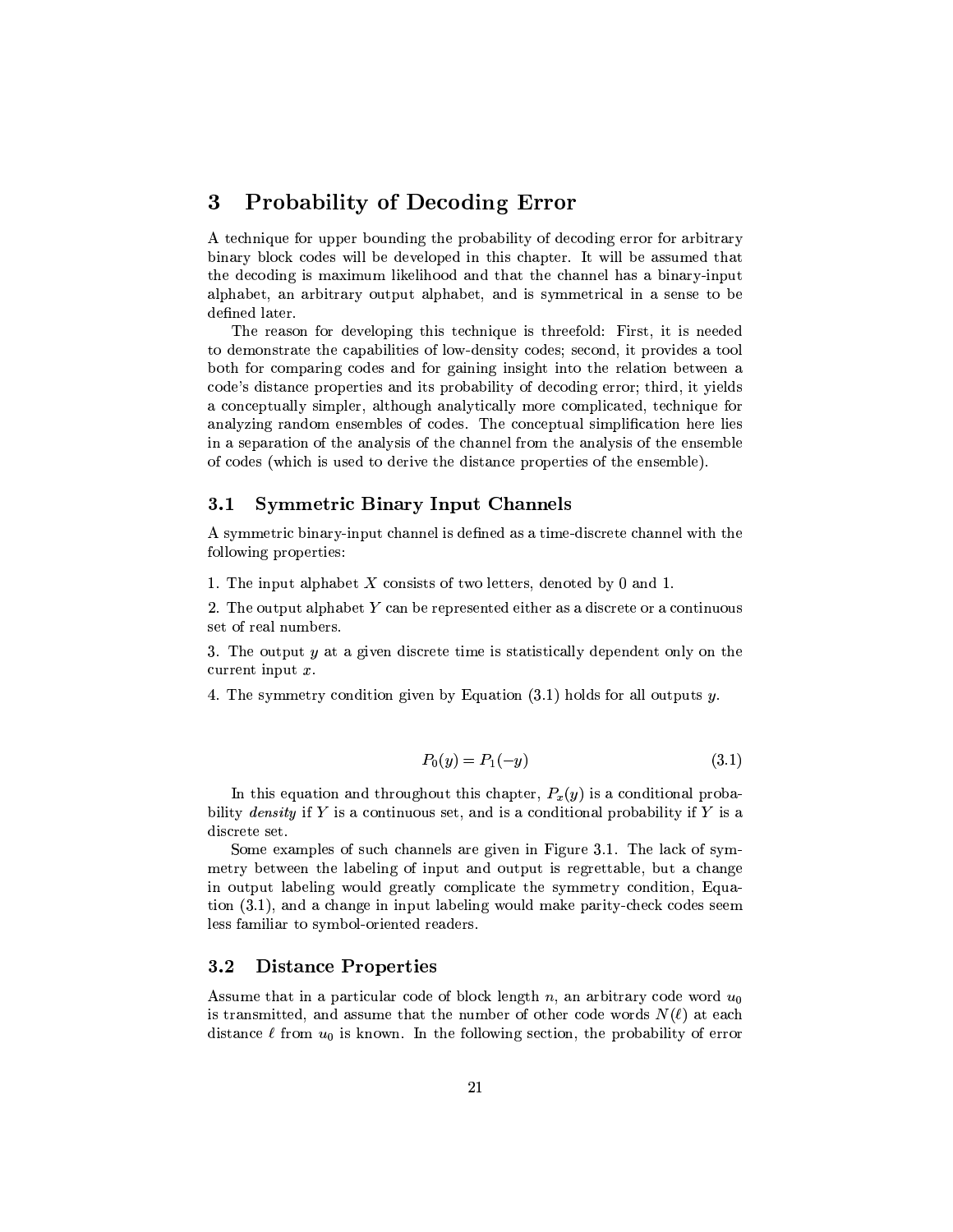

a. Binary symmetric channel.

 ${\bf b}.$  Binary symmetric threshold channel.

c. Additive white Gaussian noise channel; log-likelihood output (see Section  $6.3$ ).

$$
P_0(y) = \frac{1}{\sqrt{2\pi}\sigma} \exp \left(-\frac{\left(y - \sigma^2/2\right)^2}{2\sigma^2}\right)
$$

$$
P_1(y) = \frac{1}{\sqrt{2\pi}\sigma} \exp \left(-\frac{\left(y + \sigma^2/2\right)^2}{2\sigma^2}\right)
$$

$$
\sigma^2 = \frac{4E_c(1 - \rho)}{N_0}
$$

d. Rayleigh fading channel; log-likelihood output (see Section 6.4).

$$
P_0(y) = \frac{1+A}{A(2+A)} \exp{-\frac{y}{A}}; \quad y \ge 0
$$
  
=  $\frac{1+A}{A(2+A)} \exp{\frac{y(1+A)}{A}}; \quad y < 0$   

$$
P_1(y) = P_0(-y)
$$
  

$$
A = \frac{E_c}{N_0}
$$

Figure 3.1: Symmetric binary-input channels.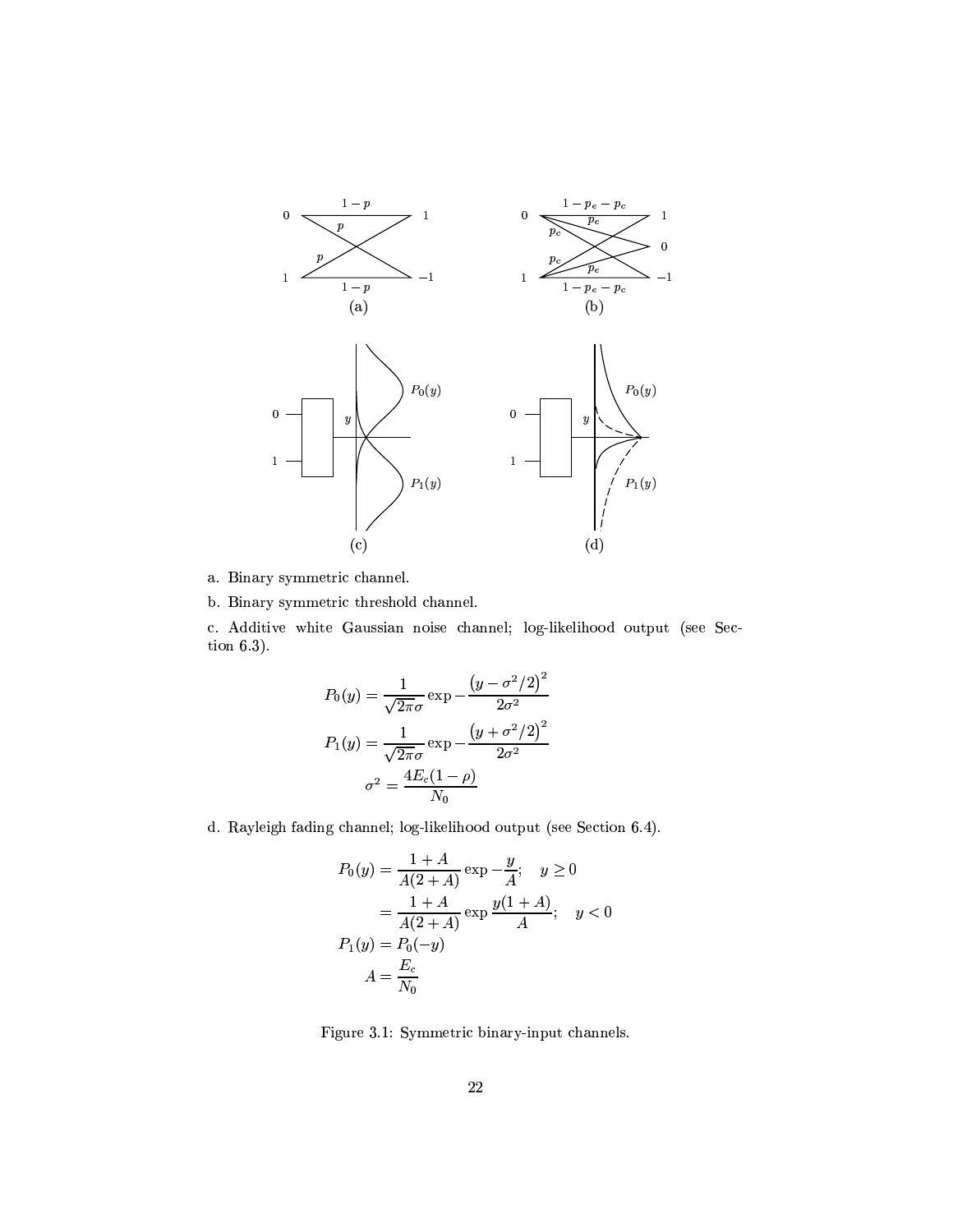using maximum-likelihood decoding will be upper bounded in terms of  $N(\ell)$ when  $u_0$  is transmitted over a symmetric binary-input channel. This bound will then easily be extended to apply to an entire code or to an ensemble of codes.

#### **Upper Bound on Probability of Decoding Error**  $3.3$

Let  $u_0 = x_{10}, x_{20}, \ldots, x_{n0}$  be the transmitted code word, and let  $v = y_1, y_2, \ldots$ ,  $y_n$  be the received sequence. Let the other code words be numbered  $u_1, \ldots, u_j$ ,  $\dots, u_{M-1}$  where  $u_j = x_{1j}, \dots, x_{nj}$ . Using maximum likelihood decoding, a decoding error will be made if  $P(v|u_i) > P(v|u_0)$  for any j,  $1 \le j \le M - 1$ . Also, a decoding error might be made if  $P(v|u_i) = P(v|u_0)$ , and in upper bounding the probability of decoding error, we can assume that such errors are always made. Using the assumption of statistical independence between the  $n$ uses of the channel, this condition for decoding errors becomes

$$
\prod_{i=1}^{n} P_{x_{ij}}(y_i) \ge \prod_{i=1}^{n} P_{x_{i0}}(y_i), \quad \text{for some } j, 1 \le j \le M - 1 \tag{3.2}
$$

Thus, the probability of decoding error is upper bounded by the probability that Equation  $(3.2)$  is satisfied. Equation  $(3.2)$  becomes easier to work with if we take the logarithm of both sides, yielding the following inequality between sums of random variables:

$$
\sum_{i=1}^{n} \ln P_{x_{ij}}(y_i) \ge \sum_{i=1}^{n} \ln P_{x_{i0}}(y_i)
$$
\n(3.3)

Finally, for reasons to be discussed later, we subtract an arbitrary function of the output sequence,  $\sum_{i=1}^{n} f(y_i)$  from both sides of Equation (3.3) and multiply by  $-1$ , yielding the following condition for decoding errors:

$$
\sum_{i=1}^{n} \ln \frac{f(y_i)}{P_{x_{ij}}(y_i)} \le \sum_{i=1}^{n} \ln \frac{f(y_i)}{P_{x_{i0}}(y_i)} \tag{3.4}
$$

for some j,  $1 \le j \le M - 1$ . We place the following restriction on  $f(y)$ :  $f(y)$  is positive if either  $P_0(y)$  or  $P_1(y)$  is positive, and

$$
f(y) = f(-y); \quad \text{for all } y \tag{3.5}
$$

Next we define the discrepancy  $\delta(x_i y_i)$  between an input  $x_i$  and an output  $y_i$  as

$$
\delta(x_i y_i) = \ln \frac{f(y_i)}{P_{x_i}(y_i)}\tag{3.6}
$$

Further, define the discrepancy  $D(uv)$  between u and v as

$$
D(uv) = \sum_{i=1}^{n} \delta(x_i y_i)
$$
 (3.7)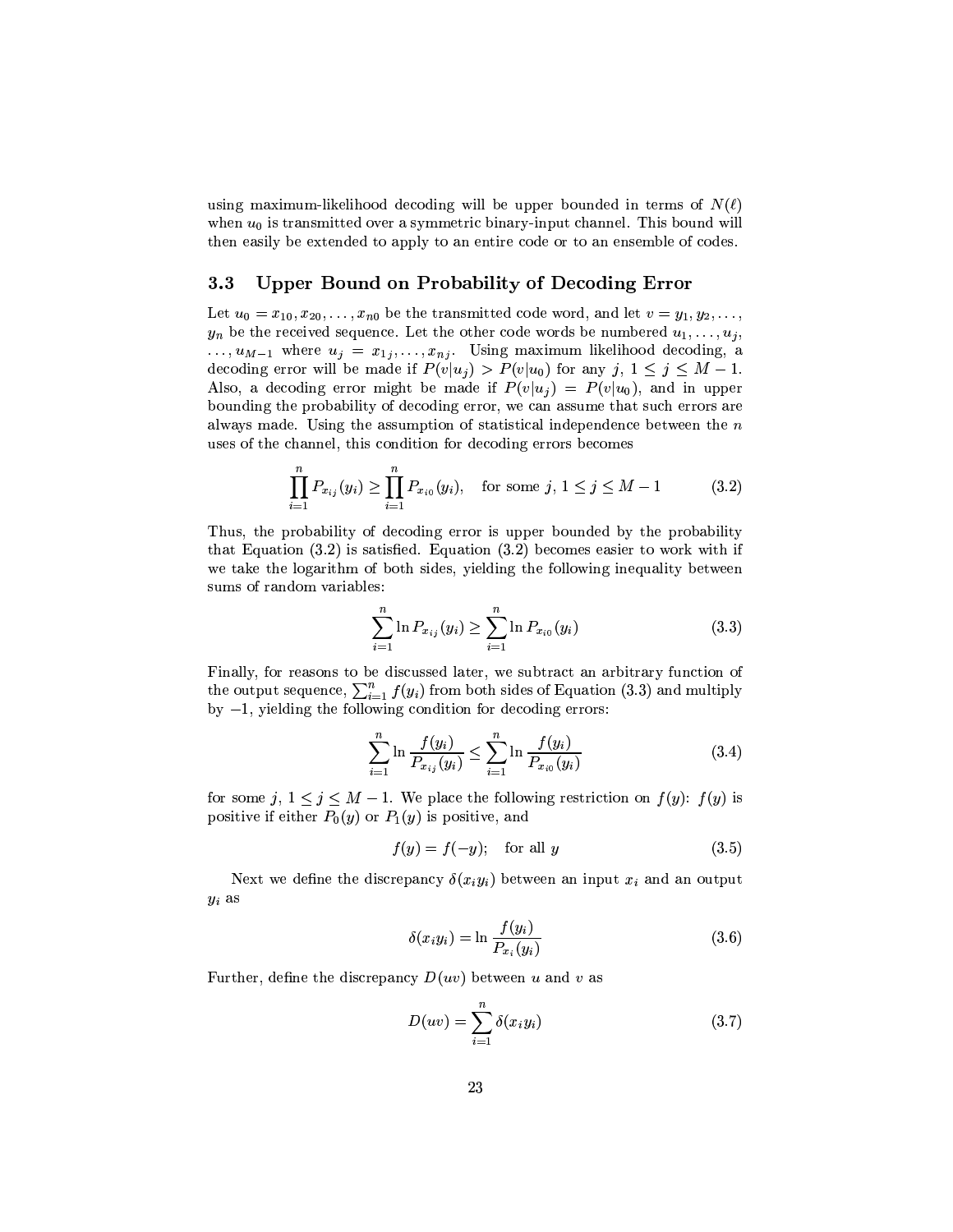From Equations  $(3.4)$ ,  $(3.6)$ , and  $(3.7)$ , we see that a decoding error is made only when  $D(u_i v) \leq D(u_0 v)$  for any code word  $u_i$  other than  $u_0$ . More formally, the probability of decoding error  $P_e$  is bounded by

$$
P_e \le \Pr\left\{\bigcup_{j=1}^{M-1} \left[\text{event that } D(u_j v) \le D(u_0 v)\right]\right\} \tag{3.8}
$$

The most obvious procedure for simplifying Equation (3.8) would be to upper bound the probability of the union of events by the sum of the probabilities of the individual events. This does not yield a good upper bound, however; when  $D(u_0v)$  is very large, say greater than a suitable constant nd, it is likely to be larger than many of  $D(u_i v)$ , thereby causing one decoding error to be counted many times in the bound. To avoid this difficulty, we shall use separate bounding techniques on those events for which  $D(u_0v) \geq nd$ . The parameter d is arbitrary and will be optimized later. Thus, if we split Equation  $(3.8)$ , we get

$$
P_e \le P_1 + P_2 \tag{3.9}
$$

where

$$
P_1 = \Pr\left\{\bigcup_{j=1}^{M-1} \left[\text{event that } D(u_0 v) > nd; D(u_j v) \le D(u_0 v)\right]\right\}
$$
  

$$
P_2 = \Pr\left\{\bigcup_{j=1}^{M-1} \left[\text{event that } D(u_0 v) \le nd; D(u_j v) \le D(u_0 v)\right]\right\}
$$

Now we can bound  $P_1$  and  $P_2$  separately by

$$
P_1 \le \Pr[D(u_0 v) > nd] \tag{3.10}
$$

$$
P_2 \le \sum_{j=1}^{M-1} \Pr[D(u_0 v) \le nd; \quad D(u_j v) \le D(u_0 v)] \tag{3.11}
$$

Observe that Equation (3.9) is an exact expression for  $P_e$  except for the bounding involved in assuming that ambiguities (that is, cases where  $D(u_0v)$  =  $D(u_i v)$  always cause errors. Thus the arbitrary function  $f(y)$  can have no effect on Equation (3.9) since it has no effect on which word is decoded when  $u_0$ is transmitted. The function  $f(y)$  does have an effect on Equations (3.10) and  $(3.11)$ , however, since the function helps determine the set of output sequences for which  $D(u_0v) > nd$ .

Finally, observe from Equation (3.7) that  $D(u_0v)$  and  $D(u_iv)$  are both defined as sums of random variables, and thus, using Equations  $(3.10)$  and  $(3.11)$ , the problem of bounding  $P_e$  has been reduced to the problem of bounding the tails of the distributions of sums of random variables. This is best done by the Chernov bound technique, briefly described in Appendix B. For a more detailed exposition, see Fano [4, Chapter 8].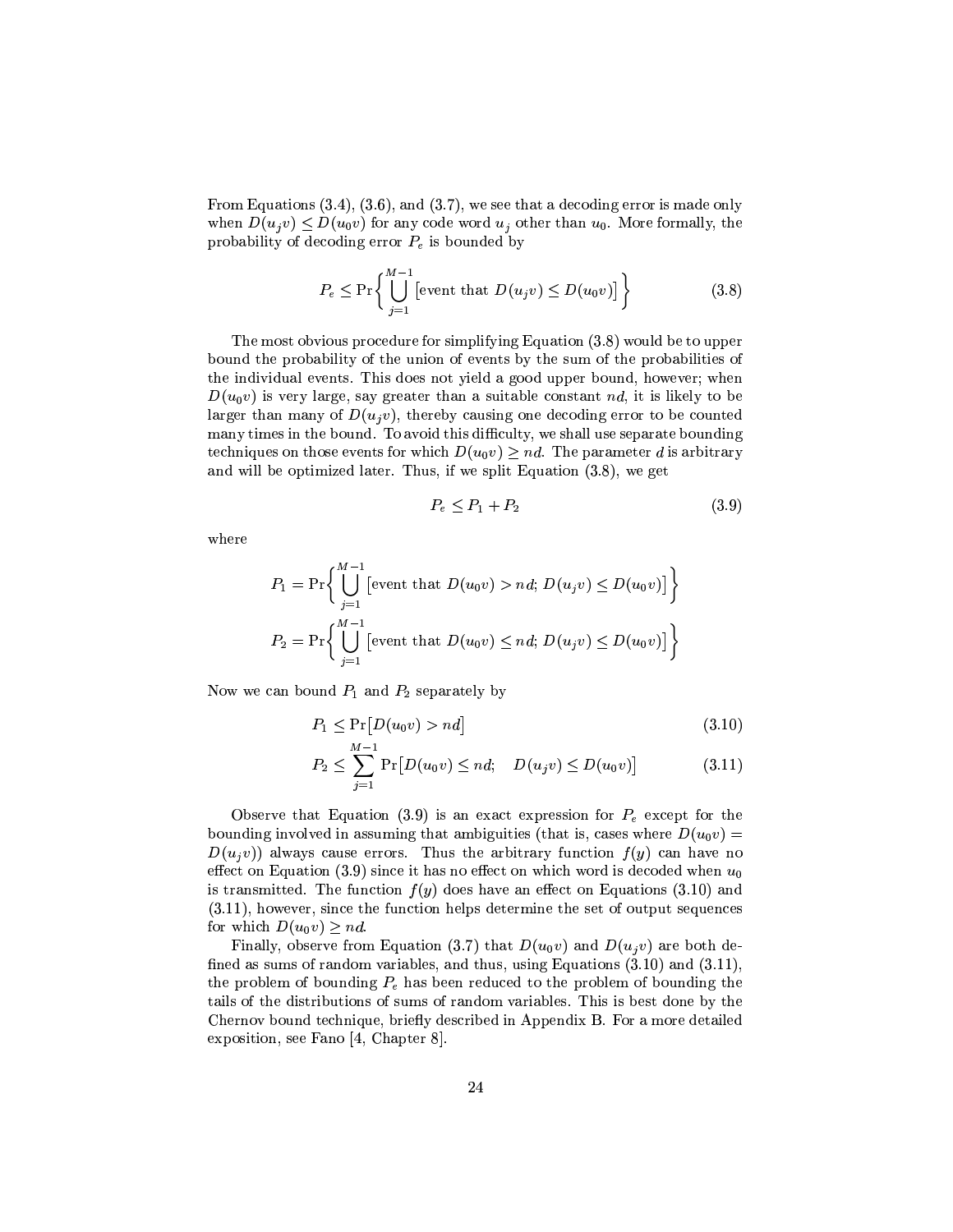#### $3.4$ **Chernov Bounds**

In order to bound  $P_1$  in Equation (3.10), we need the following theorem which is proved in Appendix B.

**Theorem 3.1.** Let  $Z = \sum_{i=1}^{n} z_i$  be the sum of n independent random variables, let  $P_i(z_i)$  be the probability density of the *i*<sup>th</sup> variable, and let  $g_i(s) = \int_{-\infty}^{\infty} \exp(sz_i) P_i(z_i) dz_i$  be the moment generating function  $\widetilde{Then}$ 

$$
Pr(Z \ge n z_0) \le \exp(-n s z_0) \prod_{i=1}^{n} g_i(s)
$$
\n(3.12)

for all  $s \geq 0$  such that the  $g_i(s)$  exist. If the  $z_i$  are discrete, then the same statement holds except that the  $P_i(z_i)$  are probabilities and the integral defining  $g_i(s)$  is replaced by a sum.

To apply this theorem to  $D(u_0v) = \sum_{i=1}^n \delta(x_{i0}y_i)$ , we consider  $\delta(x_{i0}y_i)$  as a random variable where  $x_i$  is given and  $y_i$  is determined according to  $P_{x_i}(y_i)$ . The moment generating function of  $\delta$  is then

$$
g_i(s) = \int_{-\infty}^{\infty} \exp\big[s\delta(x_{i0}y_i)\big] P_{x_{i0}}(y_i) dy_i \tag{3.13}
$$

Using Equation  $(3.6)$ , this becomes

$$
g_i(s) = \int_{-\infty}^{\infty} [P_{x_{i0}}(y_i)]^{1-s} [f(y_i)]^s dy_i
$$
 (3.14)

For  $x_{i0} = 0$ , Equation (3.14) becomes

$$
g_i(s) = \int_{-\infty}^{\infty} P_0(y)^{1-s} f(y)^s \, dy \tag{3.15}
$$

For  $x_{i0} = 1$ , using the symmetry conditions Equations (3.1) and (3.5), Equation  $(3.14)$  becomes

$$
g_i(s) = \int_{-\infty}^{\infty} P_0(-y)^{1-s} f(-y)^s \, dy \tag{3.16}
$$

Substituting  $-y$  for y as the variable of integration, we see that Equations (3.15) and (3.16) are identical, and thus  $g_i(s)$  is independent of  $x_{i0}$  and i:

$$
g_i(s) = g(s) = \int_{-\infty}^{\infty} P_0(y)^{1-s} f(y)^s \, dy \tag{3.17}
$$

It can be shown that Equation  $(3.17)$  is equivalent to the distribution function of the discrepancy between the channel input and output and is independent of the input as is reasonable from the channel symmetry.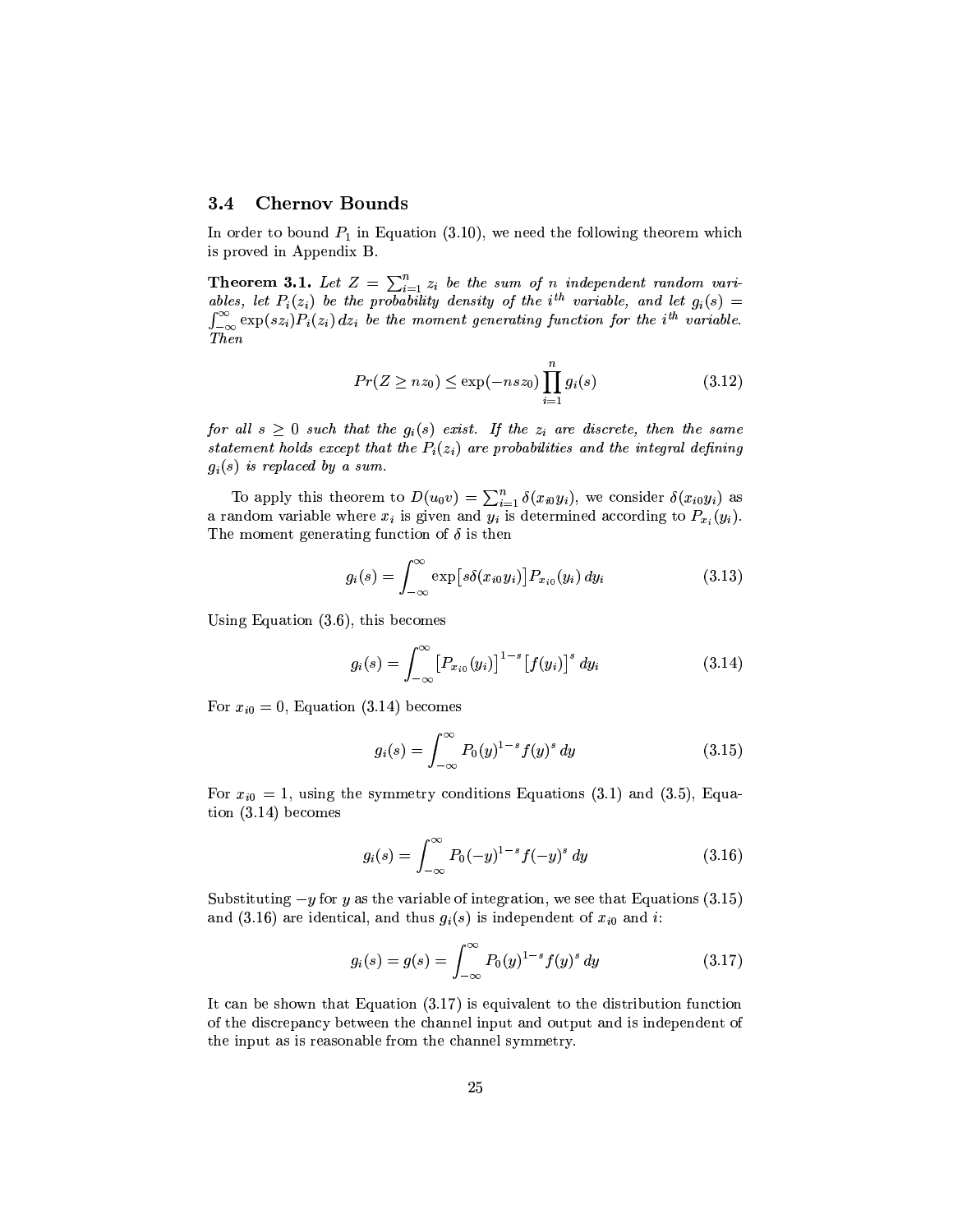Finally, using Theorem 3.1, we get

$$
P_1 \le \Pr\left[D(u_0 v) \ge nd\right] \le g(s)^n \exp(-nsd) \tag{3.18}
$$

for any  $s \geq 0$  such that  $g(s)$  in Equation (3.17) exists.

To complete our bound on error probability,  $P_2$ , as given by Equation (3.11) must be bounded. This requires the following theorem which is proven in Appendix B.

**Theorem 3.2.** Let  $z_i$  and  $w_i$ ,  $1 \leq i \leq n$ , be *n* pairs of random variables with probability density functions  $P_i(z_i, w_i)$ . Let the joint moment generating function of  $z_i, w_i$ , be

$$
h_i(r,t) = \iint \exp(rz_i + tw_i)P_i(z_i, w_i) dz_i dw_i \qquad (3.19)
$$

Let each pair of random variables be statistically independent of each other pair and define  $Z$  and  $W$  by

$$
Z = \sum_{i=1}^{n} z_i
$$
  
\n
$$
W = \sum_{i=1}^{\ell} w_i
$$
  
\n
$$
\ell \le n
$$
\n(3.20)

Then, for any arbitrary numbers  $z_0$  and  $w_0$ ,

$$
P(Z \leq nz_0; W \leq nw_0) \leq \prod_{i=1}^{\ell} \left[ h_i(r,t) \right] \prod_{i=\ell+1}^n \left[ h_i(r,0) \right] \exp - n(rz_0 + tw_0) \tag{3.21}
$$

for any  $r \leq 0$ ,  $t \leq 0$  for which  $h_i(r, t)$  exists. If z and w are discrete, Equa $tion (3.21)$  still holds with integrals in Equation  $(3.19)$  replaced by sums, and the probability density replaced by a probability.

This theorem will be used to bound  $Pr[D(u_0v) \leq nd; D(u_jv) - D(u_0v) \leq 0]$ for each code word  $u_j$ . Assume first that  $u_j$  differs from  $u_0$  in the first  $\ell$  digits and is identical to  $u_0$  in the last  $n - \ell$  digits. Then

$$
D(u_j, v) - D(u_0, v) = \sum_{i=1}^{\ell} \delta(x_{ij}, y_i) - \delta(x_{i0}, y_i)
$$

From the symmetry conditions, Equations  $(3.1)$  and  $(3.5)$ , and from the definition of  $\delta$  in Equation (3.6), we note that  $\delta(x_{ij}, y_i)$  equals  $\delta(x_0, -y_i)$  for  $i \leq \ell$ since we have assumed that  $x_{ij} \neq x_{i0}$  for  $i \leq \ell$ . Now let

$$
z_i = \delta(x_{i0}, y_i);
$$
  $w_i = \delta(x_{i0}, -y_i) - \delta(x_{i0}, y_i)$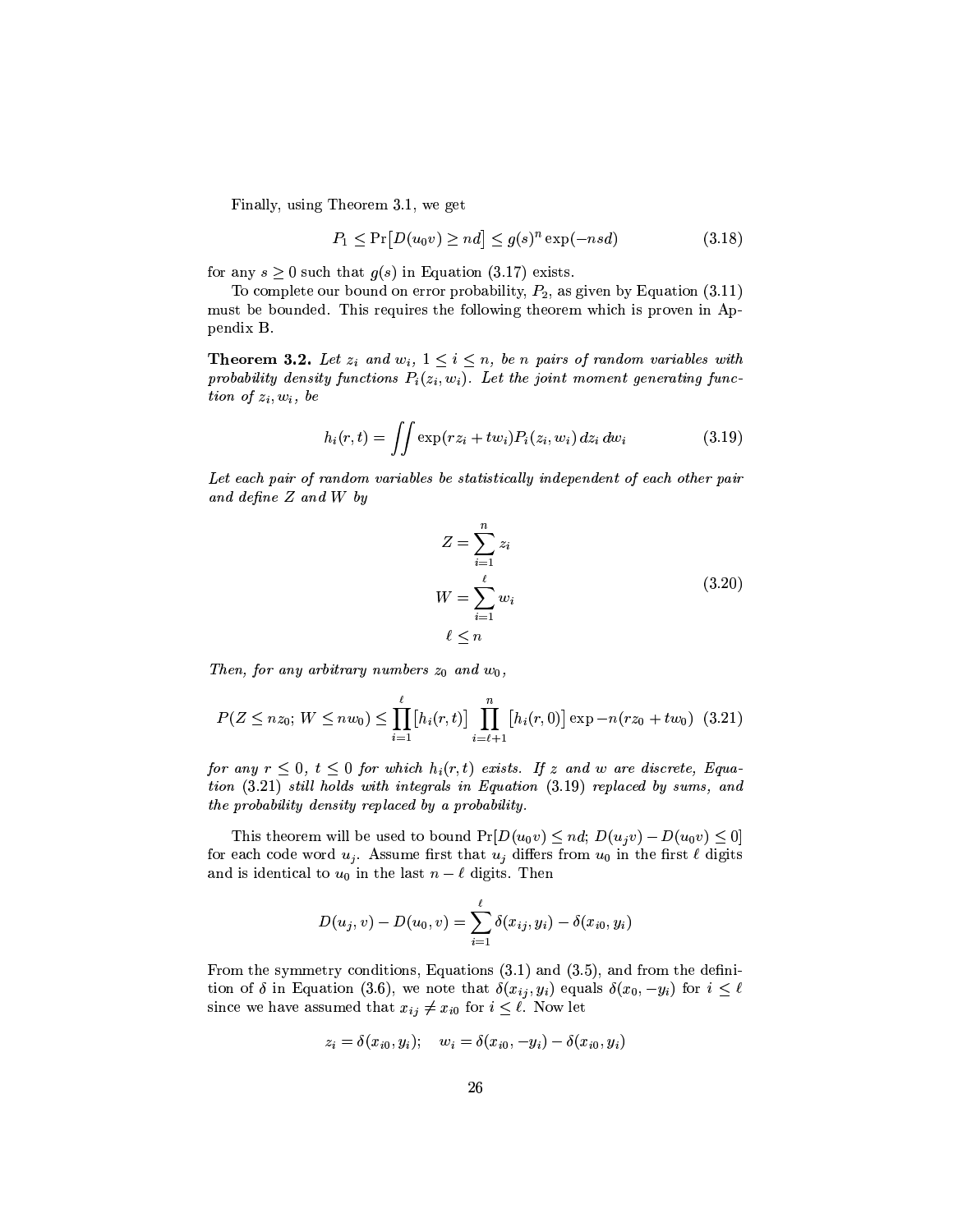For a given  $x_i$ , both  $z_i$  and  $w_i$  are functions of  $y_i$ , and we can write  $h_i(r, t)$ in Equation  $(3.19)$  as

$$
h_i(r,t) = \int_{-\infty}^{\infty} \exp\left[r\delta(x_{i0}, y_i) + t\delta(x_{i0}, -y_i) - t\delta(x_{i0}, y_i)\right] P_{x_{i0}}(y_i) \, dy_i \quad (3.22)
$$

Writing out  $h_i(r, t)$  in the same way as  $g_i(s)$  in Equation (3.13), we see that  $h_i(r, t)$  is independent of  $x_{i0}$  and i. Thus

$$
h_i(r,t) = h(r,t) = \int_{-\infty}^{\infty} P_0(y)^{1-r+t} P_0(-y)^{-t} f(y)^r dy \qquad (3.23)
$$

Now, applying Theorem 3.2, we get

$$
\Pr[D(u_0v) \le nd; D(u_jv) - D(u_0v) \le 0] \le [h(r,t)]^{\ell} [h(r,0)]^{n-\ell} e^{-n\tau d} \quad (3.24)
$$

for any  $r \leq 0$ ,  $t \leq 0$  if  $u_j$  and  $u_0$  differ in the first  $\ell$  digits.

Finally, by renumbering the  $n$  digits in a block, we see that the bound in Equation (3.24) applies to each of the  $N(\ell)$  code words that are distance  $\ell$  from  $u_0$ . Thus

$$
P_2 \le \sum_{\ell=0}^n N(\ell) \left[ h(r,t) \right]^{\ell} \left[ h(r,0) \right]^{n-\ell} e^{-nrd} \tag{3.25}
$$

for any  $r < 0$ ,  $t < 0$  where  $h(r, t)$  is given in Equation (3.23).

The term in Equation (3.25) for  $\ell = 0$  accounts for the pathological possibility that one of the other code words is identical to  $u_0$ ;  $N(0)$  is the number of code words other than  $u_0$  that are identical to  $u_0$ .

Equations (3.25) and (3.18) give bounds for  $P_1$  and  $P_2$ ; from Equation (3.9) their sum bounds the maximum-likelihood probability of decoding error when a given code word is transmitted. This bound is in terms of the code distances  $N(\ell)$ , the channel transition probabilities  $P_0(y)$ , and a number of stray parameters that must be optimized; namely, s, r, t, d, and  $f(y)$ . Thus the combinatorial and probabilistic aspects of the problem have been solved, and given  $N(\ell)$ , Equations (3.25) and (3.18) are essentially as simple to evaluate when the block length is large as when it is small. However, the optimization problem is by no means trivial since the equations are transcendental and involve constraints on s, r, t and  $f(y)$ . One simplification is to eliminate the parameter t. Equation (3.25) is minimized with respect to t by minimizing  $h(r, t)$ , which can be accomplished by setting  $\partial h(r,t)/\partial t = 0$ . From Equation (3.23), this gives us

$$
\int_{-\infty}^{\infty} \left( \ln \frac{P_0(y)}{P_0(-y)} \right) P_0(y)^{1-r+t} P_0(-y)^{-t} f(y)^r \, dy = 0 \tag{3.26}
$$

If  $1-r+t=-t$ , then using the symmetry of  $f(y)$  we see that the integrand of Equation 3.26 is antisymmetrical in  $y$  and thus the integral is 0. To ensure that this is a minimum,

$$
\frac{\partial^2 h(r,t)}{\partial t^2} = \int_{-\infty}^{\infty} \left( \ln \frac{P_0(y)}{P_0(-y)} \right)^2 P_0(y)^{1-r+t} P_0(-y)^{-t} f(y)^r dy \ge 0
$$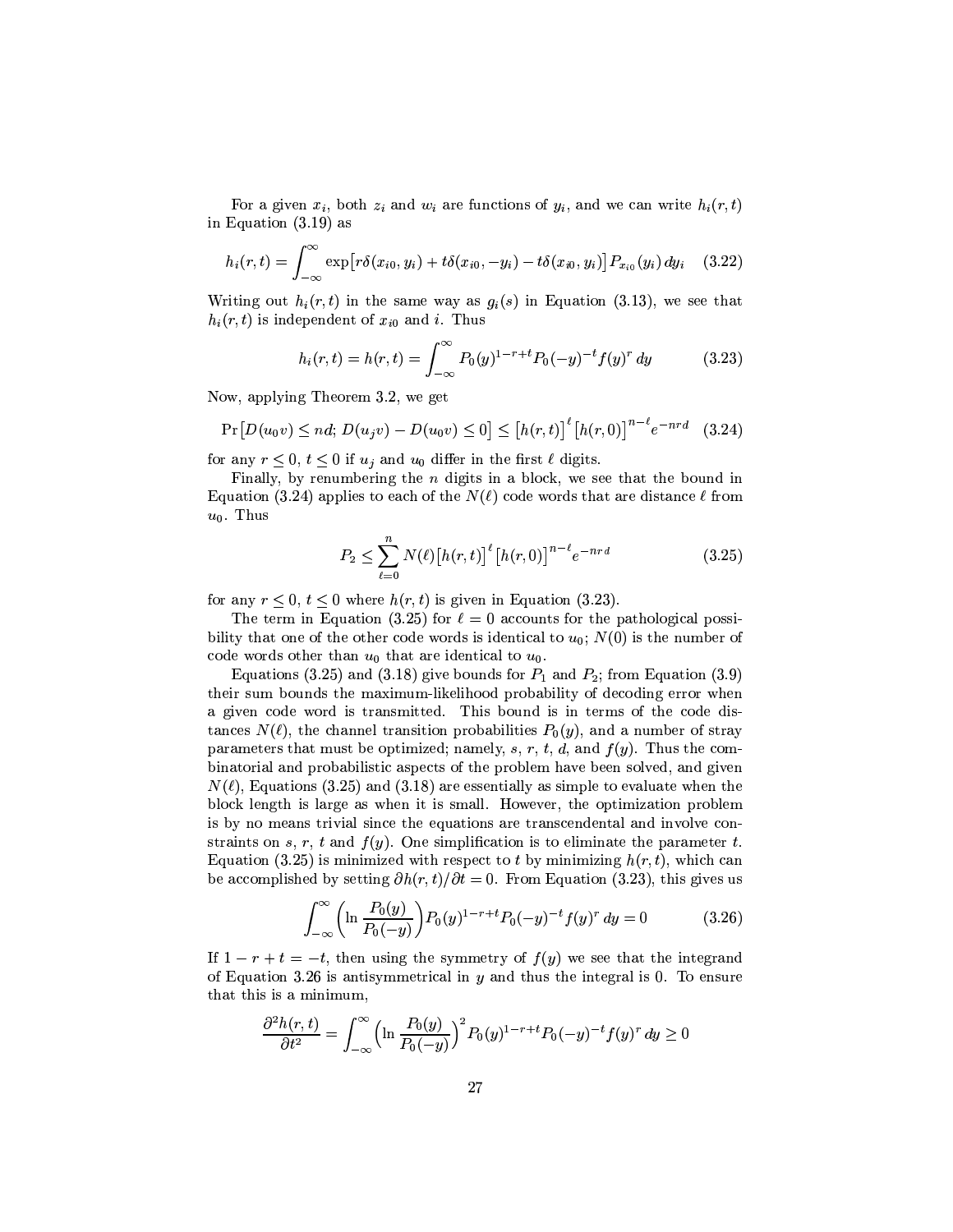Finally we observe that the solution

$$
t = \frac{r-1}{2} \tag{3.27}
$$

automatically satisfies the constraint

$$
t \le 0; \quad \text{for } r \le 0
$$

With this simplification, Equation 3.25 can be rewritten

$$
P_2 \leq \sum_{\ell=0}^n N(\ell) \left[ h(r) \right]^{\ell} \left[ g(r) \right]^{n-\ell} e^{-nrd} \tag{3.28}
$$

$$
h(r) = \int_{-\infty}^{\infty} \left[ P_0(y) P_0(-y) \right]^{(1-r)/2} f(y)^r \, dy \tag{3.29}
$$

$$
g(r) = \int_{-\infty}^{\infty} \left[ P_0(y) \right]^{1-r} f(y)^r \, dy \tag{3.30}
$$

These equations use that fact that  $h(r, 0) = g(r)$ , as can be seen from Equations  $(3.17)$  and  $(3.23)$ .

# $\bar{P}_e$  for Codes and Ensembles of Codes 3.5

Next consider the probability of decoding error for a complete code. Let  $N_j(\ell)$ be the number of code words at distance  $\ell$  from the code word  $u_j$ ;  $0 \le j \le M-1$ . Then, from Equations  $(3.18)$  and  $(3.28)$ , the probability of decoding error for the code assuming equiprobable use of the code words is

$$
\bar{P}_e \le \sum_{j=0}^{M-1} \frac{1}{M} \Big\{ g(s)^n e^{-nsd} + \sum_{\ell=0}^n N_j(\ell) h(r)^\ell g(r)^{n-\ell} e^{-nrd} \Big\};
$$
\nfor any  $s \ge 0, r \le 0$ 

\n(3.31)

Now define

$$
\overline{N(\ell)} = \frac{1}{M} \sum_{j=0}^{M-1} N_j(\ell)
$$

as the average over j of the number of code words at distance  $\ell$  from code word  $u_j$ . Equation (3.31) then becomes

$$
\bar{P}_e \le g(s)^n e^{-nsd} + \sum_{\ell=0}^n \overline{N(\ell)} h(r)^\ell g(r)^{n-\ell} e^{-nrd};
$$
\nfor any  $s > 0, r < 0$ 

\n(3.32)

where

$$
g(s) = \int_{-\infty}^{\infty} P_0(y)^{1-s} f(y)^s \, dy \tag{3.33}
$$

$$
h(r) = \int_{-\infty}^{\infty} \left[ P_0(y) P_0(-y) \right]^{(1-r)/2} f(y)^r \, dy \tag{3.34}
$$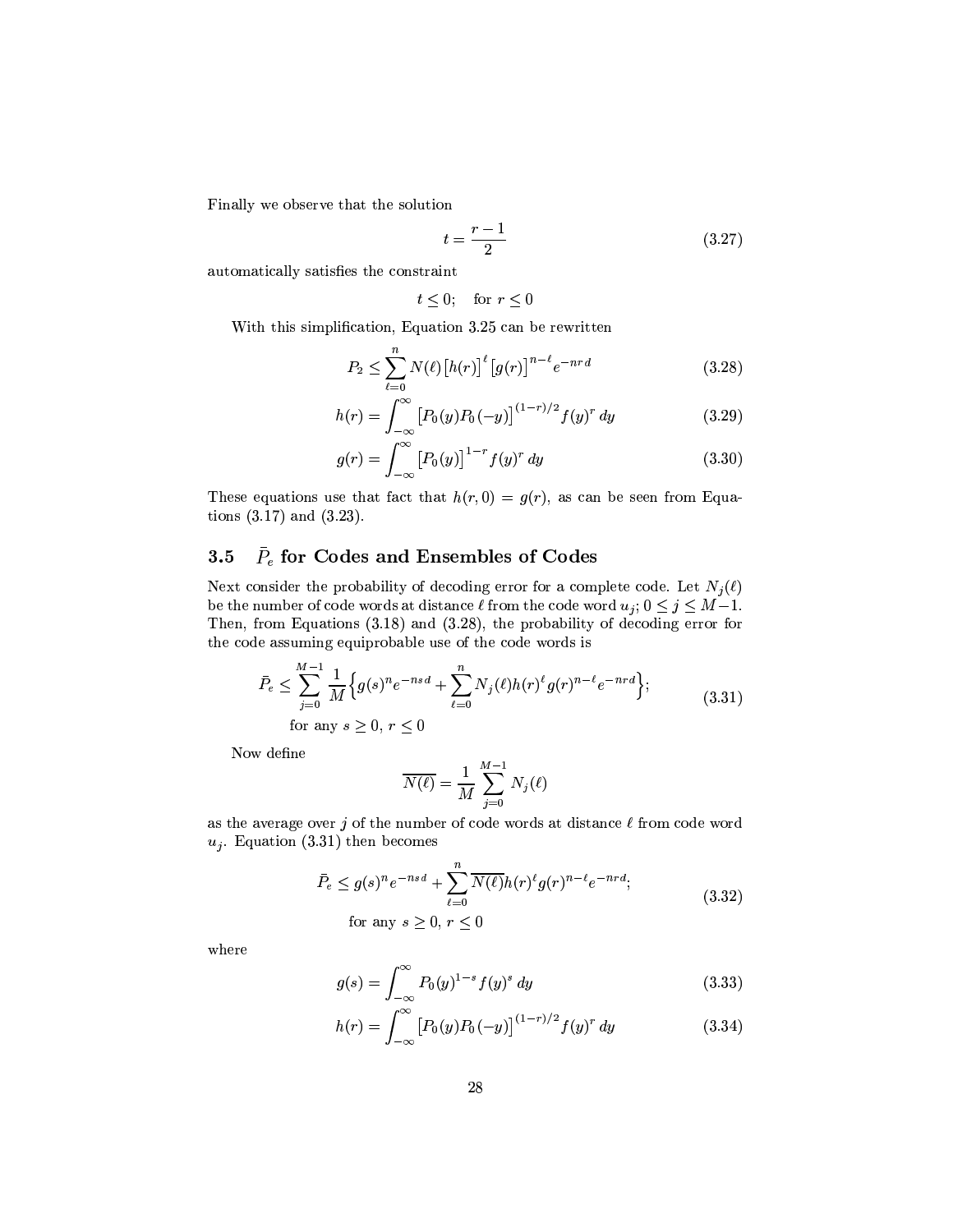Finally consider an ensemble of codes such as those considered in Chapter 2. Letting  $\overline{N(\ell)}$  be the average over the ensemble of codes of the  $\overline{N(\ell)}$  defined in the first paragraph of this section for a particular code, Equation (3.32) again holds, and  $\bar{P}_e$  is now the ensemble average probability of decoding error. Note that at least one code in the ensemble must have a probability of error as small as the average and that at least a fraction  $1 - \alpha$  of the codes must have a probability of error at most  $\bar{P}_e/\alpha$ . This last result follows from noting that if more than a fraction  $\alpha$  of the codes had a probability of error greater than  $\bar{P}_e/\alpha$  then these codes alone would contribute more than  $\bar{P}_e$  to the average error probability.

The bound in Equation (3.32) is somewhat difficult to work with, first because it involves a sum over  $n$  terms where  $n$  might be large, and second because there are a number of stray parameters, r, s, d,  $f(y)$ , over which the bound should be optimized. Unfortunately, in general, virtually nothing can be done to simplify this bound without weakening it. Before proceeding, however, some motivation on the direction to be followed in this simplification and weakening will be helpful. It will be shown later that Equation (3.32) is approximately an exponentially decreasing function of the block length  $n$ , both for low-density and equiprobable ensembles of parity-check codes. Thus, to study  $\bar{P}_e$  for very long block lengths, and to study the variation of  $\bar{P}_e$  with block length, the coefficient of  $n$  in this exponential function will be of primary importance. Our aim in what follows will be to find values of d,  $f(y)$ , r, and s to optimize this exponential coefficient. Consequently, other parts of the expression for  $P_e$  will be ignored for purposes of optimization. Having obtained such a bound, it is of course possible to go back in any particular case and get a tighter result for Equation (3.32), but to attempt this in general would only confuse and already complicated situation.

Now assume that the distance function  $\overline{N(\ell)}$  for a particular code or ensemble of codes can be bounded by an expression such as

$$
\overline{N(\ell)} \le C(\lambda, n)e^{n(\lambda)}; \quad \lambda = \frac{\ell}{n}
$$
\n(3.35)

where  $C(\lambda, n)$  must be a relatively small quantity for the following approach to be useful. Equations  $(2.1)$  and  $(2.19)$  give such bounds for random and low-density ensembles of parity-check codes. Now let

$$
C_n = \max_{\lambda} C(\lambda, n) \tag{3.36}
$$

Using  $C_n$  for  $C(\lambda, n)$  in Equation (3.35), substituting this into Equation (3.32), rearranging a little, and bounding the summation by  $n$  times its maximum term, we get

$$
\bar{P}_e \le \exp n \left[ \ln g(s) - sd \right] + nC_n \max_{\lambda} \exp n \left[ B(\lambda) + \lambda \ln h(r) + (1 - \lambda) \ln g(r) - rd \right]
$$
\n
$$
\text{for any } s > 0, r < 0 \tag{3.37}
$$

The functions g and h are still given by Equations  $(3.33)$  and  $(3.34)$ . Equation  $(3.37)$  has two terms, each of which are essentially exponential in n. The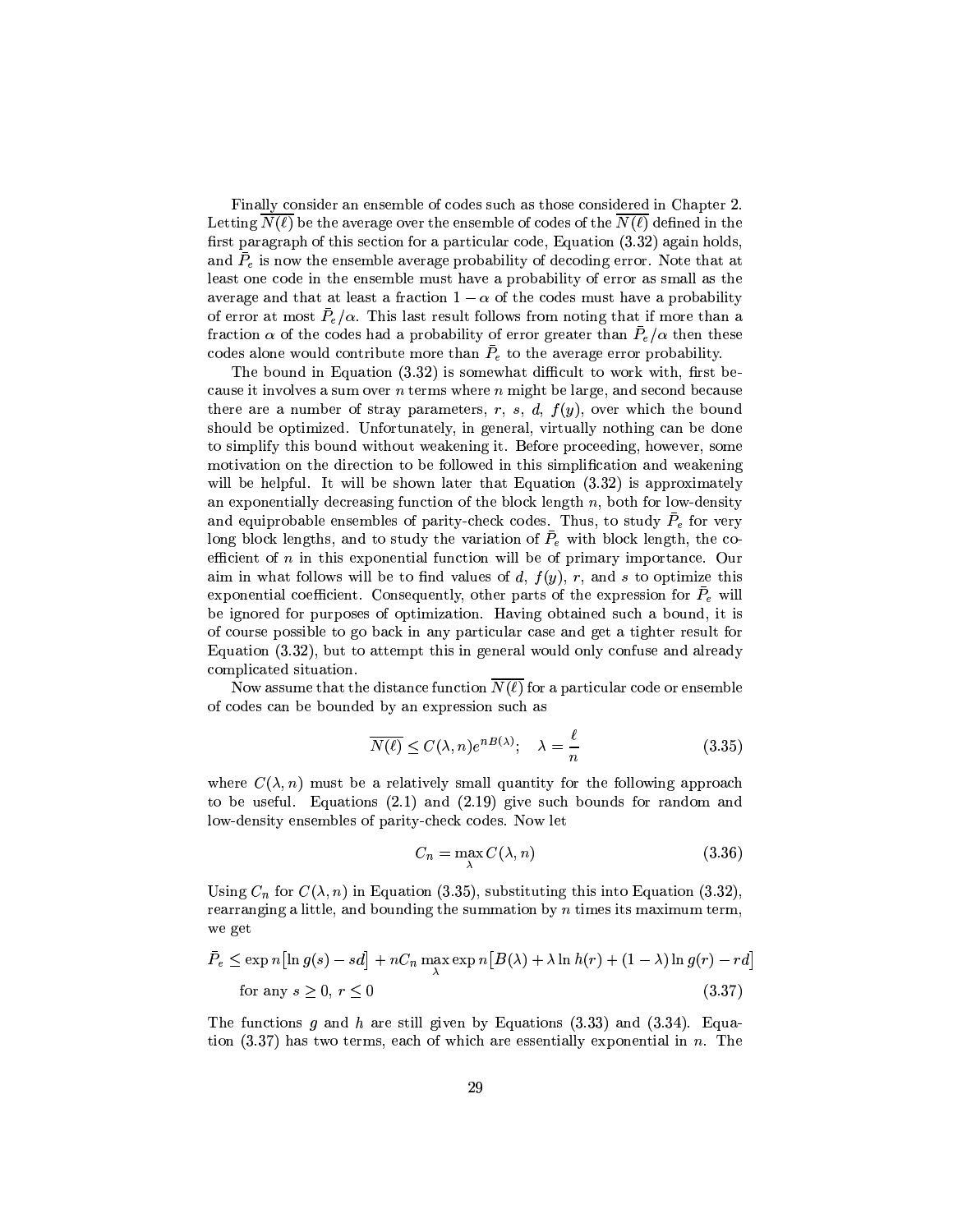first term decreases with d if  $s > 0$ , and the second increases with d if  $r < 0$ . Thus if we chose  $d$  to make the exponents equal, any change in  $d$  would increase one of the two exponents. Thus this choice of d minimizes the coefficient of n in the largest exponent. Eliminating  $d$  in this way, we get

$$
\bar{P}_e \le (1 + nC_n) \exp\left[-n \min_{\lambda} E(s, r, \lambda)\right]; \quad \text{for } s \ge 0, r \le 0 \tag{3.38}
$$

$$
E(s,r,\lambda) = \frac{r}{s-r} \ln g(s) - \frac{s}{s-r} \left[ B(\lambda) + \lambda \ln h(r) + (1-\lambda) \ln g(r) \right] \tag{3.39}
$$

The result in Equations (3.38) and (3.39) still depends on the function  $f(y)$ through the definition of the functions  $g$  and  $h$ . In Appendix B, it is shown that  $E(s, r, \lambda)$  is maximized over  $f(y)$  by

$$
f(y) = k \left\{ \frac{\left[ P_0(y)^{\frac{1-r}{2}} + P_1(y)^{\frac{1-r}{2}} \right]^2 + \frac{\alpha - \lambda}{\lambda(1-\alpha)} \left[ P_0(y)^{1-r} + P_1(y)^{1-r} \right]}{P_0(y)^{1-s} + P_1(y)^{1-s}} \right\}^{\frac{1}{s-r}}
$$

where

$$
\alpha = \frac{g(r)}{g(r) + h(r)}
$$

The constant  $k$  in Equation (3.40) is arbitrary and cancels out in the bound for  $P_e$ . Unfortunately, this is only an implicit solution since  $\alpha$  itself is a function of  $f(y)$ . For any value of s, r, and  $\lambda$ , the  $f(y)$  satisfying Equation (3.40) can be found only by a series of approximations for  $\alpha$ . This makes optimizing Equation (3.39) difficult even with a computer. As a result, we choose  $f(y)$ more simply to be

$$
f(y) = k \left\{ \frac{\left[ P_0(y)^{\frac{1-r}{2}} + P_1(y)^{\frac{1-r}{2}} \right]^2}{P_0(y)^{1-s} + P_1(y)^{1-s}} \right\}^{\frac{1}{s-r}} \tag{3.41}
$$

 $(3.40)$ 

For the equiprobable ensemble of codes, maximizing  $\bar{P}_e$  over  $\lambda$  will later be shown to yield  $\lambda = \alpha$ , and in this case, Equations (3.40) and (3.41) give identical results. For other ensembles, the small change in  $f(y)$  caused by using Equation  $(3.41)$  instead of Equation  $(3.40)$  will cause only a second-order change in the exponent of  $\bar{P}_e$ .

Writing out the moment-generating functions explicitly in Equation (3.39) and using Equation  $(3.41)$ , we get (see Appendix B)

$$
\bar{P}_e \le (1 + nC_n) \exp -nE(s, r) \tag{3.42}
$$

$$
E(s,r) = \frac{s}{s-r}\beta(\alpha) - \ln\int_0^\infty \left(P_0^{1-s} + P_1^{1-s}\right)^{-\frac{r}{s-r}} \left(P_0^{\frac{1-r}{2}} + P_1^{\frac{1-r}{2}}\right)^{\frac{2s}{s-r}} \tag{3.43}
$$

$$
\alpha = \frac{\int_0^\infty (P_0^{1-s} + P_1^{1-s})^{-\frac{r}{s-r}} \left( P_0^{\frac{1-r}{2}} + P_1^{\frac{1-r}{2}} \right)^{\frac{2r}{s-r}} 2 (P_0 P_1)^{\frac{1-r}{2}}}{\int_0^\infty (P_0^{1-s} + P_1^{1-s})^{-\frac{r}{s-r}} \left( P_0^{\frac{1-r}{2}} + P_1^{\frac{1-r}{2}} \right)^{\frac{2s}{s-r}}} \tag{3.44}
$$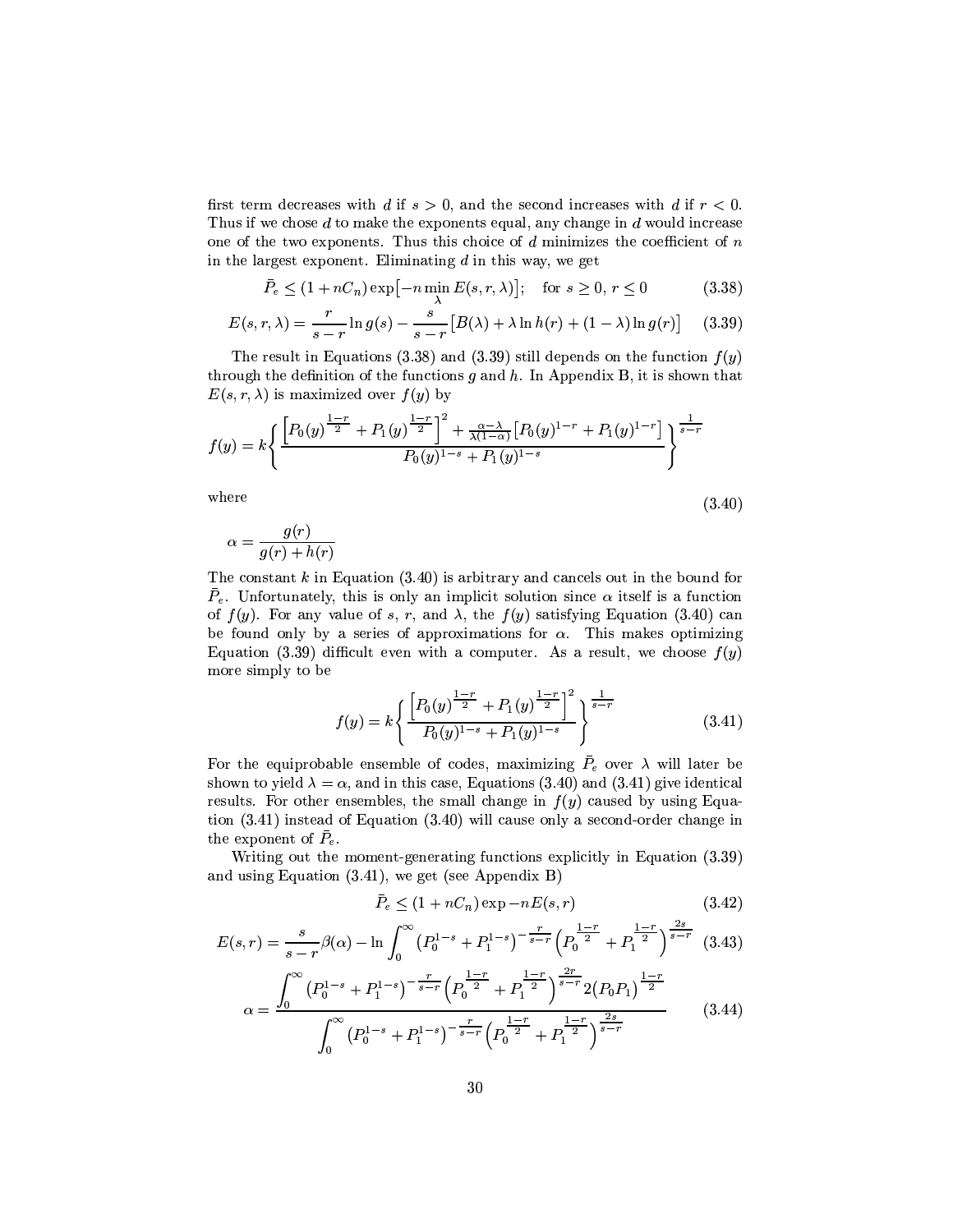$$
\beta(\alpha) = \min_{\lambda} \left[ -B(\lambda) - \lambda \ln \alpha - (1 - \lambda) \ln(1 - \alpha) \right] \tag{3.45}
$$

Equations (3.42) to (3.45) give a general bound for  $\overline{P}_e$  in terms of three parameters: s, r and  $\lambda$ . Equation (3.45) can be used to eliminate  $\lambda$  for any given  $s \geq 0$  and  $r \leq 0$ , but maximizing  $E(s,r)$  over s and r is not simple and may even involve several local maxima. However, this maximization can be performed with a computer.

#### Error Probability for Equiprobable Code Ensemble 3.6

As an example of the use of Equations  $(3.42)$  to  $(3.45)$  consider the special case of the equiprobable ensemble of parity-check codes, for which from Equation 2.1

$$
B(\lambda) = -(1 - R)\ln 2 - \lambda \ln \lambda - (1 - \lambda)\ln(1 - \lambda) \tag{3.46}
$$

where  $R = (\log_2 M)/n$  is the code rate.

Substituting Equation  $(3.46)$  into Equation  $(3.45)$  and minimizing, we see that the minimum is at  $\lambda = \alpha$  and has a constant value independent of  $\alpha$ ,

$$
\beta(\alpha) = (1 - R)\ln 2\tag{3.47}
$$

This makes Equation (3.43) independent of  $\alpha$ , and makes it possible to simplify Equations  $(3.42)$  and  $(3.43)$  to (see Appendix B):

$$
\bar{P}_e \le (1 + nC_n)e^{-nE(s)} \\
E(s) = \frac{s}{1-s}(1-R)\ln 2 - \ln \int_0^\infty \left[ P_0(y)^{1-s} + P_1(y)^{1-s} \right]^{1/(1-s)} dy \qquad (3.48)
$$
\nfor any  $s$  in the range  $0 \le s \le \frac{1}{2}$ 

Thus, for any given value of s,  $E(s)$  is linearly related to R with a slope of  $-s \ln 2/(1-s)$ . Figure 3.2 illustrates the relation of  $E(s)$  to R with s as a parameter. The upper envelope of this family of curves gives the desired exponent of  $\bar{P}_e$  as a function of R.

A parametric pair of equations for this envelope can be found by setting the partial derivative of  $E(s)$  with respect to s equal to 0. This yields the relationship

$$
R(s) = 1 - \frac{(1 - s)^2 \gamma'(s)}{\ln 2}; \quad 0 \le s \le \frac{1}{2}
$$
 (3.49)

$$
E(s) = s(1-s)\gamma'(s) - \gamma(s)
$$
\n(3.50)

where

$$
\gamma(s) = \ln \int_0^\infty \left[ P_0(y)^{1-s} + P_1(y)^{1-s} \right]^{1/(1-s)} dy \tag{3.51}
$$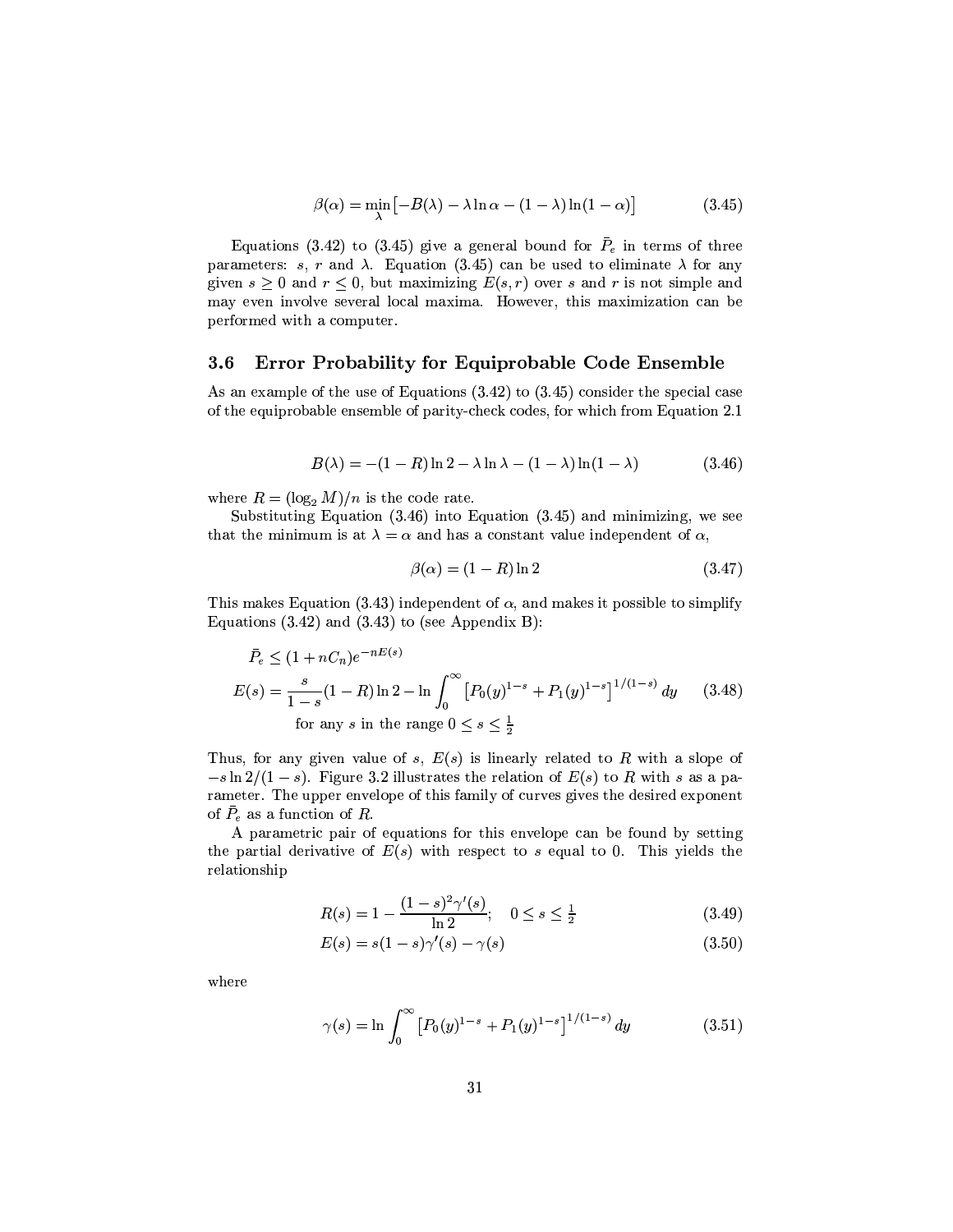

Figure 3.2: Family of curves relating exponent to rate for equiprobable ensemble of codes.

It can be shown that:  $R(s)$  decreases with s,  $E(s)$  increases with s, the slope of  $E(s)$  as a function of  $R(s)$  is  $(-s \ln 2)/(1-s)$ , and  $\lim_{s\to 0} R(s)$  is equal to channel capacity. For those values of  $R$  less than  $R(\frac{1}{2})$ , the  $E$  vs.  $R$  curve is given by Equation (3.48) with  $s = \frac{1}{2}$ 

$$
E = (1 - R)\ln 2 - \ln \int_0^\infty \left[ \sqrt{P_0(y)} + \sqrt{P_1(y)} \right]^2 dy; \quad \text{for } R < R\left(\frac{1}{2}\right) \tag{3.52}
$$

The E vs. R curve yielded by Equations (3.49) to (3.52) is the same as that found by Fano [4] except for some small changes in terminology. These equations simplify even further in the special case of the binary symmetric channel (See Figure 3.1). In this case,

$$
\gamma(s) = \frac{1}{1-s} \ln \left[ (1-p)^{1-s} + p^{1-s} \right]
$$

and after some straightforward manipulation we get the familiar results,

$$
R(s) = 1 - \frac{H(p_s)}{\ln 2} \tag{3.53}
$$

$$
E(s) = p_s \ln \frac{1}{p} + (1 - p_s) \ln \frac{1}{1 - p} - H(p_s)
$$
 (3.54)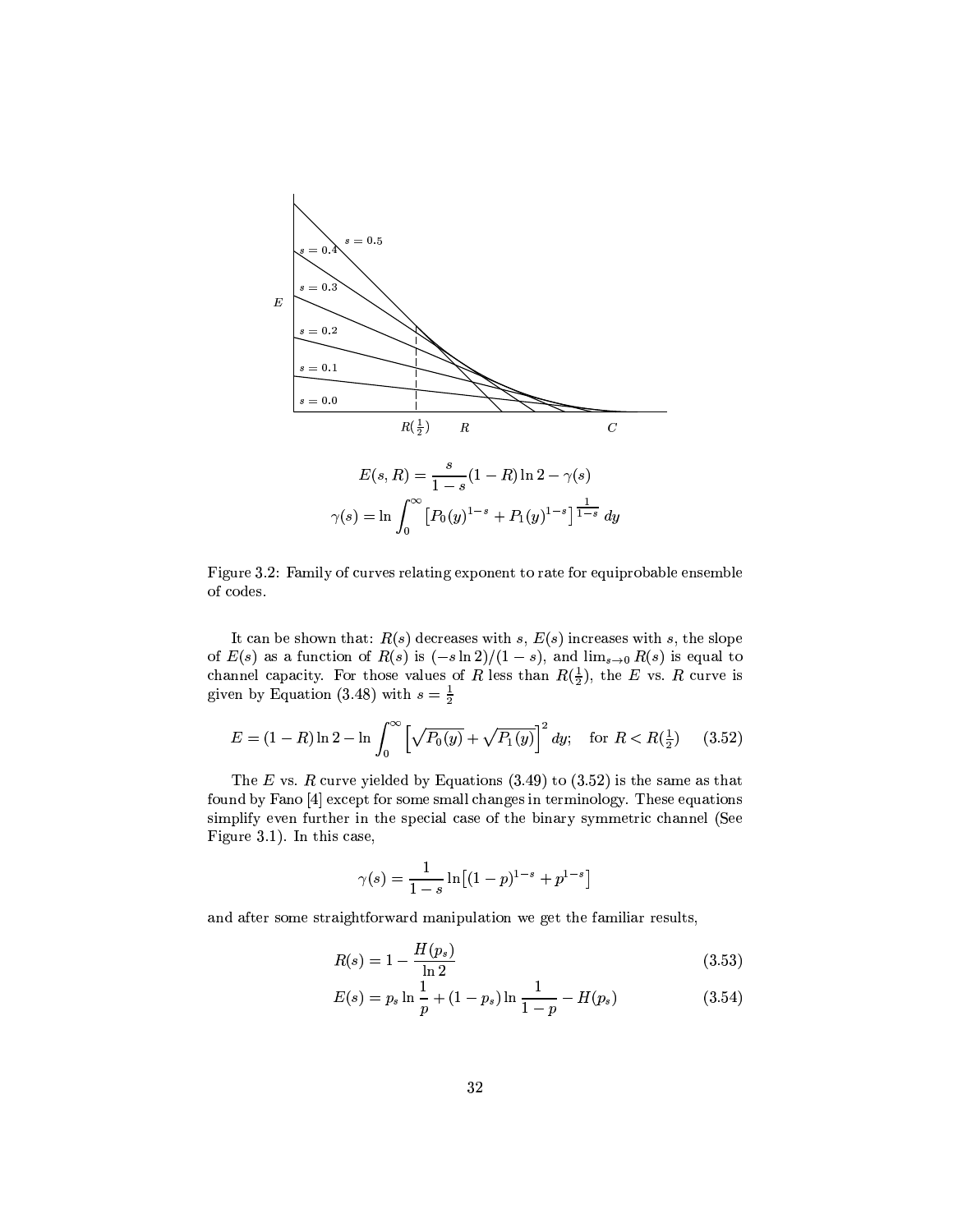where

$$
p_s = \frac{p^{1-s}}{p^{1-s} + (1-p)^{1-s}}; \quad 0 \le s \le \frac{1}{2}
$$
  

$$
E = (1 - R) \ln 2 - 2 \ln(\sqrt{p} + \sqrt{1-p}); \quad \text{for } R \le R(\frac{1}{2})
$$
(3.55)

We have seen that for this equiprobable ensemble of codes the value of  $\lambda$ that yields the largest contribution to  $\bar{P}_e$  is equal to  $\alpha$ , which is given in Equation  $(3.44)$  and simplifies for the equiprobable ensemble (see Appendix B) to:

$$
\alpha(s) = \frac{\int_0^\infty (P_0^{1-s} + P_1^{1-s})^{1/(1-s)} \left[ \frac{2(P_0 P_1)^{1-s}}{(P_0^{1-s} + P_1^{1-s})^2} \right] dy}{\int_0^\infty (P_0^{1-s} + P_1^{1-s})^{1/(1-s)} dy}
$$
(3.56)

One curious consequence of this is as follows: Suppose we had a way of increasing the minimum distance of a typical randomly chosen code. This would have negligible effect on the probability of decoding error for the code on a particular channel unless the minimum distance could be made larger than  $n\alpha(s)$  since that is the distance at which most of the decoding errors occur.

On the other hand, if the code rate is low enough, the minimum distance can be made sufficiently large to change the exponent of  $\bar{P}_e$ . In Chapter 2, it was shown that the ensemble of random parity-check codes could be expurgated to include only codes with minimum distance at least  $n\lambda_0$  where

$$
H(\lambda_0) = (1 - R) \ln 2
$$

Minimizing  $\beta(\alpha)$  in Equation (3.45) for this expurgated ensemble, we get

$$
\beta(\alpha) = (1 - R)\ln 2 = H(\lambda_0); \quad \alpha > \lambda_0 \tag{3.57}
$$

$$
\beta(\alpha) = -\lambda_0 \ln \alpha - (1 - \lambda_0) \ln(1 - \alpha); \quad \alpha \le \lambda_0 \tag{3.58}
$$

Now observe that with this expurgated ensemble we can still use the same values of  $s$  and  $r$  for a given rate as we did for the unexpurgated ensemble, and certainly get a valid exponential bound on  $\bar{P}_e$ . If we do this, then the exponent E will be unchanged from the unexpurgated case for rates such that  $\alpha > \lambda_0$ and the exponent E will be increased when  $\alpha \leq \lambda_0$ . It can be shown that this exponent is in fact the maximum exponent over  $s$  and  $r$ . Further, it can be shown that  $\alpha = \lambda_0$  at some  $R_0$  satisfying  $0 < R_0 < R(\frac{1}{2})$  and that  $\alpha < \lambda_0$  for  $R < R_0$ . For  $R < R_0$ , substituting Equation (3.58) into Equation (3.43) with  $s=\frac{1}{2}$ ,  $r=0$  and simplifying yields

$$
E = -\lambda_0 \ln \int_0^\infty 2\sqrt{P_0(y)P_1(y)}\,dy\tag{3.59}
$$

where  $\lambda_0$  satisfies  $H(\lambda_0) = (1 - R) \ln 2$ . Figure 3.3 shows a sketch of the E-R curve for this expurgated case. This bound was also independently derived earlier for the binary symmetric channel by Elias in unpublished work.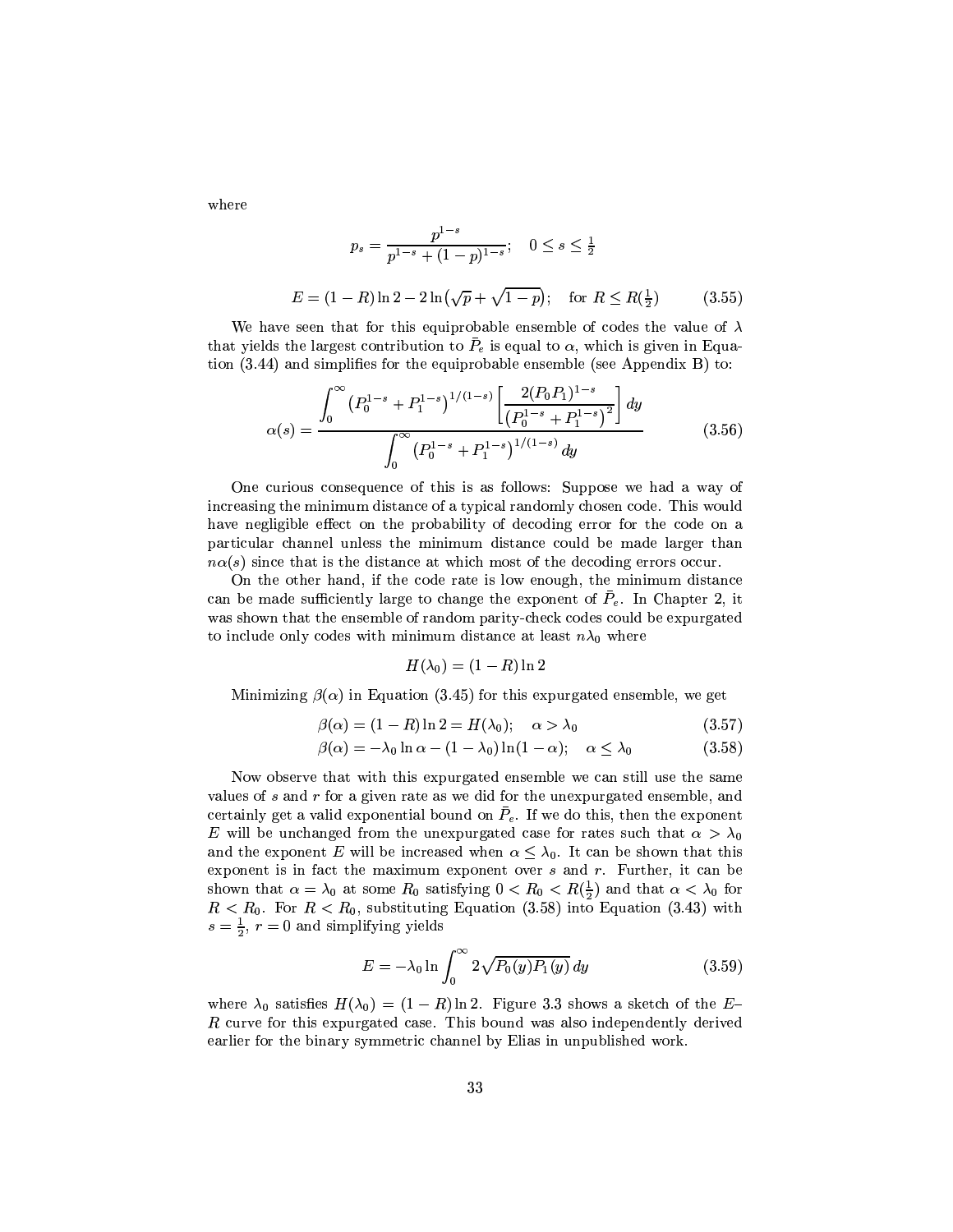

Figure 3.3: Expurgated and unexpurgated equiprobable ensemble of codes.

## **Binary Symmetric Channel**  $3.7$

In order to obtain some insight into the behavior of Equations  $(3.42)$  to  $(3.45)$ for arbitrary code ensembles and, in particular, low-density code ensembles, we shall consider the binary symmetric channel (BSC) with transition probability  $p$  as shown in Figure 3.1. For this channel, the integrals in Equations (3.43) and  $(3.44)$  reduce to single terms, and we get

$$
\bar{P}_e \le (1 + nC_n) \exp(-nE(s, r)) \tag{3.60}
$$

$$
E(s,r) = \frac{s}{s-r}\beta(\alpha) + \frac{r}{s-r}\ln\left[(1-p)^{1-s} + p^{1-s}\right] - \frac{2s}{s-r}\ln\left[(1-p)^{\frac{1-r}{2}} + p^{\frac{1-r}{2}}\right]
$$
\n(3.61)

$$
\alpha = \frac{2\left[(1-p)p\right]^{\frac{1-r}{2}}}{(1-p)^{\frac{1-r}{2}} + p^{\frac{1-r}{2}}} \tag{3.62}
$$

$$
\beta(\alpha) = \min_{\lambda} \left[ -B(\lambda) - \lambda \ln \alpha - (1 - \lambda) \ln(1 - \alpha) \right]
$$
\n(3.63)

In Appendix B it is shown that if  $E(s,r)$  has a maximum in the region  $0 < s < \infty$ ;  $-\infty < r < 0$ , then this maximum is given by

$$
E = \max_{s,r} E(s,r) = p_s \ln \frac{1}{p} + (1 - p_s) \ln \frac{1}{1 - p} - H(p_s)
$$
 (3.64)

where  $p_s$  is the solution to the following two equations involving the unknowns  $p_s$  and  $p_r$ :

$$
p_s = \frac{\lambda_0}{2} + (1 - \lambda_0)p_r \tag{3.65}
$$

$$
H(p_s) = B(\lambda_0) + \lambda_0 \ln 2 + (1 - \lambda_0) H(p_r)
$$
 (3.66)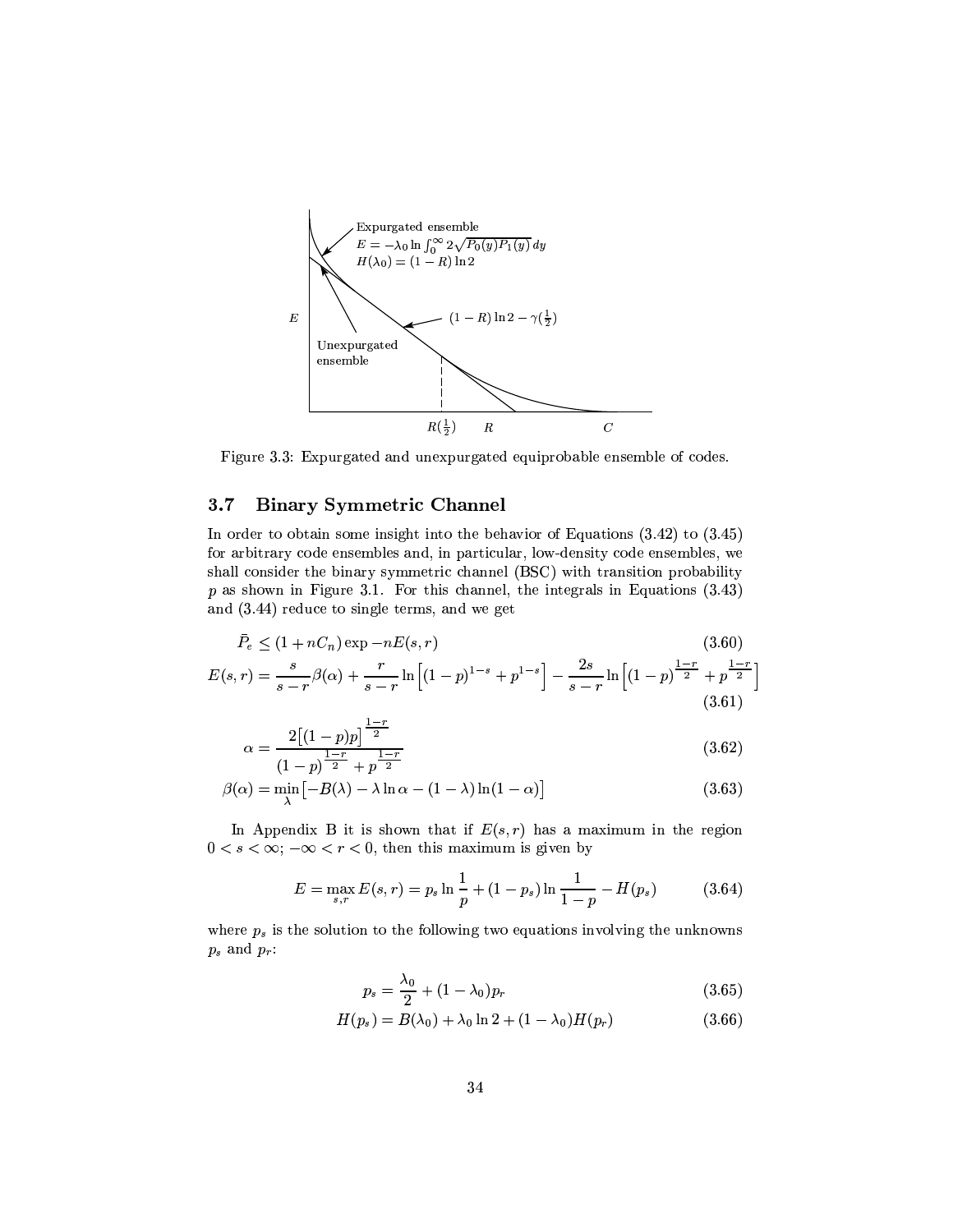In Equations (3.65) and (3.66),  $\lambda_0$  is the value of  $\lambda$  that maximizes

$$
B(\lambda) + \frac{\lambda}{2} \ln 4p_r (1 - p_r) \tag{3.67}
$$

The values of s and r at which the maximum in Equation  $(3.64)$  occurs are given implicitly by

$$
p_s = \frac{p^{1-s}}{p^{1-s} + (1-p)^{1-s}}
$$
  
\n
$$
p_r = \frac{p^{1-r}}{p^{1-r} + (1-p)^{1-r}}
$$
\n(3.68)

The solution of Equations  $(3.65)$ ,  $(3.66)$ , and  $(3.67)$  still involves the simultaneous solution of three equations of which two are transcendental. The advantage of these equations, however, is that they do not involve the channel transition probability p. Thus, if a solution exists to these equations, it is valid for all transition probabilities in the range

$$
p_r \le p \le p_s \tag{3.69}
$$

From Equation (3.68), this is the range of p over which  $s \geq 0$  and  $r \leq 0$ . Figure 3.4 gives a geometrical interpretation of the exponent  $E$  in Equation (3.64) as a function of  $p_s$  and p. It is interesting to observe, also, that Equation (3.64) is identical to Equation (3.54), the exponent derived for the equiprobable ensemble, except, of course, that the value of  $p_s$  might be different. A lower bound to  $\overline{P}_e$  for the best possible code of rate R can also be derived, and it has been shown [4] that Equations (3.53) and (3.54) also relate the exponent of  $\bar{P}_e$  and the rate for the best possible code. Thus it is meaningful to compare codes for



Figure 3.4: Geometric interpretation of exponent for binary symmetric channel.

the BSC in terms of the parameter  $p_s$ . Equations (3.65), (3.66), and (3.67) have been solved for several expurgated ensembles of low-density parity-check codes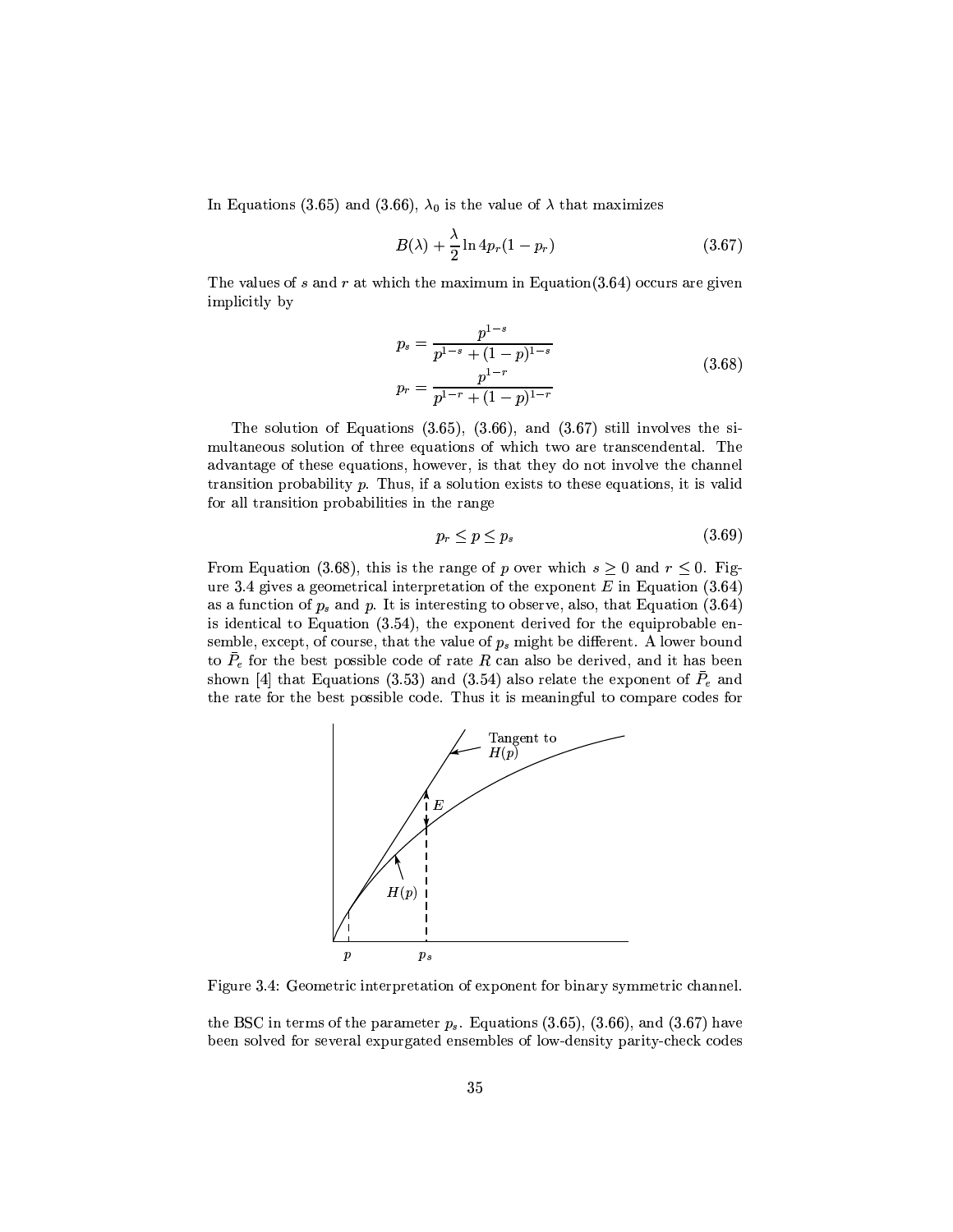

Figure 3.5: Error-correcting properties of  $(n, j, k)$  codes on BSC as function of rate for large  $n$ .

for which the function  $B(\lambda)$  is bounded in Equation (2.20). Figure 3.5 presents a comparison between code rates of low-density codes and the rate of an optimum code that yields the same value of  $p_s$  and, therefore, the same exponent to  $\bar{P}_e$  in the range  $p_r < p \leq p_s$ . It is interesting to observe from the comparison of Figures 2.4 and 3.5 that these codes can achieve an error probability going down exponentially with block length even when the expected number of transitions in a block is considerably more than the minimum distance. Thus although it is *possible* to make decoding errors when the number of channel transitions is half the minimum distance, decoding errors are unlikely until the number of transitions is much greater than the minimum distance. It is also interesting to observe that  $\lambda_0 n$  appears to give the most likely distance between transmitted and decoded code words when decoding errors occur. More precisely, it gives the distance at which the bound to error probability is largest. It is curious that this quantity does not change as p varies between  $p_r$  and  $p_s$ .

For  $p < p_r$ ,  $E(s,r)$  is maximized by  $r = 0$ . This is not surprising, since from Equation (3.68),  $r = 0$  for  $p = p_r$ . When we substitute  $r = 0$  into Equation (3.61), some algebraic manipulation vields

$$
\max_{s,r} E(s,r) = \min_{\lambda} -B(\lambda) + \frac{\lambda}{2} \ln \frac{1}{4p(1-p)}; \quad \text{for } p \le p_r \tag{3.70}
$$

For  $p \leq p_r$ , the  $\lambda$  that minimizes Equation (3.70) typically will decrease with p down to the code minimum distance ratio.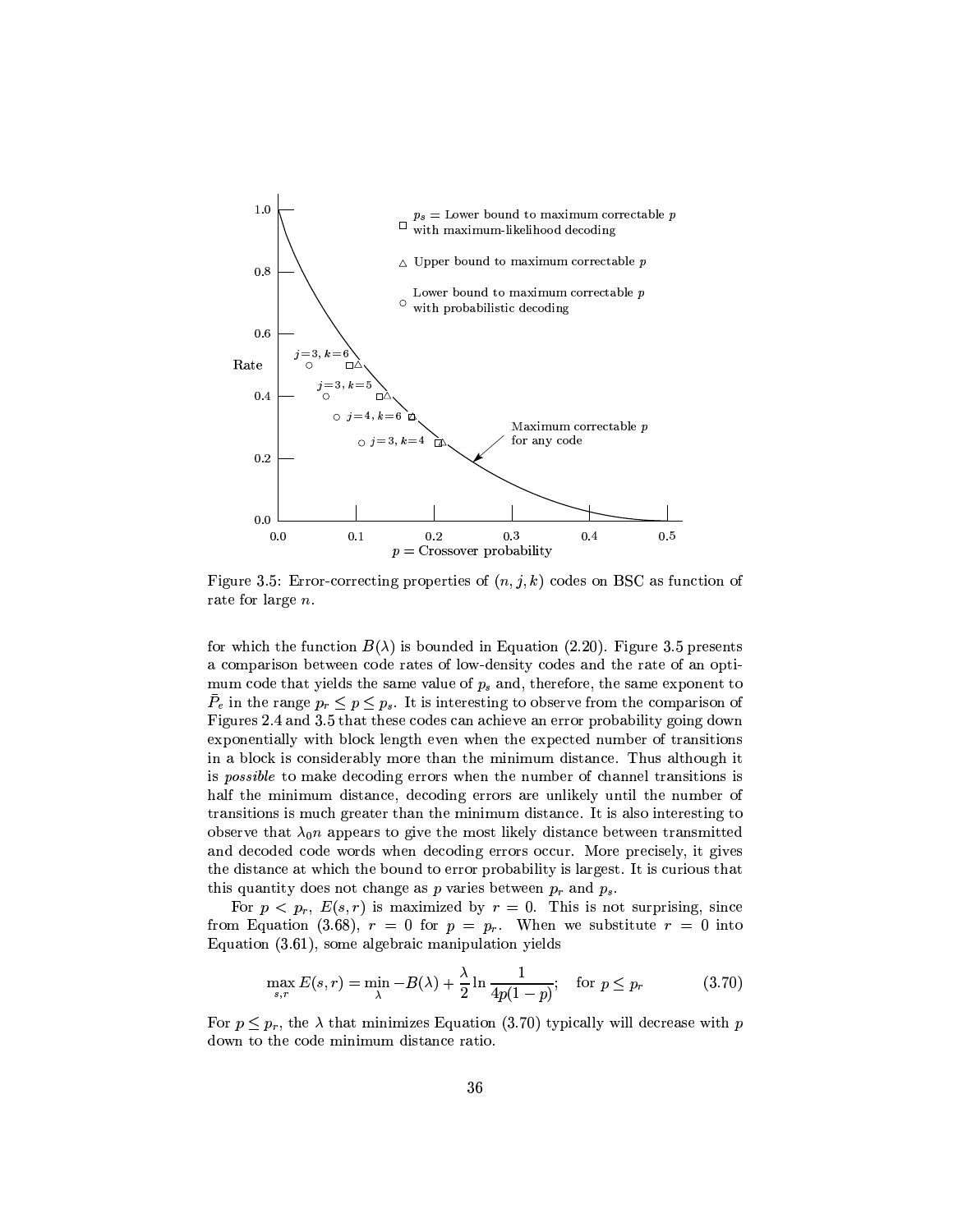The preceding results have considered the case of codes and code ensembles in which Equations  $(3.65)$ ,  $(3.66)$ , and  $(3.67)$  have a solution. Unfortunately, these equations do not have solutions for all codes. No solution corresponds to the situation in which  $E(s,r)$  is maximized for  $r = -\infty$ . Here, Equation (3.64) is still valid for  $p \leq p_s$ , but  $p_s$  is now given by  $\lambda_0/2$ , and  $\lambda_0$  is now the ratio of minimum distance to block length for the code. Physically, this means that there are so many code words at the minimum distance that error correction is unlikely when more than  $n\lambda_0/2$  errors occur. One example of this is the code with only two code words, one of which is the complement of the other.

#### $3.8$ **Upper Bound on Rate for Low-Density Codes**

The results on error probabilities up to this point have all been upper bounds on  $\overline{P}_e$ . We have shown that low-density parity-check codes are at least as good on the BSC as the optimum code of a somewhat higher rate. However, there is no direct way of showing that some low-density codes are not a great deal better than the average. One small result in this direction, however, is the following theorem which shows that low-density codes cannot be used effectively on a BSC for which channel capacity is arbitrarily close to the code rate.

**Theorem 3.3.** Let a parity-check code of length n and rate  $R$  containing  $k$ digits in each parity-check set be used on a BSC with crossover probability  $p$ , and let the code words be used with equal probability. Let

$$
H(p) = -p \ln p - (1 - p) \ln(1 - p)
$$

$$
p_k = \frac{1 + (1 - 2p)^k}{2}
$$

Then,

$$
R > \frac{H(p_k) - H(p)}{H(p_k)}
$$
\n(3.71)

implies that for a fixed k, the probability of decoding error is bounded away from 0 by an amount independent of  $n$ .

*Discussion.* The channel capacity of a BSC in bits per symbol is  $1-[H(p)/\ln 2]$ . Since  $H(p_k)$  < ln 2, this theorem states that the source rate must be bounded away from the channel capacity for reliable transmission. Figure 3.5 illustrates the amount by which the capacity must exceed the source rate for several values of  $j$  and  $k$ .

*Proof.* Let u be a transmitted code word and let v be a received sequence. The average mutual information in bits per symbol is

$$
\frac{1}{n}\overline{I(u,v)} = -\frac{1}{n}\overline{\log_2 p(u)} + \frac{1}{n}\overline{\log_2 p_v(u)}
$$
\n
$$
= -\frac{1}{n}\overline{\log_2 p(v)} + \frac{1}{n}\overline{\log_2 p_u(v)}
$$
\n(3.72)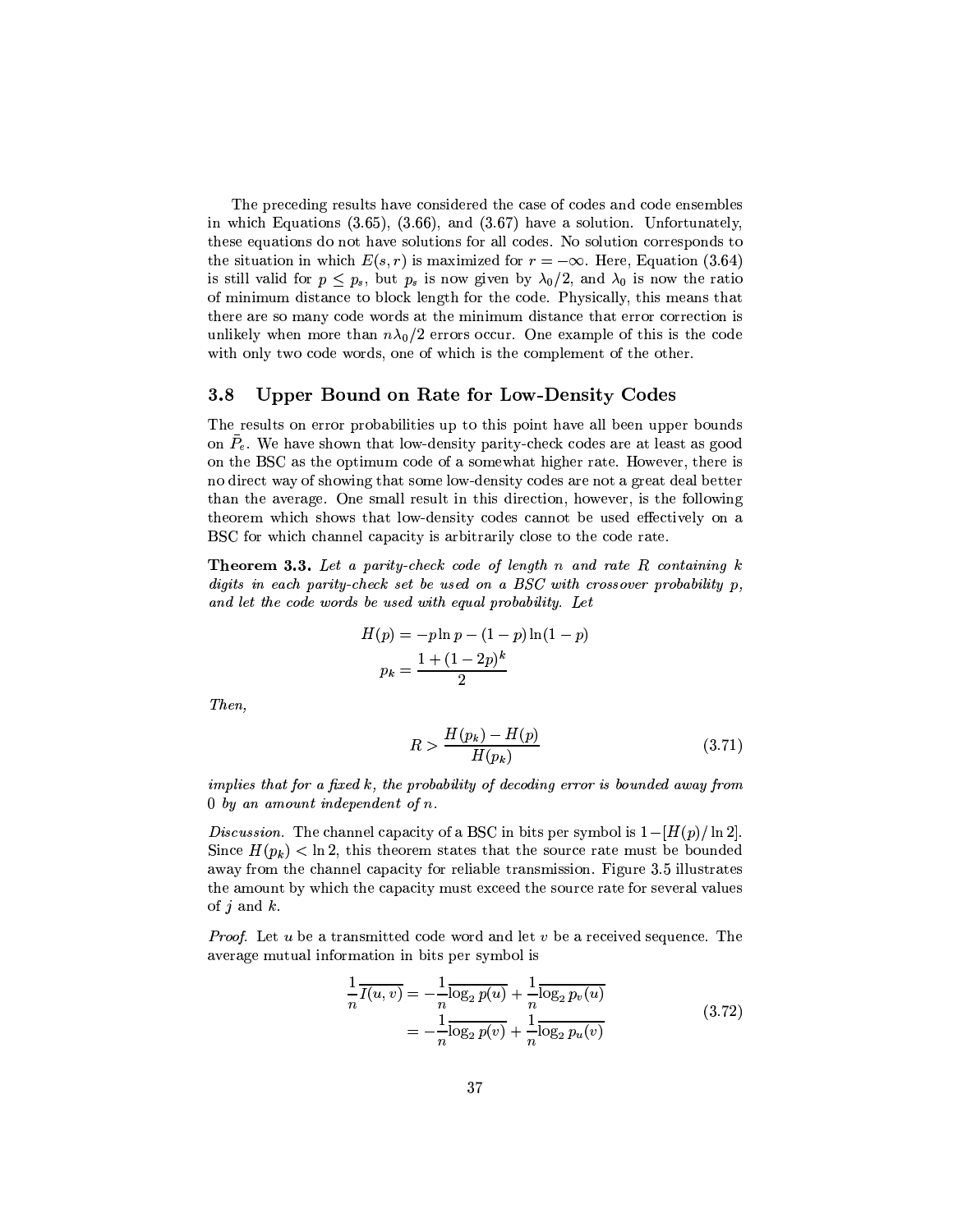If the per digit equivocation satisfies the equation

$$
\frac{1}{n}\overline{\log_2 p_v(u)} \ge \epsilon > 0\tag{3.73}
$$

for some  $\epsilon$  independent of n, then the probability of decoding error must also remain bounded away from 0. Equation  $(3.73)$  will be established by evaluating the other terms in Equation (3.72).

Since there are  $2^{nR}$  messages in the code set,

$$
-\frac{1}{n}\overline{\log_2 p(u)} = R\tag{3.74}
$$

Given the sequence u, each digit in the sequence v has probability p of being different from the corresponding digit in  $u$ , so that

$$
\frac{1}{n}\overline{\log_2 p_u(v)} = \frac{-H(p)}{\ln 2} \tag{3.75}
$$

Consider specifying the received sequence  $v$  by first specifying the parities of the  $n(1-R)$  parity checks and then specifying the received digits in some set of  $nR$  linearly independent positions in the code. This specification is equivalent to specifying  $v$  since specifying one will make is possible to compute the other. The probability that a parity-check is satisfied is the probability that an even number of errors have occurred within the parity-check set, which is

$$
\sum_{i \text{ even}} \binom{k}{i} p^i (1-p)^{k-i} = \frac{1 + (1-2p)^k}{2} \tag{3.76}
$$

To verify Equation (3.76), rewrite the right hand side as

$$
\frac{(1-p+p)^k + (1-p-p)^k}{2}
$$

and expand it in a binomial series.

The uncertainty associated with each parity-check is thus  $H(p_k)/\ln 2$  bits where  $p_k = [1 + (1 - 2p)^k]/2$ . Since the uncertainty associated with each information digit is at most 1 bit and dependencies can only reduce the over-all entropy, we have

$$
-\frac{1}{n}\overline{\log_2 p(v)} \le \frac{(1-R)H(p_k)}{\ln 2} + R \tag{3.77}
$$

The substitution of Equations  $(3.74)$ ,  $(3.75)$  and  $(3.77)$  into Equation  $(3.72)$ produces

$$
-\frac{1}{n}\overline{\log_2 p_v(u)} \ge \frac{H(p)}{\ln 2} - \frac{(1-R)H(p_k)}{\ln 2} \tag{3.78}
$$

From the hypothesis of the theorem, there is an  $\epsilon > 0$  that satisfies

$$
R = \frac{H(p_k) - H(p) + \epsilon \ln 2}{H(p_k)}\tag{3.79}
$$

Substituting Equation  $(3.79)$  in Equation  $(3.78)$  we obtain Equation  $(3.73)$ , proving the theorem.  $\Box$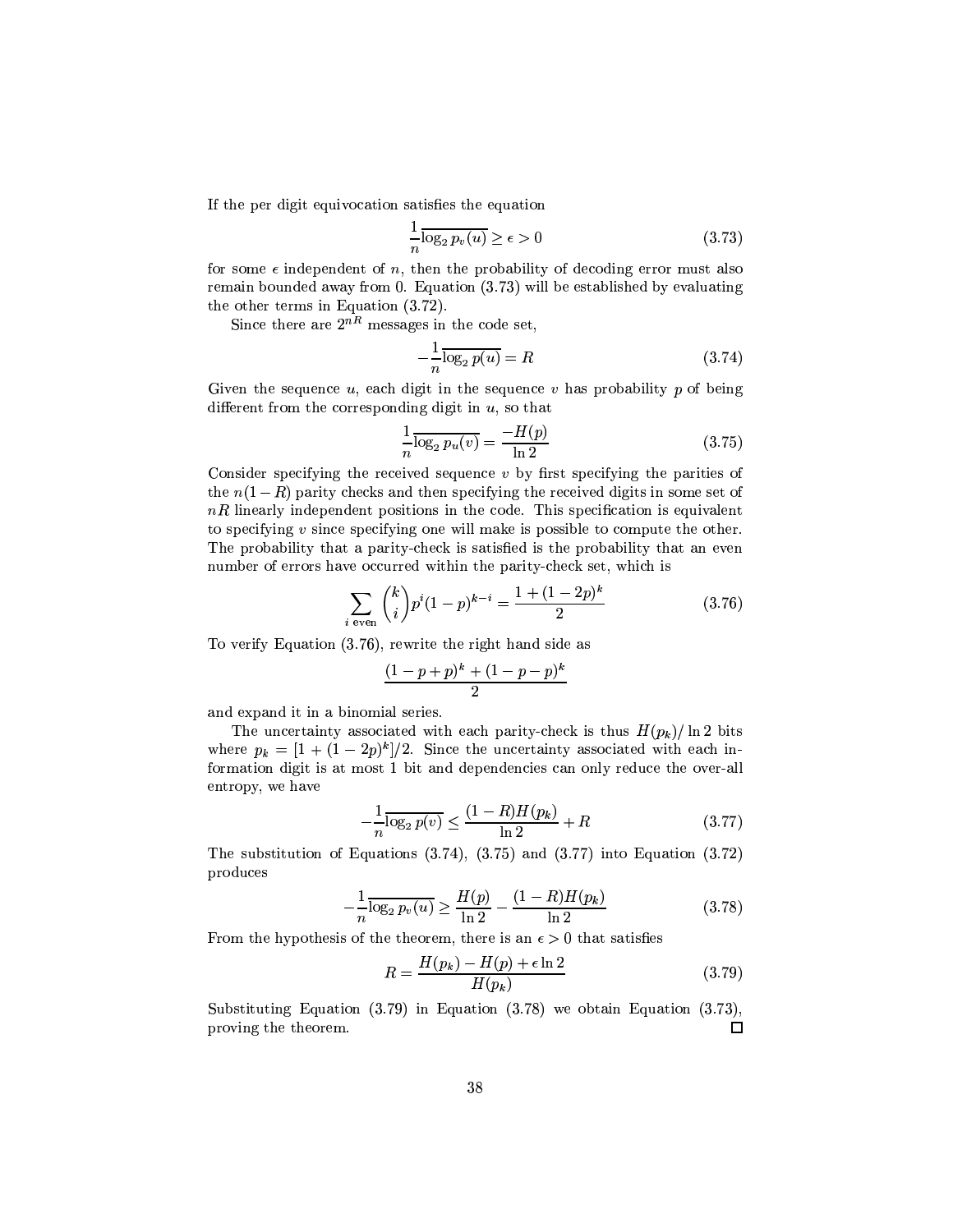## Decoding 4

#### Introduction 4.1

Chapter 3 analyzed the probability of decoding error for  $(n, j, k)$  codes on various binary-input channels using maximum-likelihood decoding. Maximumlikelihood decoding is a convenient concept since it minimizes the probability of decoding error and thus measure the effectiveness of a code apart from any particular decoding scheme. However, implementing a maximum-likelihood decoder that actually compares the received sequence with all possible code words is a most unattractive possibility; this is particularly true for long block lengths, since the size of the code set grows exponentially with block length. A decoder that is relatively simple in terms of equipment, storage, and computation is more desirable even if it moderately increases the probability of error. If the lower probability of error is required, one can simply increase the block length of the code.

Two decoding schemes will be described here that appear to achieve a reasonable balance between complexity and probability of decoding error. The first is particularly simple but applicable only to the BSC at rates far below capacity. The second scheme, which decodes directly from the a posteriori probabilities at the channel output is more promising but can be understood more easily after the first scheme is described.

In the first decoding scheme, the decoder computes all the parity-checks and then changes any digit that is contained in more than some fixed number of unsatisfied parity-check equations. Using these new values, the parity checks are recomputed, and the process is repeated until the parity checks are all satisfied.

If the parity-check sets are small, this decoding procedure is reasonable, since most of the parity-check sets will contain either one transmission error or no transmission errors. Thus when most of the parity-check equations checking on a digit are unsatisfied, there is a strong indication that that digit is in error. For example, suppose a transmission error occurred in the first digit of the code in Figure 2.1. Then parity checks 1, 6, and 11 would be violated, and all three parity-check equations checking digit 1 would be violated. On the other hand, at most, one of the three equations checking on any other digit in the block would be violated.

To see how an arbitrary digit  $d$  can be corrected even if its parity-check sets contain more than one transmission error, consider the tree structure in Figure 4.1. Digit  $d$  is represented by the node at the base of the tree, and each line rising from this node represents one of the parity-check sets containing digit d. The other digits in these parity-check sets are represented by the nodes on the first tier of the tree. The lines rising from tier 1 to tier 2 of the tree represent the other parity-check sets containing the digits on tier 1, and the nodes on tier 2 represent the other digits in those parity-check sets. Notice that if such a tree is extended to many tiers, the same digit might appear in more than one place, but this will be discussed in Section 4.2

Assume now that both digit d and several of the digits in the first tier are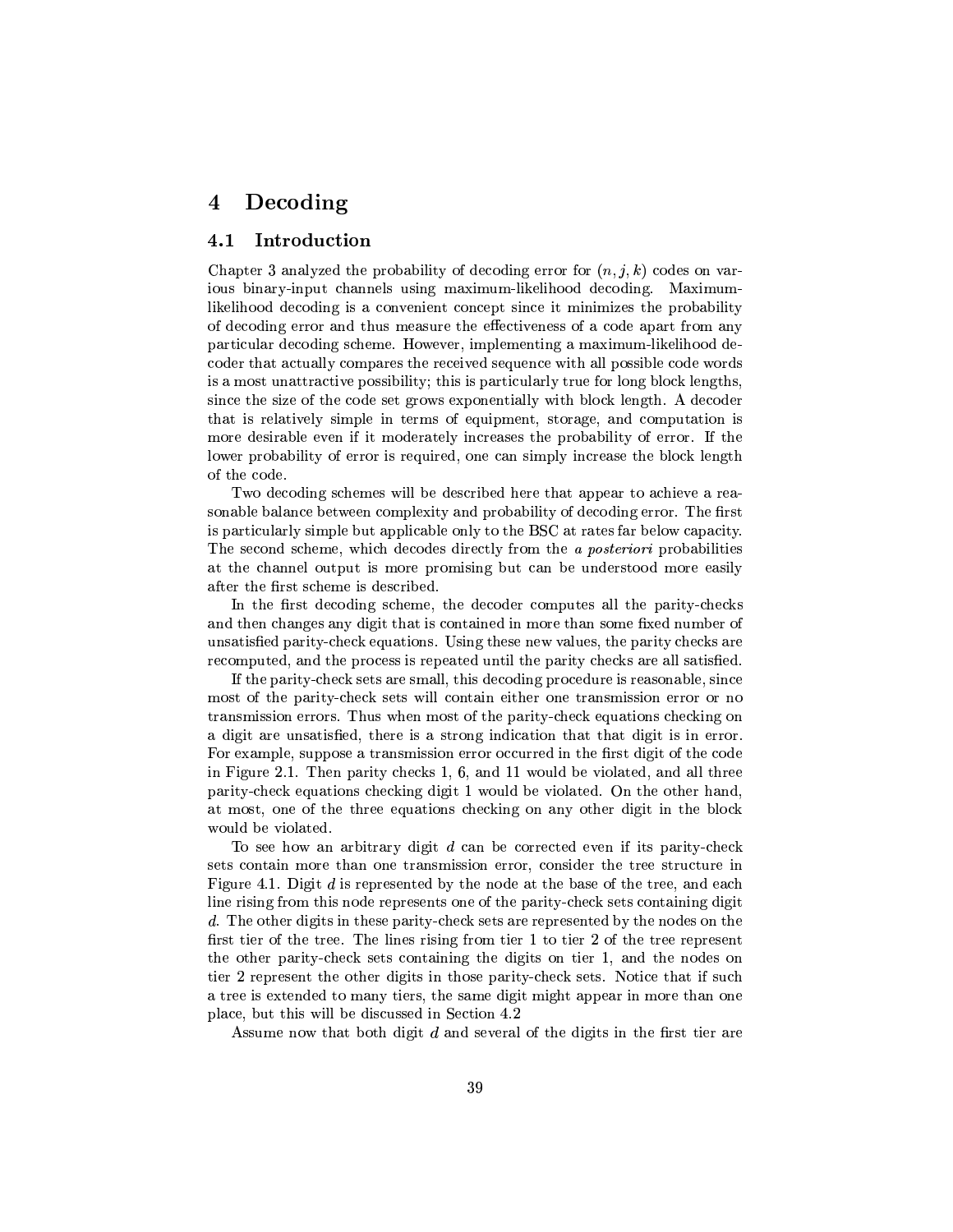

Figure 4.1: Parity-check set tree

transmission errors. Then on the first decoding attempt, the error-free digits in the second tier and their parity-check constraints will allow correction of errors in the first tier. This in turn will allow correction of digit  $d$  on the second decoding attempt. Thus digits and parity-check equations can aid in decoding a digit seemingly unconnected with them. The probabilistic decoding scheme to be described next utilizes these extra digits and extra parity-check equations more systematically.

#### **Probabilistic Decoding**  $\bf 4.2$

Assume that the code words from an  $(n, j, k)$  code are used with equal probability on an arbitrary binary-input channel. For any digit  $d$ , using the notation of Figure 4.1, an iteration process will be derived that on the  $m<sup>th</sup>$  iteration computes the probability that the transmitted digit in position  $d$  is a 1 conditional on the received symbols out to and including the  $m<sup>th</sup>$  tier. For the first iteration, we can consider digit  $d$  and the digits in the first tier to form a subcode in which all sets of these digits that satisfy the  $j$  parity-check equations in the tree have equal probability of transmission<sup>3</sup>.

Consider the ensemble of events in which the transmitted digits in the positions of d and the first tier are independent equiprobable binary digits, and the probabilities of the received symbols in these positions are determined by the channel transition probabilities  $P_x(y)$ . In this ensemble the probability of any event conditional on the event that the transmitted digits satisfy the  $i$ parity-check equations is the same as the probability of an event in the subcode described above. Thus, *within this ensemble* we want to find the probability that the transmitted digit in position  $d$  is a 1 conditional on the set of received symbols  $\{y\}$  and on the event S that the transmitted digits satisfy the j paritycheck equations on digit  $d$ . We write this as

$$
\Pr[x_d = 1 \bigm| \{y\}, S]
$$

Using this ensemble and notation, we can prove the following theorem:

<sup>&</sup>lt;sup>3</sup>An exception to this statement occurs if some linear combination of those parity-checks equations not containing d produces a parity-check equation containing only digits in the first tier. This will be discussed later but is not a serious restriction.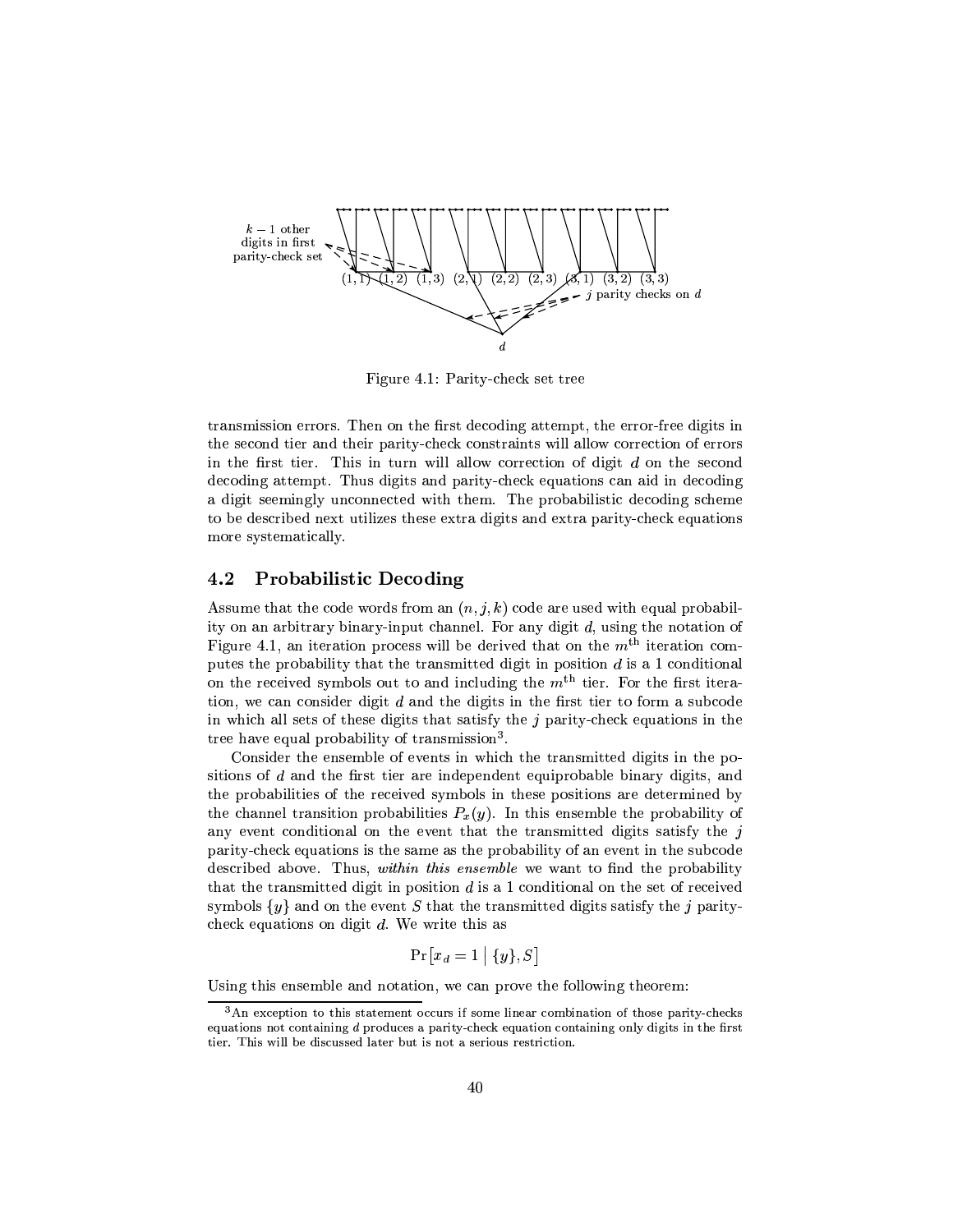**Theorem 4.1.** Let  $P_d$  be the probability that the transmitted digit in position d is a 1 conditional on the received digit in position d, and let  $P_{i\ell}$  be the same probability for the  $\ell^{th}$  digit in the  $i^{th}$  parity-check set of the first tier in Figure 4.1. Let the digits be statistically independent of each other, and let  $S$  be the event that the transmitted digits satisfy the j parity-check constraints on digit d. Then

$$
\frac{\Pr[x_d = 0 | \{y\}, S]}{\Pr[x_d = 1 | \{y\}, S]} = \frac{1 - P_d}{P_d} \prod_{i=1}^j \left[ \frac{1 + \prod_{\ell=1}^{k-1} (1 - 2P_{i\ell})}{1 - \prod_{\ell=1}^{k-1} (1 - 2P_{i\ell})} \right]
$$
(4.1)

In order to prove this theorem, we need the following lemma:

**Lemma 4.1.** Consider a sequence of m independent binary digits in which the  $\ell^{th}$  digit is a 1 with probability  $P_{\ell}$ . Then the probability that an even number of  $digits are 1 is$ 

$$
\frac{1+\prod_{\ell=1}^m(1-2P_\ell)}{2}
$$

Proof of the Lemma. Consider the function

$$
\prod_{\ell=1}^m (1 - P_\ell + P_\ell t)
$$

Observe that if this is expanded into a polynomial in  $t$ , the coefficient of  $t^i$  is the probability of i 1's. The function  $\prod_{\ell=1}^m (1 - P_\ell - P_\ell t)$  is identical except that all the odd powers of  $t$  are negative. Adding these two functions, all the even powers of t are doubled, and the odd terms cancel out. Finally letting  $t = 1$ and dividing by 2, the result is that the probability of an even number of ones. But

$$
\frac{\prod_{\ell=1}^{m} (1 - P_{\ell} + P_{\ell}) + \prod_{\ell=1}^{m} (1 - P_{\ell} - P_{\ell})}{2} = \frac{1 + \prod_{\ell=1}^{m} (1 - 2P_{\ell})}{2}
$$

thus proving the lemma.

*Proof of the Theorem.* By the definition of conditional probabilities

$$
\frac{\Pr[x_d = 0 | \{y\}, S]}{\Pr[x_d = 1 | \{y\}, S]} = \frac{1 - P_d}{P_d} \prod_{i=1}^{J} \frac{\Pr[S | x_d = 0, \{y\}]}{\Pr[S | x_d = 1, \{y\}]}
$$
\n(4.2)

 $\Box$ 

Given that  $x_d = 0$ , a parity check on d is satisfied if the other  $(k-1)$  positions in the parity-check set contain an even number of 1's. Since all digits in the ensemble are statistically independent, the probability that all *i* parity-checks are satisfied is the product of the probabilities of the individual checks being satisfied. Using Lemma 4.1 this is

$$
\Pr[S|x_d = 0, \{y\}] = \prod_{i=1}^{j} \left[ \frac{1 + \prod_{\ell=1}^{j} (1 - 2P_{i\ell})}{2} \right]
$$
(4.3)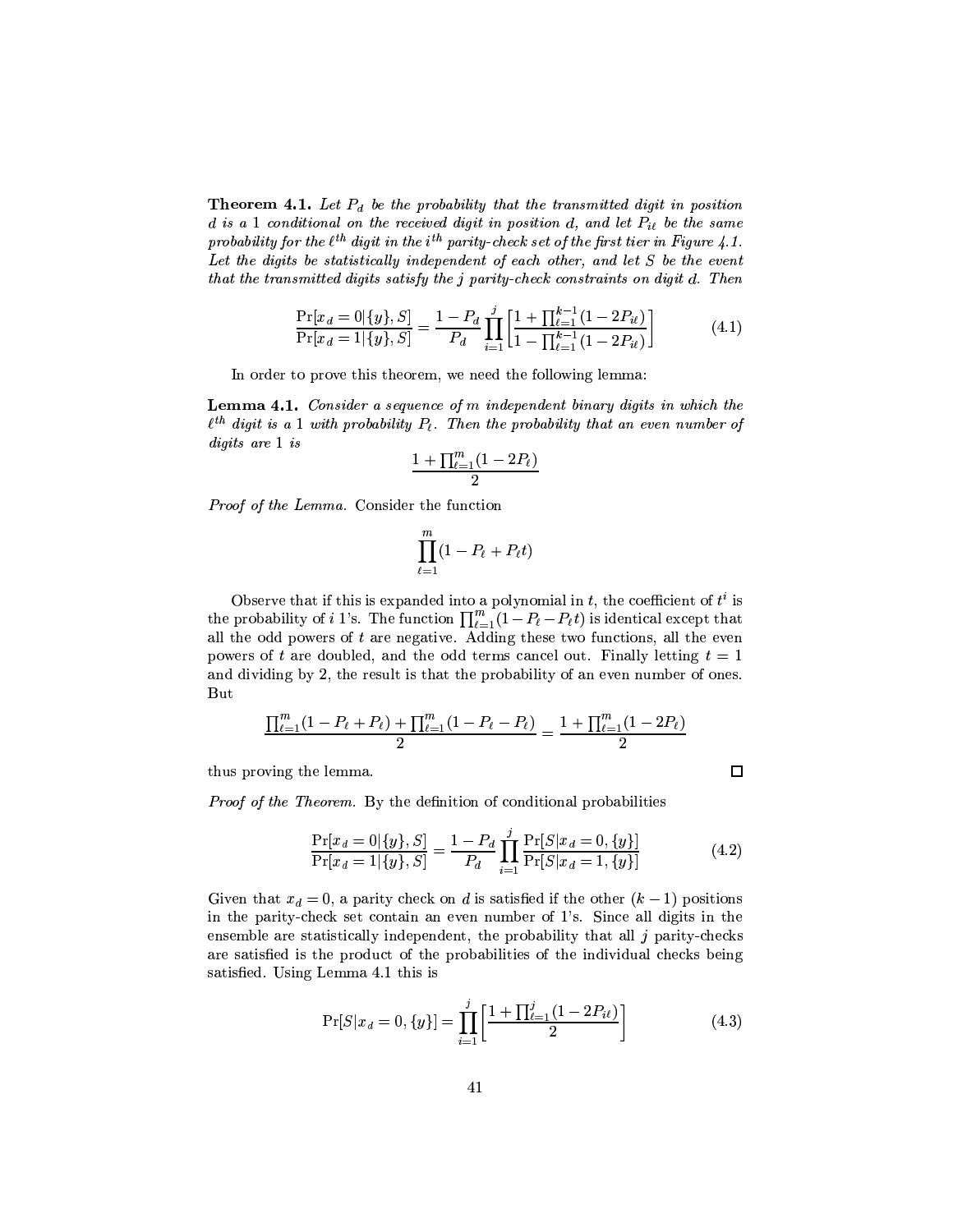Similarly,

$$
\Pr[S|x_d=1, \{y\}] = \prod_{i=1}^j \left[ \frac{1 - \prod_{\ell=1}^j (1 - 2P_{i\ell})}{2} \right] \tag{4.4}
$$

Substituting Equations  $(4.3)$  and  $(4.4)$  into Equation  $(4.2)$  we get the statement of the theorem. П

Judging from the complexity of this result, it would appear difficult to compute the probability that the transmitted digit in position  $d$  is a 1 conditional on the received digits in two or more tiers of the tree in Figure 4.1. Fortunately. however, the many-tier case can be solved from the 1-tier case by a simple iterative technique.

Consider first the 2-tier case. We can use Theorem 4.1 to find the probability that each of the transmitted digits in the first tier of the tree is a 1 conditional on the received digits in the second tier. The only modification of the theorem is that the first product is taken over only  $j-1$  terms, since the parity-check set containing digit  $d$  is not included. Now these probabilities can be used in Equation  $(4.1)$  to find the probability that the transmitted digit in position d is 1. The validity of the procedure follows immediately from the independence of the new values of  $P_{i\ell}$  in the ensemble used in Theorem 4.1. By induction, this iteration process can be used to find the probability that the transmitted digit  $d$  is 1, given any number of tiers of distinct digits in the tree.

The general decoding procedure for the entire code may now be stated. For each digit and each combination of  $j-1$  parity-check sets containing that digit, use Equation (4.1) to calculate the probability of a transmitted 1 conditional on the received symbols in the  $j-1$  parity-check sets. Thus there are j different probabilities associated with each digit, each one omitting 1 parity-check set. Next these probabilities are used in Equation  $(4.1)$  to compute a secondorder set of probabilities. The probability to be associated with one digit in the computation of another digit  $d$  is the probability found in the first iteration, omitting the parity-check set containing d. If the decoding is successful, then the probabilities associated with each digit approach 0 or 1 (depending on the transmitted digit) as the number of iterations is increased. The procedure is valid only for as many iterations as meet the independence assumption in Theorem 4.1. This assumption breaks down when the tree closes upon itself. Since each tier of the tree contains  $(j-1)(k-1)$  times more nodes than the previous tier, the independence assumption must break down while  $m$  is quite small for any code of reasonable block length. This lack of independence can be ignored, however, on the reasonable assumption that the dependencies have a relatively minor effect and tend to cancel each other out somewhat. Also, even if dependencies occur in the  $m<sup>th</sup>$  iteration, the first  $m-1$  iterations have reduced the equivocation in each digit. Then we can consider the probabilities after the  $m-1$  iterations to be a new received sequence that should be easier to decode than the original received sequence.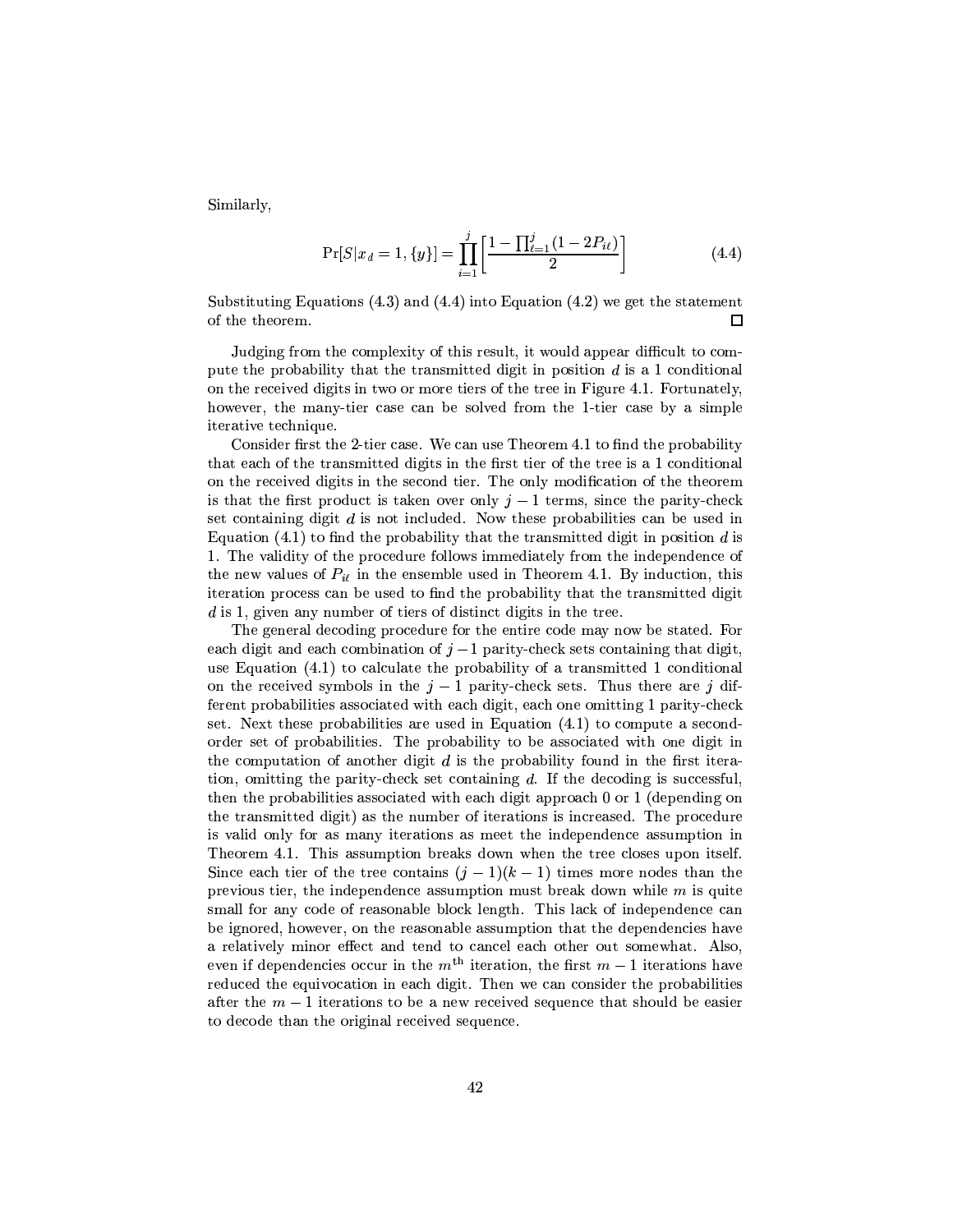The most significant feature of this decoding scheme is that the computation per digit per iteration is independent of the block length. Furthermore, it can be shown that the average number of iterations required to decode is bounded by a quantity proportional to the log of the log of the block length.

For the actual computation of the probabilities in Theorem 4.1, it appears to be more convenient to use Equation  $(4.1)$  in terms of log-likelihood ratios. Let

$$
\ln \frac{1 - P_d}{P_d} = \alpha_d \beta_d
$$
  

$$
\ln \frac{1 - P_{i\ell}}{P_{i\ell}} = \alpha_{i\ell} \beta_{i\ell}
$$
  

$$
\frac{\Pr[x_d = 0 | \{y\}, S]}{\Pr[x_d = 1 | \{y\}, S]} = \alpha'_d \beta'_d
$$
 (4.5)

where  $\alpha$  is the sign and  $\beta$  is the magnitude of the log-likelihood ratio. After some manipulation, Equation  $(4.1)$  becomes

 $\ln$ 

$$
\alpha'_d \beta'_d = \alpha_d \beta_d + \sum_{i=1}^j \left( \prod_{\ell=1}^{k-1} \alpha_{i\ell} \right) f \left[ \sum_{\ell=1}^{k-1} f(\beta_{i\ell}) \right] \tag{4.6}
$$

where

$$
f(\beta) = \ln \frac{e^{\beta} + 1}{e^{\beta} - 1}
$$

The calculation of the log-likelihood ratios in Equation (4.6) for each digit can be performed either serially in time or by parallel computations. The serial computation can be programmed for a general-purpose computer, and the experimental data in Chapter 6 was obtained in this manner. For fast decoding, parallel computing is more promising, and Figure 4.2 sketches a simplified block diagram showing how this can be done.

If the input to the decoder is in the form of a log-likelihood ratio, the first row of boxes in Figure 4.2 computes  $f(\beta)$  for each digit, corresponding to the rightmost operation in Equation  $(4.6)$ . The output from the adders on the next row is  $\sum_{\ell=1}^{k-1} f(\beta_{i\ell})$ , corresponding to the two rightmost operations in Equation  $(4.6)$ . Likewise, successive rows in Figure 4.2 correspond to operations in Equation (4.6) working to the left. Clearly, Figure 4.2 omits some details, such as the operations on the signs of the log-likelihood ratios with each digit, but these create no essential difficulty.

We see from Figure 4.2 that a parallel computer can be simply instrumented requiring principally a number proportional to  $n$  of analogue adders, modulo 2 adders, amplifiers and nonlinear circuits to approximate the function  $f(\beta)$ . How closely this function must be approximated is a subject for further study, but there are indications that it is not critical<sup>4</sup>.

<sup>&</sup>lt;sup>4</sup>Some recent experimental work indicates that if computation is strictly digital, 6 significant bits are sufficient to represent  $f(\beta)$  without appreciable effect on the probability of decoding error.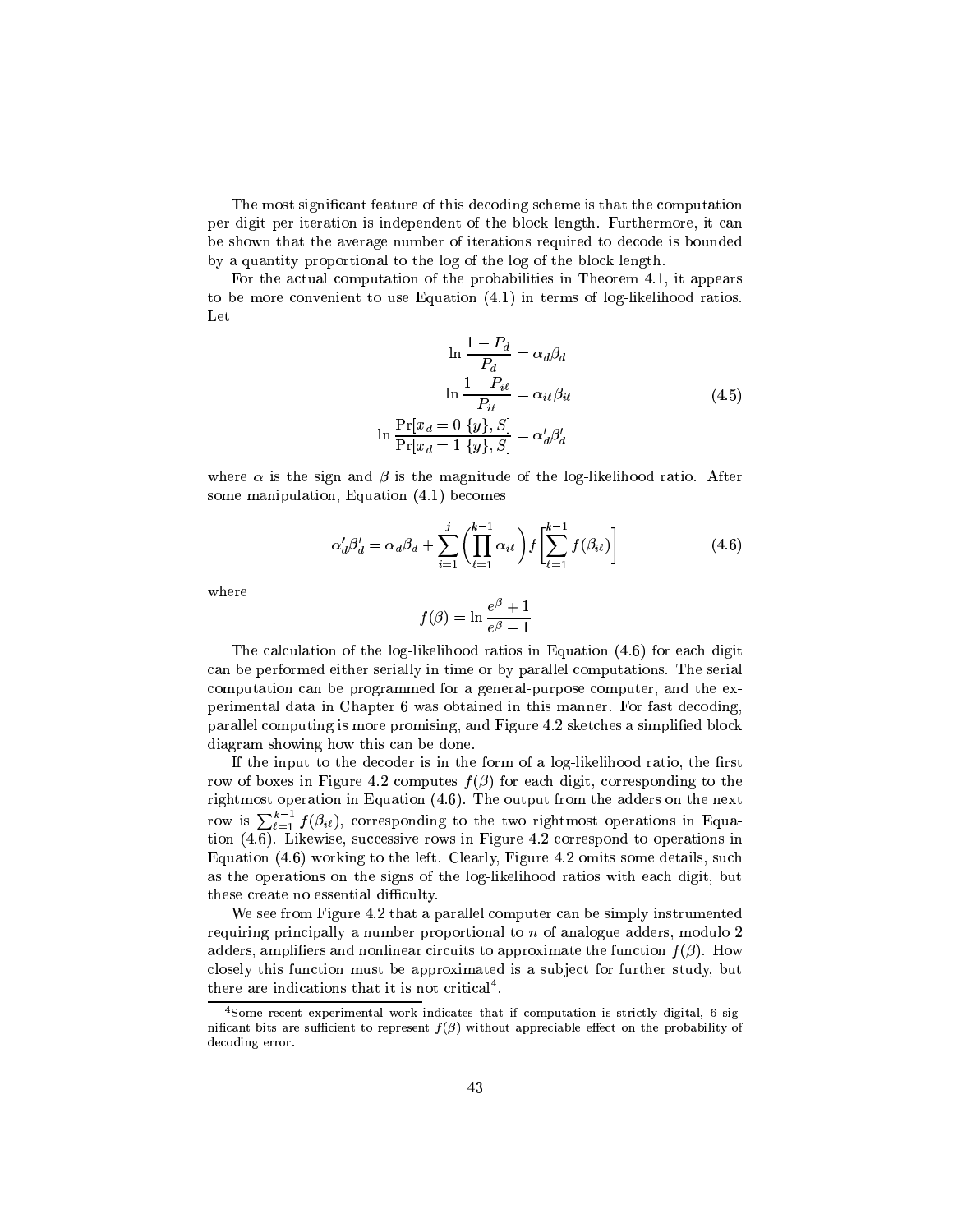

Figure 4.2: Decoding apparatus

#### 4.3 Probability of Error Using Probabilistic Decoding

A mathematical analysis of probabilistic decoding is difficult, but a very weak bound on the probability of error can be derived easily.

Assume a BSC with crossover probability  $p_0$  and assume first an  $(n, j, k)$ code with  $j = 3$  parity-check sets containing each digit. Consider a parity-check set tree, as in Figure 4.1, containing  $m$  independent tiers, but let the tiers be numbered from top to bottom so that the uppermost tier is the 0 tier and the digit to be decoded is tier  $m$ .

Modify the decoding procedure as follow: If both parity checks corresponding to the branches rising from a digit in the first tier are unsatisfied change the digit; using these changed digits in the first tier, perform the same operation on the second tier, and continue this procedure down to digit  $d$ .

The probability of decoding error for digit  $d$  after this procedure is an upper bound to that resulting form making a decision after the  $m<sup>th</sup>$  iteration of the probabilistic decoding scheme. Both procedures base their decision only on the received symbols in the m-tier tree, but the probabilistic scheme makes the most likely decision from this information.

We now determine the probability that a digit in the first tier is in error after we apply the modified decoding procedure described above. If the digit is received in error (an event of probability  $p_0$ ) then a parity check constraining that digit will be unsatisfied if and only if an even number (including zero) of errors among the other  $k-1$  digits in the parity-check set. From Lemma 4.1, the probability of an even number of errors among  $k-1$  digits is

$$
\frac{1 + (1 - 2p_0)^{k-1}}{2} \tag{4.7}
$$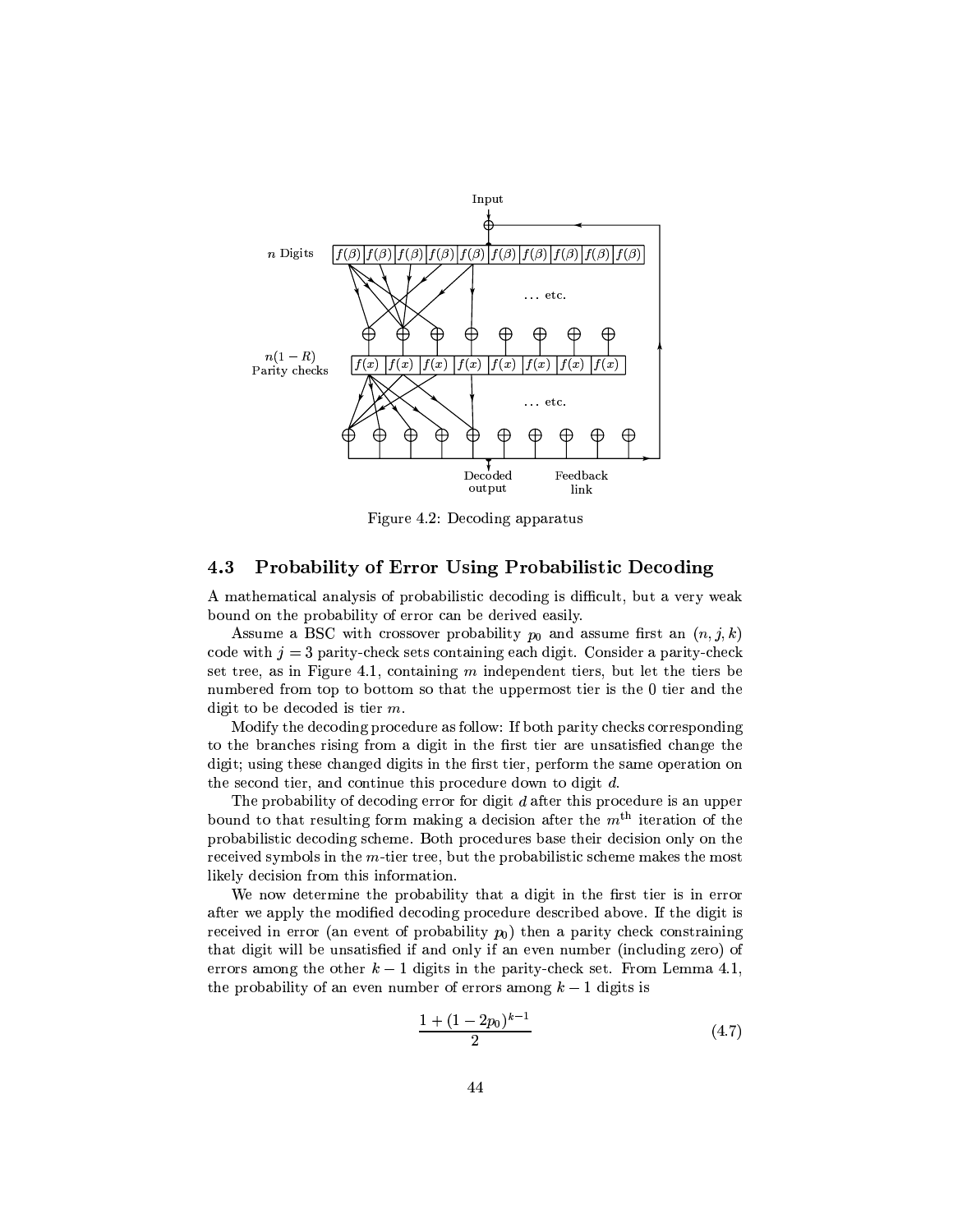Since an error will be corrected only if both parity checks rising from the digit are unsatisfied, the following expression gives the probability that a digit in the first tier is received in error and then corrected.

$$
p_0 \left[ \frac{1 + (1 - 2p_0)^{k-1}}{2} \right]^2 \tag{4.8}
$$

By the same reasoning, Equation (4.9) gives the probability that a digit in the first tier is received correctly but then changed because of unsatisfied parity checks.

$$
(1 - p_0) \left[ \frac{1 - (1 - 2p_0)^{k-1}}{2} \right]^2 \tag{4.9}
$$

If we combine Equations  $(4.8)$  and  $(4.9)$ , the probability of error of a digit in the first tier after applying this decoding process is

$$
p_1 = p_0 - p_0 \left[ \frac{1 + (1 - 2p_0)^{k-1}}{2} \right]^2 + (1 - p_0) \left[ \frac{1 - (1 - 2p_0)^{k-1}}{2} \right]^2 \tag{4.10}
$$

By induction it easily follows that if  $p_i$  is the probability of error after processing of a digit in the  $i^{\text{th}}$  tier, then

$$
p_{i+1} = p_0 - p_0 \left[ \frac{1 + (1 - 2p_i)^{k-1}}{2} \right]^2 + (1 - p_0) \left[ \frac{1 - (1 - 2p_i)^{k-1}}{2} \right]^2 \tag{4.11}
$$

We now show that for sufficiently small  $p_0$ , the sequence  $[p_i]$  converges to 0. Consider Figure 4.3, which is a sketch of  $p_{i+1}$  as a function of  $p_i$ . Since the



Figure 4.3: Sketch of  $p_{i+1}$  as a function of  $p_i$ .

ordinate for one value of  $i$  is the abscissa for the next, the dotted zigzag line illustrates a convenient graphical method of finding  $p_i$  for successive values of i.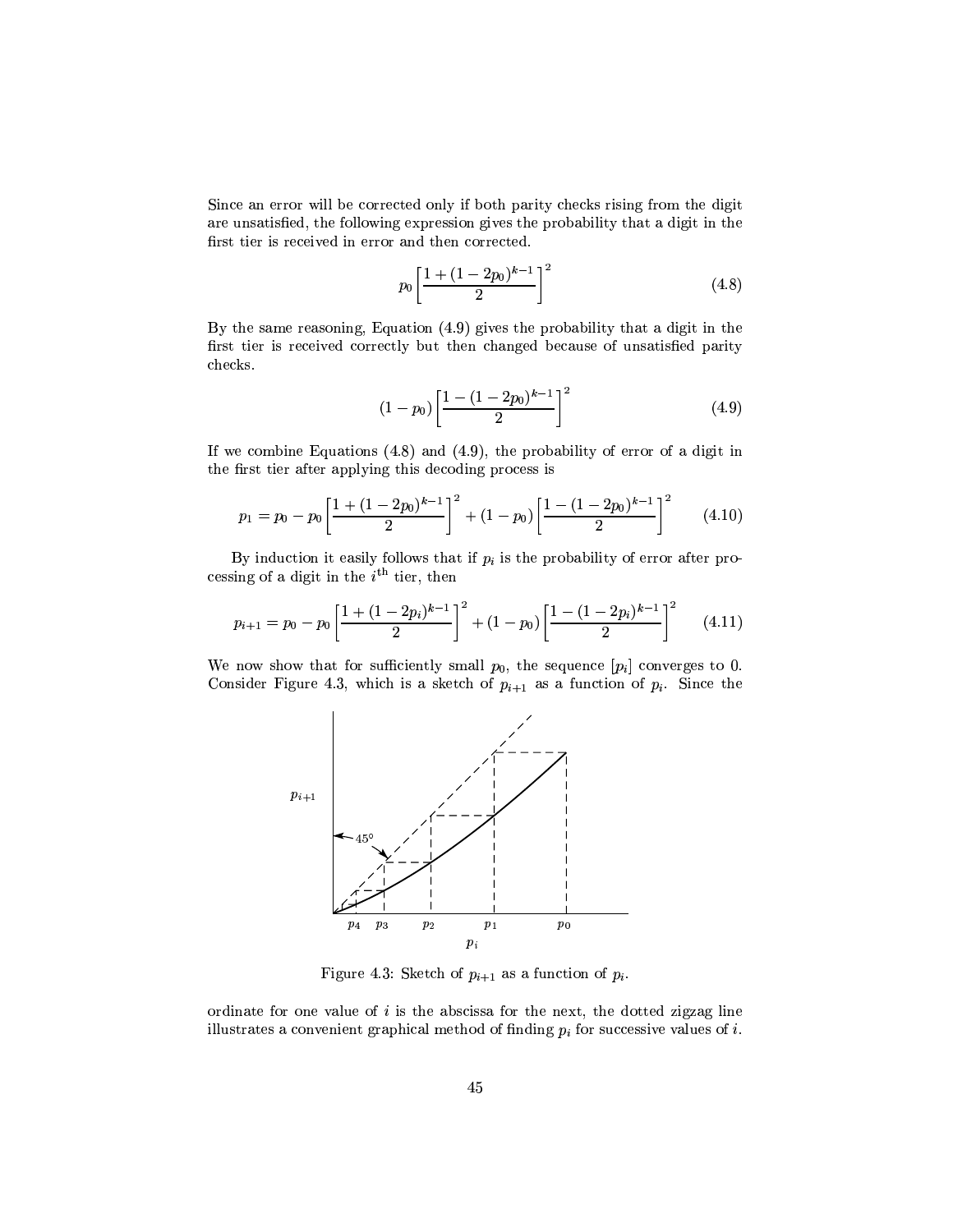It can be seen from Figure 4.3 that if

$$
0 < p_{i+1} < p_i; \quad \text{for } 0 < p_i \le p_0
$$
\n
$$
p_{i+1} = p_i; \quad \text{for } p_i = 0 \tag{4.12}
$$

then the sequence  $[p_i] \rightarrow 0$ . It can be seen from Equation (4.11) that for  $p_0$ sufficiently small, the inequality (Equation  $(4.12)$ ) is satisfied. Figure 4.4 gives the maximum  $p_0$  for several values of  $k$ .

|   | k. | Rate  | $p_{0}$ |
|---|----|-------|---------|
| 3 | 6  | 0.5   | 0.0395  |
| 3 | 5  | 0.4   | 0.0612  |
| 4 | 6  | 0.333 | 0.0748  |
| 3 | 5  | 0.25  | 0.1069  |

Figure 4.4: Maximum  $p_0$  for weak bound decoding convergence.

The rate at which  $[p_i] \rightarrow 0$  may be determined by noting from Equation (4.11) that for small  $p_i$ 

$$
p_{i+1} \approx p_i 2(k-1)p_0 \tag{4.13}
$$

From this it is easy to show that for sufficiently large  $i$ ,

$$
p_i \approx c[2(k-1)p_0]^i \tag{4.14}
$$

where  $c$  is a constant independent of  $i$ . Since the number of independent tiers in the tree increases logarithmically with block length, this bound to the probability of decoding error approaches zero with some small negative power of the block length. This slow approach to zero appears to be a consequence of the modification of the decoding scheme and of the strict independence requirement, rather than of probabilistic decoding as a whole.

This same argument can be applied to codes with more than 3 parity-check sets per digit. Stronger results will be achieved if for some integer b, to be determined later, a digit is changed whenever  $b$  or more parity-check constraints rising from the digit are violated. Using this criterion and following the reasoning leading to Equation  $(4.11)$ , we obtain

$$
p_{i+1} = p_0 - p_0 \sum_{\ell=b}^{j-1} {j-1 \choose \ell} \left[ \frac{1 + (1 - 2p_i)^{k-1}}{2} \right]^\ell \left[ \frac{1 - (1 - 2p_i)^{k-1}}{2} \right]^{j-1-\ell}
$$
  
+ 
$$
(1 - p_0) \sum_{\ell=b}^{j-1} {j-1 \choose \ell} \left[ \frac{1 - (1 - 2p_i)^{k-1}}{2} \right]^\ell \left[ \frac{1 + (1 - 2p_i)^{k-1}}{2} \right]^{j-1-\ell} (4.15)
$$

The integer b can now be chosen to minimize  $p_{i+1}$ . The solution to this minimization is the smallest integer  $b$  for which

$$
\frac{1-p_0}{p_0} \le \left[ \frac{1 + (1 - 2p_i)^{k-1}}{1 - (1 - 2p_i)^{k-1}} \right]^{2b - j + 1}
$$
\n(4.16)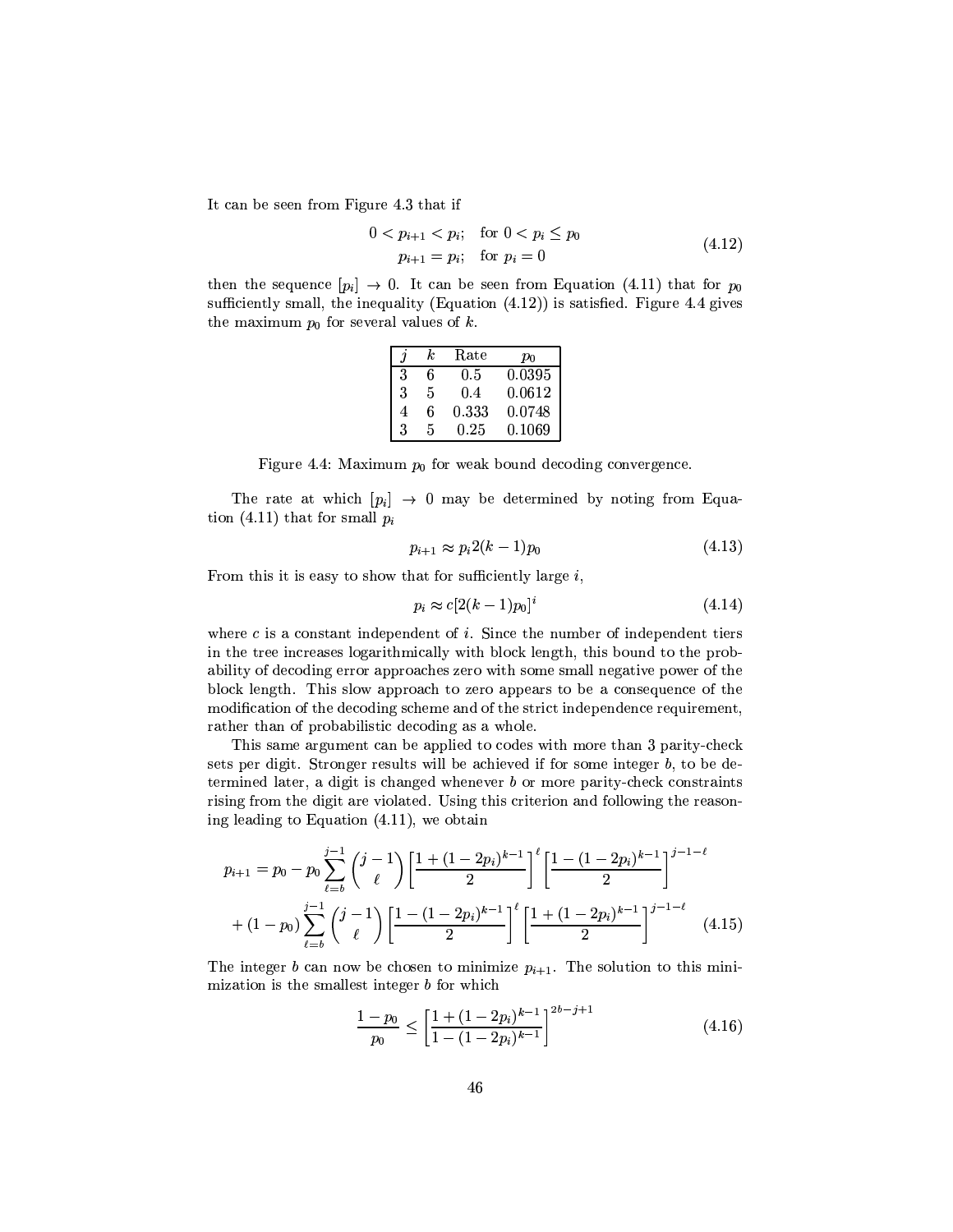From this equation, is it seen that as  $p_i$  decreases, b also decreases. Figure 4.5 sketches  $p_{i+1}$  as a function of  $p_i$  when b is changed according to Equation (4.16). The breakpoints in the figure represent changes in  $b$ .



Figure 4.5: Behavior of decoding iterations for  $j > 3$ .

The proof that the probability of decoding error approaches 0 with an increasing number of iterations for sufficiently small  $p_0$  is the same as before. The asymptotic approach of the sequence  $[p_i]$  to 0 is different, however. From Equation (4.16), if  $p_i$  is sufficiently small, b takes the value  $j/2$  for j even and  $(j + 1)/2$  for j odd. Using these values of b and expanding Equation (4.15) in a power series in  $p_i$ ,

$$
p_{i+1} = p_0 \left(\frac{j-1}{\frac{j-1}{2}}\right) (k-1)^{\frac{j-1}{2}} p_i^{\frac{j-1}{2}} + \text{higher order terms}; \quad j \text{ odd} \tag{4.17}
$$

$$
p_{i+1} = p_0 \binom{j-1}{\frac{i}{2}} (k-1)^{\frac{j}{2}} p_i^{\frac{j}{2}} + \text{higher order terms}; \quad j \text{ even} \tag{4.18}
$$

Using this, it can be shown that for a suitably chosen positive constant  $c_{jk}$  and sufficiently large  $i$ 

$$
p_i \le \exp\left[-c_{jk}\left(\frac{j-1}{2}\right)^i\right]; \quad j \text{ odd}
$$
  
\n
$$
p_i \le \exp\left[-c_{jk}\left(\frac{j}{2}\right)^i\right]; \quad j \text{ even}
$$
\n(4.19)

It is interesting to relate this result to the block length of the code. Since there are  $(j-1)^m (k-1)^m$  digits in the m<sup>th</sup> tier of a tree n must be at least this big, giving the left side of Equation (4.20). On the other hand, a specific procedure is described in Appendix C for constructing codes satisfying the right side of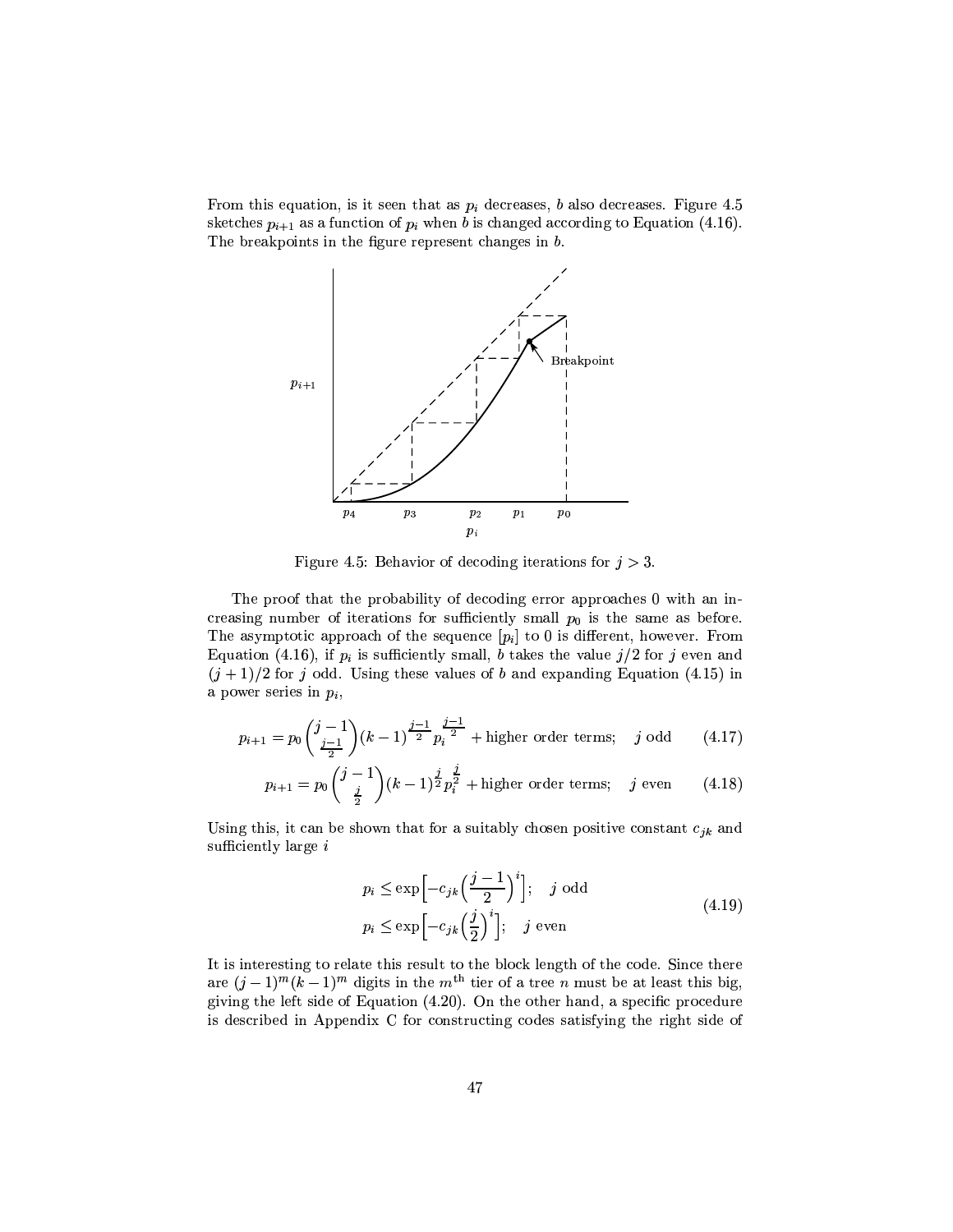Equation  $(4.20)$ .

$$
\frac{\ln n}{\ln(j-1)(k-1)} \ge m \ge \frac{\ln\left[\frac{n}{2k} - \frac{n}{2j(k-1)}\right]}{2\ln(j-1)(k-1)}\tag{4.20}
$$

When we combine Equations  $(4.19)$  and  $(4.20)$ , the probability of decoding error for a code satisfying Equation  $(4.20)$  is bounded by

$$
P_m \le \exp -c_{jk} \left[ \frac{n}{2k} - \frac{n}{2j(k-1)} \right]^\alpha
$$
  
\n
$$
\alpha = \frac{\ln \frac{j-1}{2}}{2\ln(j-1)(k-1)} \quad j \text{ odd}
$$
  
\n
$$
\alpha = \frac{\ln \frac{j}{2}}{2\ln(j-1)(k-1)} \quad j \text{ even}
$$
\n(4.21)

For  $j > 3$ , this probability of decoding error bound decreases exponentially with a root on  $n$ . Observe that if the number of iterations  $m$  which can be made without dependencies were  $\frac{2\ln(k-1)(j-1)}{\ln(j/2)}$  times larger, then the probability of decoding error would decrease exponentially with  $n$ . It is hypothesized that using the probabilistic decoding scheme and continuing to iterate after dependencies occur will produce this exponential dependence.

A second way to evaluate the probabilistic decoding scheme is to calculate the probability distributions of log-likelihood ratios in Equation  $(4.6)$  for a number of iterations. This approach makes it possible to find whether a code of given  $j$  and k is capable of achieving arbitrarily small error probability on any given channel. With the aid of the IBM 7090 computer, it was found that a code with  $j = 3, k = 6$  is capable of handling transition probabilities up to 0.07 and with  $j = 3, k = 4$ , transition probabilities up to 0.144 can be handled. These figures are particularly interesting since they disprove the common conjecture that the computational cutoff rate of sequential decoding [17] bounds the rate at which any simple decoding scheme can operate.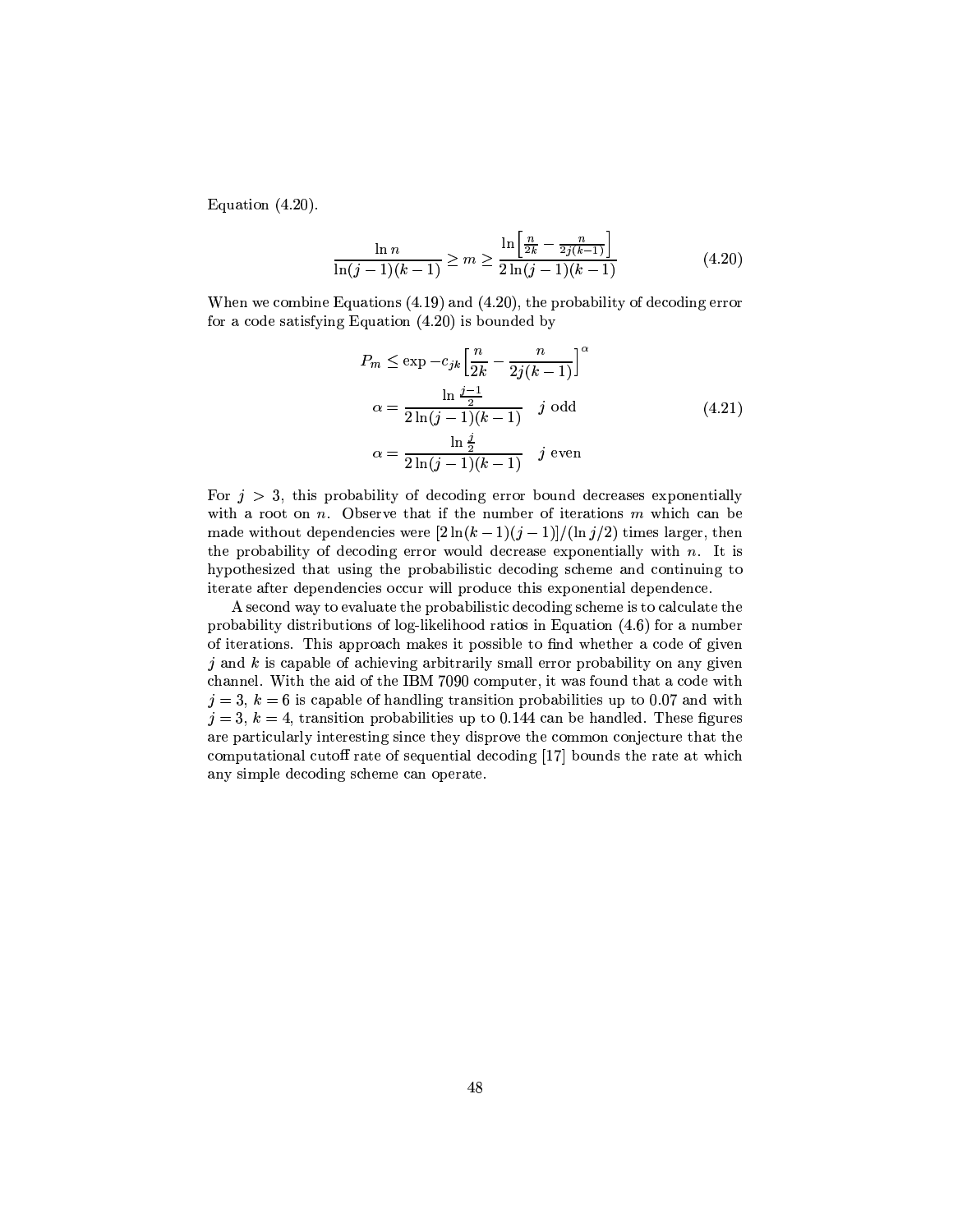# $\overline{5}$ Low-Density Codes with Arbitrary Alphabet **Sizes**

The results of Chapters 2, 3, and 4 concerning binary low-density parity-check codes will be extended in this chapter to codes with an arbitrary alphabet size. The letters in the alphabet will be A'nary digits, where A is the alphabet size and the A'nary digits are numbers from 0 to  $A-1$  inclusive. The definitions of  $(n, i, k)$  parity-check matrices and ensembles of matrices are the same here as in Chapter 2. The code words going with such a matrix will be sequences of A'nary digits such that the sum of the digits within any parity-check set is zero modulo A.

#### $5.1$ **Distance Functions**

Define the distance between two sequences in a code of alphabet size A as the number of positions in which the sequences differ. The weight of a sequence is the number of nonzero digits or the distance from the all-zero sequence. The distance function  $N(\ell)$  of a code is again defined as the number of code words of weight  $\ell$ . It follows from the group properties of such a code [12] that  $N(\ell)$  is the number of words at distance  $\ell$  from any given code word. In order to upper bound  $N(\ell)$  for these codes, we need the following theorem, which is a direct extension of Theorem 2.3

**Theorem 5.1.** For each code in an  $(n, j, k)$  ensemble with alphabet size A, the number  $N_1(\ell)$  of sequences of weight  $\ell$  that satisfies any one of the j blocks of  $n/k$  checks is bounded by

$$
N_1\left[\frac{n}{k}\mu'_A(s)\right] \le \exp\frac{n}{k} \left[\mu_A(s) - s\mu'_A(s) + (k-1)\ln A\right]
$$
 (5.1)

where s is an arbitrary parameter and  $\mu_A(s)$  is defined by

$$
\mu_A(s) = \ln A^{-k} \left\{ \left[ 1 + (A - 1)e^s \right]^k + (A - 1)(1 - e^s)^k \right\}
$$
  

$$
\mu'_A(s) = \frac{d\mu_A(s)}{ds}
$$
 (5.2)

*Proof.* Consider a particular check set of k digits. Let  $m(\ell)$  be the number of different sequences of  $k$  A'nary digits of weight  $\ell$  that sum to 0 modulo A. We shall first show that for arbitrary  $t$ 

$$
\sum_{\ell=0}^{k} m(\ell)t^{\ell} = \frac{1}{A} \left[ 1 + (A - 1)t \right]^k + \frac{A - 1}{A} (1 - t)^k \tag{5.3}
$$

Consider the double enumerating function

$$
B(t,r) = (1 + tr + tr2 + \dots + trA-1)k
$$
 (5.4)

$$
=\sum_{\ell,j}b_{\ell j}t^{\ell}r^{j}\tag{5.5}
$$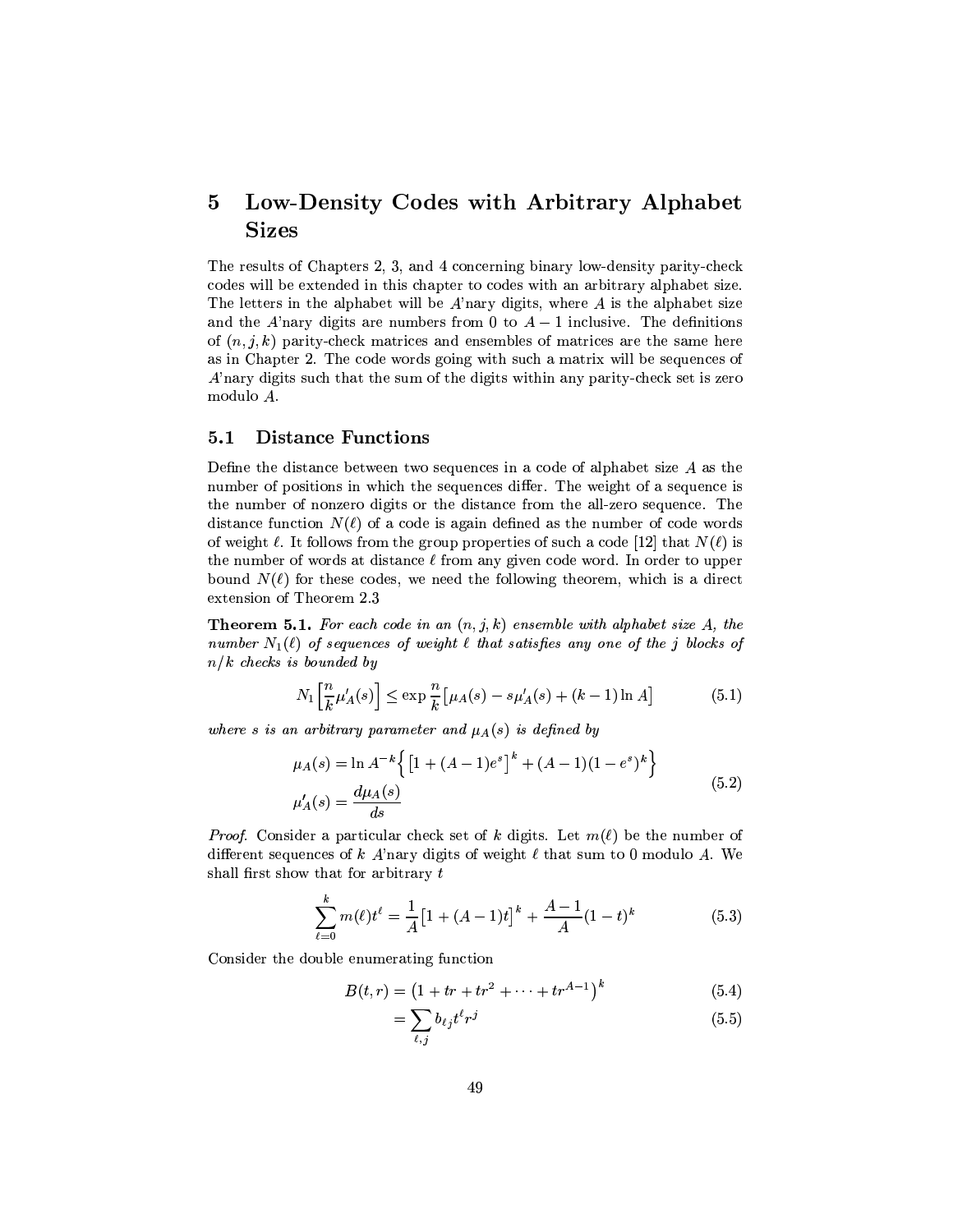Clearly  $b_{ij}$  is the number of sequences of length k containing  $\ell$  nonzero A'nary digits that sum to  $j$ . Now consider the expression

$$
\frac{1}{A} \sum_{a=0}^{A-1} B\left(t, e^{\frac{i2\pi a}{A}}\right) = \sum_{\ell, j} b_{\ell j} t^{\ell} \left(\frac{1}{A} \sum_{a=0}^{A-1} \exp{\frac{ij2\pi a}{A}}\right)
$$
(5.6)

The term in parenthesis in Equation  $(5.6)$  sums to 0 for all j that are not multiples of A due to the uniform spacing of the terms around the unit circle of the complex plane. If  $j$  is a multiple of  $A$ , the bracketed term sums to 1. Thus

$$
\frac{1}{A} \sum_{a=0}^{A-1} B(t, e^{\frac{i2\pi a}{A}}) = \sum_{\ell=0}^{k} m(\ell) t^{\ell}
$$
 (5.7)

Finally for  $r \neq 1$ , from Equation (5.4) we get

$$
B(t,r) = \left[1 + t\left(\frac{r - r^A}{1 - r}\right)\right]^k
$$
\n(5.8)

$$
B\left(t, e^{\frac{i2\pi a}{A}}\right) = \begin{cases} (1-t)^k; & a \neq 0\\ \left[1 + (A-1)t\right]^k; & a = 0 \end{cases}
$$
(5.9)

Combining Equations  $(5.9)$  and  $(5.7)$ , we get Equation  $(5.3)$ .

Now consider an ensemble in which all  $n$ -length  $A$ 'nary sequences that satisfy the given  $n/k$  parity checks are equally likely. Then, over any k digits in a check set, each of the  $A^{k-1}$  k-length sequences satisfying the check are equally likely, and from Equation (5.3), the moment-generating function for the weights of these sequences is

$$
g(s) = A^{-k} \left\{ \left[ 1 + (A - 1)e^{s} \right]^{k} + (A - 1)\left( 1 - e^{s} \right)^{k} \right\}
$$
 (5.10)

 $\Box$ 

Now the theorem follows in exactly the same way as in Theorem 2.3.

There are altogether  $\binom{n}{\ell}(A-1)^{\ell}$  A'nary n-length sequences of weight  $\ell$ , so that the probability that a randomly chosen sequence of weight  $\ell$  will satisfy the block of  $n/k$  parity checks is

$$
\frac{N_1(\ell)}{\binom{n}{\ell}(A-1)^{\ell}}
$$

Since over the ensemble of codes, each of the *i* blocks of parity checks is independent, the probability  $P(\ell)$  that a sequence of weight  $\ell$  is a code word is  $\overline{a}$ 

$$
P(\ell) = \left[\frac{N_1(\ell)}{\binom{n}{\ell}(A-1)^{\ell}}\right]^{\ell}
$$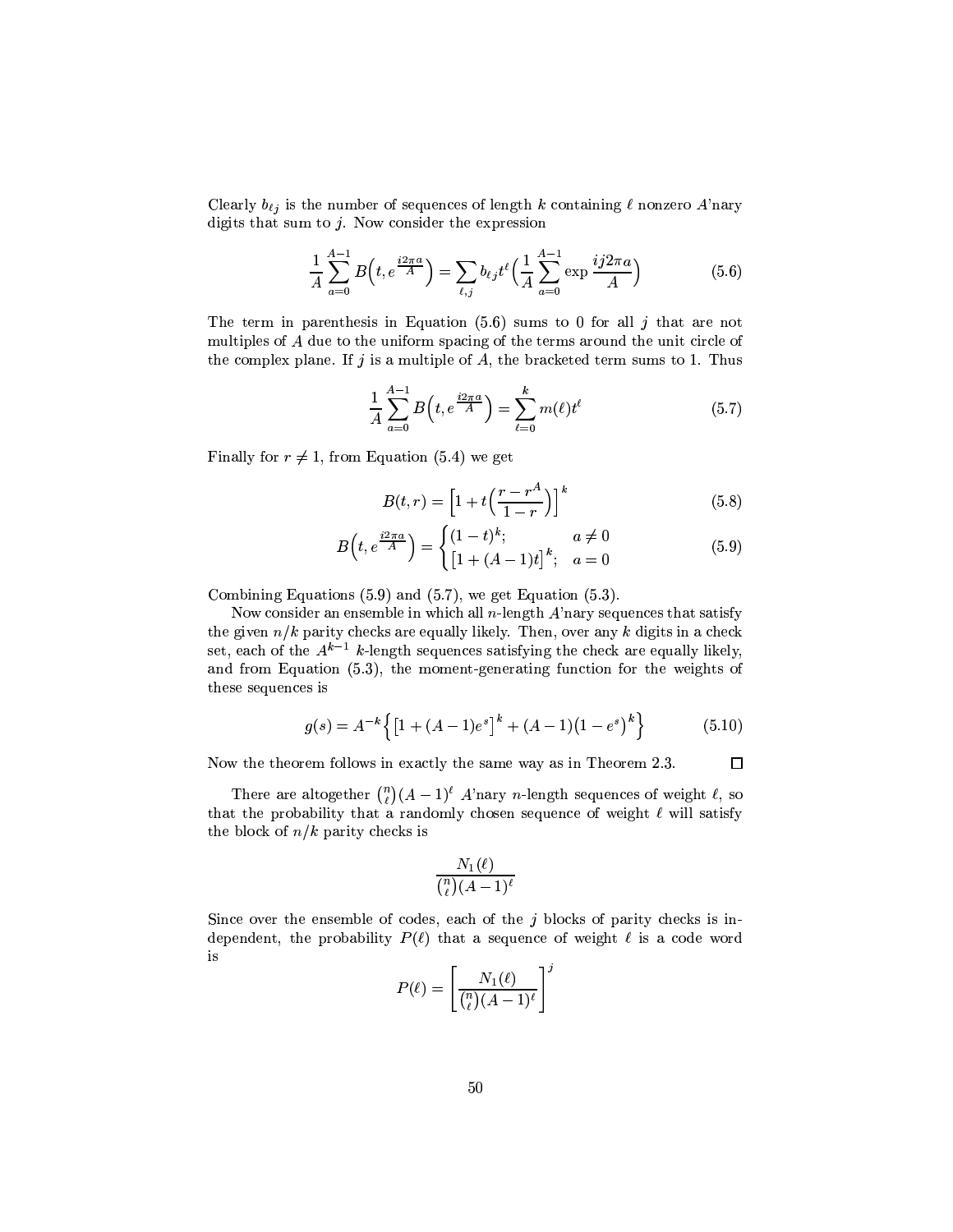Thus, following Chapter 2, the distance function  $\overline{N_{jk}(\ell)}$  and the minimum distance distribution function can be bounded by

$$
\overline{N_{jk}(n\lambda)} \le C(\lambda, n) \exp -nB_{jkA}(\lambda)
$$
\n(5.11)

$$
\Pr(D \le n\delta) \le \sum_{\ell=2}^{n\delta} C(\lambda, n) \exp\left(-nB_{jkA}\left(\frac{\ell}{n}\right)\right) \tag{5.12}
$$

where

$$
B_{jkA}(\lambda) = (j-1)[H(\lambda) + \lambda \ln(A-1)] - \frac{j}{k}[\mu_A(s) + (k-1)\ln A] + js\lambda
$$

$$
(5.13)
$$

$$
C(\lambda, n) = \left[2\pi n\lambda(1-\lambda)\right]^{\frac{j-1}{2}} \exp\frac{j-1}{12n\lambda(1-\lambda)}
$$
(5.14)

$$
\lambda = \frac{\mu_A'(s)}{k} \tag{5.15}
$$

and  $\mu_A(s)$  is given by Equation (5.2).

It can be shown by methods similar to those of Appendix A that the function  $B_{ikA}(\lambda)$  is 0 at  $\lambda = 0$ ; it rises with an initial infinite slope, has one zero crossing at the typical minimum distance, and then remains negative.

#### **Probability of Decoding Error**  $5.2$

Consider a channel with an input alphabet of A letters which for convenience we take to be A'nary digits. Let the output be y and, as in Chapter 3, let  $f(y)$ be an arbitrary function of the output. Let  $u_0, u_1, \ldots, u_j, \ldots, u_{M-1}$ , where  $u_j = x_{1j}, x_{2j}, \ldots, x_{nj}$  be the M code words of an A'nary block code of length n. Define the discrepancy between an input word  $u = (x_1, \ldots, x_n)$  and an output  $v=(y_1,\ldots,y_n)$  as

$$
D(u, v) = \sum_{i=1}^{n} \delta(x_i, y_i)
$$
 (5.16)

where

$$
\delta(x,y) = \ln \frac{P(y|x)}{f(y)}\tag{5.17}
$$

Define

$$
g_i(s) = \overline{\exp s \delta_i} \tag{5.18}
$$

$$
h_{ij}(r,t) = \overline{\exp r\delta_i + t(\delta_j - \delta_i)}
$$
\n(5.19)

The averaging in Equations  $(5.18)$  and  $(5.19)$  is according to the distribution of channel outputs  $y$  conditioned on  $x_i$  being transmitted. Now we restrict our attention to channels which are symmetrical in the sense that  $g_i(s)$  and  $h_{ij}(r,t)$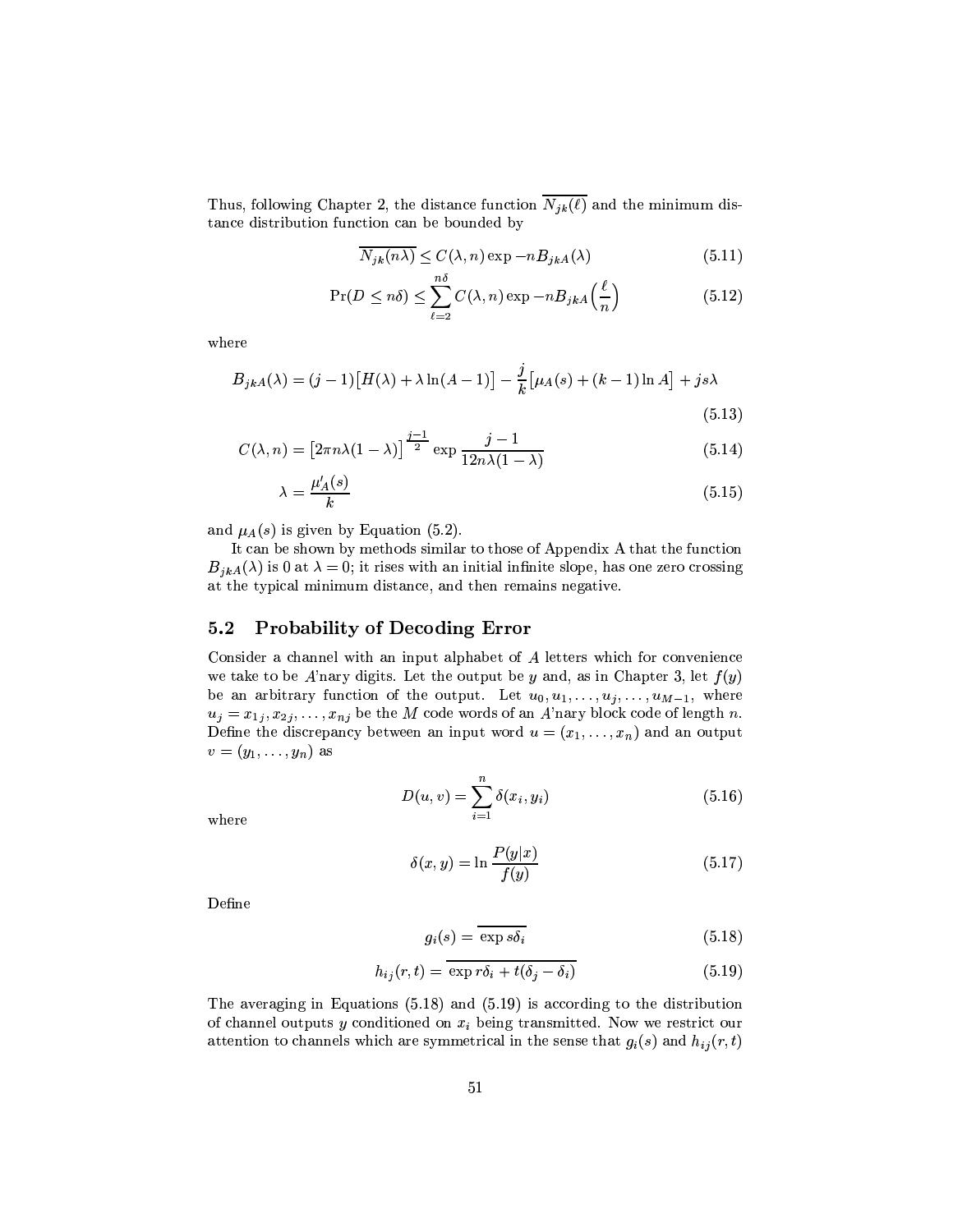are independent of i and j for an appropriate choice of  $f(y)$ . Further, we restrict our attention to  $f(y)$  functions for which this symmetry is achieved.

One example of such a channel is a channel with  $A'$  narve digits for both input and output and a probability  $1-p$  of receiving the transmitted digit and  $p/(A-1)$  of receiving any other digit. Another example is that of A orthogonal equal energy signals on either a white Gaussian noise channel or a Rayleigh fading channel similar to Figure 3.1.

Maximum-likelihood decoding on this channel is equivalent to choosing  $u_i$ that minimizes  $D(u_i, v)$  when v is the received word. Thus, when  $u_0$  is transmitted, we can bound the probability of maximum-likelihood decoding error by

$$
P(e) \le P_1 + P_2 \tag{5.20}
$$

$$
P_1 \le \Pr\left[\sum_{i=1}^n \delta(x_{i0}, y_i) \ge nd\right]
$$
\n(5.21)

$$
P_2 \le \sum_{j=1}^{M-1} \Pr\left[\sum_{i=1}^n \delta(x_{i0}, y_i) < nd; \quad \sum_{i=1}^n \delta(x_{ij}, y_i) - \delta(x_{i0}, y_i) < 0\right] \tag{5.22}
$$

Theorems 3.1 and 3.2 can now be used directly to bound Equations  $(5.21)$  and  $(5.22).$ 

$$
P_1 \le \left[ g(s) \right]^n \exp(-nsd); \quad s \ge 0 \tag{5.23}
$$

$$
P_2 \le \sum_{\ell=0}^n N(\ell) \left[ h(r,t) \right]^{\ell} \left[ h(r,0) \right]^{n-\ell} \exp(-nrd) \quad r \le 0, \ t \le 0 \tag{5.24}
$$

where  $q(s)$  and  $h(r, t)$  are given by Equations (5.18) and (5.19) and  $N(\ell)$  is the distance function of the code. For an ensemble of parity-check codes, Equations  $(5.20)$ ,  $(5.23)$ , and  $(5.24)$  bound the average probability of decoding error over the ensemble in terms of the arbitrary parameters d,  $f(y)$ ,  $s \geq 0$ ,  $r \leq 0$ ,  $t \leq 0$ . As in Chapter 3,  $t = (r-1)/2$  optimizes the bound over t, but no other simplification has been found. Equations  $(5.20)$ ,  $(5.23)$ , and  $(5.24)$  are sufficient, however, in conjunction with Equation (5.11) to demonstrate the exponential decrease of probability of error with block length for an expurgated ensemble of  $(n, j, k)$  codes at sufficiently low rates.

#### 5.3 **Probabilistic Decoding**

Consider an  $(n, j, k)$  code of A'nary digits, and assume that the code words have equal probability. As in Chapter 4, using the notation of Figure 4.1, we wish to find  $P_m(x_d = a)$ , the probability that the transmitted digit in position d was an  $a, 0 \le a \le A-1$ , given the received symbols in the m tiers of the parity-check set tree on digit  $x_d$ . First we shall find  $P_1(x_d = a)$ .

Consider the ensemble in which the transmitted digits in position  $d$  and the first tier are independent equiprobable  $A$ 'nary digits, and the received digits are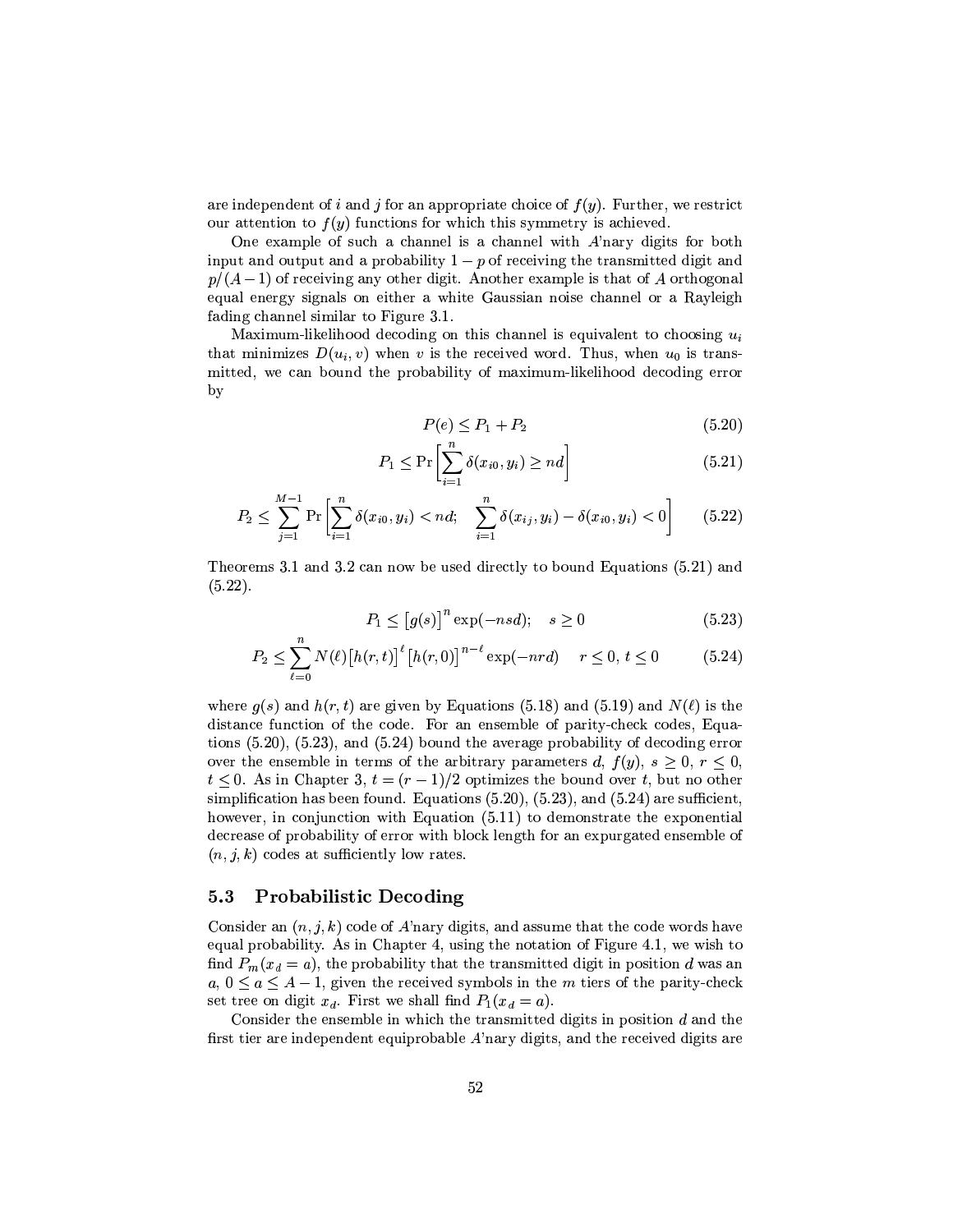determined according to the channel. Within this ensemble, the probability of any event conditional on the  $j$  parity checks of the first tier being satisfied is the same as the probability of the event in the actual code. Thus, using our previous notation.

$$
P_1(x_d = a) = \Pr(x_d = a | \{y\}, S) \tag{5.25}
$$

**Theorem 5.2.** Let  $P_0(x_{i\ell} = a)$  be the probability that the  $\ell^{th}$  transmitted A 'nary digit in the  $i^{th}$  parity-check set on d is a, given the received symbol in that position. Assume that all combinations of  $x_d$  and the  $x_{i\ell}$  that satisfy the j parity checks on  $x_d$  are equally likely. Then

$$
P_1(x_d = a) = \frac{P_0(x_d = a) \prod_{i=1}^j g_i(-a)}{\sum_{a=0}^{A-1} P_0(x_d = a) \prod_{i=1}^j g_i(-a)}
$$
(5.26)

where

$$
G_i(t) = \sum_{a=0}^{A-1} g_i(a)t^a = \prod_{\ell=1}^{k-1} \sum_{a=0}^{A-1} P_0(x_{i\ell} = a)t^a
$$
 (5.27)

In Equation (5.26),  $-a$  is taken modulo A, and the multiplication in Equation (5.27) is taken modulo  $t^A$ .

Equation (5.27) yields an explicit solution for  $g_i(a)$  for each i, but computationally,  $g_i(a)$  is found for all  $a, 0 \le a \le A-1$  simultaneously. Before proving this theorem, the following lemma is needed.

Lemma 5.1. Consider a sequence of L statistically independent A'nary digits in which the  $\ell^{th}$  letter assumes the value a with probability  $P_{\ell}(a)$ . Then the probability that the modulo A sum of the digits has the value a is given by  $g(a)$ in the expansion

$$
G(t) = \sum_{a=0}^{A-1} g(a)t^a = \prod_{\ell=1}^{L} \sum_{a=0}^{A-1} P_{\ell}(a)t^a
$$
 (5.28)

where the product in Equation (5.28) is taken modulo  $t^A$ .

*Proof of Lemma.* Note that the right side of Equation (5.28) using ordinary multiplication is simply the z transform for the sum of the  $\ell$  letters. In other words, the coefficient of  $t^a$  in the expanded form of Equation (5.28) is the probability that the sum of the digits is a. Taking the product modulo  $t^A$ simply adds all coefficients for which  $a$  has the same value modulo  $A$ , thus proving the lemma.  $\Box$ 

*Proof of Theorem.* Using Equation (5.25), with some manipulation of conditional probabilities, we get

$$
P_1(x_i = a) = \frac{\Pr(S|x_d = a, \{y\}) P_0(x_d = a)}{\Pr(S|\{y\})}
$$
  
= 
$$
\frac{\Pr(S|x_d = a, \{y\}) P_0(x_d = a)}{\sum_{a'=0}^{A-1} \Pr(S|x_d = a', \{y\}) P_0(x_d = a')}
$$
(5.29)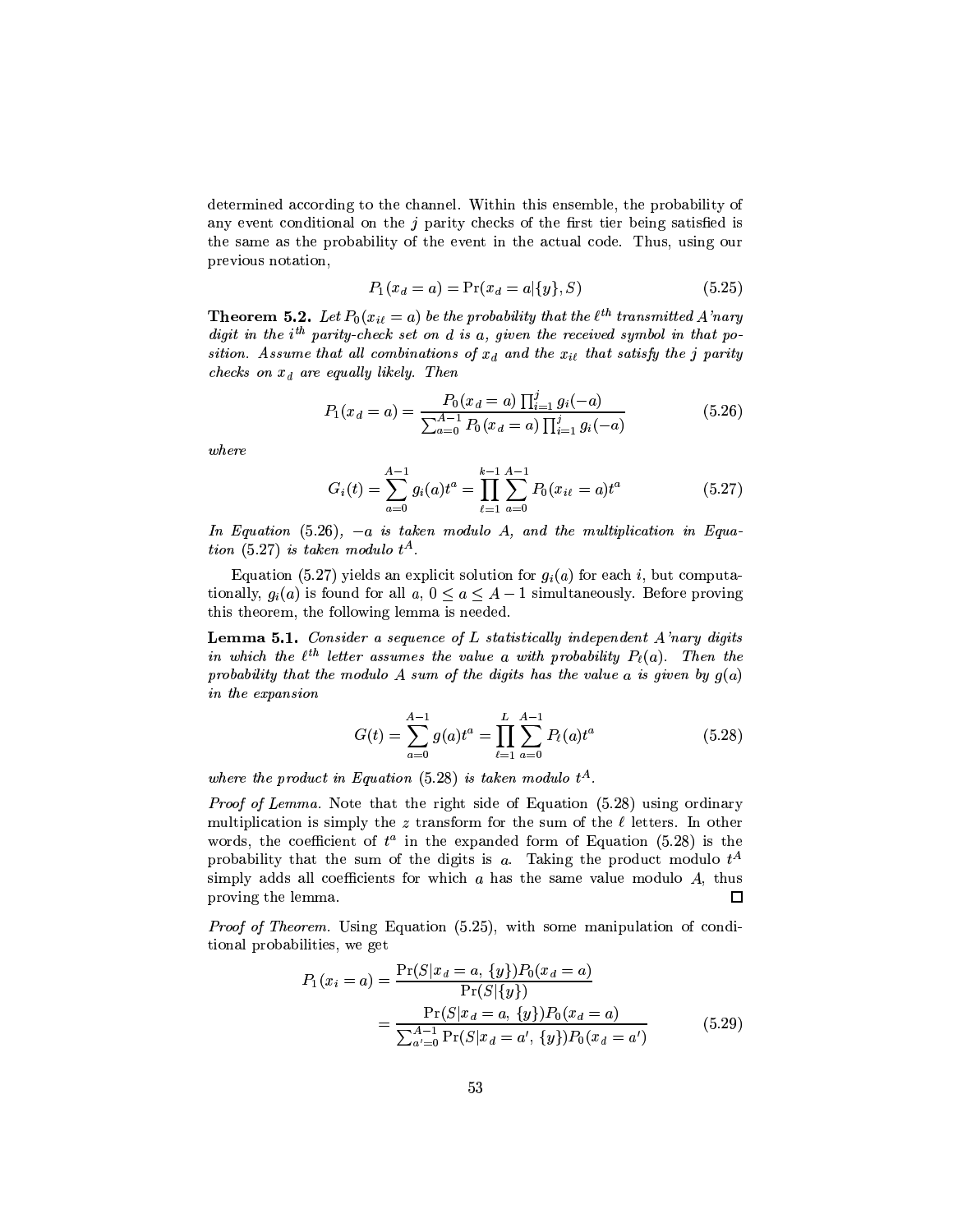Now we observe that the term  $Pr(S|x_d = a, \{y\})$  is the probability that each set of  $k-1$  digits other than d in the parity-check sets add to  $-a$ . From Lemma 5.1,

$$
Pr(S|x_d = a, \{y\}) = \prod_{i=1}^{j} g_i(-a \bmod A)
$$
 (5.30)

where  $g_i(-a \mod A)$  is given by Equation (5.27). Substituting Equation (5.30) into Equation (5.29), we get the statement of the theorem.  $\Box$ 

Equation 5.26 can be extended immediately to an iterative decoding procedure by the same arguments as used in Chapter 4. In successive iterations,  $P_0(x_{i\ell} = a)$  becomes  $P_m(x_{i\ell} = a)$ , and j different probabilities must be calculated for each digit, each probability leaving one of the  $j$  parity checks out of consideration.

#### Probability of Error Using Probabilistic Decoding  $5.4$

Consider a channel with A inputs and A outputs both labeled from 0 to  $A-1$ . The channel transition probabilities are given by

$$
P(y_a|x_a) = 1 - p_0; \quad P(y_a|x_b) = \frac{p_0}{A-1}; \quad \text{for any } a, b \text{ such that } a \neq b
$$

Consider a parity-check set tree as in Figure 4.1 with  $m$  independent tiers numbered from top to bottom with  $i = 3$ . Modify the decoding procedure as follows: If both parity checks rising from a digit are unsatisfied and both have the same value, change the digit so as to satisfy both checks; otherwise leave the digit unchanged. The probability of error in this procedure overbounds that for probabilistic decoding. The probability that a digit in the first tier is received incorrectly and then corrected is  $P_0Q^2$  where Q is the probability of either no errors or of errors adding to 0 mod  $A$  in one of the sets of  $k-1$  digits. We define the error in a digit as  $(y - x)$  mod A. Next it will be shown that

$$
Q = \frac{1 + (A - 1)\left(1 - \frac{Ap_0}{A - 1}\right)^{k - 1}}{A} \tag{5.31}
$$

The z transform for the ordinary sum of the errors in  $k-1$  digits is

$$
G(z) = \left(1 - p_0 + \frac{p_0}{A - 1} \sum_{a=1}^{A - 1} z^a \right)^{k - 1} \tag{5.32}
$$

$$
G(z) = \left(1 - p_0 + \frac{p_0}{A - 1} \frac{z - z^A}{1 - z}\right)^{k - 1}; \quad \text{for } z \neq 1 \tag{5.33}
$$

$$
= 1; \quad \text{for } z = 1 \tag{5.34}
$$

Now consider the quantity

$$
\frac{1}{A} \sum_{a=0}^{A-1} G\left(e^{\frac{j2\pi a}{A}}\right)
$$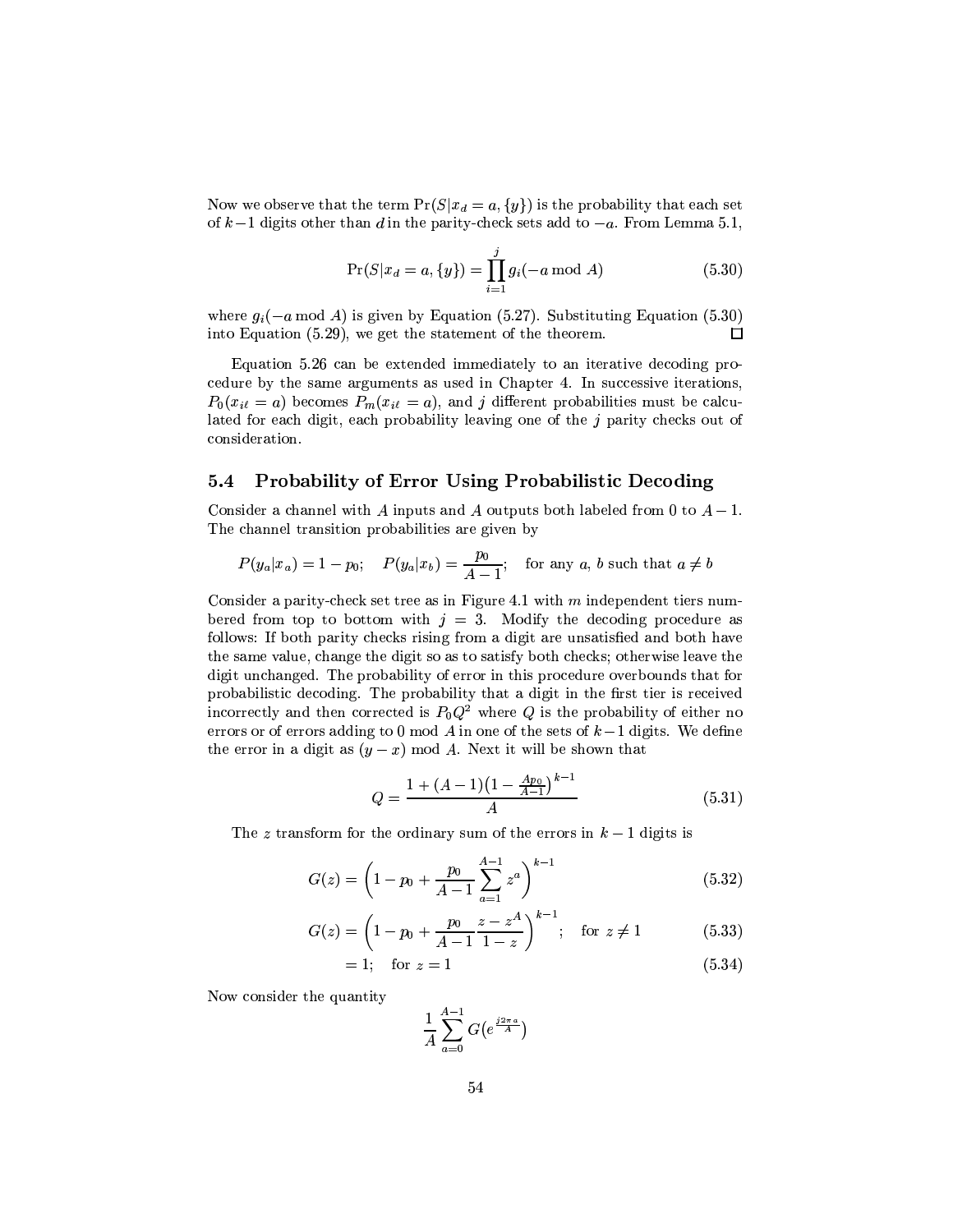All powers of  $z$  in this expression that are not multiples of  $A$  cancel out due to their uniform spacing around the unit circle in the complex plane. The coefficients of powers that are multiples of  $A$  add, thus giving  $Q$ .

$$
Q = \frac{1}{A} \sum_{a=0}^{A-1} G(e^{\frac{j2\pi a}{A}})
$$
 (5.35)

Now from Equation  $(5.33)$ 

$$
G(e^{\frac{j2\pi a}{A}}) = \left(1 - p_0 + \frac{p_0}{A - 1}\right)^{k - 1}; \quad \text{for } a \neq 0 \tag{5.36}
$$

Finally, combining Equations (5.36) and (5.34), we get Equation (5.31). Thus, the probability that a digit in the first tier is received incorrectly and then corrected is

$$
p_0 \left\{ \frac{1 + (A - 1) \left(1 - \frac{Ap_0}{A - 1}\right)^{k - 1}}{A} \right\}^2 \tag{5.37}
$$

The probability of receiving a digit in the first tier correctly and then changing it due to two identically violated parity checks is

$$
(1 - p_0)(1 - Q)\frac{1 - Q}{A - 1} \tag{5.38}
$$

The term  $(1 - Q)$  in Equation (5.38) is the probability that the errors in one set of  $k-1$  digits will not satisfy the parity, and the term  $(1-Q)/(1-A)$  is the probability that the other set will have the same value modulo  $A$  as the first set.

Combining Equations  $(5.37)$ ,  $(5.38)$ , and  $(5.31)$ , we get the probability of error for a digit in the first tier after the first iteration of the decoding process

$$
p_1 = p_0 - p_0 \left\{ \frac{1 + (A - 1)(1 - \frac{Ap_0}{A - 1})^{k-1}}{A} \right\}^2 + (1 - p_0)(A - 1) \left\{ \frac{1 - (A - 1)(1 - \frac{Ap_0}{A - 1})^{k-1}}{A} \right\}^2 \quad (5.39)
$$

Similarly, for successive tiers,

$$
p_1 = p_0 - p_0 \left\{ \frac{1 + (A - 1)(1 - \frac{Ap_i}{A - 1})^{k-1}}{A} \right\}^2 + (1 - p_0)(A - 1) \left\{ \frac{1 - (A - 1)(1 - \frac{Ap_i}{A - 1})^{k-1}}{A} \right\}^2 \quad (5.40)
$$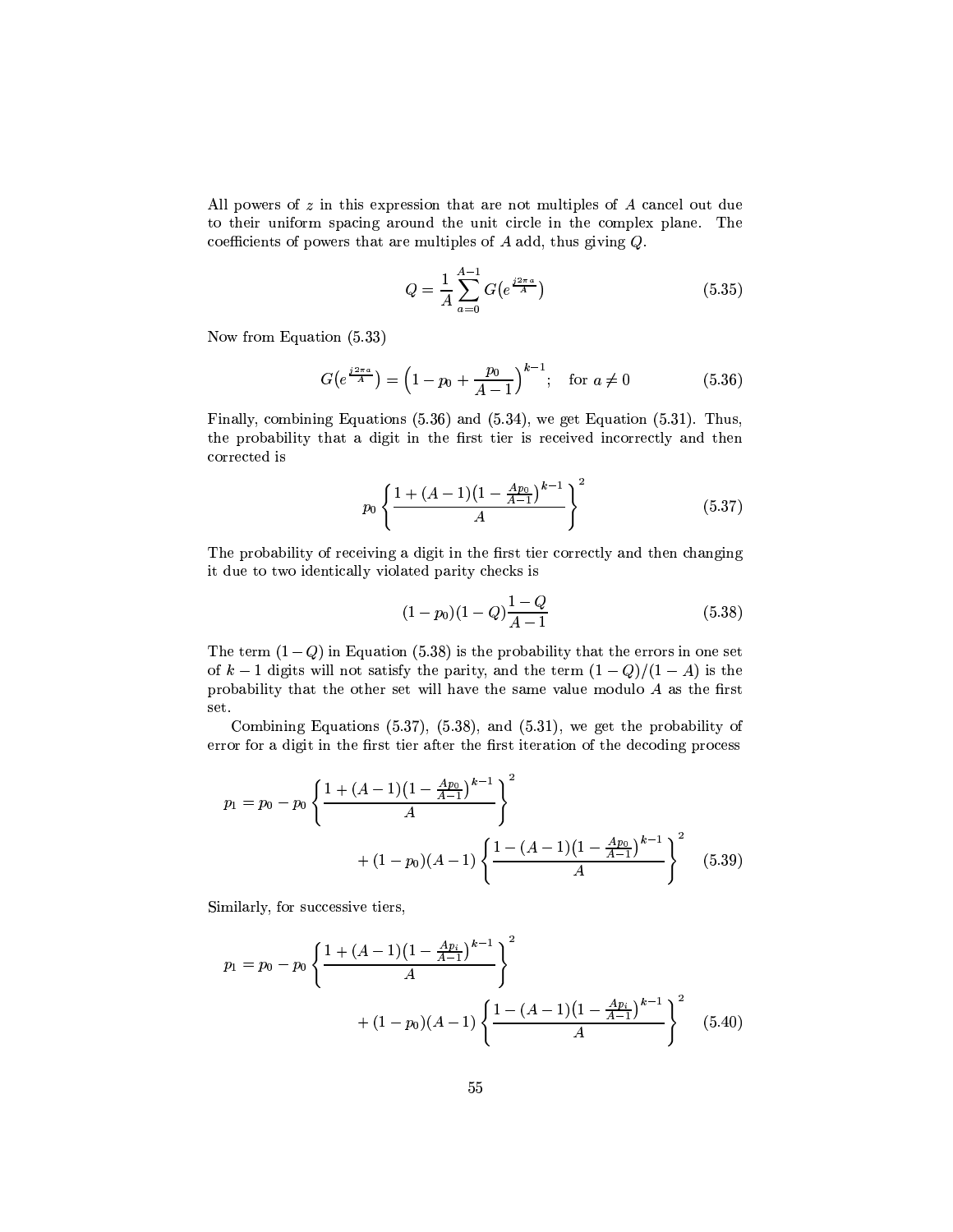The rate at which  $[p_i] \rightarrow 0$  can be determined from Equation (5.40). For  $p_i$ small,

$$
p_{i+1} \approx p_i 2(k-1)p_0 \tag{5.41}
$$

It is interesting to observe that Equation  $(5.41)$  is identical to Equation  $(4.14)$ , although, of course, the maximum value of  $p_0$  for which  $p_i$  from Equation (5.40) converge to 0 is different. This value increases with A up to  $1/2(k-1)$ .

A bound on decoding error with  $j > 3$  is considerably more difficult. The decoding scheme will be to change a digit whenever a number  $b$  to be determined later, or more of the parity checks rising from a digit all have the same value. The digit will be changed in such a way as to satisfy the  $b$  parity checks. If  $b > (j-1)/2$ , it can be shown in the same way as in Section 4.3 that

$$
p_{i+1} = p_0 - p_0 \sum_{\ell=b}^{j-1} {j-1 \choose \ell} Q_i^{\ell} (1 - Q_i)^{j-1-\ell}
$$
  
+  $(1 - p_0) \sum_{\ell=b}^{j-1} {j-1 \choose \ell} \left(\frac{1 - Q_i}{A-1}\right)^{\ell} \left(1 - \frac{1 - Q_i}{A-1}\right)^{j-1-\ell} (A-1)$  (5.42)

where

$$
Q_i = \frac{1 + (A - 1)\left(1 - \frac{Ap_i}{A - 1}\right)^{k - 1}}{A} \tag{5.43}
$$

The integer b can now be chosen to minimize  $p_{i+1}$  subject to the restriction  $b >$  $(j-1)/2$ . The solution to this minimization is the smallest integer  $b > (j-1)/2$ for which

$$
\frac{1 - p_0}{p_0} \le \frac{Q_i^b (A - 1)^{j - 2}}{(1 - Q_i)^{2b + 1 - j} (A - 2 - Q_i)^{j - 1 - b}} \tag{5.44}
$$

As  $p_i$  approaches 0,  $b = j/2$  for j even and  $(j + 1)/2$  for j odd. Then expanding Equation (5.42) in a power series in  $p_i$ , we obtain

$$
p_{i+1} = p_0 \left(\frac{j-1}{\frac{j-1}{2}}\right) \left[p_i(k-1)\right]^{\frac{j-1}{2}} + \cdots; \quad j \text{ odd}
$$
 (5.45)

$$
p_{i+1} = \left[p_0 + \frac{1-p_0}{(A-1)^b}\right] \binom{j-1}{\frac{j}{2}} \left[p_i(k-1)\right]^{\frac{j}{2}} + \cdots; \quad j \text{ even} \tag{5.46}
$$

Observe that Equation  $(5.45)$  is identical to Equation  $(4.17)$  and Equation  $(5.46)$ is identical to Equation  $(4.18)$  except for the coefficient.

From Equation  $(4.18)$  on, the derivation of error probability in Chapter 4 does not use the restriction of a binary binary alphabet, and therefore the bound on error probability in Equation (4.21) is valid for codes of arbitrary alphabet size. The coefficient  $c_{ik}$  appearing in Equation (4.21) is a function of the alphabet size  $A$ , however.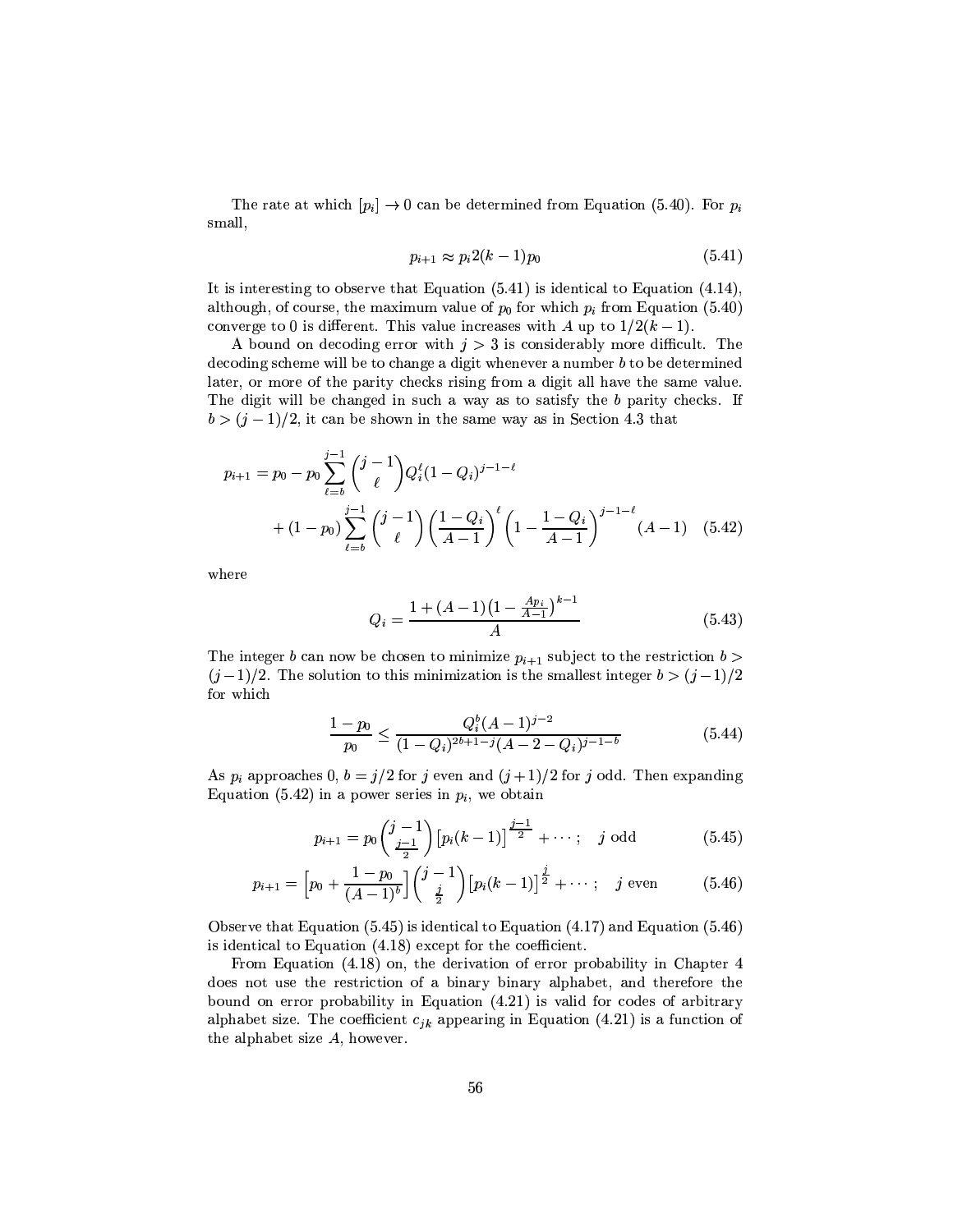### **Experimental Results** 6

The probability of decoding error  $P(e)$  associated with a coding and decoding scheme can be directly measured by simulating both the scheme and the channel of interest on a computer. Unfortunately, the experiment must be repeated until there are many decoding failures if  $P(e)$  is to be evaluated with any accuracy, and thus many times  $1/P(e)$  trials are necessary. For block lengths of about 500, an IBM 7090 computer requires about 0.1 second per iteration to decode a block by the probabilistic decoding scheme. Consequently, many hours of computation time are necessary to evaluate even a  $P(e)$  in the order of  $10^{-4}$ .

Because of limitations on available computer time, all of the results presented will be for situations in which  $P(e)$  is large. Certainly it would be more interesting to have results for small  $P(e)$ . However, the data presented can probably be extrapolated with some degree of confidence to situations in which  $P(e)$  is 10<sup>-5</sup> or 10<sup>-6</sup>. Furthermore, even the limited data presented here give some indication of the variability of  $P(e)$  with such parameters as block length, code rate, and type of channel.

#### $6.1$ **Code Generation**

All of the results in this chapter were obtained with low-density parity-check codes generated on an IBM 7090 computer by a pseudorandom procedure. More specifically, the parity-check matrices were chosen in the same way as the ensemble of low-density matrices was generated in Chapter 2. The first submatrix of  $n/k$  parity-check sets contained successive sets of k digits, and each succeeding submatrix was a random column permutation of the first. The random permutation was performed with a pseudorandom number routine and then modified so that no two parity-check sets would contain more than one digit in common. This modification guaranteed the validity of the first iteration in the decoding process and also excluded the remote possibility of choosing a code with a minimum distance of 2.

The codes generated in this way were stored in the computer and used in decoding the noise sequences generated by simulated binary symmetric channels, white Gaussian noise channels, and Rayleigh fading channels. In order to reduce computer time, however, the code word to be transmitted was always the allzero sequence. This is valid since, as explained in Chapter 3, the probability of decoding error on a symmetric binary-input channel is independent of the transmitted code word. This simplification, of course, requires extreme care to ensure that the actual simulation of decoding maintains complete symmetry between positive and negative outputs.

### **Binary Symmetric Channel**  $6.2$

A true simulation of a binary symmetric channel (BSC) would involve choosing random error sequences in which crossovers (that is, channel errors, represented by the crossed transition lines in Figure 3.1a) occur independently with a given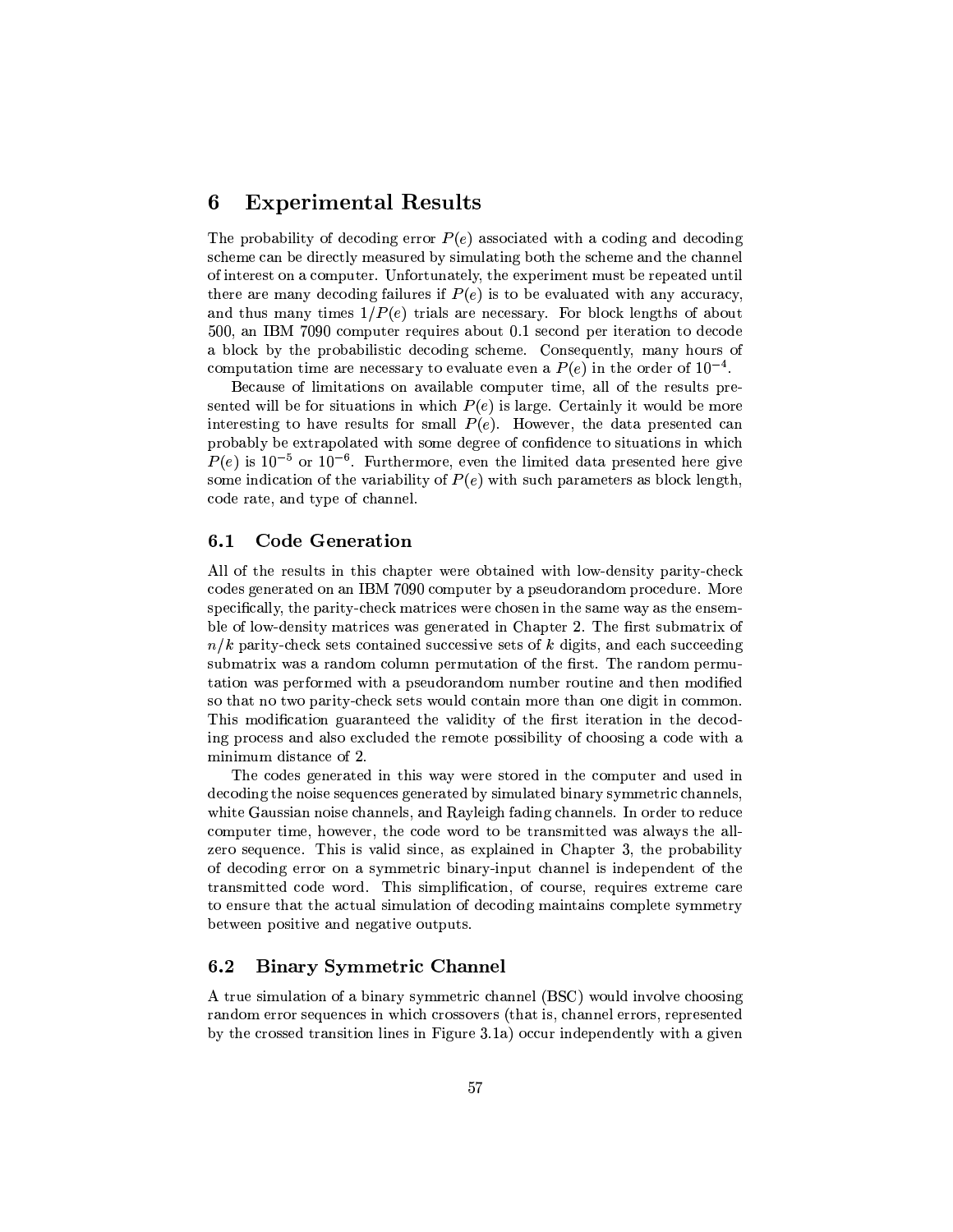

Figure 6.1: Experimental results on BSC.



Figure 6.3: Experimental results on BSC.



Figure 6.2: Experimental results on BSC.



Figure 6.4: Experimental results on BSC.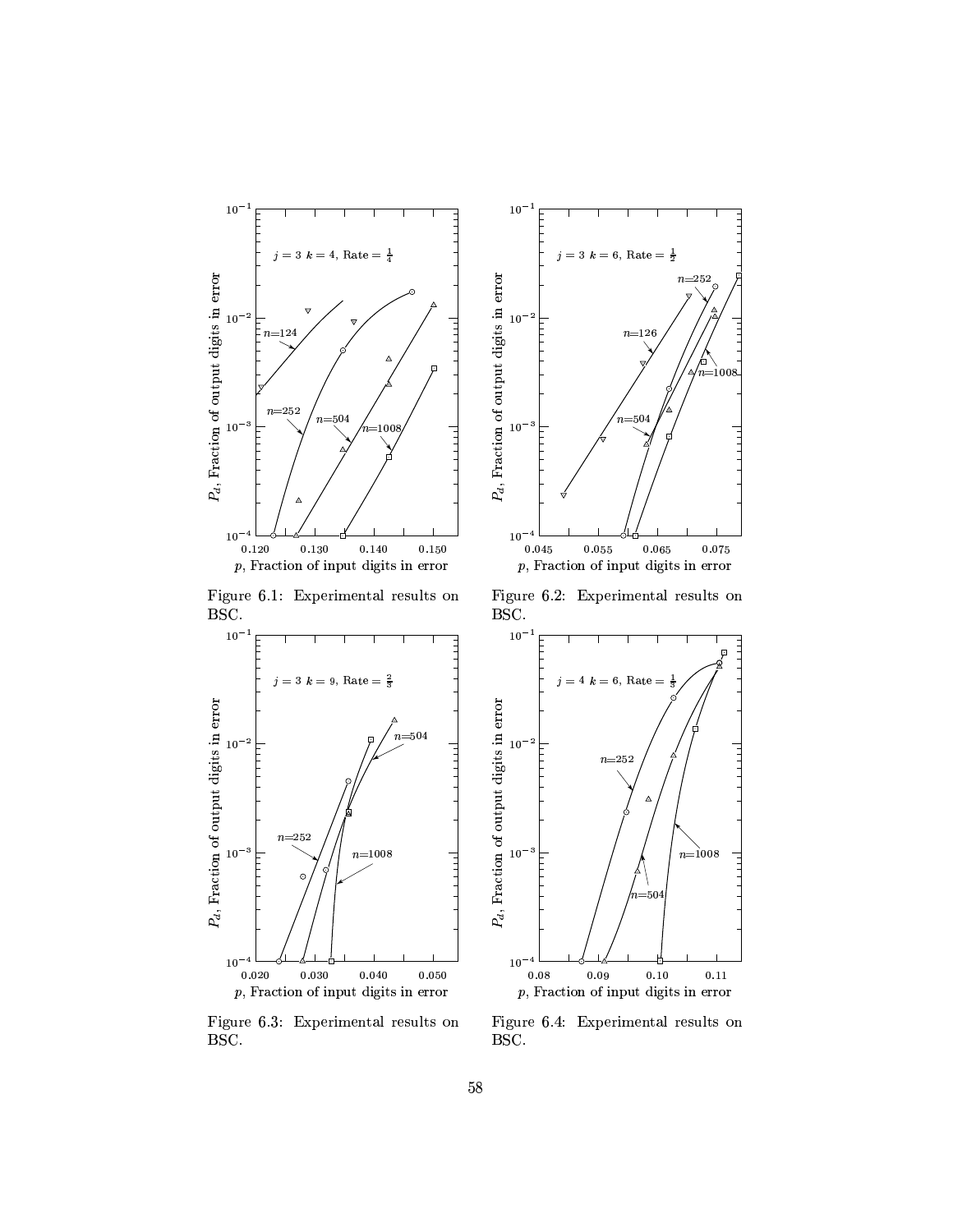probability p. Whether probabilistic decoding with a particular code can decode such a sequence depends very strongly on the number of crossovers  $c$  generated in such a process. Since c has a well known (that is, binomial) distribution, it is possible to evaluate experimentally the probability of decoding error given c crossovers and then calculate  $P(e)$  for a BSC from this data. This latter procedure has the advantage of giving additional insight into the operation of the decoding scheme and also of facilitating comparison with other coding schemes that are oriented toward correcting a fixed number of crossovers.

Figures 6.1 to 6.4 present the actual data gathered this way. The abscissa on each graph is the ratio of number of crossovers to block length  $c/n$  and the ordinate is the digit error probability after decoding. In all these experiments, except for one code with a rate  $\frac{1}{2}$  and block length 126, the decoder failed to decode rather than decoding to an incorrect message. In other words, the  $a$ *posteriori* probabilities computed by the decoder failed to converge to either 1 or 0. This is an important point in any communication system in which a feedback link is available since undecoded blocks of information can be retransmitted. It is important to note that  $P(e)$  as shown in Figures 6.1 to 6.4 is the decoding error probability per digit that ensues when the best guess is made about each digit in blocks that can't be decoded. The probability of failure to decode a block is typically about 10 times larger than  $P(e)$ .



Figure 6.5: Comparison of experimental results using probabilistic decoding to theoretical results with maximum-likelihood decoding.

The median number of blocks with decoding failures per point plotted on Figures 6.1 to 6.4 is 8; many points, particularly where  $P(e)$  is small, were evaluated from data containing decoding failures in only 1 or 2 blocks. Thus the position of individual points on these curves would probably change appreciably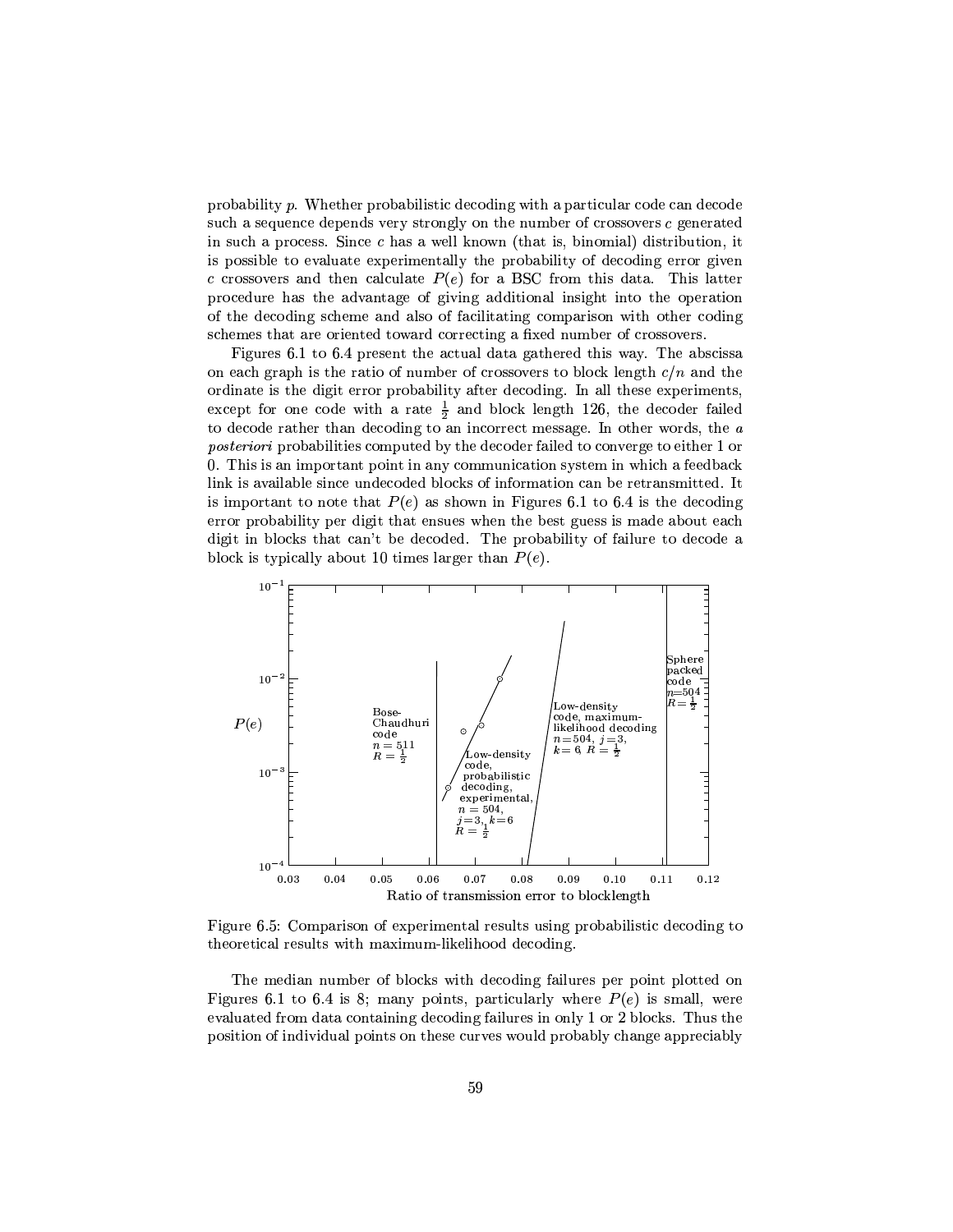with more data.

Figure 6.5 compares the experimental data using probabilistic decoding on a code with  $n = 504$ ,  $j = 3$ , and  $k = 6$  to the theoretical probability of error that would result for the same code if maximum-likelihood decoding were used. For comparison purposes, a Bose-Chaudhuri code of approximately the same block length and rate is included. The value of  $P(e)$  for this code assumes the use of one of the known algorithms for decoding such as Peterson's [12]. These algorithms correct only numbers of crossovers less than half the minimum distance. It appears from the curve that the Bose-Chaudhuri code would perform better at low crossover probabilities and the low-density code would perform better at high crossover probabilities.

#### **White Gaussian Noise Channel** 6.3

In the following two sections each of the channels under consideration will consist of a binary data transmitter, a physical channel, and a likelihood receiver. The output from the likelihood receiver is assumed to be the log-likelihood ratio.

$$
y = \ln \frac{\Pr[x = 0 | r(t)]}{\Pr[x = 1 | r(t)]}
$$

where  $x$  is a transmitted digit,  $r(t)$  is the received waveform corresponding to that digit, and  $y$  is the output from the likelihood receiver for that digit. Of course, this output could be converted into a binary digit before attempting to decode a block of data, but this conversion would destroy some information about the transmitted sequence. Since probabilistic decoding operates naturally with log-likelihood ratios, it is natural to ask how much can be gained in terms of error probability, signal power or transmission rate by using the output of a likelihood receiver directly with the decoder rather than making binary decisions first. For both the channels considered here, this gain turns out to be of central importance.

For the white Gaussian noise channel, assume that one of two waveforms is transmitted every  $T$  seconds. These signals appear at the receiver, suitably attenuated and delayed, as two functions  $x_0(t)$  and  $x_1(t)$ , both nonzero only from  $t = 0$  to  $t = T$ , and both of equal energy,

$$
E_c = \int_0^T x_0^2(t) dt = \int_0^T x_1^2(t) dt
$$

Let  $n(t)$  be a sample of white Gaussian noise of power density  $N_0$  per unit bandwidth that is added to the signal at the receiver. Then the log-likelihood ratio y computed by an ideal receiver can easily be shown  $[8]$  to be

$$
y = \frac{2}{N_0} \int_0^T \big[ x_0(t) - x_1(t) \big] r(t) \, dt
$$

where  $r(t)$  is the received waveform. When  $x=0$  is the transmitted digit, then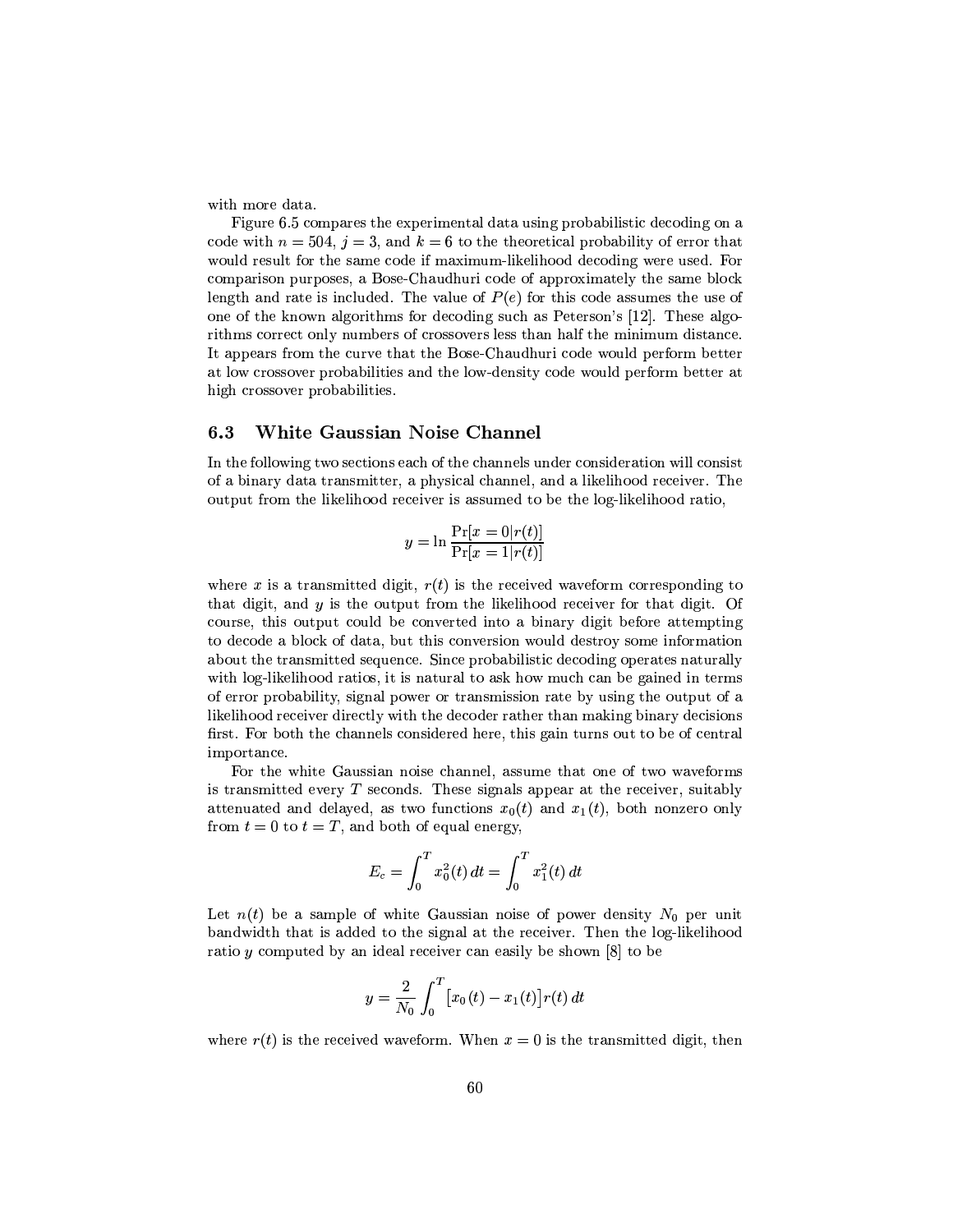

Figure 6.6: Comparison between low-density codes and no coding, white Gaussian noise.

 $r(t) = x_0(t) + n(t)$ , and y is easily shown to be Gaussian with probability density

$$
P(y|x=0) = \frac{1}{\sqrt{2\pi}\sigma} \exp{-\frac{(y - \frac{\sigma^2}{2})^2}{2\sigma^2}}
$$
(6.1)

$$
\sigma^2 = \frac{4E_c(1-\rho)}{N_0}; \qquad \rho = \frac{1}{E_c} \int_0^T x_0(t)x_1(t) dt \qquad (6.2)
$$

Likewise.

$$
P(y|x=1) = \frac{1}{\sqrt{2\pi}\sigma} \exp{-\frac{(y+\frac{\sigma^2}{2})^2}{2\sigma^2}}
$$

Figure 3.1c contains a sketch of these probabilities.

A number of experiments were performed on the 7090 computer for codes of various block lengths and rates in which the channel outputs were chosen by a pseudorandom number generator according to the probability density in Equation  $(6.1)$ , which corresponds to the all-zero code word. The simulated decoder stored these received words in the computer and then attempted to decode them by probabilistic decoding. The results of these experiments for a block length of 504 and rates of  $\frac{1}{4}$  and  $\frac{1}{2}$  are shown in Figure 6.6 The signal energy  $E$  appearing on the abscissa is the available energy per information digit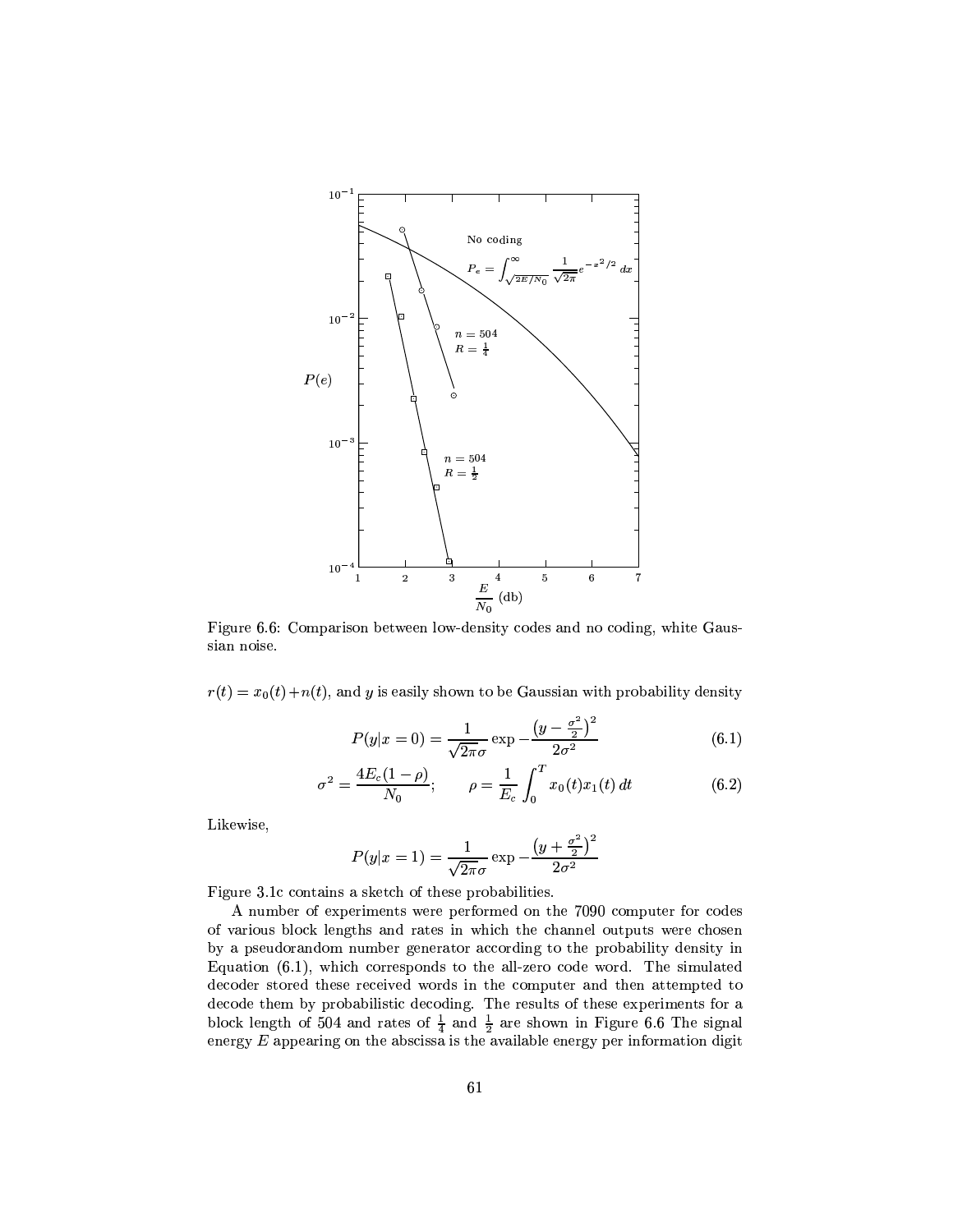so that

$$
E = \frac{E_c}{R} \tag{6.3}
$$

These data assume antipodal signals, or  $\rho = -1$  in Equation (6.2). For uncorrelated signals, add 3 db to each value on the abscissa.

The fact that the error probability is lower for the rate  $\frac{1}{2}$  code than for the rate  $\frac{1}{4}$  code needs some explanation. Consider two systems, both with the same available signal power, noise power, block length, and number of information digits per second. If one system is coded at rate  $\frac{1}{2}$  and the other at rate  $\frac{1}{4}$ , then the time duration of a block length for the rate  $\frac{1}{2}$  code is twice that for<br>the rate  $\frac{1}{4}$  code. Thus the improvement at rate  $\frac{1}{2}$  can be explained primarily by the longer constraint time of the code. While there is great theoretical merit in using the constraint time or constraint length in information bits as a basis of comparison for different rates, the cost of implementing a low-density parity check decoder is determined primarily by the constraint length in channel digits; thus we have used the latter basis of comparison here.

Consider now two systems, one coded at rate  $\frac{1}{2}$  and the other uncoded, both having a final digit error probability of  $10^{-3}$  and both transmitting the same number of information symbols per second. Since the abscissa of Figure 6.6 is given in terms of energy per information digit, Figure 6.6 indicates that the coded system requires  $6.8 - 2.4$  db or  $4.4$  db less signal power than the uncoded system. The rate  $\frac{1}{4}$  code is less favorable since the increased error-correcting power does not quite offset the loss in signal energy per channel digit. (See Figure 6.7.) Although no experimental data using likelihood receivers exist for the rate  $\frac{1}{3}$  and  $\frac{2}{3}$  codes, it appears unlikely from the poor performance of these codes on the BSC that they would have any advantages over the rate  $\frac{1}{2}$  code.

Finally, to illustrate the advantage of likelihood receivers over decision receivers for decoding, consider Figure 6.8. This compares the experimental results for a low-density code, using a likelihood receiver and probabilistic decoding to a lower bound, to  $P(e)$  for any code of the same block length and rate, using a decision receiver and maximum likelihood decoding. The abscissa,  $p$ , in Figure 6.8 is the probability of crossover that would exist if a decision were made. In other words

$$
p = \int_{\sqrt{\frac{2E_c}{N_0}}}^{\infty} \frac{1}{\sqrt{2\pi}} e^{-x^2/2} dx
$$

It is significant in Figure 6.8 to observe the importance of a likelihood receiver in terms of the error-correcting power of a code. It suggests that the concept of "optimum code" is not as relevant to communication as its name indicates, and that the simplicity and flexibility of coding schemes deserve much greater attention than their being "optimum."

#### Rayleigh Fading Channel  $6.4$

Assume that one of two equiprobable, equal energy, uncorrelated narrow band signals is transmitted every T seconds, and let  $x_0(t)$  and  $x_1(t)$  be the complex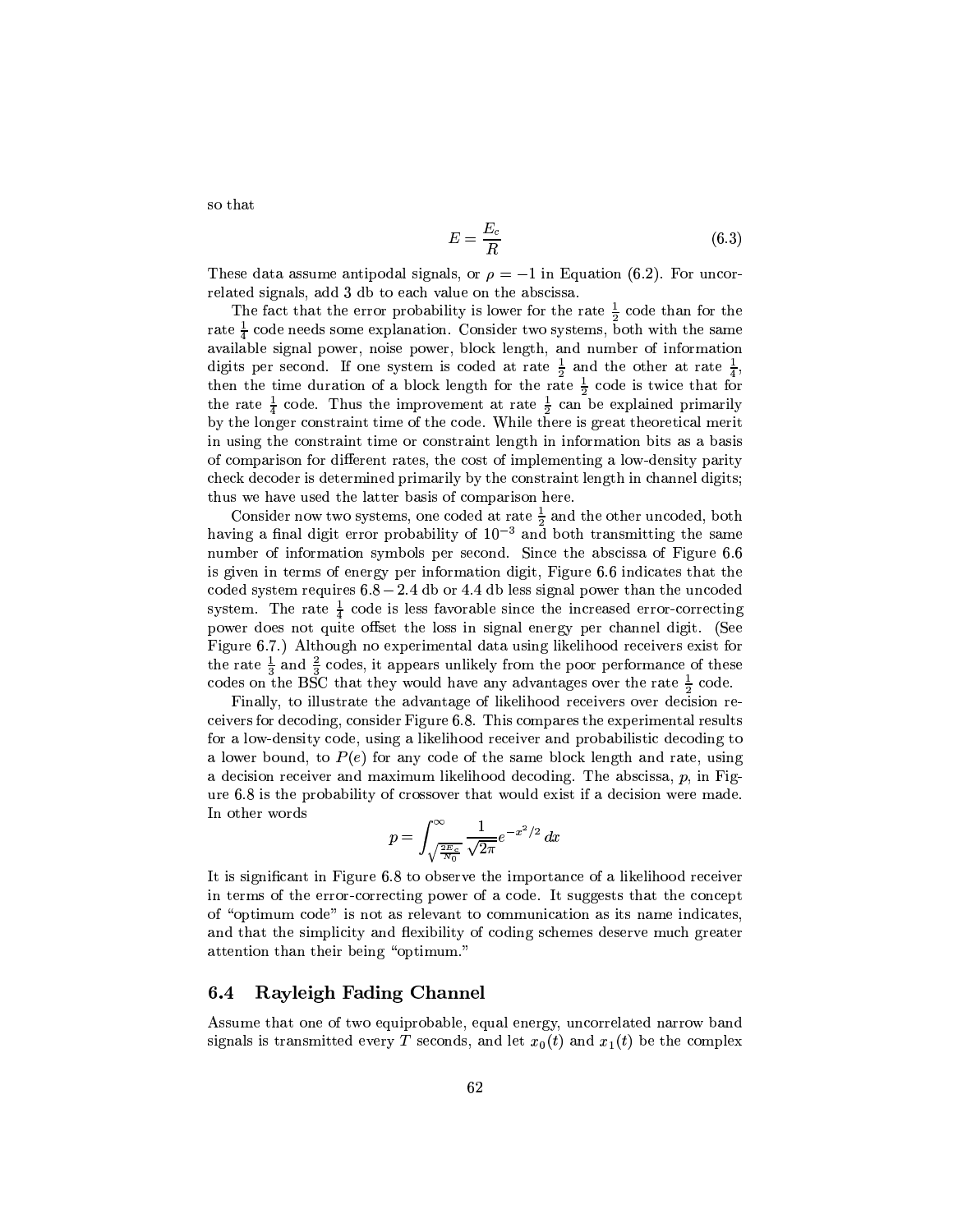

Figure 6.7: Effect of block length for rate  $\frac{1}{2}$  code on white Gaussian noise channel.

positive frequency representations of these signals. Assume that the complex representation of the received signal is

$$
r(t) = \alpha e^{j\beta} x_0(t) + n(t); \qquad x_0(t) \text{ transmitted}
$$
  

$$
r(t) = \alpha e^{j\beta} x_1(t) + n(t); \qquad x_1(t) \text{ transmitted}
$$

where  $\alpha$  is Rayleigh distributed and  $\beta$  is a random phase,

$$
\Pr(\alpha) = \alpha e^{-\alpha^2/2}; \quad \alpha \ge 0
$$
  

$$
\Pr(\beta) = \frac{1}{2\pi}; \quad 0 \le \beta \le 2\pi
$$

and  $n(t)$  represents white Gaussian noise of power density  $N_0$ .

In the absence of any information about  $\alpha$  or  $\beta$  before the transmission interval, it can be shown that all the information whether  $x_0(t)$  or  $x_1(t)$  was transmitted lies in the sampled envelopes  $z_0$  and  $z_1$  of the outputs of filters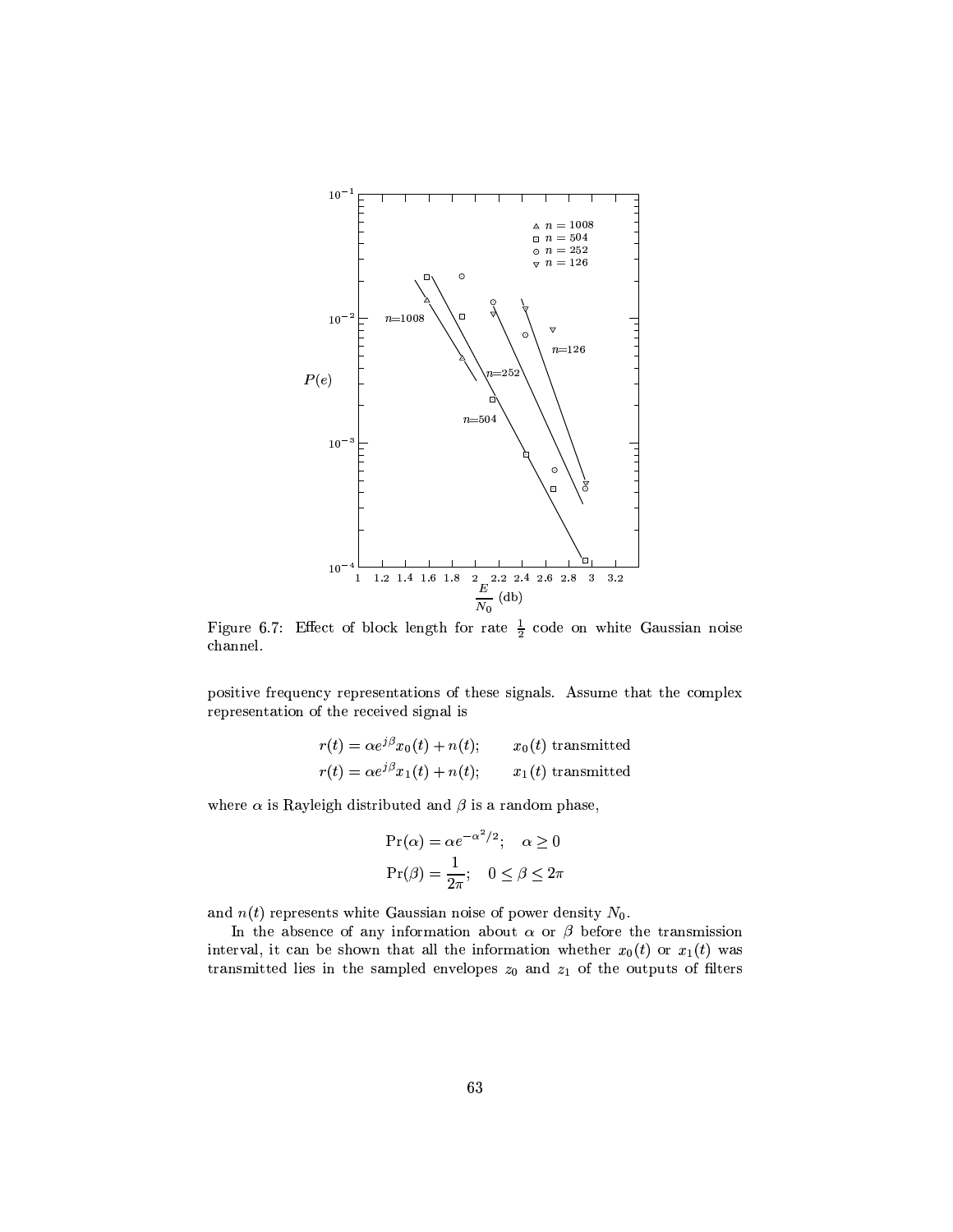

Figure 6.8: Comparison between decision receiver and likelihood receiver;  $n =$  $504, R = \frac{1}{2}.$ 

matched to  $x_0(t)$  and  $x_1(t)$ ,

$$
z_0 = \left| \int_0^T x_0^*(t) r(t) dt \right| E_c^{-\frac{1}{2}}
$$
  

$$
z_1 = \left| \int_0^T x_1^*(t) r(t) dt \right| E_c^{-\frac{1}{2}}
$$

Pierce [13] shows that  $z_0$  and  $z_1$  are positive Rayleigh distributed random variables with variance  $N_0 + E_c$  and  $N_0$  depending on whether  $x_0(t)$  or  $x_1(t)$  was transmitted,

$$
\Pr(z_i) = \frac{z_i}{N_0 + E_c} \exp{-\frac{z_i^2}{2(N_0 + E_c)}}; \quad \text{for } i = 0 \text{ of } 1 \text{, if } x_i(t) \text{ is transmitted} \tag{6.4}
$$

$$
\Pr(z_i) = \frac{z_i}{N_0} \exp{-\frac{z_i^2}{2N_0}}; \quad \text{if signal other than } x_i(t) \text{ is transmitted} \tag{6.5}
$$

 $% \left( \mathcal{N}\right)$  where

$$
E_c = \int_0^T x_0(t) x_0^*(t) dt
$$
 (6.6)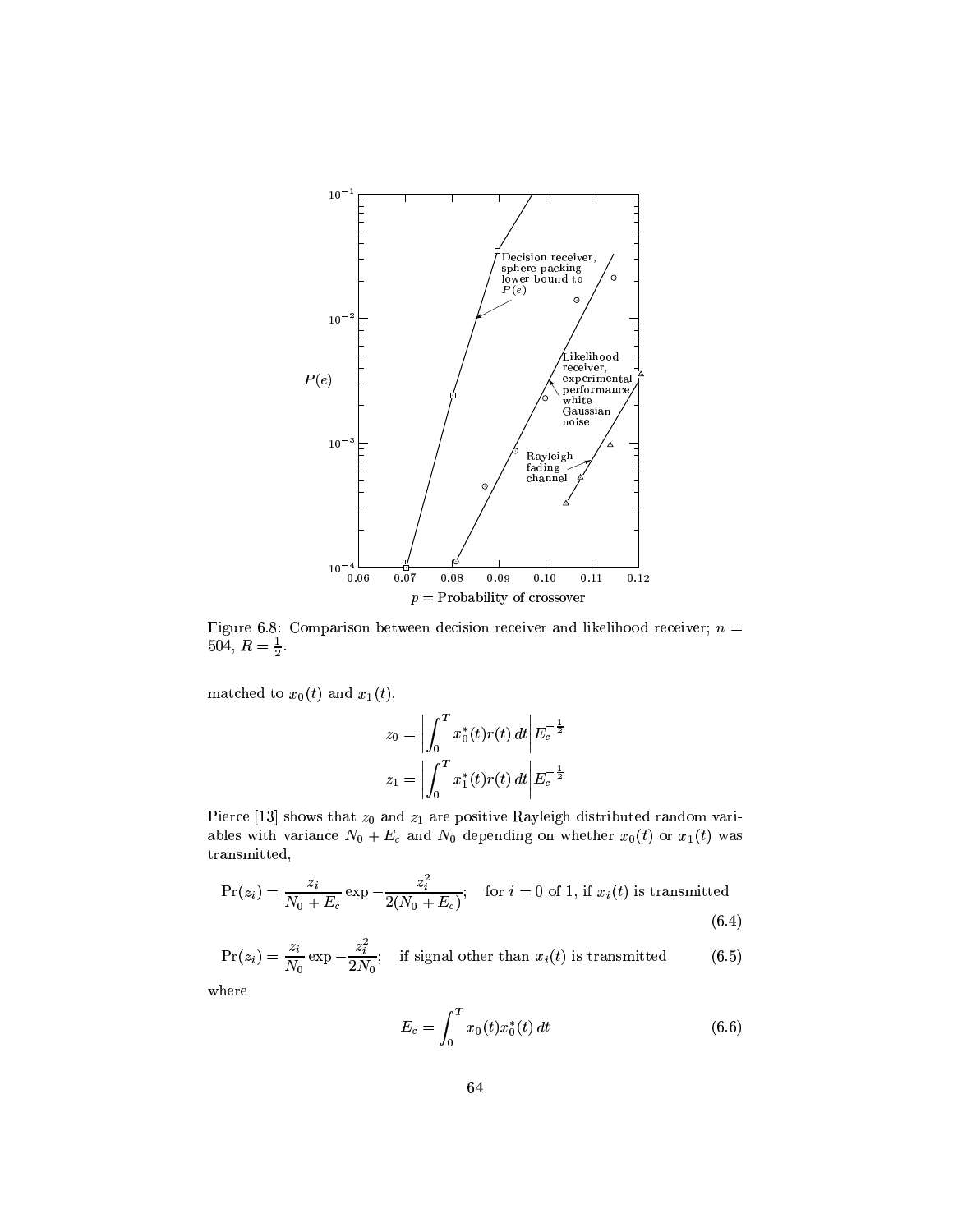It follows immediately from Equations  $(6.4)$  and  $(6.5)$  and the independence of  $z_0$  and  $z_1$  that the log-likelihood ratio for the receiver output is given by

$$
y = \ln \frac{\Pr(x = 0|z_0, z_1)}{\Pr(x = 1|z_0, z_1)} = (z_0^2 - z_1^2) \left(\frac{1}{2N_0} - \frac{1}{2(N_0 + E_c)}\right)
$$
(6.7)

Finally, it follows from Equations  $(6.4)$ ,  $(6.5)$  and  $(6.7)$  that

$$
\Pr(y|x=0) = \begin{cases} \frac{1+A}{A(2+A)}e^{-\frac{y}{A}}; & y \ge 0\\ \frac{1+A}{A(2+A)}e^{\frac{y(1+A)}{A}}; & y \le 0 \end{cases}
$$
(6.8)

where

$$
A=\frac{E_c}{N_0}
$$

A Rayleigh fading channel was simulated on the computer by using a pseudorandom number generator to produce outputs  $y$  according to the probability distribution of Equation  $(6.8)$ . Successive values of y were chosen independently, which appears somewhat unrealistic since we assumed the path strength was constant over the baud length,  $T$ . This should be a reasonable assumption, however, when the fading rate is comparable to the baud length, and a good assumption when scrambling is employed between the digits of successive blocks of a code.



Figure 6.9: Comparison between low-density codes and time diversity for Rayleigh fading channel.

Figure 6.9 shows the results of such a simulation. Figure 6.9 shows a much more marked difference between coding and no coding than Figure 6.6, and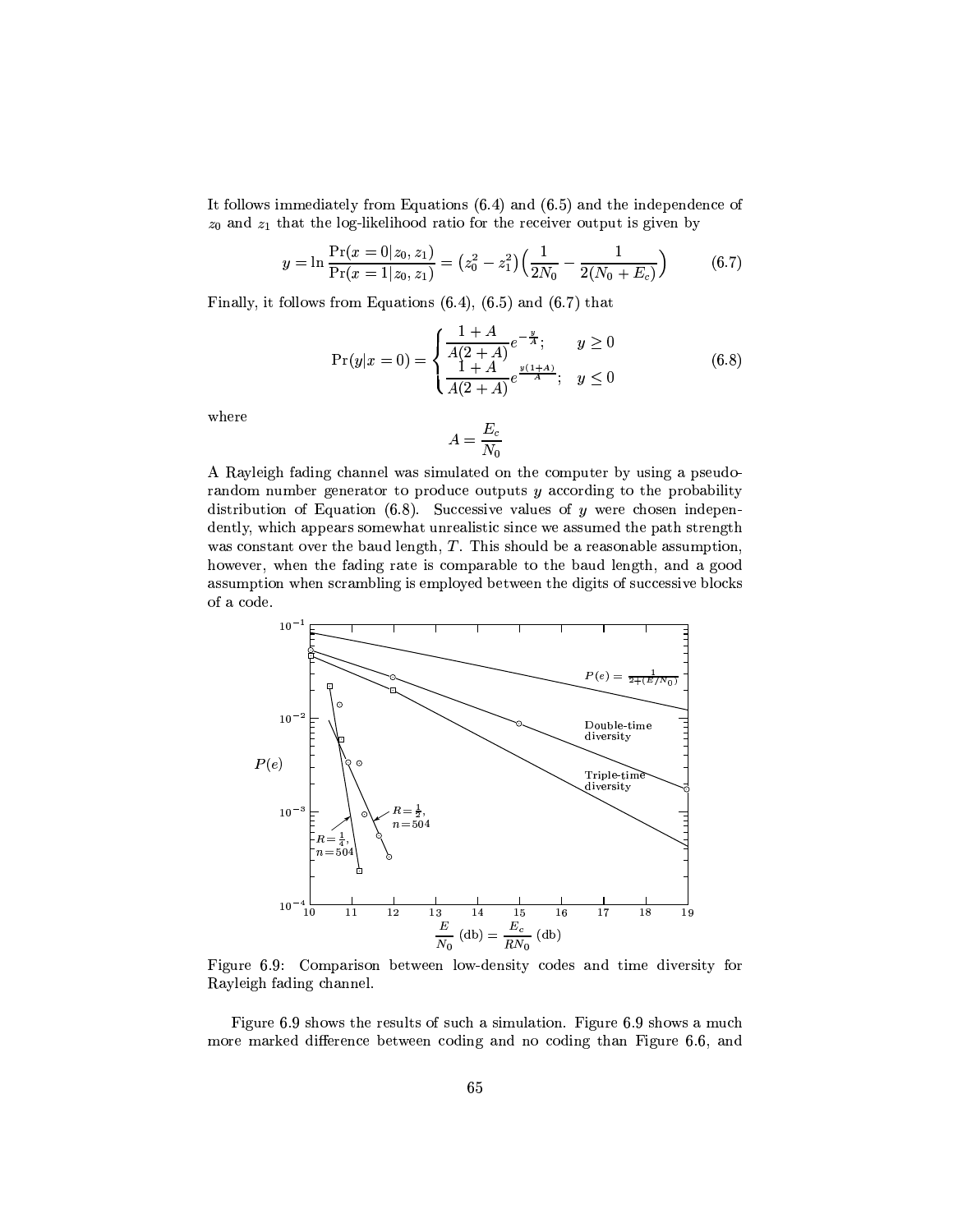this is, of course, due to the slow decrease of bit error rates with signal power on Rayleigh fading channels. Figure 6.9 also indicates that the rate  $\frac{1}{4}$  code is somewhat better than the rate  $\frac{1}{2}$  code, but there are not enough data here to be convincing. Also, the rate  $\frac{1}{2}$  code contains twice as many information digits<br>per block as the rate  $\frac{1}{4}$  code, so that a block lasts twice as long for the same information rate in bits per second. This is advantageous when the fades are longer than a baud length.



Figure 6.10: Effect of block length on error probability for Rayleigh fading channel;  $R=\frac{1}{4}$ .

Figure 6.10 shows the effect of block length on error probability for the rate  $\frac{1}{4}$  code. The error probabilities for the smaller block length codes appear to decrease much more slowly with increasing signal power than the long block length codes, but more data would be helpful here.

Finally, Figure 6.8 again shows the advantage of a likelihood receiver over a decision receiver for the Rayleigh fading channel. The Rayleigh fading channel and Gaussian channel are so different in their characteristics that it is conjectured that this type of gain holds for most symmetric binary-input channels (with the obvious exception of the BSC).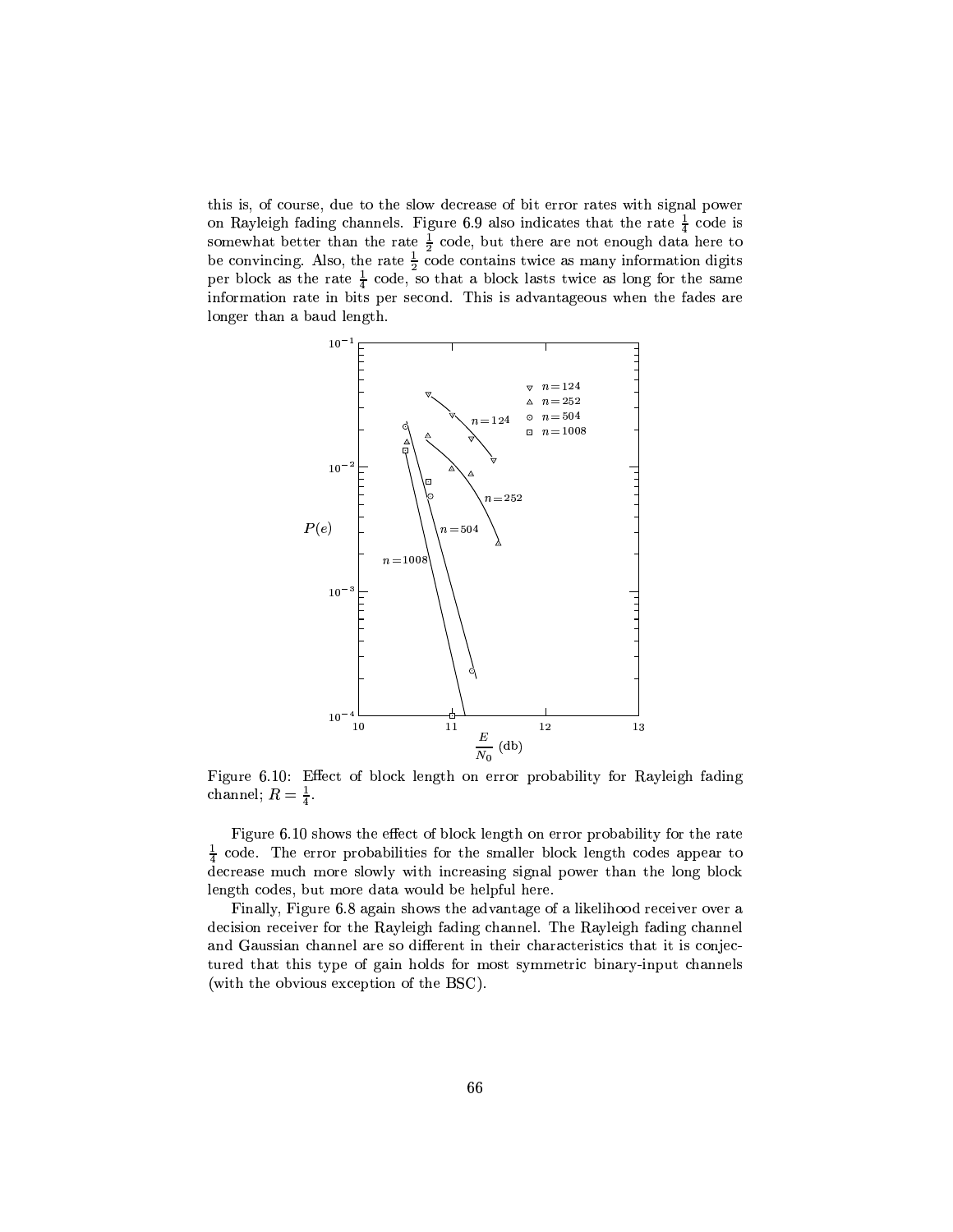## Properties of the Function  $B(\lambda)$  $\mathbf A$

In Chapter 2, the following bound was derived for the minimum-distance distribution function of an  $(n, j, k)$  ensemble of codes:

$$
\Pr(D \le n\delta) \le \sum_{\ell=2}^{n\delta} C(\lambda, n) \exp -nB(\lambda)
$$
  
 
$$
\Pr(D \le n\delta) \le 1
$$
 (A.1)

where

$$
\lambda = \frac{\ell}{n}
$$
  

$$
B(\lambda) = (j - 1)H(\lambda) - \frac{j}{k}[\mu(s) + (k - 1)\ln 2] + js\lambda
$$
 (A.2)

$$
C(\lambda, n) = \left[2\pi n\lambda(1-\lambda)\right]^{\frac{j-1}{2}} \exp\frac{j-1}{12n\lambda(1-\lambda)}
$$
(A.3)

$$
\mu(s) + (k-1)\ln 2 = \ln \frac{1}{2} \left[ (1 + e^s)^k + (1 - e^s)^k \right]
$$
\n(A.4)

$$
\frac{\mu'(s)}{k} = \lambda \quad \text{for optimum bound} \tag{A.5}
$$

In this appendix three theorems will be proved concerning Equation  $(A.1)$ . The first theorem will analyze the behavior of  $B(\lambda)$ , the second will bound the summation in Equation (A.1) in terms of the first and last terms, the third will show that as j and k increase, Equation  $(A.1)$  approaches the minimumdistance distribution function derived for the equiprobable ensemble of codes in Equation  $(2.5)$ .

**Theorem A.1.** Assume  $k > j \geq 3$ , and let  $B(\lambda)$  be defined in Equations (A.2),  $(A.4)$  and  $(A.5)$ . Then

- 1.  $\lim_{\lambda\to 0} B(\lambda) = 0$ ,
- 2.  $\lim_{\lambda\to 0} \frac{dB}{d\lambda} = \infty$ ,
- 3.  $B(\lambda)$  has only one zero in the range  $0 < \lambda < \frac{1}{2}$ ,

4.  $B(\lambda)$  has no local minimum within the range where  $B(\lambda) > 0$ .

*Proof.* 1. We show that  $\lim_{\lambda\to 0} B(\lambda) = 0$  by showing that each of the three terms on the right of Equation (A.2) approaches 0. The term  $H(\lambda)$  is given by  $-\lambda \ln \lambda - (1 - \lambda) \ln(1 - \lambda)$  and clearly approaches 0. Differentiating Equation  $(A.4)$ , we get

$$
\lambda = \frac{\mu'(s)}{k} = \frac{e^s \left[ (1 + e^s)^{k-1} - (1 - e^s)^{k-1} \right]}{(1 + e^s)^k + (1 - e^s)^k}
$$
(A.6)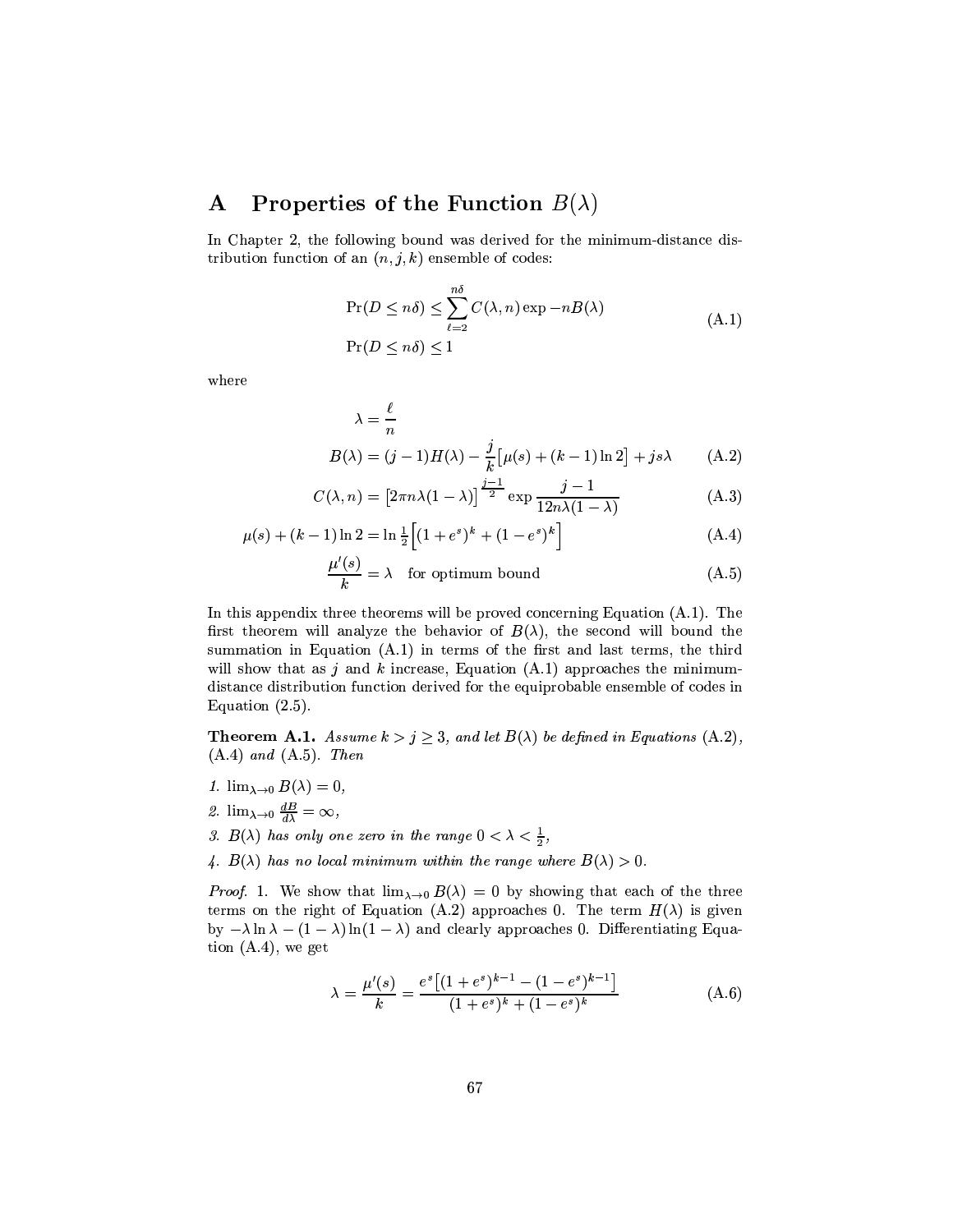

Figure A.1: Sketch of  $s$  and  $\lambda$  as functions of  $z$ .

and from this,  $s \to -\infty$  as  $\lambda \to 0$ . But from Equation (A.4),  $\lim_{s \to -\infty} \mu(s)$  +  $(k-1) \ln 2 = 0$ . Finally,

$$
js\lambda = \frac{jse^s \left[ (1+e^s)^{k-1} - (1-e^s)^{k-1} \right]}{(1+e^s)^k + (1-e^s)^k}
$$

which also approaches 0 as  $s \to -\infty$ .

2. From Equation  $(A.2)$ ,

$$
\frac{dB}{d\lambda} = \frac{\partial B(\lambda)}{\partial \lambda} + \frac{\partial B(\lambda)}{\partial s} \left(\frac{\partial \lambda}{\partial s}\right)^{-1} = (j-1)\ln \frac{1-\lambda}{\lambda} + js
$$

Making the substitution

$$
z = \frac{1 - e^{s}}{1 + e^{s}}
$$
  
\n
$$
s = \ln \frac{1 - z}{1 + z}
$$
 (A.7)

and performing some manipulation on Equation  $(A.6)$ , we get

$$
\lambda = \frac{1 - z}{2} \frac{1 - z^{k-1}}{1 + z^k} \tag{A.8}
$$

In Figure A.1, s and  $\lambda$  are sketched as functions of z.

$$
\lim_{\lambda \to 0} \frac{dB}{d\lambda} = \lim_{z \to 1} (j - 1) \ln \left( \frac{1 + z}{1 - z} \right) \left( \frac{1 + z^{k-1}}{1 - z^{k-1}} \right) + j \ln \frac{1 + z}{1 - z}
$$
\n
$$
\lim_{\lambda \to 0} \frac{dB}{d\lambda} = \lim_{z \to 1} \ln \left( \frac{1 + z}{1 - z} \right) \left( \frac{1 + z^{k-1}}{1 - z^{k-1}} \right)^{j-1}
$$
\n
$$
\lim_{\lambda \to 0} \frac{dB}{d\lambda} = \lim_{z \to 1} \ln \frac{(1 + z^{k-1})^{j-1}}{(1 - z^{k-1})^{j-2} (1 + z)(1 + z + \dots + z^{k-2})}
$$
\n(A.9)

 $\lim\nolimits_{\lambda\rightarrow0}\frac{dB}{d\lambda}=\infty\text{ for }j-2>0\text{, or in other words, for }j\geq3.$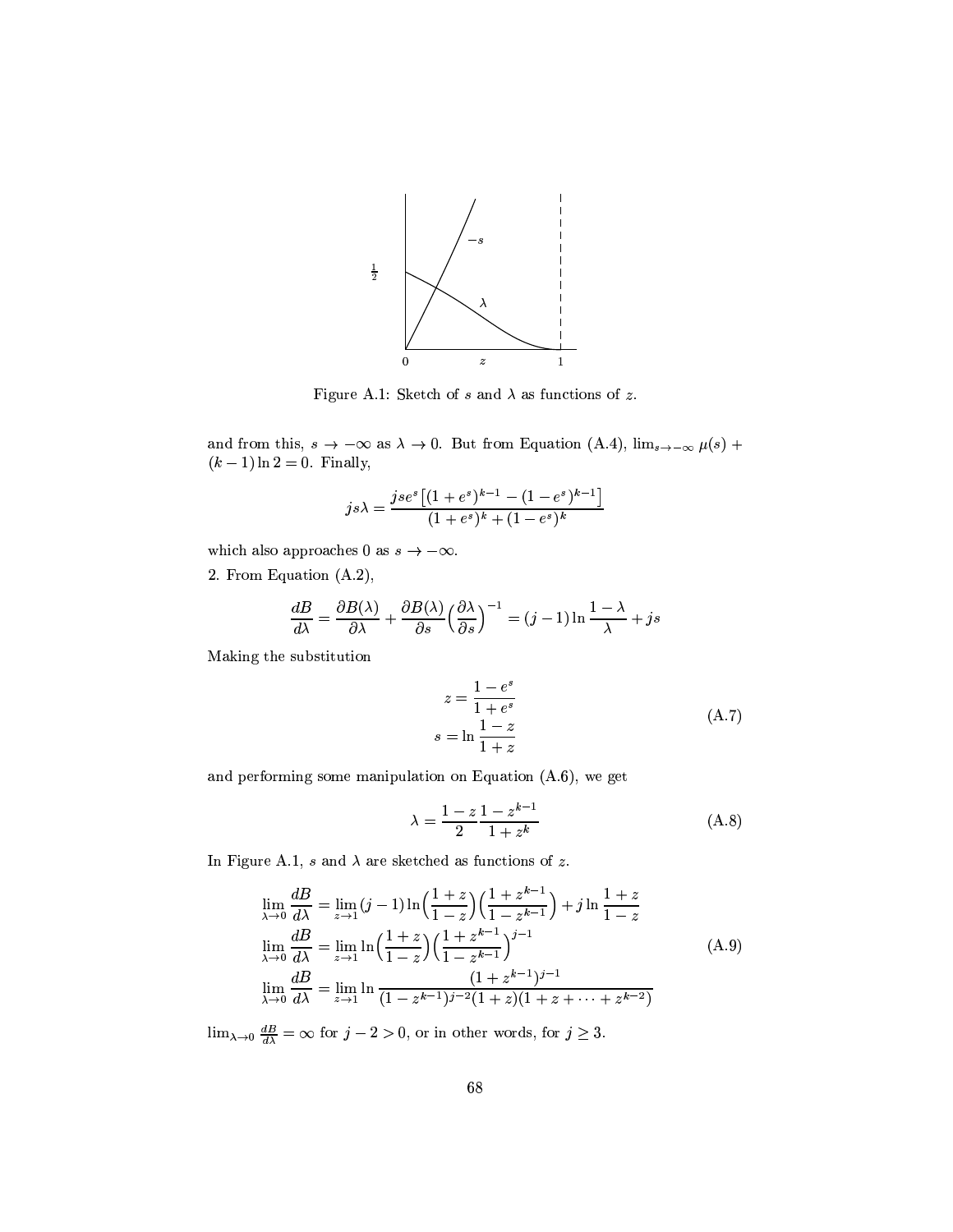3. Before proving parts 3 and 4 of the theorem, we must show that  $dB/d\lambda$  has only one extremum. Using Equation (A.9), we obtain the derivative of  $dB/d\lambda$ with respect to  $z$ .

$$
\frac{d}{dz}\left(\frac{dB}{d\lambda}\right) = \frac{2}{1-z^2} + \frac{2(j-1)(k-1)z^{k-2}}{1-z^{2(k-1)}}
$$

Setting this equal to 0, we have

$$
(j-1)(k-1) = \frac{1-z^{2k-2}}{(1-z^2)z^{k-2}} = \frac{1+z^2+z^4+\dots+z^{2k-4}}{z^{k-2}}
$$

$$
(j-1)(k-1) = 1 + \sum_{i=1}^{k-2} \left(z^{2i} + \frac{1}{z^{2i}}\right); \text{ for } k \text{ even}
$$
 (A.10)

$$
(j-1)(k-1) = \sum_{i=1}^{\frac{n-1}{2}} \left( z^{2i-1} + \frac{1}{z^{2i-1}} \right); \text{ for } k \text{ odd}
$$
 (A.11)

The functions on the right in Equations  $(A.10)$  and  $(A.11)$  are decreasing in z for  $0 \lt z \lt 1$ . Hence each equation can have at most one solution in this range. Thus,  $dB/d\lambda$  has at most one extremum and at most two zeros for  $0 < \lambda < \frac{1}{2}$ . Then B has at most two zeros besides  $B(0) = 0$ . But since B goes positive as  $\lambda$  increases from 0, two zero crossings for  $0 < \lambda < \frac{1}{2}$  would imply  $B(\frac{1}{2}) > 0$ . However, from Equation (A.4), using  $s = 0$  at  $\lambda = \frac{1}{2}$ ,

$$
B(\frac{1}{2}) = \left[ (j-1)\ln 2 - \frac{j}{k}(k-1)\ln 2 - \left(1 - \frac{j}{k}\right)\ln 2 \right] < 0
$$

Therefore,  $B(\lambda)$  has exactly one zero for  $0 < \lambda < \frac{1}{2}$ .

4. If  $B(\lambda)$  has a minimum within the range for which  $B(\lambda) > 0$ , then it would require a maximum on the either side of the minimum to satisfy  $B(0) = 0$  and  $B(\frac{1}{2})$  < 0. But  $B(\lambda)$  has at most two extrema, so this is impossible.

**Theorem A.2.** For an  $(n, j, k)$  ensemble of codes, the minimum-distance distribution function may be bounded by

$$
\Pr(D \le n\delta) \le \frac{k-1}{2n^{j-2}} + 0(n^{-j+2}) + nC(\delta, n) \exp - nB(\delta)
$$
 (A.12)

*Proof.* From Equation  $(2.18)$ , we have

$$
\Pr(D \le n\delta) \le \sum_{\ell=2}^{n\delta} \binom{n}{\ell}^{-j+1} [N_1(\ell)]^j
$$

 $\Box$ 

<sup>&</sup>lt;sup>5</sup>By 0( $n^{-j+2}$ ) we mean a function that goes to zero with increasing *n* faster than  $n^{-j+2}$ ; that is, a function  $f(n)$  such that  $\lim_{n\to\infty} n^{j-2} f(n) = 0$ .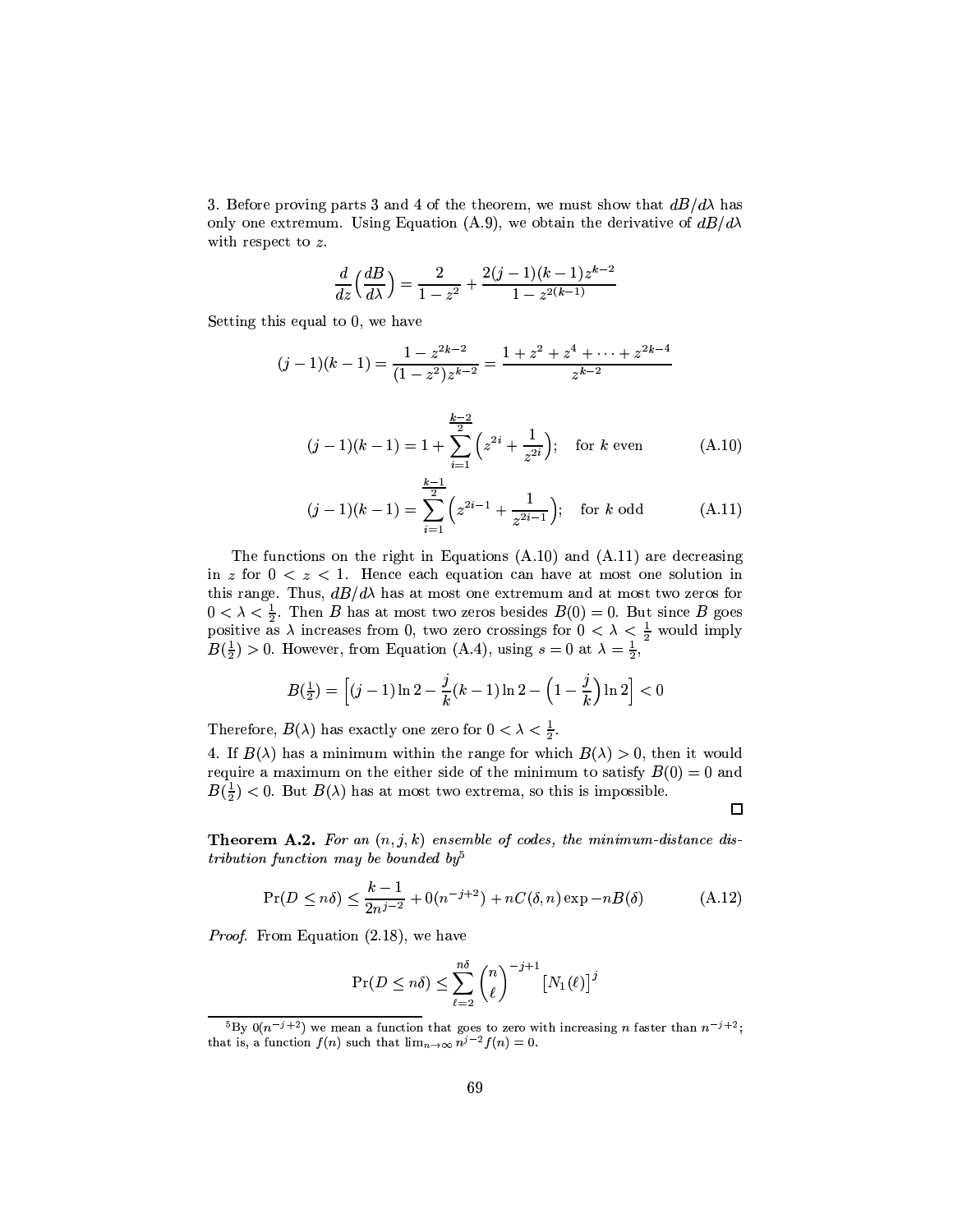We can evaluate the term for  $\ell = 2$  directly. Recall that  $N_1(2)$  is the number of sequences of weight 2 which satisfy the first  $n/k$  parity-checks of any particular code. There are  $\binom{k}{2}$  ways of arranging 2 ones in a single parity check set; multiplying by the  $\overline{n}/k$  parity-check sets, we have

$$
N_1(2) = \frac{n}{k} {k \choose 2}
$$
  

$$
{n \choose 2}^{-j+1} N_1(2)^j = \frac{n(k-1)^j}{2(n-1)^{j-1}} = \frac{k-1}{2n^{j-2}} + 0(n^{-j+2})
$$
  

$$
\Pr(D \le n\delta) \le \frac{k-1}{2n^{j-2}} + 0(n^{-j+2}) + \sum_{\ell=4}^{n\delta} C(\lambda, n) \exp(-n\beta(\lambda)) \tag{A.13}
$$

where  $C(\lambda, n)$  and  $B(\lambda)$  are given in Equations (A.2) and (A.3). In order to bound the terms for which  $\ell$  is small in Equation (A.13), we note from Equation (A.6) that as  $\lambda \to 0$ ,  $s \to \frac{1}{2} \ln[\lambda/(k-1)]$ . Using this value of s instead of  $\mu'(s)/k = \lambda$  in Equation (A.2),  $\overline{B}(\lambda)$  must be underbounded.

$$
B(\lambda) \ge (j-1) \left[ \lambda \ln \frac{1}{\lambda} + (1-\lambda) \ln \frac{1}{1-\lambda} \right] - \frac{j}{k} \ln \sum_{i \text{ even}} {k \choose i} e^{si} + \frac{j}{2} \lambda \ln \frac{\lambda}{k-1}
$$
  

$$
B(\lambda) \ge (\frac{j}{2} - 1) \lambda \ln \frac{1}{\lambda} - \frac{j}{k} \ln \frac{1}{1 - {k \choose 2} e^{2s}} - \frac{j}{2} \lambda \ln(k-1)
$$
(A.14)

Substituting  $\ell/n$  for  $\lambda$  and using some inequalities, we have

$$
\exp -nB(\lambda) \le n^{-\ell\left(\frac{j}{2}-1\right)} \ell^{\ell\left(\frac{j}{2}-1\right)} \left(k-1\right)^{\frac{j\ell}{2}} \exp\left(\frac{\ell j}{2}\right) \left(\frac{1}{1-\frac{k\ell}{2n}}\right) \tag{A.15}
$$

From Equation  $(A.3)$  we get

$$
C(\lambda, n) \le (2\pi\ell)^{\frac{j-1}{2}} \exp \frac{j-1}{6\ell} \tag{A.16}
$$

From Equations (A.15) and (A.16), we see that the terms for  $\ell = 4$  and  $\ell = 6$ in Equation (A.13) approach zero faster than  $n^{-j+2}$ . From Theorem A.1, if  $B(\delta) > 0$ , then for every term between  $\ell = 8$  and  $\ell = n\delta$ ,  $B(\lambda)$  is lower bounded by either  $B(8/n)$  or  $B(\delta)$ . (If  $B(\delta) < 0$ , the right side of Equation (A.12) is larger than 1 and the trivial bound of 1 applies.) Thus, the summation between  $\ell = 8$  and  $\delta n$  is bounded by

$$
nC_{\max}\left[\exp -nB\left(\frac{8}{n}\right) + \exp -nB(\delta)\right]
$$
 (A.17)

The first term of Equation  $(A.17)$  has an *n* dependence given by

$$
n^{\left[1+\frac{j-1}{2}+8(-\frac{j}{2}+1)\right]} = 0(n^{-j+2}); \text{ for } j \geq 3
$$

The second term of Equation  $(A.17)$  is the last expression appearing in the statement of the theorem, Equation  $(A.12)$ , proving the theorem.  $\Box$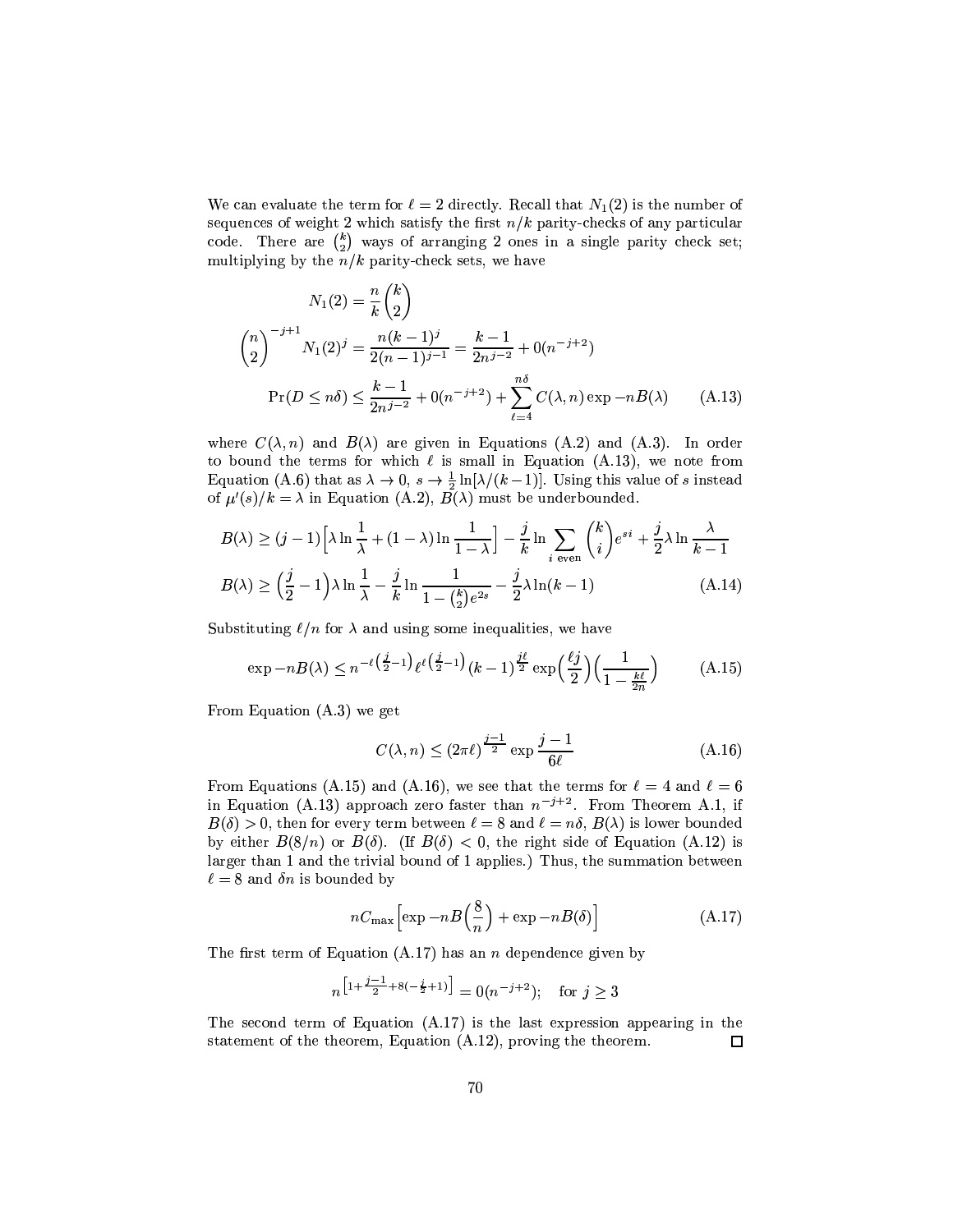**Theorem A.3.** Let  $\delta_{jk}$  be the nonzero solution of  $B(\lambda) = 0$  for an  $(n, j, k)$ ensemble, and let  $R = 1 - j/k$  be fixed. Let  $\delta_0 < \frac{1}{2}$  be the solution of  $H(\delta_0)$  $(1 - R) \ln 2$ . Then  $\lim_{k \to \infty} \delta_{jk} = \delta_0$ .

From Theorem 2.2,  $\delta_0$  is the typical minimum-distance for the equiprobable ensemble of parity-check codes, so the theorem asserts that the typical minimum distance of  $(n, j, k)$  codes approach that of the equiprobable ensemble as k increases.

*Proof.* Using Equation (A.2),  $B(\lambda)$  can be rewritten in the form

$$
B(\lambda) = \left\{-H(\lambda) + \frac{j}{k}\ln 2\right\} + \left\{j\left[H(\lambda) + s\lambda\right] - \frac{j}{k}\ln\left[(1 - e^s)^k + (1 + e^s)^k\right]\right\}
$$
\n(A.18)

We shall show that for  $\lambda \neq 0$ , the last brace in Equation (A.18) approaches 0 with increasing k. This is sufficient to prove the theorem, since  $j/k = 1 - R$ and thus the first brace is zero only for  $\lambda = \delta_0$ .

$$
H(\lambda) + s\lambda = \lambda \left[ \ln \left( \frac{1 - \lambda}{\lambda} \right) + s \right] - \ln(1 - \lambda)
$$

Making the substitution  $z = (1 - e^s)/(1 + e^s)$  of Equations (A.7) and (A.8),

$$
H(\lambda) + s\lambda = \frac{1-z}{2} \frac{1-z^{k-1}}{1+z^k} \ln \frac{1+z^{k-1}}{1-z^{k-1}} - \ln \left(\frac{1+z}{2}\right) \left(\frac{1+z^{k-1}}{1+z^k}\right) \tag{A.19}
$$

Also

$$
\frac{1}{k}\ln\left[(1+e^s)^k + (1-e^s)^k\right] = \ln(1+e^s) + \frac{1}{k}\ln(1+z^k)
$$

$$
= \ln\frac{2}{1+z} + \frac{1}{k}\ln(1+z^k) \tag{A.20}
$$

Combining Equations  $(A.19)$  and  $(A.20)$ , the second brace in Equation  $(A.18)$ becomes

$$
-j\left(\frac{1-z}{2}\right)\left(\frac{1-z^{k-1}}{1+z^k}\right)\ln\frac{1+z^{k-1}}{1-z^{k-1}}+j\ln\frac{1+z^{k-1}}{1+z^k}+\frac{j}{k}\ln(1+z^k)
$$

As k increases, for any  $z < 1$ , (where  $\lambda > 0$ ),  $z^k$  and  $z^{k-1}$  approach 0. Expanding the logarithms we have

$$
-j\left(\frac{1-z}{2}\right)\left(\frac{1-z^{k-1}}{1+z^k}\right)2z^{k-1}+jz^{k-1}(1-z)+\frac{jz^k}{k}
$$

In this expression,  $j \to \infty$  linearly with k, but  $z^{k-1} \to 0$  exponentially. Thus, the second brace in Equation (A.18) approaches 0.  $\Box$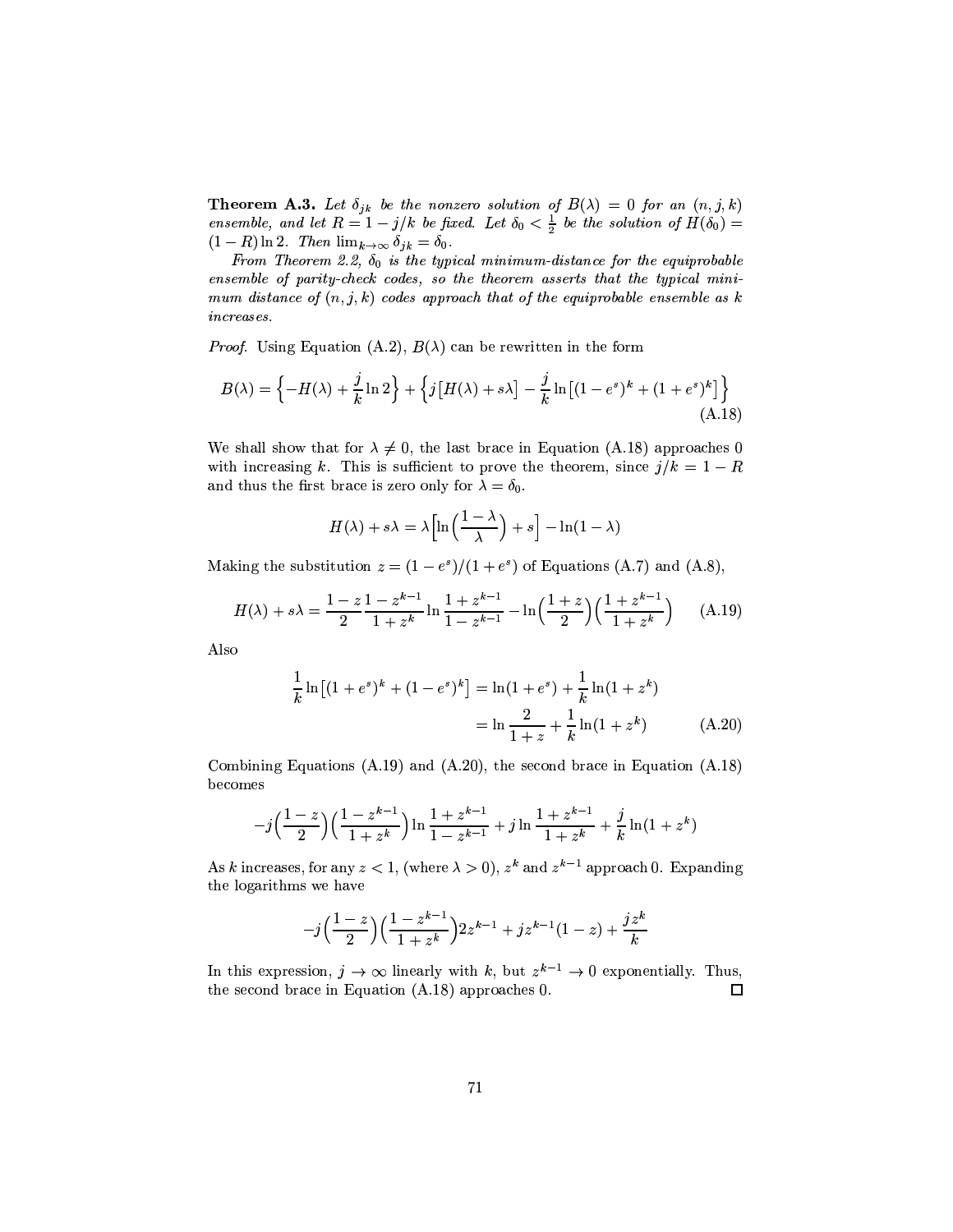# Miscellaneous Mathematical Derivations for B Chapter 3

#### $B.1$ **Chernov Bounds**

**Theorem 3.1.** Let  $Z = \sum_{i=1}^{n} z_i$  be the sum of *n* independent random variables, let  $P_i(z_i)$  be the probability density of the *i*<sup>th</sup> variable, and let  $g_i(s) = \int_{-\infty}^{\infty} \exp(sz_i) P_i(z_i) dz_i$  be the moment generating functio **Then** 

$$
Pr(Z \ge nz_0) \le \exp(-nsz_0) \prod_{i=1}^n g_i(s)
$$
\n(B.1)

for all  $s \geq 0$  such that the  $g_i(s)$  exist. If the  $z_i$  are discrete, then the same statement holds except that the  $P_i(z_i)$  are probabilities and the integral defining  $g_i(s)$  is replaced by a sum.

*Proof.* The sum  $Z$  is itself a random variable, and has a probability distribution function  $F(Z)$  and a moment-generating function,

$$
G(s) = \int_{-\infty}^{\infty} \exp(sZ) \, dF(Z) = \overline{\exp(sZ)} \tag{B.2}
$$

From the definition of  $Z$ , we get

$$
G(s) \overline{\exp\left(\sum_{i=1}^{n} z_i\right)} = \overline{\prod_{i=1}^{n} \exp sz_i}
$$

Since the variables are independent,

$$
G(s) = \prod_{i=1}^{n} \overline{\exp sz_i} = \prod_{i=1}^{n} g_i(s)
$$
 (B.3)

Now from Equations  $(B.2)$  and  $(B.3)$ , we get

$$
\prod_{i=1}^{n} g_i(s) = \int_{-\infty}^{\infty} \exp(sZ) dF(Z) \ge \int_{nz_0}^{\infty} \exp(sZ) dF(Z) \tag{B.4}
$$

For  $s \geq 0$  and  $Z \geq nz_0$ ,  $sZ \geq sz_0$ . Thus,

$$
\prod_{i=1}^{n} g_i(s) \ge \exp(snz_0) \int_{nz_0}^{\infty} dF(Z) = \exp(snz_0) \Pr(Z \ge nz_0)
$$
 (B.5)

Rearranging terms, we get the statement of the theorem, Equation (B.1). The theorem is proven in exactly the same way if the  $z_i$  are discrete.  $\Box$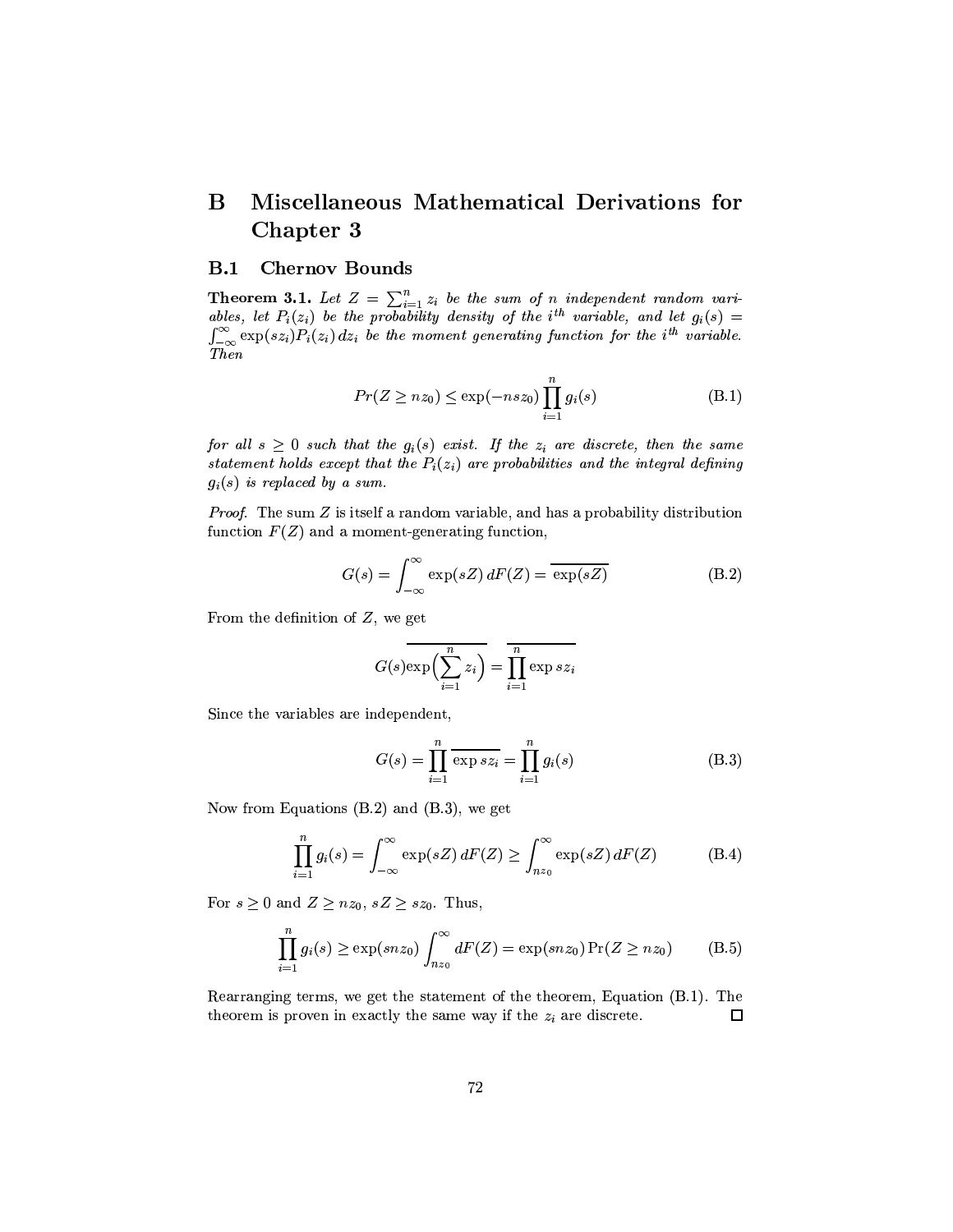It would appear from the rather gross inequalities in Equations (B.4) and (B.5) that the bound in Equation (B.1) is rather poor. However, this is not so if the parameter s is correctly chosen and if  $nz_0$  is greater than the mean value of Z. To see this, consider the product  $F(Z)e^{sZ}$ . For larger n,  $F(Z)$  increases sharply around  $\overline{Z}$ . However,  $e^{sZ}$  can be considered as a weighting factor that weights large Z very heavily. Thus, the product  $F(Z)e^{sZ}$  will have a sharp rise for some  $Z$  larger than  $\overline{Z}$ . The trick is to pick s to that this rise occurs at  $Z = nz_0$ . Analytically, this can be done by taking the partial derivatives with respect to s of the right side of Equation  $(B.1)$  and setting it equal to 0, giving

$$
nz_0 = \sum_{i=1}^{n} \frac{1}{g_i(s)} \frac{\partial g_i(s)}{\partial s}
$$
 (B.6)

With the choice of s satisfying Equation  $(B.6)$ , it can be shown that the bound in Equation (B.1), known as the Chernov bound, at least has the correct exponential dependence on  $n$ .

**Theorem 3.2.** Let  $z_i$  and  $w_i$ ,  $1 \leq i \leq n$ , be *n* pairs of random variables with probability density functions  $P_i(z_i, w_i)$ . Let the joint moment generating function of  $z_i, w_i$ , be

$$
h_i(r,t) = \iint \exp(rz_i + tw_i)P_i(z_i, w_i) dz_i dw_i \tag{B.7}
$$

Let each pair of random variables be statistically independent of each other pair and define  $Z$  and  $W$  by

$$
Z = \sum_{i=1}^{n} z_i
$$
  
\n
$$
W = \sum_{i=1}^{\ell} w_i
$$
  
\n
$$
\ell \le n
$$
 (B.8)

Then, for any arbitrary numbers  $z_0$  and  $w_0$ ,

$$
P(Z \leq nz_0; W \leq nw_0) \leq \prod_{i=1}^{\ell} [h_i(r, t)] \prod_{i=\ell+1}^n [h_i(r, 0)] \exp -n(rz_0 + tw_0) \quad (B.9)
$$

for any  $r \leq 0$ ,  $t \leq 0$  for which  $h_i(r, t)$  exists. If z and w are discrete, Equation (B.8) still holds with integrals in Equation (B.7) replaced by sums, and the probability density replaced by a probability.

*Proof.* Let  $F(Z, W)$  be the distribution function of Z, W and let the momentgenerating function of  $Z, W$  be

$$
H(r,t) = \int_{-\infty}^{\infty} \int_{-\infty}^{\infty} \exp(rZ + tW) \, dF(Z, W)
$$
  
= 
$$
\frac{\exp(rZ + tW)}{\exp(rZ + tW)}
$$
 (B.10)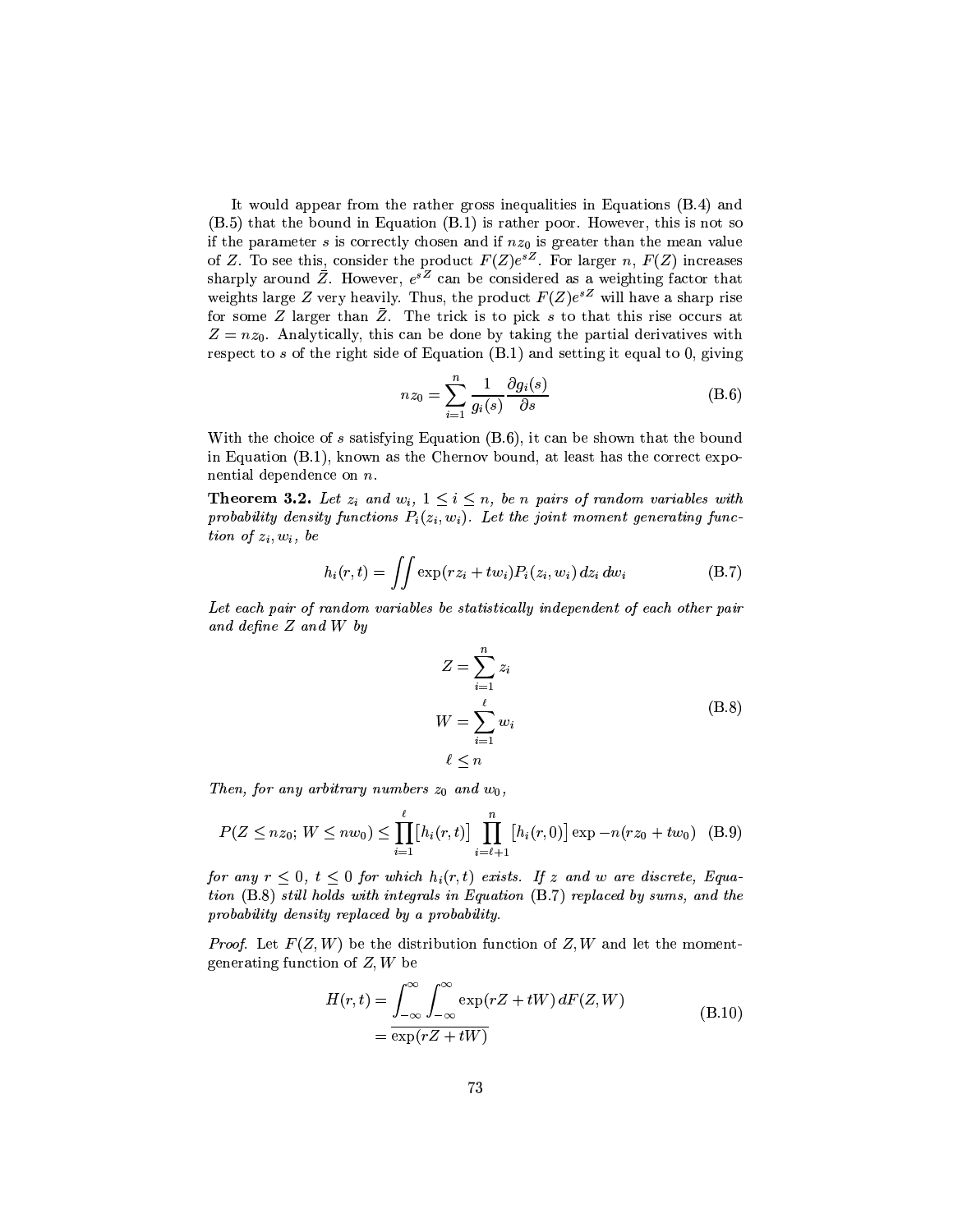Using Equation (B.8) and the independence of samples, we get

$$
H(r,t) = \overline{\exp\left[\sum_{i=1}^{\ell} (rz_i + tw_i) + \sum_{i=\ell+1}^{n} rz_i\right]}
$$

$$
= \left[\prod_{i=1}^{\ell} \overline{\exp(rz_i + tw_i)}\right] \left[\prod_{i=\ell+1}^{n} \overline{\exprz_i}\right]
$$

$$
= \prod_{i=1}^{\ell} h_i(r,t) \prod_{i=\ell+1}^{n} h_i(r,0) \tag{B.11}
$$

Combining Equations (B.10) and (B.11), we get

$$
\prod_{i=1}^{\ell} h_i(r,t) \prod_{i=\ell+1}^{n} h_i(r,0) = \int_{-\infty}^{\infty} \int_{-\infty}^{\infty} \exp(rZ + tW) dF(Z,W)
$$

$$
\geq \int_{Z=-\infty}^{nz_0} \int_{W=-\infty}^{nw_0} \exp(rZ + tW) dF(Z,W)
$$

For  $r \leq 0, t \leq 0, Z \leq nz_0$ , and  $W \leq nw_0$  we have

$$
\exp(rZ + tW) \ge \exp(rnz_0 + t n w_0)
$$
  

$$
\prod_{i=1}^{\ell} h_i(r, t) \prod_{i=\ell+1}^{n} h_i(r, 0) \ge \exp(rnz_0 + t n w_0) \Pr(Z \le nz_0; W \le nw_0)
$$

Rearranging terms, we get the statement of the theorem, Equation (B.9).  $\Box$ 

### Optimum Value of  $f(y)$  $B.2$

We wish to find an expression for  $f(y) = f(-y)$  to maximize the expression

$$
E(s,r,\lambda) = \frac{r}{s-r} \ln g(s) - \frac{s}{s-r} \left[ B(\lambda) + \lambda \ln h(r) + (1-\lambda) \ln g(r) \right]
$$
 (B.12)

where

$$
g(s) = \int_{-\infty}^{\infty} P_0(y)^{1-s} f(y)^s \, dy \tag{B.13}
$$

$$
h(r) = \int_{-\infty}^{\infty} P_0(y)^{\frac{1}{2}(1-r)} P_1(y)^{\frac{1}{2}(1-r)} f(y)^r dy
$$
 (B.14)

If we write  $f(y)$  in the form  $f(y) = f_0(y) + \epsilon f_{\epsilon}(y)$ ,  $f_0(y)$  will maximize  $E(s, r, \lambda)$ if  $E(s,r,\lambda)$  is maximized with respect to  $\epsilon$  at  $\epsilon = 0$  independent of  $f_{\epsilon}(y)$ . We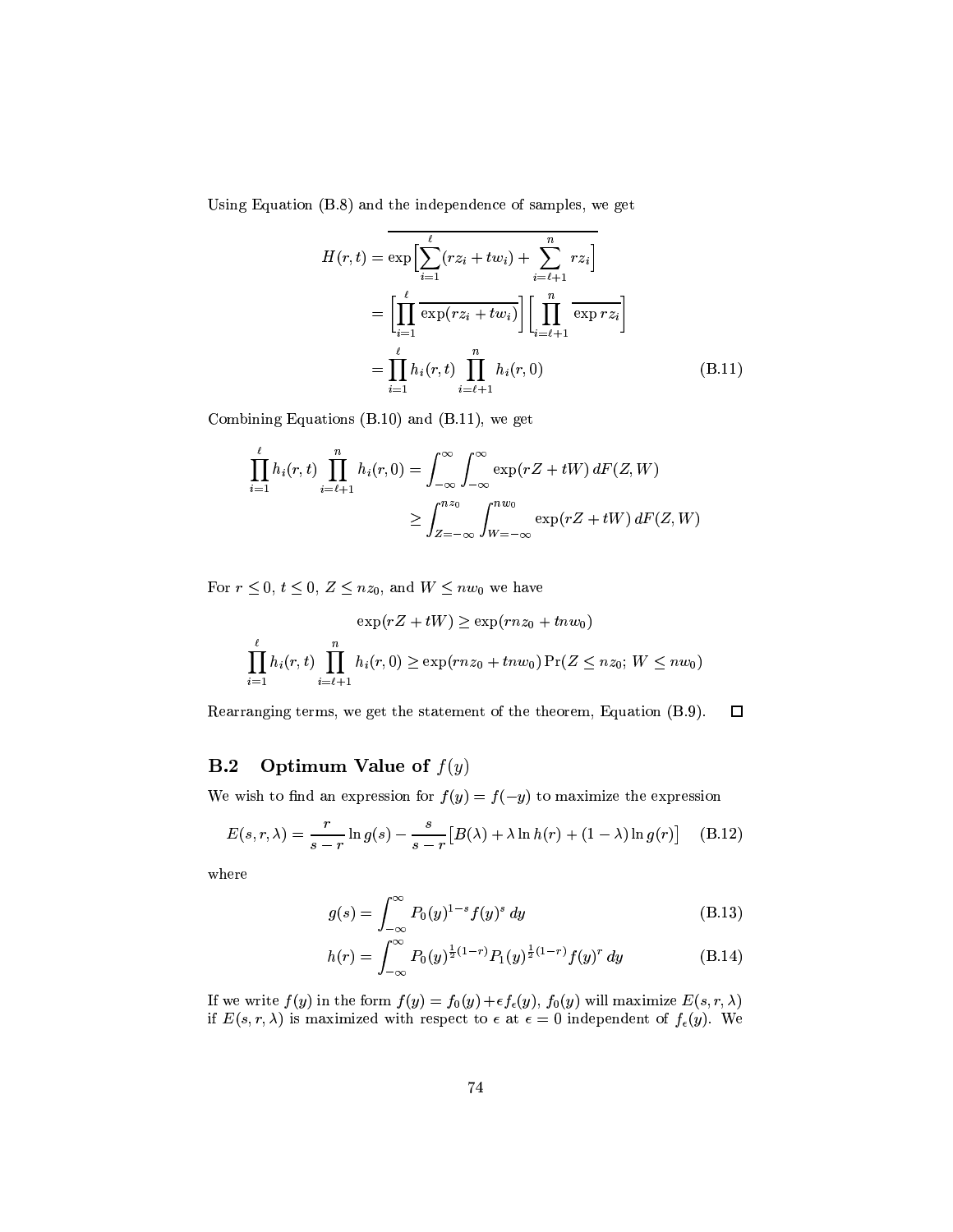can automatically satisfy the constraint  $f(y) = f(-y)$  is we rewrite the integrals in Equations (B.13) and (B.14) as integrals from 0 to  $\infty$ . Thus,

$$
g(s) = \int_0^\infty \left[ P_0(y)^{1-s} + P_1(y)^{1-s} \right] [f_0(y) + \epsilon f_\epsilon(y)]^s dy \tag{B.15}
$$

$$
h(r) = \int_0^\infty 2P_0(y)^{\frac{1}{2}(1-r)} P_1(y)^{\frac{1}{2}(1-r)} [f_0(y) + \epsilon f_\epsilon(y)]^r dy \tag{B.16}
$$

Using Equations  $(B.15)$  and  $(B.16)$  we get

$$
\frac{\partial E(s,r,\lambda)}{\partial \epsilon} = \frac{rs}{(s-r)g(s)} \int_0^\infty \left( P_0^{1-s} + P_1^{1-s} \right) (f_0 + \epsilon f_\epsilon)^{s-1} f_\epsilon \, dy
$$

$$
- \frac{s\lambda r}{(s-r)h(r)} \int_0^\infty 2P_0^{\frac{1}{2}(1-r)} P_1^{\frac{1}{2}(1-r)} (f_0 + \epsilon f_\epsilon)^{r-1} f_\epsilon \, dy
$$

$$
- \frac{s(1-\lambda)r}{(s-r)g(r)} \int_0^\infty \left( P_0^{1-r} + P_1^{1-r} \right) (f_0 + \epsilon f_\epsilon)^{r-1} f_\epsilon \, dy \qquad (B.17)
$$

If Equation B.17 is written out as one integral, it is clear that it will be 0 at  $\epsilon = 0$  independent of  $f_{\epsilon}(y)$  only if the integrand is identically 0. Thus,

$$
\frac{1}{g(s)}\Big(P_0^{1-s} + P_1^{1-s}\Big)f_0^{s-1} - \frac{\lambda}{h(r)} 2P_0^{\frac{1}{2}(1-r)} P_1^{\frac{1}{2}(1-r)} f_0^{r-1} - \frac{1-\lambda}{g(r)} \Big(P_0^{1-r} + P_1^{1-r}\Big) f_0^{r-1} = 0 \quad (B.18)
$$

$$
f_0(y)^{s-r} = \frac{\frac{\lambda}{h(r)} \left[ 2P_0(y)^{\frac{1}{2}(1-r)} P_1(y)^{\frac{1}{2}(1-r)} \right] + \frac{1-\lambda}{g(r)} \left[ P_0(y)^{1-r} + P_1(y)^{1-r} \right]}{\frac{1}{g(s)} \left[ P_0(y)^{1-s} + P_1(y)^{1-s} \right]}
$$
(B.19)

Finally, we observe that if an  $f_0(y)$  satisfying Equation (B.19) is multiplied by an arbitrary constant, it will still satisfy Equation (B.19) due to the compensating changes in  $g(s)$ ,  $h(r)$  and  $g(r)$ . Thus, with a little manipulation we get Equation  $(3.40)$ .

Next we show that this value of  $f_0(y)$  yields a local maximum of  $E(s,r,\lambda)$ with respect to  $\epsilon$ .

$$
\frac{\partial^2 E(s, r, \lambda)}{\partial \epsilon^2} = \frac{r}{(s - r)g(s)^2} \left\{ g(s) \frac{\partial^2 g(s)}{\partial \epsilon^2} - \left[ \frac{\partial g(s)}{\partial \epsilon} \right]^2 \right\} \n- \frac{s\lambda}{(s - r)h(r)^2} \left\{ h(r) \frac{\partial^2 h(r)}{\partial \epsilon^2} - \left[ \frac{\partial h(r)}{\partial \epsilon} \right]^2 \right\} \n- \frac{s(1 - \lambda)}{(s - r)g(r)^2} \left\{ g(r) \frac{\partial^2 g(r)}{\partial \epsilon^2} - \left[ \frac{\partial g(r)}{\partial \epsilon} \right]^2 \right\}
$$
(B.20)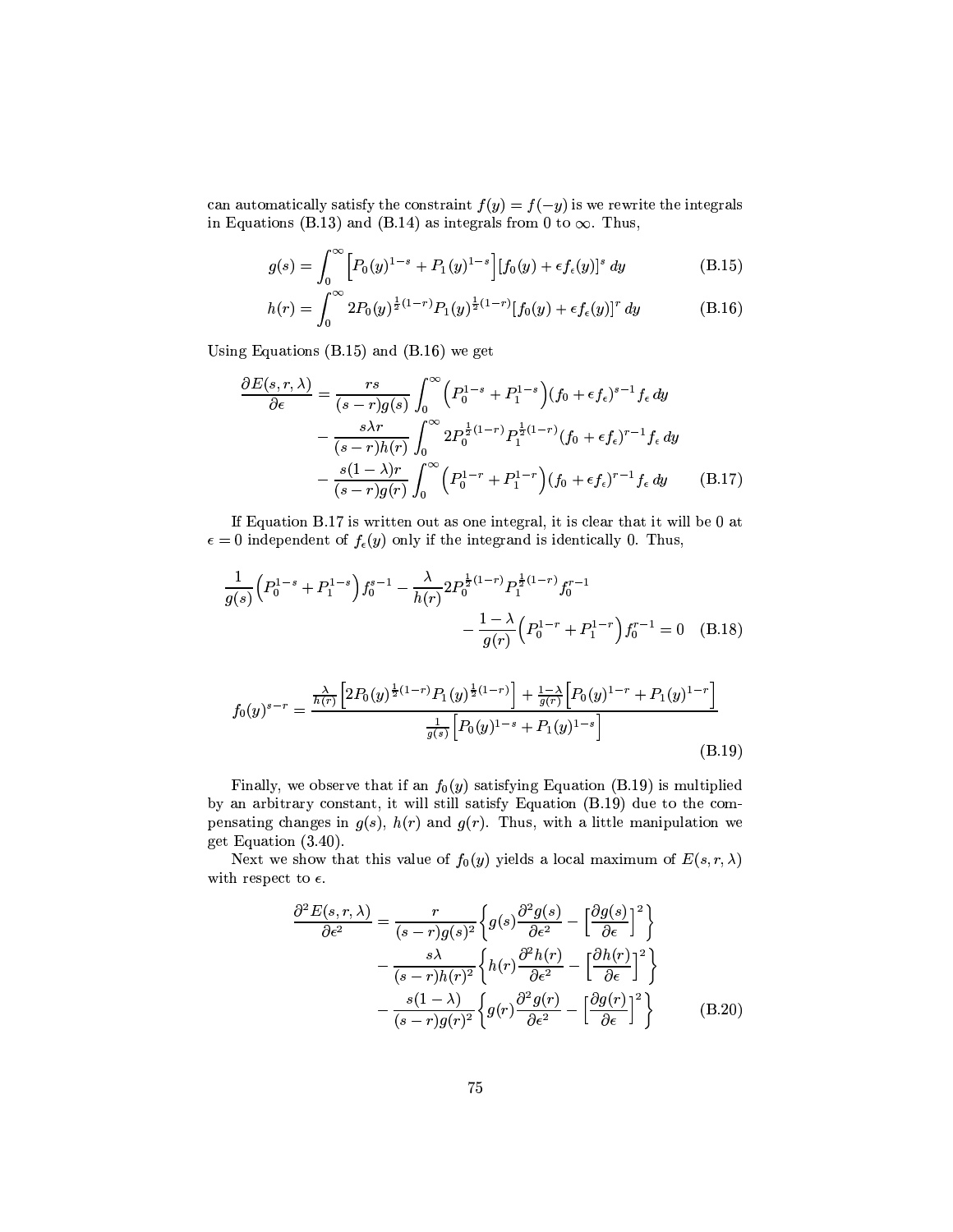Consider the first brace in Equation (B.20):

$$
g(s)\frac{\partial^2 g(s)}{\partial \epsilon^2} - \left[\frac{\partial g(s)}{\partial \epsilon}\right]^2 \Big|_{\epsilon=0} = s(s-1) \left[ \int_0^\infty (P_0^{1-s} + P_1^{1-s}) f_0^s \, dy \right]
$$

$$
\times \left[ \int_0^\infty (P_0^{1-s} + P_1^{1-s}) f_0^{s-2} f_\epsilon^2 \, dy \right]
$$

$$
- s^2 \left[ \int_0^\infty (P_0^{1-s} + P_1^{1-s}) f_0^{s-1} f_\epsilon \, dy \right]^2
$$

From the Schwartz inequality,

$$
\left[ \int_0^\infty (P_0^{1-s} + P_1^{1-s}) f_0^{s-1} f_\epsilon \, dy \right]^2 \le \left[ \int_0^\infty (P_0^{1-s} + P_1^{1-s}) f_0^s \, dy \right]
$$

$$
\times \left[ \int_0^\infty (P_0^{1-s} + P_1^{1-s}) f_0^{s-2} f_\epsilon^2 \, dy \right]
$$

$$
g(s) \frac{\partial^2 g(s)}{\partial \epsilon^2} - \left[ \frac{\partial g(s)}{\partial \epsilon} \right]^2 \Big|_{\epsilon=0} \ge -sg(s) \int_0^\infty (P_0^{1-s} + P_1^{1-s}) f_0^{s-2} f_\epsilon^2 \, dy
$$

In the same way, it can be shown that at  $\epsilon=0,$ 

$$
h(r)\frac{\partial^2 h(r)}{\partial \epsilon^2} - \left[\frac{\partial h(r)}{\partial \epsilon}\right]^2 \ge -rh(r) 2 \int_0^\infty P_0^{\frac{1}{2}(1-r)} P_1^{\frac{1}{2}(1-r)} f_0^{r-2} f_\epsilon^2 dy
$$
  

$$
g(r)\frac{\partial^2 g(r)}{\partial \epsilon^2} - \left[\frac{\partial g(s)}{\partial \epsilon}\right]^2 \ge -rg(r) \int_0^\infty \left(P_0^{1-r} + P_1^{1-r}\right) f_0^{r-2} f_\epsilon^2 dy
$$

Combining these results and using the fact that  $s\geq 0,\,r\leq 0,$  we find

$$
\frac{\partial^2 E(s, r, \lambda)}{\partial \epsilon^2} \bigg|_{\epsilon=0} \le \frac{rs}{s-r} \int_0^\infty \left[ \frac{1}{g(s)} \left( P_0^{1-s} + P_1^{1-s} \right) f_0^{s-2} f_\epsilon \right. \\ \left. - \frac{\lambda}{h(r)} 2 P_0^{\frac{1}{2}(1-r)} P_1^{\frac{1}{2}(1-r)} f_0^{r-2} f_\epsilon^2 \right. \\ \left. - \frac{1-\lambda}{g(r)} \left( P_0^{1-r} + P_1^{1-r} \right) f_0^{r-2} f_\epsilon^2 \right] dy \quad \text{(B.21)}
$$

Finally, comparing the integrand of Equation (B.21) with Equation (B.18), we see that the integrand is identically 0. Thus,

$$
\left. \frac{\partial^2 E(s, r, \lambda)}{\partial \epsilon^2} \right|_{\epsilon=0} \le 0
$$

and we have established that Equation (3.40) yields a local maximum of  $E(s,r,\lambda)$ with respect to  $f(y)$ .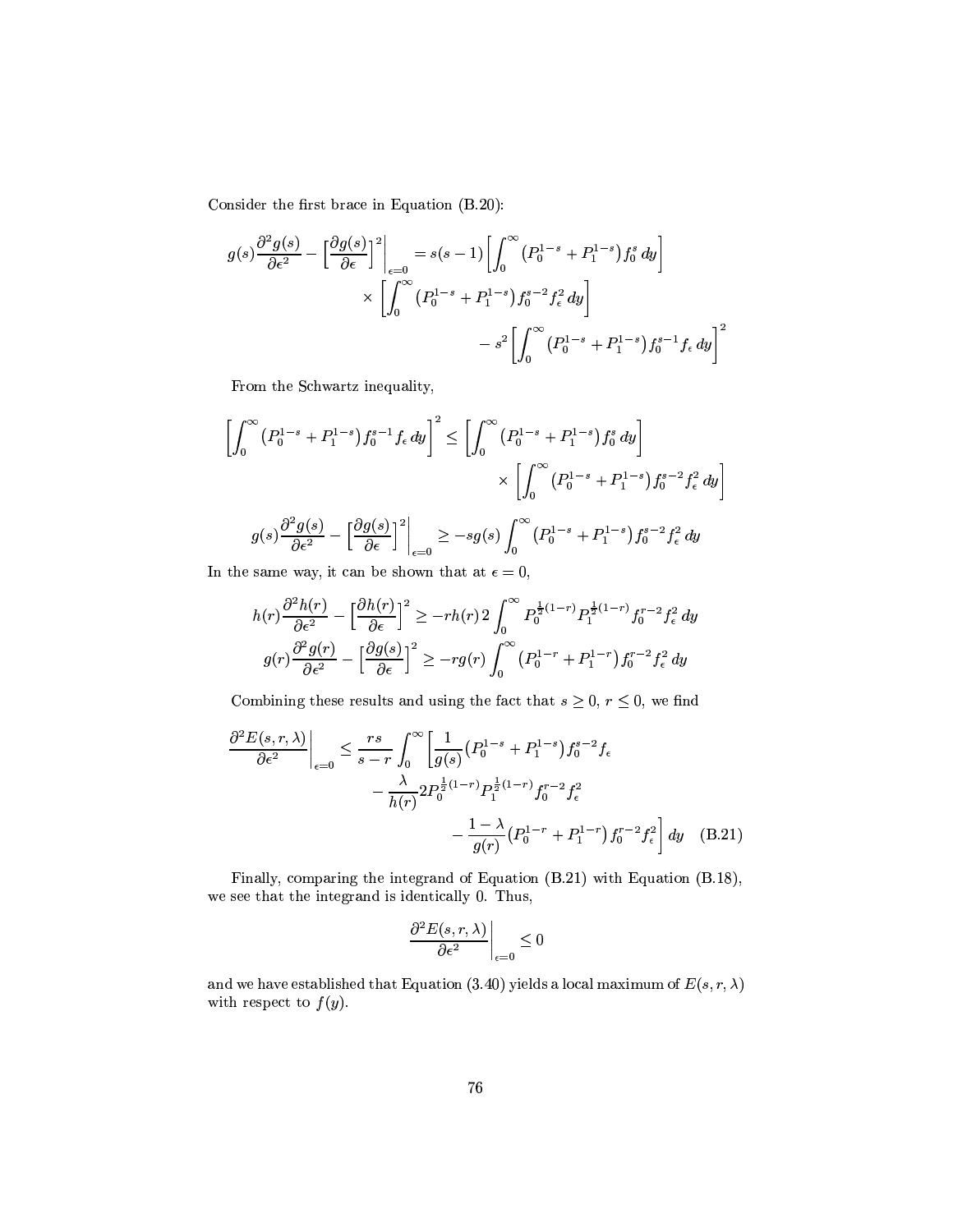#### $B.3$ Elimination of  $f(y)$  from Exponent

In this section, we simplify the expression for  $E(s, r, \lambda)$  given in Equations (B.12),  $(B.13)$  and  $(B.14)$  by eliminating  $f(y)$  from Equations  $(B.13)$  and  $(B.14)$  by using Equation  $(3.41)$  (repeated here as Equation  $(B.22)$ ) for convenience).

$$
f(y) = \left[ P_0(y)^{\frac{1}{2}(1-r)} + P_1(y)^{\frac{1}{2}(1-r)} \right]^{\frac{2}{s-r}} \left[ P_0(y)^{1-s} + P_1(y)^{1-s} \right]^{-\frac{1}{s-r}} \quad (B.22)
$$

First we add and subtract  $s/(s-r)\ln[g(r)+h(r)]$  from Equation (B.12). This gives us

$$
E(s,r,\lambda) = \frac{r}{s-r} \ln g(s)
$$
  
 
$$
- \frac{s}{s-r} \{B(\lambda) + \lambda \ln \alpha + (1-\lambda) \ln(1-\alpha) + \ln[g(r) + h(r)]\}
$$
 (B.23)

$$
\alpha = \ln \frac{h(r)}{g(r) + h(r)}\tag{B.24}
$$

Writing out  $g(s)$  and  $g(r) + h(r)$  by using Equation (B.22), we get

$$
g(s) = g(r) + h(r)
$$
  
= 
$$
\int_0^{\infty} \left[ P_0(y)^{1-s} + P_1(y)^{1-s} \right]^{-\frac{r}{s-r}} \left[ P_0(y)^{\frac{1}{2}(1-r)} + P_1(y)^{\frac{1}{2}(1-r)} \right]^{\frac{2s}{s-r}}
$$
 (B.25)

Substituting Equation (B.25) into Equation (B.23), and writing out the expression for  $\alpha$ , we get Equations (3.43), (3.44), and (3.45).

### $B.4$ Simplification of Exponent for Random Ensemble of **Parity-Check Codes**

Equation (3.47) shows that  $\beta(\alpha) = (1 - R) \ln 2$ , which is independent of  $\alpha$  in this case. Thus the expression for  $E(s, r)$ , Equation (3.43), is independent of  $\alpha$ and can be written

$$
E(s,r) = \frac{s}{s-r}(1-R)\ln 2
$$
  
-  $\ln \int (P_0^{1-s} + P_1^{1-s})^{-\frac{r}{s-r}} (P_0^{\frac{1}{2}(1-r)} + P_1^{\frac{1}{2}(1-r)})^{\frac{2s}{s-r}} dy$  (B.26)

If we now make the substitutions  $\rho = s/(s-r)$ ,  $\sigma_1 = 1-s$ ,  $\sigma_2 = \frac{1}{2}(1-r)$ , we get

$$
E_1(\sigma_1, \rho) = \rho(1 - R) \ln 2 - \ln \int (P_0^{\sigma_1} + P_1^{\sigma_1})^{1 - \rho} (P_0^{\sigma_2} + P_1^{\sigma_2})^{2\rho} dy \qquad (B.27)
$$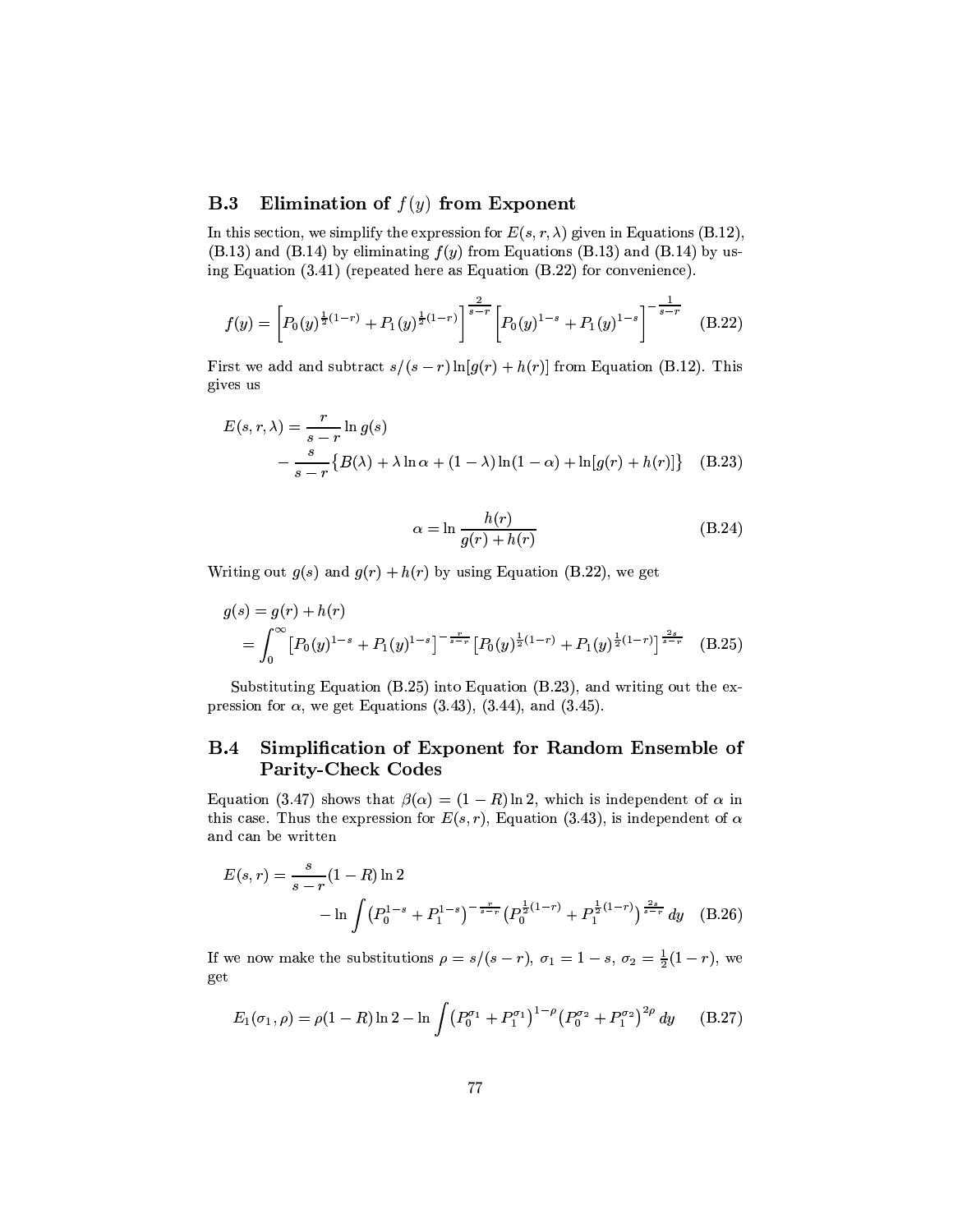where

$$
\sigma_2 = \frac{1 - \sigma_1(1 - \rho)}{2\rho}
$$

Next we find the maximum of  $E_1(\sigma_1,\rho)$  over  $\sigma_1$ . Define

$$
z(\sigma_1, y) = [P_0(y)]^{\sigma_1} + [P_1(y)]^{\sigma_1}
$$

$$
E_1(\sigma_1, \rho) = \rho(1 - R) \ln 2 - \ln \int z(\sigma_1, y)^{1 - \rho} z(\sigma_2, y)^{2\rho} dy
$$

$$
\frac{\partial E_1(\sigma_1, \rho)}{\partial \sigma_1} = \frac{-\int_0^\infty z(\sigma_1, y)^{1-\rho} z(\sigma_2, y)^{2\rho} \left[ \frac{(1-\rho)z_1'(\sigma_1, y)}{z(\sigma_1, y)} - \frac{2\rho z_1'(\sigma_2, y)(1-\rho)}{z(\sigma_2, y)^{2\rho}} \right] dy}{\int_0^\infty z(\sigma_1, y)^{1-\rho} z(\sigma_2, y)^{2\rho} dy}
$$
\n(B.28)

The partial derivate in Equation (B.28) was taken with  $\rho$  constant but  $\sigma_2$ varying with  $\sigma_1$  according to Equation (B.27). It is clear from the bracketed term in Equation (B.28) that  $E_1(\sigma_1,\rho)$  has a stationary point at  $\sigma_1 = \sigma_2$ , or  $1-s=\frac{1}{2}(1-r).$ 

In order to show that  $\sigma_1 = \sigma_2$  actually maximizes  $E_1(\sigma_1, \rho)$ , it is sufficient to show that Equation (B.28) is nonnegative for  $\sigma_1 < \sigma_2$  and nonpositive for  $\sigma_1 > \sigma_2$ . Since the sign of Equation (B.28) is determined only by the bracketed term, however, is it sufficient to show that

$$
\frac{\partial}{\partial \sigma_1} \left[ \frac{-z_1'(\sigma_1, y)}{z(\sigma_1, y)} + \frac{z_1'(\sigma_2, y)}{z(\sigma_2, y)} \right] \le 0
$$
\n(B.29)

Or,

$$
-\frac{z_1''(\sigma_1, y)z(\sigma_1, y) - [z_1'(\sigma_1, y)]^2}{[z(\sigma_1, y)]^2} + \frac{z_1''(\sigma_2, y)z(\sigma_2, y) - [z_1'(\sigma_2, y)]^2}{[z(\sigma_2, y)]^2} \left[-\frac{(1-\rho)}{2\rho}\right] \le 0
$$

Writing out the first term, we get

$$
-\frac{\left[P_0^{\sigma_1}(\ln P_0)^2+P_1^{\sigma_1}(\ln P_1)^2\right]\left[P_0^{\sigma_1}+P_1^{\sigma_1}\right]-\left[P_0^{\sigma_1}\ln P_0+P_1^{\sigma_1}\ln P_1\right]^2}{[z(\sigma_1,y)]^2}
$$

From the Schwartz inequality, the second part of this expression is less than or equal to the first, so the whole term is negative. In the same way, the second term is negative, establishing that  $1-s = (1-r)/2$  yields a maximum of  $E(s,r)$ . Substituting this into Equation (B.26), we get

$$
E(s) = \frac{s}{1-s}(1-R)\ln 2 - \ln \int_0^\infty \left[P_0^{1-s} + P_1^{1-s}\right]^{1/(1-s)} dy \tag{B.30}
$$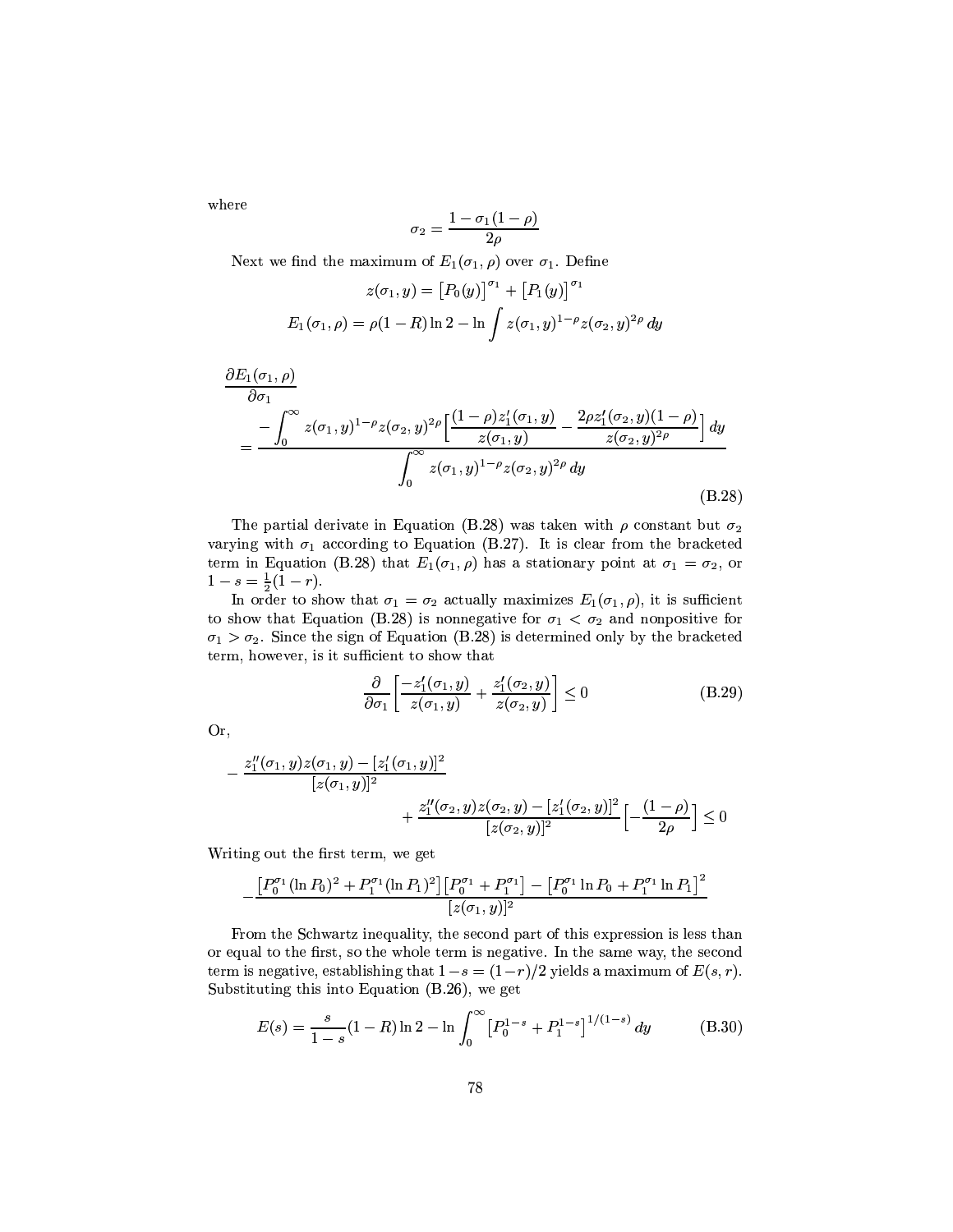#### $B.5$ **General BSC**

In order to maximize Equation (3.61) over  $s$  and  $r$ , and thereby minimize our upper bound to  $\bar{P}_e$  for the BSC, we could simply combine Equations (3.61),  $(3.62)$ , and  $(3.63)$ , and then set the partial derivatives with respect to s, r, and  $\lambda$  equal to 0. This procedure is tedious, and it is difficult to demonstrate that the stationary point so found is indeed the maximum over  $s, r$  of the minimum over  $\lambda$ . However, we recall that Equations (3.61) to (3.64) were derived by eliminating  $f(y)$  from Equation (3.37).

For the BSC, it makes no difference what  $f(y)$  is. Due to the symmetry condition, Equation (3.5),  $f(+1) = f(-1)$ , and thus  $f(y)$  is specified by one value. However, we showed that multiplying  $f(y)$  by a constant does not change E, so that  $f(y)$  can be chosen as 1 for the BSC. At this point, we can return to Equation (3.37) and minimize this directly. We have, letting  $p = P_0(-1)$ 

$$
\bar{P}_e \le \max_{\lambda} \min_{s,r,d} \left\{ \exp n[\ln g(s) - sd] + nC_n \exp n[B(\lambda) + \lambda \ln h(r) + (1 - \lambda) \ln g(r) - rd] \right\} \quad (B.31)
$$

$$
g(s) = p^{1-s} + (1-p)^{1-s}
$$
  
\n
$$
h(r) = 2p^{\frac{1-r}{2}}(1-p)^{\frac{1-r}{2}}
$$
\n(B.32)

To minimize Equation (B.31) over s, we can simply minimize  $[\ln g(s) - sd]$ 

$$
d = \frac{p^{1-s} \ln(1/p) + (1-p)^{1-s} \ln[1/(1-p)]}{p^{1-s} + (1-p)^{1-s}}
$$
(B.33)

if d is in the proper range to make  $0 \leq s < \infty$ .

To see that Equation (B.33) actually minimizes  $\bar{P}_e$ , we can show that

$$
\frac{\partial^2 [\ln g(s) - sd]}{\partial s^2} \ge 0
$$
 (B.34)

This can be done either by straightforward but tedious differentiation or by recalling that the second derivative of a semi-invariant generating function  $\left[ \ln g(s) \right]$ is always positive [4]. Likewise, minimizing over  $r$  gives us

$$
d = \frac{-\lambda}{2}p(1-p) + (1-\lambda)\frac{p^{1-r}\ln(1/p) + (1-p)^{1-r}\ln[1/(1-p)]}{p^{1-r} + (1-p)^{1-r}}
$$
(B.35)

if d is in the proper range to make  $-\infty < r \leq 0$ . Finally we can minimize over  $d$  by making the two exponents equal.

$$
\ln(p^{1-s} + (1-p)^{1-s}) - sd
$$
  
=  $B(\lambda) + \lambda \ln 2 + \frac{\lambda(1-r)}{2} \ln p(1-p) + (1-\lambda) \ln(p^{1-r} + (1-p)^{1-r}) - rd$   
(B.36)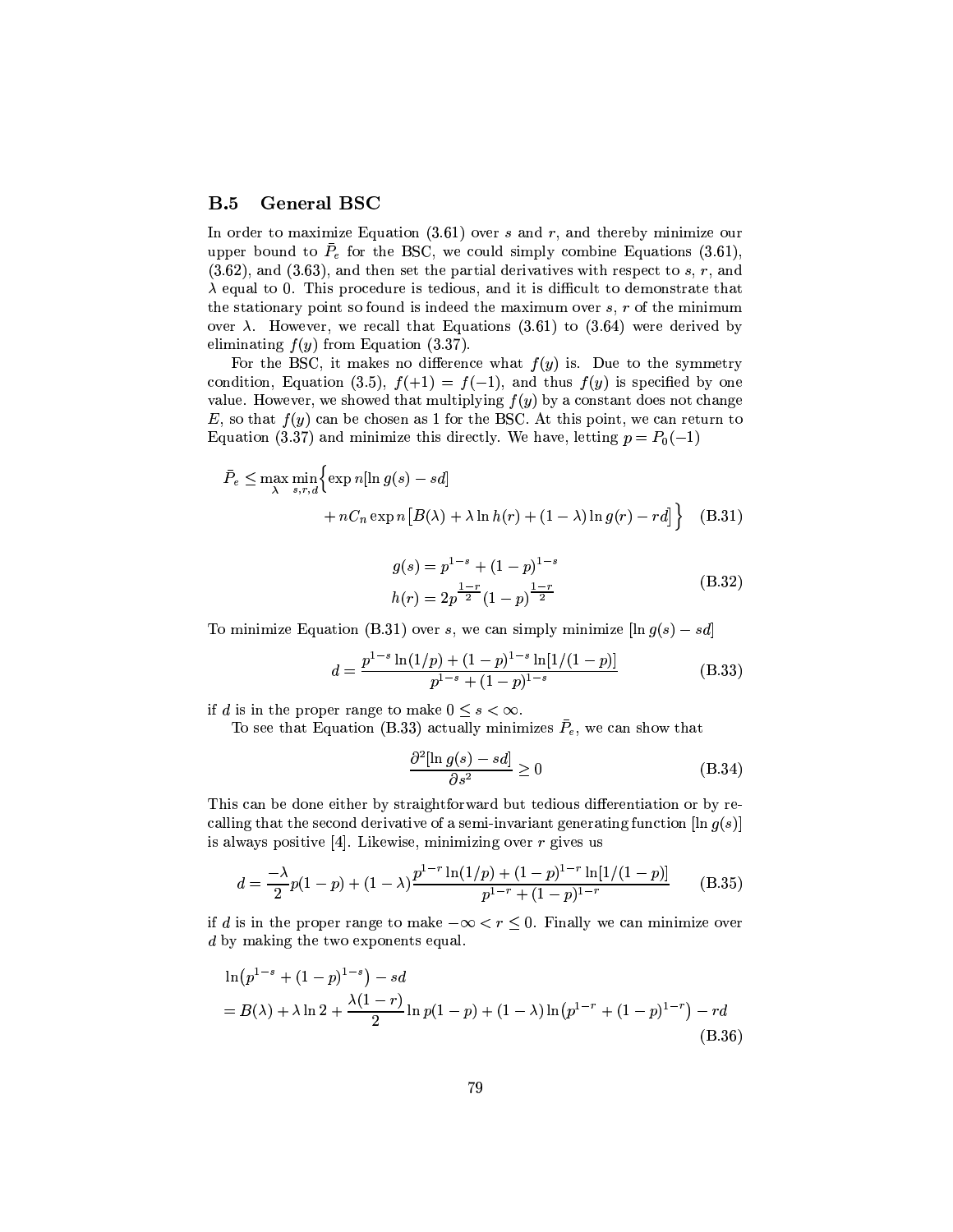Equations (B.34), (B.35) and (B.36) can be used in principle to solve for  $s$ , r, and d in terms of  $\lambda$  if a solution exists with  $0 \leq s < \infty$ ;  $-\infty < r \leq 0$ . To simplify these equations, first combine Equations  $(B.33)$  and  $(B.35)$  to eliminate  $d$ .

$$
-p_s \ln p - (1 - p_s) \ln(1 - p) = -\frac{\lambda}{2} \ln p(1 - p) - (1 - \lambda) \left[ p_r \ln p + (1 - p_r) \ln(1 - p) \right]
$$
\n(B.37)

where

$$
p_s = \frac{p^{1-s}}{p^{1-s} + (1-p)^{1-s}}
$$
  
\n
$$
p_r = \frac{p^{1-r}}{p^{1-r} + (1-p)^{1-r}}
$$
  
\n
$$
p_r \le p \le p_s
$$
  
\n(B.38)

The third condition in Equation (B.38) is required by the condition  $s \geq 0, r \leq 0$ .

Rearranging Equation (B.37), we get

$$
\left(-p_s + \frac{\lambda}{2} + (1-\lambda)p_r\right)\ln p = \left[(1-p_s) - \frac{\lambda}{2} - (1-\lambda)(1-p_r)\right]\ln(1-p)
$$

$$
= \left[-p_s + \frac{\lambda}{2} + (1-\lambda)p_r\right]\ln(1-p)
$$

$$
p_s = \frac{\lambda}{2} + (1-\lambda)p_r \tag{B.39}
$$

Equation (B.36) can also be simplified if we add  $d$  to each side, then substitute Equation  $(B.34)$  in the left side of Equation  $(B.36)$ , and substitute Equation (B.35) in the right side of Equation (B.36). After some simplification, this yields

$$
H(p_s) = B(\lambda) + \lambda \ln 2 + (1 - \lambda)H(p_r)
$$
 (B.40)

Also, since we have set the exponents in Equation (B.31) equal, we can simplify the expression for  $\bar{P}_e$ . Proceeding in the way used to get Equation (B.40), we  $obtain$ 

$$
\bar{P}_e \le \max_{\lambda} (1 + nC_n) \exp(-n\left[-H(p_s) + p_s \ln \frac{1}{p} + (1 - p_s) \ln \frac{1}{1 - p}\right] \tag{B.41}
$$

where  $p_s$  satisfies Equations (B.39) and (B.40) and  $p_r \leq p \leq p_s$ .

Note from Figure 3.4 that the  $\overline{P}_e$  in Equation (B.41) is decreasing with  $p_s$ , so that maximizing  $\lambda$  means to find the  $\lambda$  for which the  $p_s$  satisfying Equations (B.39) and (B.40) is minimized. A simpler formulation for this  $\lambda$  can be found from Equation (B.31), from which  $\lambda$  is chosen to maximize

$$
\[B(\lambda) + \lambda \ln \frac{h(r)}{g(r)}\] = B(\lambda) + \frac{\lambda}{2} \ln 4p_r(1 - p_r) \tag{B.42}
$$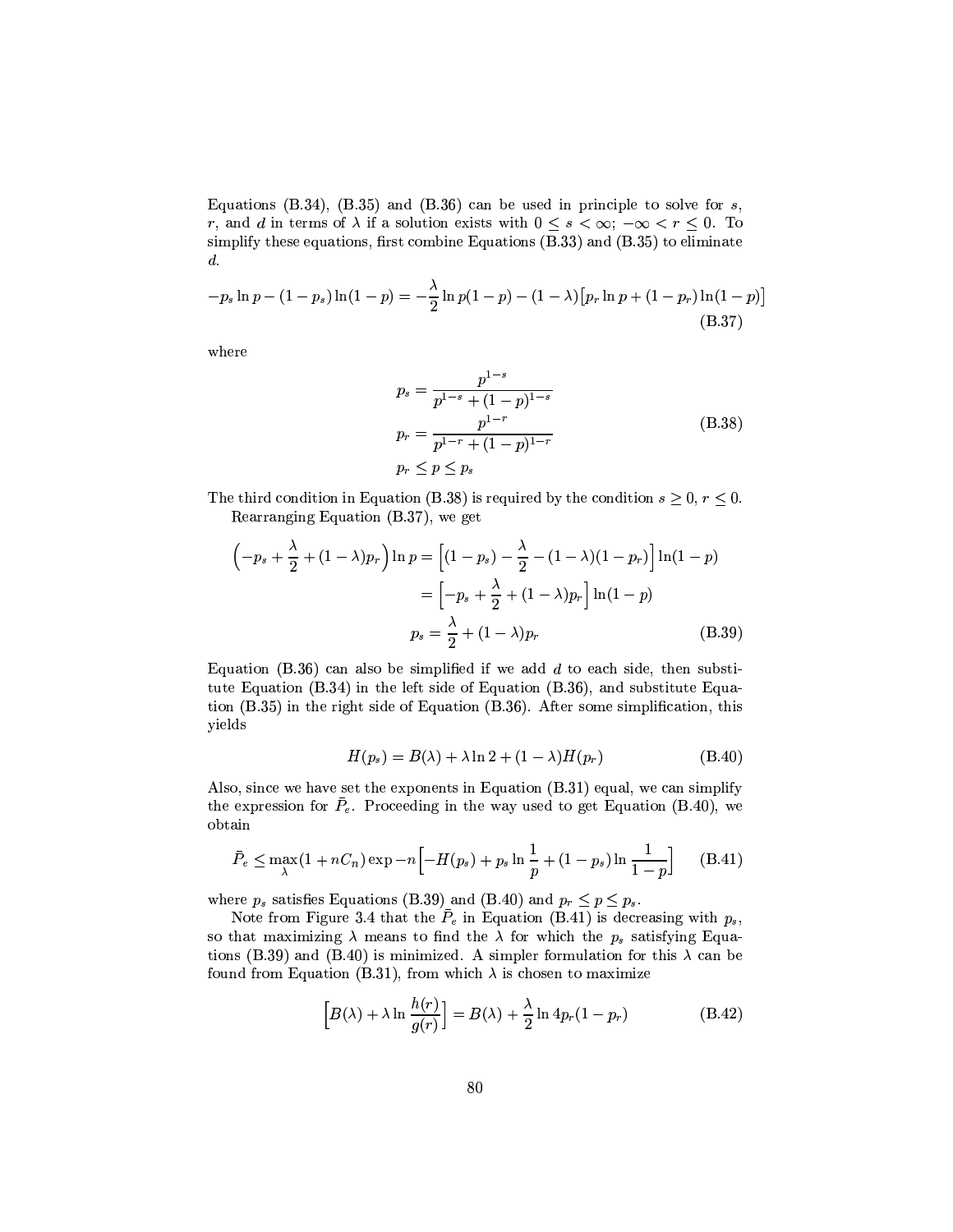## **Analysis of Number of Independent Decoding**  $\mathbf C$ **Iterations**

An asymptotic bound on the probability of decoding error using probabilistic decoding was developed in Chapter 4, Equation  $(4.19)$ . This bound was given as a function of the number of decoding iterations. In this appendix, upper and lower bounds will be derived on the maximum number of decoding iterations  $m$ that can be achieved with an  $(n, j, k)$  code before the independence assumption of Theorem 4.1 becomes invalid. We shall show first that for any  $(n, j, k)$  code  $m$  must be upper bounded by

$$
m < \frac{\log n}{\log(k-1)(j-1)}\tag{C.1}
$$

Second, and more important, a construction procedure will be described by which it is always possible to find an  $(n, j, k)$  code satisfying

$$
m+1 > \frac{\log n + \log \frac{kj - k - j}{2k}}{2\log(k-1)(j-1)} \ge m
$$
 (C.2)

Note that for large n, the m given by Equation  $(C.2)$  is approximately half that given by Equation  $(C.1)$ .

**Theorem C.1.** Let m be the largest number of independent decoding iterations possible for any code of block length n with k digits per parity-check and j paritycheck sets per digit. Then

$$
m < \frac{\log n}{\log(k-1)(j-1)}
$$

*Proof.* Consider an *m*-tier parity-check set tree for any digit in any  $(n, j, k)$ code. To achieve  $m$  independent decoding iterations, each node of this tree must correspond to a separate digit in this code. Thus, the number of nodes in the m-tier tree must be at most equal to the block length n. The first tier contains  $(k-1)$  nodes for each of the j branches rising from the base node. Thus, the first tier contains  $j(k-1)$  digits. Each of these digits gives rise to  $(j-1)(k-1)$  digits on the second tier since only  $(j-1)$  branches rise from each node on the first tier. Thus, there are  $j(j-1)(k-1)^2$  digits on the second tier. Similarly, there are  $i(i-1)^{i-1}(k-1)^i$  digits on the i<sup>th</sup> tier. Thus,

$$
1 + j(k-1) + j(j-1)(k-1)^2 + \dots + j(j-1)^{i-1}(k-1)^i
$$
  
+  $j(j-1)^{m-1}(k-1)^m \le n$  (C.3)

The expression on the left of Equation  $(C.3)$  is lower bounded by its last term, and that in turn is lower bounded by  $(j-1)^m (k-1)^m$ , hence

$$
(j-1)^m (k-1)^m < n
$$
 (C.4)

Taking the logarithm of both sides of Equation  $(C.4)$ , we get Equation  $(C.1)$ ,  $\Box$ proving the theorem.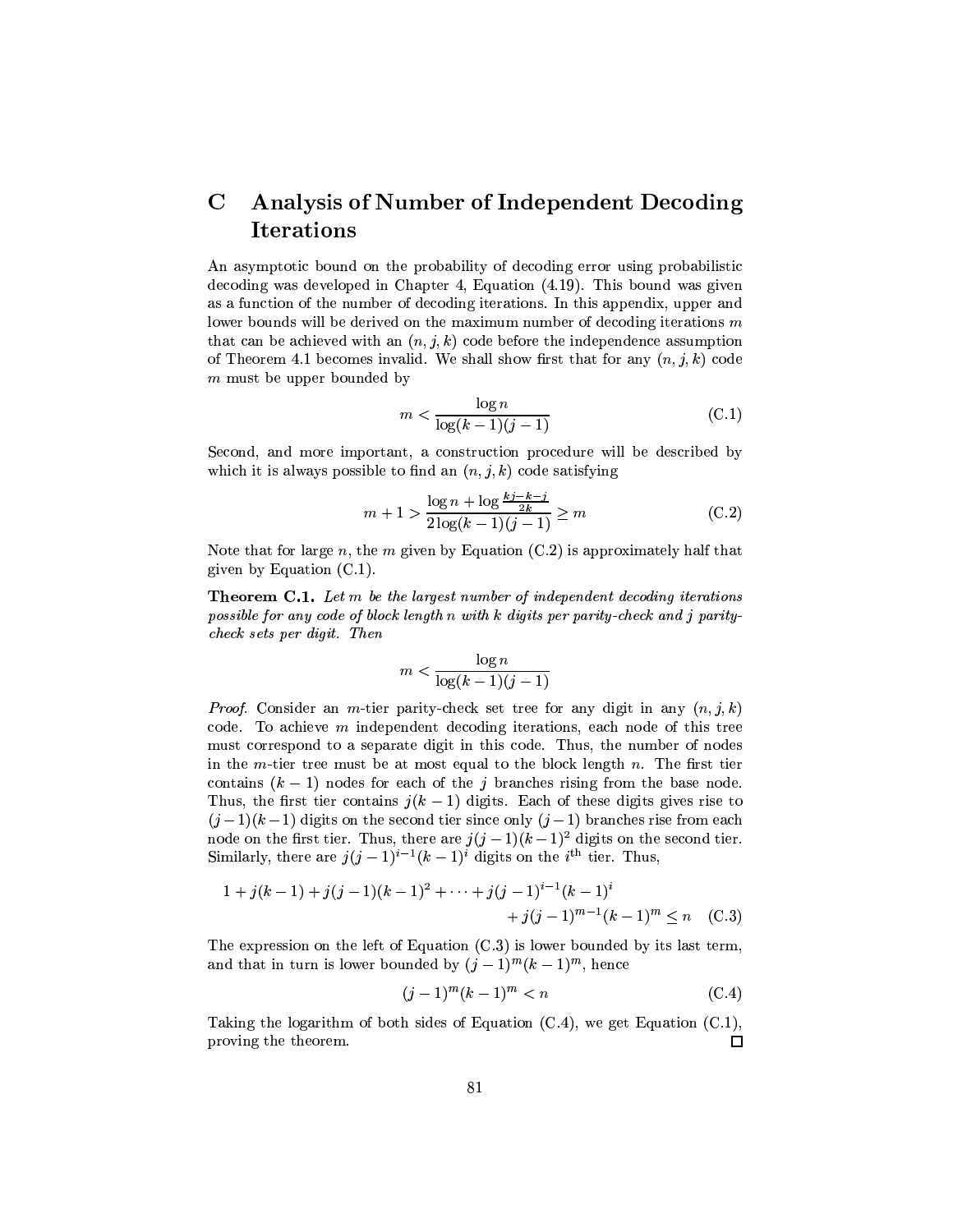Equation  $(C.3)$  can also be summed exactly to get

$$
1 + j(j-1)^{m-1}(k-1)^m \left[ \frac{1 - (j-1)^{-m}(k-1)^{-m}}{1 - (j-1)^{-1}(k-1)^{-1}} \right] \le n \tag{C.5}
$$

The complexity of Equation (C.5), however, makes it less useful than Equation  $(C.1)$ .

Before describing a construction procedure to satisfy Equation  $(C.2)$ , a relationship will be established between  $m$  and the relative locations of the 1's in the parity-check matrix. Define a *closed path* in parity-check matrix to be a sequence of connected alternating horizontal and vertical lines with the following properties: First, the last line in the sequence terminates at the beginning of the first line; second, each vertex is at a point where the parity-check matrix contains a 1. A vertex is here defined as a connection point between successive lines in the sequence, including that between the last and first lines (see Figure C.1). Define the length of a closed path as the number of lines in the



Figure C.1: Example of closed path of length 6. Blanks =  $0$ 's; slashes =  $1$ 's.

sequence. For example, the closed path in Figure C.1 has length 6. Note that a horizontal or vertical line can pass through other lines and other ones in the matrix and is still counted as one line. We allow the sequence of lines associated with a closed path to start with any line in the path and go in either direction.

Lemma C.1. If one or more closed path of length L exists in a parity-check matrix and no closed path of length less than L exists, then m, the number of independent decoding iterations, satisfies

$$
m < \frac{L}{4} \le m + 1\tag{C.6}
$$

**Proof of First Half of Inequality.** Consider a particular closed path of length L. There are  $L/2$  vertical lines in this path, each corresponding to a digit in the code. Call these digits, in order of their appearance along the closed path  $a_1$ ,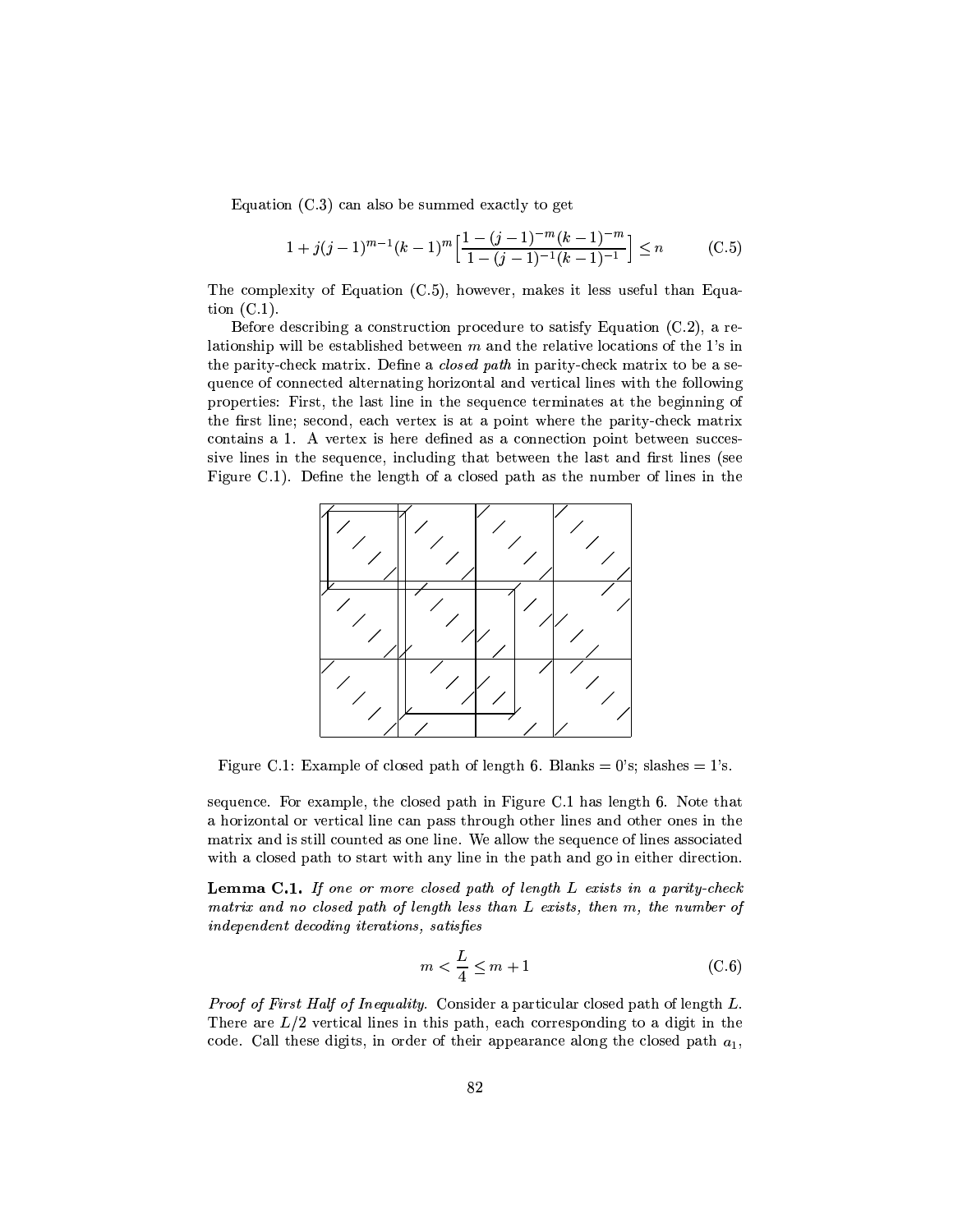$a_2, \ldots, a_{L/2}$ . For the closed path shown in Figure C.1, we could have  $a_1 = 1$ ,  $a_2 = 6$ , and  $a_3 = 13$ . Consider the parity-check set tree associated with digit  $a_{L/2}$  (see Figure C.2), and consider the two paths in this tree formed by  $a_{L/2}$ ,



Figure C.2: Closed path of Figure C.1 in a parity-check set tree.

 $a_{(L/2)-1}, \ldots, a_{L/4}$  (or  $a_{(L/4)+1/2}$ ) and  $a_{L/2}, a_1, a_2, \ldots, a_{L/4}$  (or  $a_{(L/4)+1/2}$ ). Note that  $a_{L/2}$  appears on tier 0;  $a_1$  and  $a_{(L/2)-1}$  on tier 1, and in general  $a_i$ and  $a_{(L/2)-i}$  on tier *i*. If  $L/4$  is an integer, then  $a_{L/4}$  must appear twice on the  $L/4^{\text{th}}$  tier and thus  $m < L/4$ . Alternatively, if  $(L/4) + 1/2$  is an integer, then  $a_{(L/4)+1/2}$  appears once on the  $(L/4) - \frac{1}{2}$ <sup>th</sup> tier and once on the  $(L/4) + \frac{1}{2}$ <br>tier. In this case,  $m \le L/4 - \frac{1}{2} < L/4$ , completing the proof that  $m < L/4$ .

Proof of Second Half of Inequality. If a code has only  $m$  independent decoding iterations, then for some digit in the code, say  $d$ , the parity-check set tree contains a digit on tier  $m+1$ , say  $a_0$ , that has appeared elsewhere either on tier  $m + 1$  or on a lower tier. Now let  $a_1$  and  $b_1$  be the digits immediately below the two appearances of  $a_0$  on the parity-check set tree; let  $a_2$  and  $b_2$  be the digits underneath them, and so forth down to digit  $d$ . The number of digits in the set  $a_0, d, a_1, \ldots, b_1, \ldots$ ; is at most  $2(m + 1)$ . Finally, consider drawing a closed path in the parity-check matrix starting with  $a_0$  and the parity check set containing  $a_1$  and  $a_2$ , and so on down to digit d and back up to  $a_0$  via the b's. This closed path contains twice as many lines as digits, so that  $L \leq 4(m + 1)$ proving the theorem.  $\Box$ 

A procedure will now be described for constructing parity-check matrices with no closed paths of length  $L = 4m$  or less. The procedure will be followed by a proof the that construction can be carried out whenever Equation  $(C.2)$ is satisfied. Consider and  $n_j/k$  by n matrix such as in Figure C.3. The matrix has been divided into *jk* square submatrices, each with  $n/k$  rows and columns. The first row of submatrices and the first column of submatrices are all identity matrices. The other submatrices contain the letter  $U$  in each position on the main diagonal and the letter  $A$  in each position off the main diagonal. Our object is to replace each submatrix containing  $A$ 's and  $U$ 's with permutations of the  $n/k$  by  $n/k$  identity matrix in such a way as to form no closed paths of length  $4m$  or less. The letter A is used to denote an acceptable position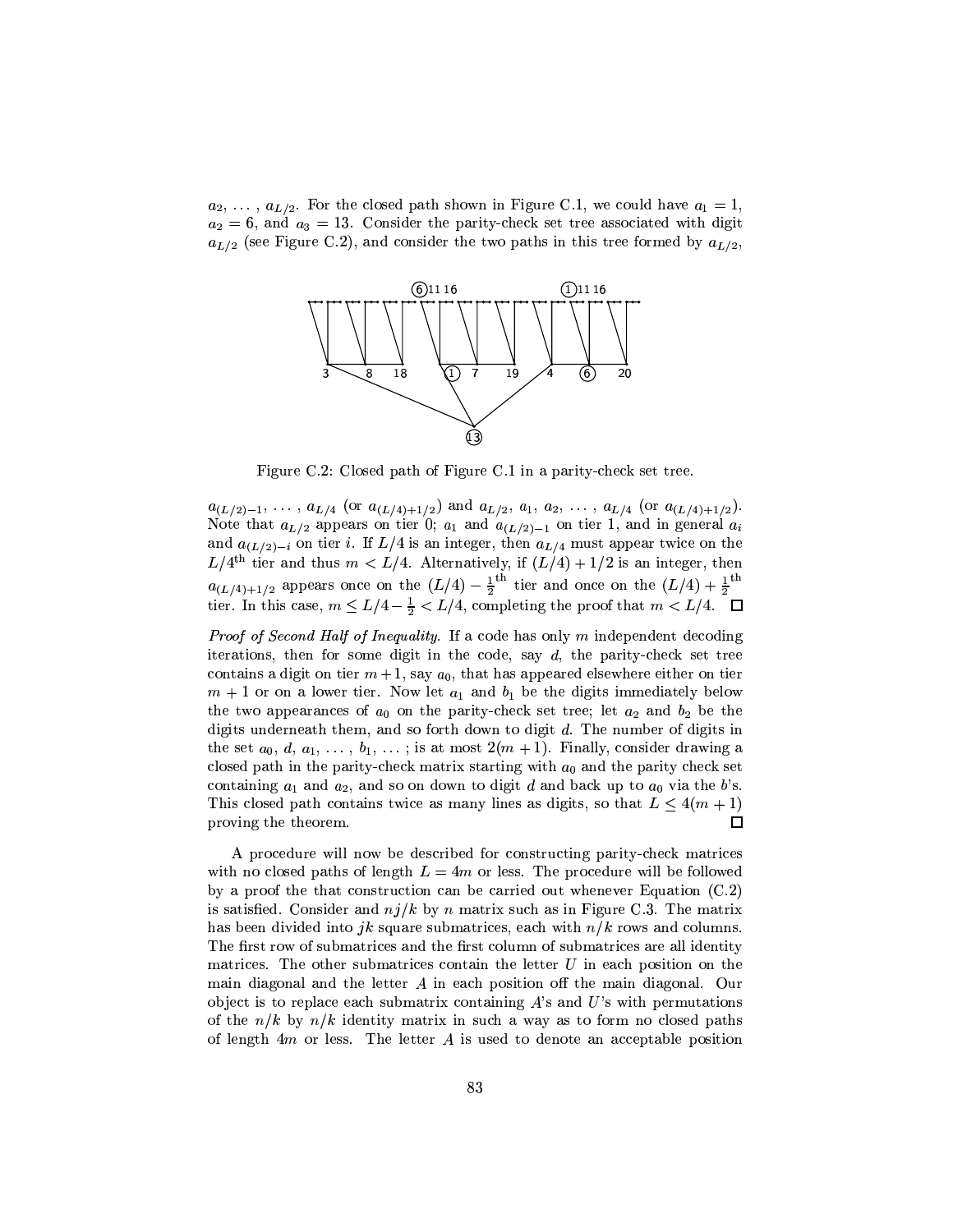

Figure C.3: Initial stage of construction procedure.

in which to place a 1 without forming any closed paths of length  $4m$  or less. The letter U denotes an unacceptable position; these are positions in which a 1 would create a closed path of length 4m or less. Note that even for  $m = 1$ , the main diagonals contain  $U$ 's because of the closed paths of length 4 such as that shown by the dotted line in Figure C.3.

Next pick a submatrix containing  $A$ 's and  $U$ 's, and in the first row, select some position containing an  $A$  and replace that  $A$  with a 1. Also place a 0 in front of each letter in the submatrix that is in the same row or column as that 1. Finally, for those positions in the matrix in which 1's can no longer be placed without creating a closed path of length  $4m$  or less, replace the A with a U. This yields a matrix such as that in Figure C.4

Continue with row 2 of the submatrix, replacing some position containing an A (not 0A) with a 1, filling in that row and column by 0's and changing A's to  $U$ 's when necessary. Continue in this way until each row of the submatrix contains a 1 and go through each submatrix in this way. If, at some point in this process, a row is encountered, say the  $\ell^{\text{th}}$ , in which no position contains an A without an accompanying 0, go through the following "emergency" procedure.

Let  $c_{\ell}$  be a column in which row  $\ell$  contains a U. Denote this by  $P(\ell, c_{\ell}) = U$ , where  $P(i, j)$  is defined as the symbol appearing in the i<sup>th</sup> row of the j<sup>th</sup> column of the submatrix. For each  $i < l$ , define  $c_i$  as the column for which  $P(i, c_i) = 1$ . Now find an *i* for which  $P(i, c_{\ell}) = 0A$  and  $P(\ell, c_i) = 0A$  (see the circled entries in Figure C.5.) For this i, change  $P(i, c_{\ell})$  to 1,  $P(\ell, c_i)$  to 1,  $P(i, c_i)$  to 0A and modify the  $A$ 's U's and  $0A$ 's throughout the matrix to correspond to this new set of 1's.

For this emergency procedure to work, it is necessary first to prove that making both  $P(i, c_i) = 1$  and  $P(\ell, c_i) = 1$  simultaneously does not form any closed path of length  $4m$  or less. Also, it is necessary to prove that if Equation (C.2) is satisfied, then an *i* always exists such that  $P(i, c_i) = 0A$  and  $P(\ell, c_i) = 0A$ .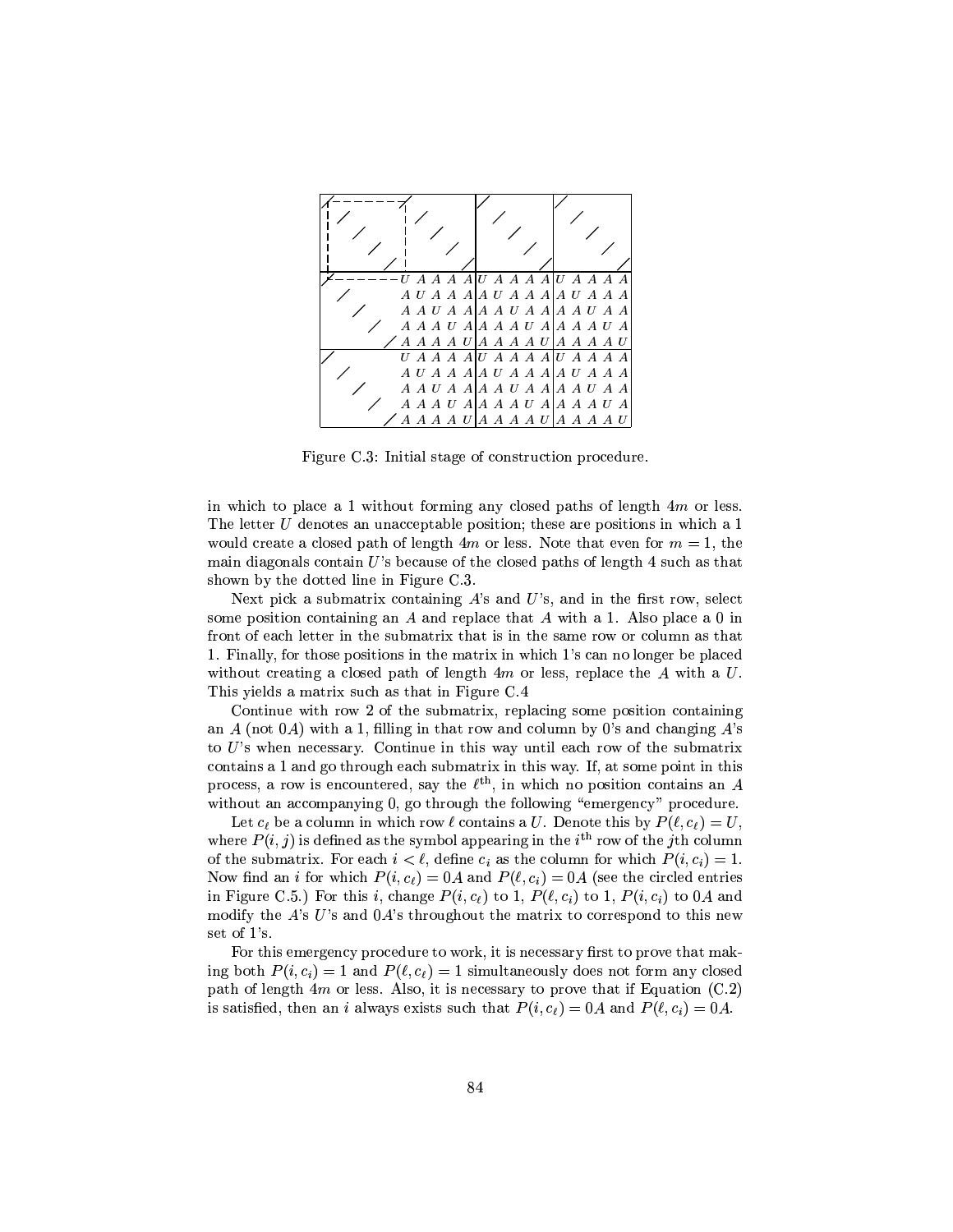|   | $0U \nearrow 0A$ 0A $0A$   U A A A A   U A A A                                                                           |  |                                                                                                           |  |  |                                                                             |  |  | $\boldsymbol{A}$ |
|---|--------------------------------------------------------------------------------------------------------------------------|--|-----------------------------------------------------------------------------------------------------------|--|--|-----------------------------------------------------------------------------|--|--|------------------|
|   | $A$ OU A A A A U A A A A A U A A A                                                                                       |  |                                                                                                           |  |  |                                                                             |  |  |                  |
|   | A 0A U A $A \parallel A \parallel A \parallel U \parallel A \parallel A \parallel A \parallel U \parallel A \parallel A$ |  |                                                                                                           |  |  |                                                                             |  |  |                  |
|   | $A$ 0A A U A                                                                                                             |  |                                                                                                           |  |  | $A \quad A \quad A \quad U \quad A \mid A \quad A \quad A \quad U \quad A$  |  |  |                  |
|   | $A$ $0A$ $A$ $A$ $U$                                                                                                     |  |                                                                                                           |  |  | $A$ $A$ $A$ $B$ $U$ $A$ $A$ $A$ $B$ $U$                                     |  |  |                  |
| U |                                                                                                                          |  | $A \quad A \quad A \quad A \mid U \quad A \quad A \quad A \quad A \mid U \quad A \quad A \quad A \quad A$ |  |  |                                                                             |  |  |                  |
|   | $A$ U $A$ $A$ $A$ $A$ $U$ $A$ $A$ $A$ $A$ $U$ $A$ $A$ $A$                                                                |  |                                                                                                           |  |  |                                                                             |  |  |                  |
|   | $A \quad A \quad U \quad A \quad A \mid A \quad A \quad U \quad A \quad A \mid A \quad A \quad U \quad A \quad A$        |  |                                                                                                           |  |  |                                                                             |  |  |                  |
|   | $A \ A \ A \ U \ A \$                                                                                                    |  |                                                                                                           |  |  | $A \quad A \quad A \quad U \quad A \quad A \quad A \quad A \quad U \quad A$ |  |  |                  |
|   | A A A A U $ A \ A \ A \ U $ A A A U $ A \ A \ A \ A \ U$                                                                 |  |                                                                                                           |  |  |                                                                             |  |  |                  |

Figure C.4: Second step in matrix construction.

The first point will be proved by contradiction. Assume that setting  $P(i, c_i)$ 1,  $P(\ell, c_{\ell}) = 1$ , and  $P(i, c_i) = 0$  forms a closed path of length 4m or less. This path must contain both points i,  $c_{\ell}$  and  $\ell$ ,  $c_i$  as vertices, since the 0.4's formerly in these positions indicated that no closed path of length 4m or less existed through either point alone. Consider tracing round this closed path starting at  $\ell, c_i$  along the horizontal line. There are two cases to be considered: First, the path comes to  $i, c_{\ell}$  along a horizontal line as in Figure C.6; second, the path comes to  $i, c_{\ell}$  along a vertical line as in Figure C.7.

For case 1, set  $P(i, c_{\ell}) = 0$ ,  $P(i, c_i) = 1$ , and terminate the horizontal line coming into i,  $c_{\ell}$  on point i,  $c_i$ , as in Figure C.6. Then close the path by moving vertically to  $\ell, c_i$ . This path has a length less than 4m since it is shorter than the original path. However, this contradicts the assumption that  $\ell, c_i$  was an acceptable point when  $P(i, c_i)$  was equal to 1.

For case 2, set  $P(i, c_{\ell}) = 0$ ,  $P(\ell, c_i) = 0$ , and  $P(i, c_i) = 1$ . Now make the vertical line previously terminating on  $\ell$ ,  $c_i$  terminate on  $i$ ,  $c_i$ , and the horizontal line previously originating on i,  $c_i$  originate on i,  $c_i$  (see Figure C.7). This forms a closed path of length less than 4m involving neither *i*,  $c_{\ell}$  nor  $\ell$ ,  $c_i$ . This is also a contradiction since no 1's are placed in the matrix in such a way as to form a closed path of length 4m or less. This completes the proof that  $P(\ell,c_i)$  and  $P(i, c<sub>f</sub>)$  may simultaneously be set equal to 1 if they are both labelled 0A.

To complete the proof, we must show that if Equation  $(C.2)$  is satisfied, it is always possible in this emergency condition to find an i such that  $P(\ell, c_i) = 0A$ and  $P(i, c_{\ell}) = 0A$ . First, we shall show that Equation (C.2) implies that there are no more than  $n/2k$  values of i for which  $P(\ell, c_i) = 0A$ . Second, we shall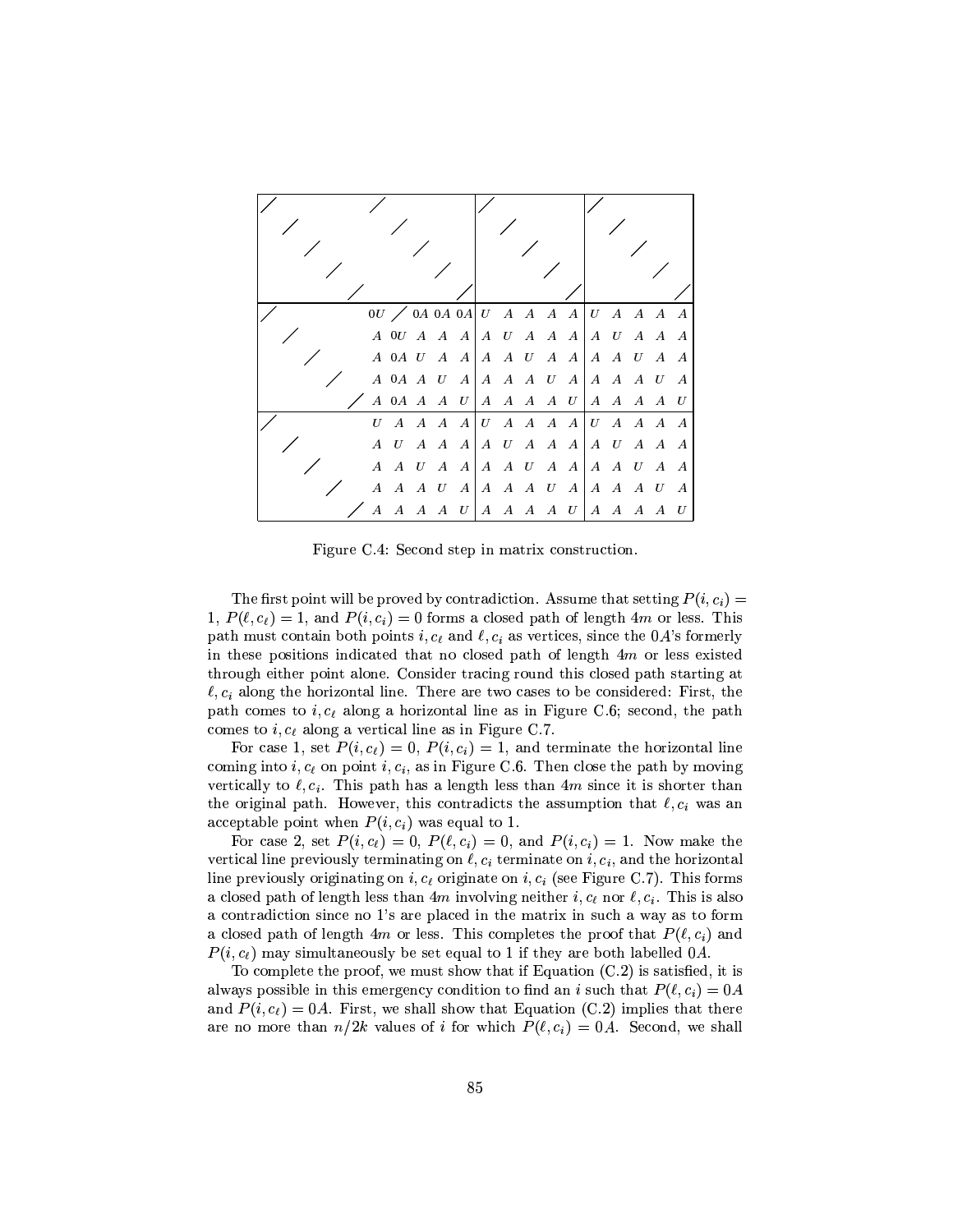

Figure C.5: Example of emergency procedure in matrix construction.



Figure C.6: Case 1: Closed path through  $\ell c_i$  and  $ic_{\ell}$ .

show that more than  $n/2k$  elements in column  $c_{\ell}$  of the submatrix contain 0A's. These two relations will complete the proof since if  $P(i, c_{\ell}) \neq 0A$  for all i for which  $P(\ell, c_i) = 0A$ , then column  $c_{\ell}$  will contain more than  $n/2k$  non-0A's and more than  $n/2k$  0A's. But this is impossible since column  $\ell$  of the submatrix contains only  $n/k$  elements. Thus, there must be an *i* for which  $P(i, c_\ell) = 0A$ and  $P(\ell, c_i) = 0A$ .

We now bound the number of points in row  $\ell$  that can be labelled  $U$ . If a point in the  $\ell^{th}$  row of the submatrix is unacceptable, then a 1 placed at that point would cause a closed path of length  $4m$  or less. We shall consider the first line of that closed path to be the horizontal line on row  $\ell$  originating at the unacceptable point. The last line will then be the vertical line terminating at the unacceptable point. We first ask how many closed paths of length 4 can exist starting at an unacceptable point in row  $\ell$  of the submatrix. There are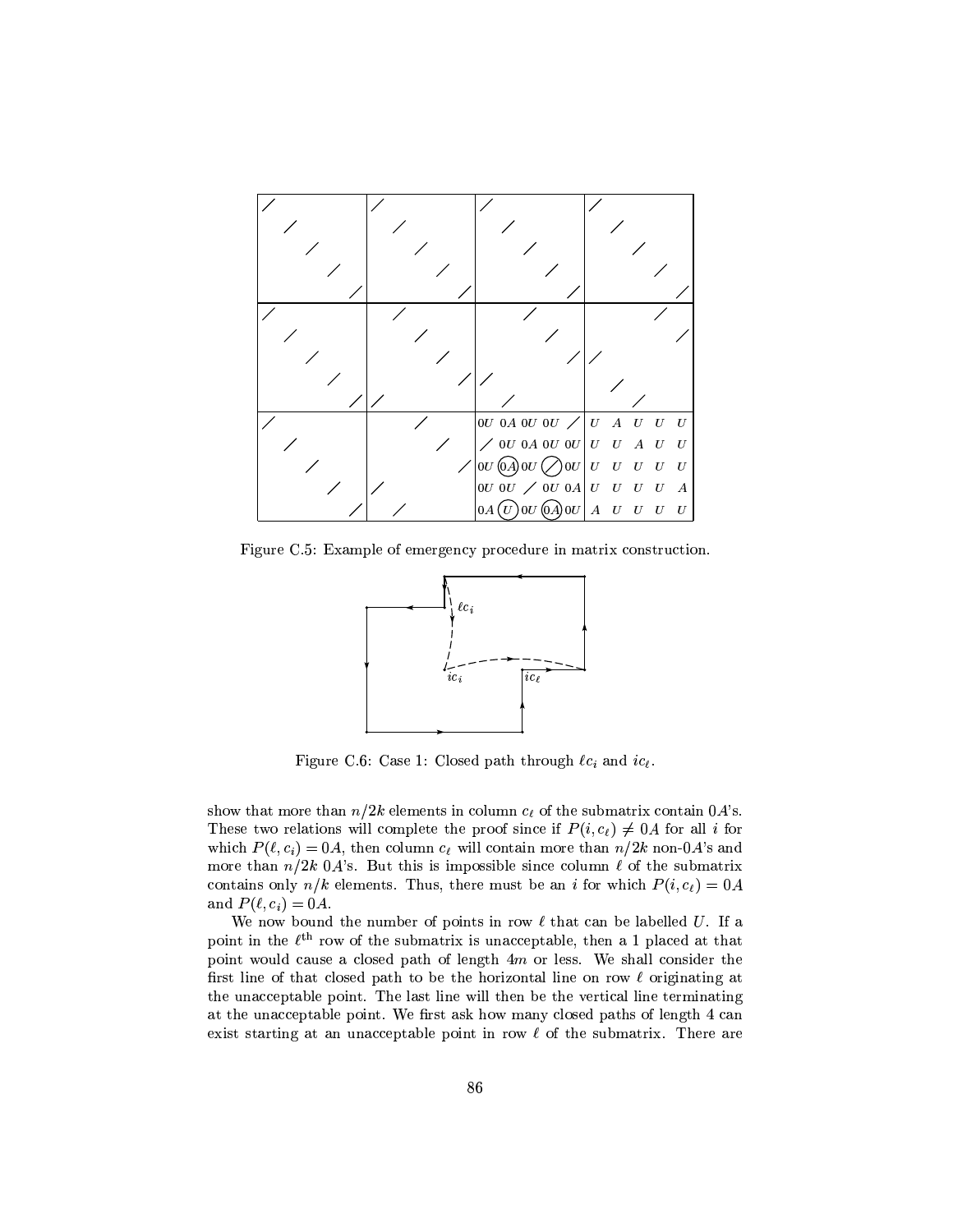

Figure C.7: Case 2: Closed path through  $\ell c_i$  and  $ic_{\ell}$ .

at most  $(k-1)$  points where this first horizontal line can terminate, namely, those positions in row  $\ell$  of the complete matrix in which ones have already been placed. The vertical line from any one of these  $(k-1)$  points can terminate in at most  $(i-1)$  points, namely the other positions in the column in which ones have been placed. Remember that in this construction we never placed more than  $k$ 1's in a row or over  $i$  1's in a column. Finally, if a closed path of length 4 is to be constructed, the next horizontal line from any of these  $(j - 1)$  points must terminate in a column contained in the submatrix under consideration, and there is at most a single 1 in any of those columns on which that horizontal like can terminate. Thus there are at most  $(k-1)(j-1)$  different closed paths of length 4 that can have an unacceptable point in row  $\ell$  of the given submatrix as a vertex. Consequently, at most  $(k-1)(j-1)$  points in row  $\ell$  of the given submatrix are unacceptable because of closed paths of length 4. The same argument can be used on closed paths of length 6. Here, for any of the  $(k-1)(j-1)$  paths of length 2, there are at most  $k-1$  points on which the third line can terminate, and for each of these, at most  $(j - 1)$  points on which the fourth line can terminate. The fifth line is now determined since it must terminate in a column of the given submatrix. Hence at most  $(k-1)^2(j-1)^2$  points in row  $\ell$  of the given submatrix are unacceptable because of closed paths of length 6. Similarly, closed paths of length 2i can make at most  $(k-1)^{i-1}(j-1)^{i-1}$  points unacceptable. Thus, the total number of unacceptable points in row  $\ell$  of the submatrix  $N_u$  is bounded by

$$
N_u \le \sum_{i=2}^{2m} (k-1)^{i-1} (j-1)^{i-1}
$$
  
=  $(k-1)^{2m-1} (j-1)^{2m-1} \left\{ \frac{1 - [(k-1)(j-1)]^{-(2m-1)}}{1 - [(k-1)(j-1)]^{-1}} \right\}$   
 $< \frac{(k-1)^{2m-1} (j-1)^{2m-1}}{1 - [(k-1)(j-1)]^{-1}}$   
=  $\frac{[(k-1)(j-1)]^{2m}}{kj - k - j}$  (C.7)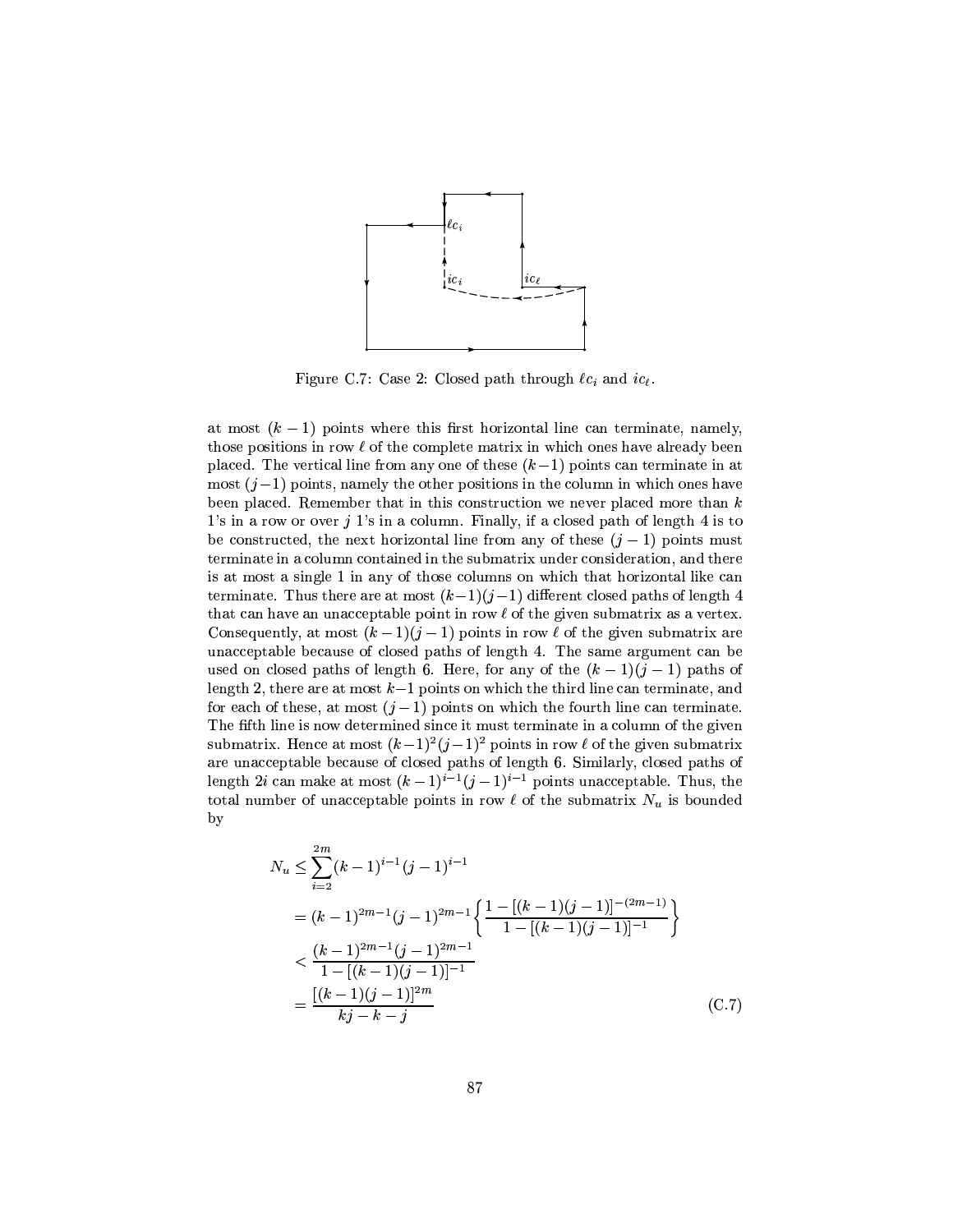Thus  $N_u \leq n/2k$  if

or

$$
\frac{[(k-1)(j-1)]^{2m}}{kj - k - j} \le \frac{n}{2k}
$$

$$
m \le \frac{\log n + \log \frac{kj - k - j}{2k}}{2\log(k - 1)(j - 1)}
$$

Since all the elements in row  $\ell$  of the given submatrix are either 0.4 or U,

Equation (C.2) implies that more than  $n/2k$  of the elements in row  $\ell$  are 0.4's. Finally, we must show that more than  $n/2k$  elements in column  $c_{\ell}$  of the submatrix are labelled 0.4. The argument is identical to that last argument with the exception that instead of constructing paths starting with horizontal lines from the unacceptable digit, we start with a vertical line. Equation  $(C.7)$  still gives a bound on the number of unacceptable points, and Equation  $(C.2)$  still guarantees that over  $n/2k$  points are labelled 0A since all the elements in column  $c_{\ell}$  are 0U's or 0A's. Thus, we have demonstrated a constructive procedure for generating codes in which  $m$  independent decoding iterations can be performed where  $m$  satisfies Equation (C.2).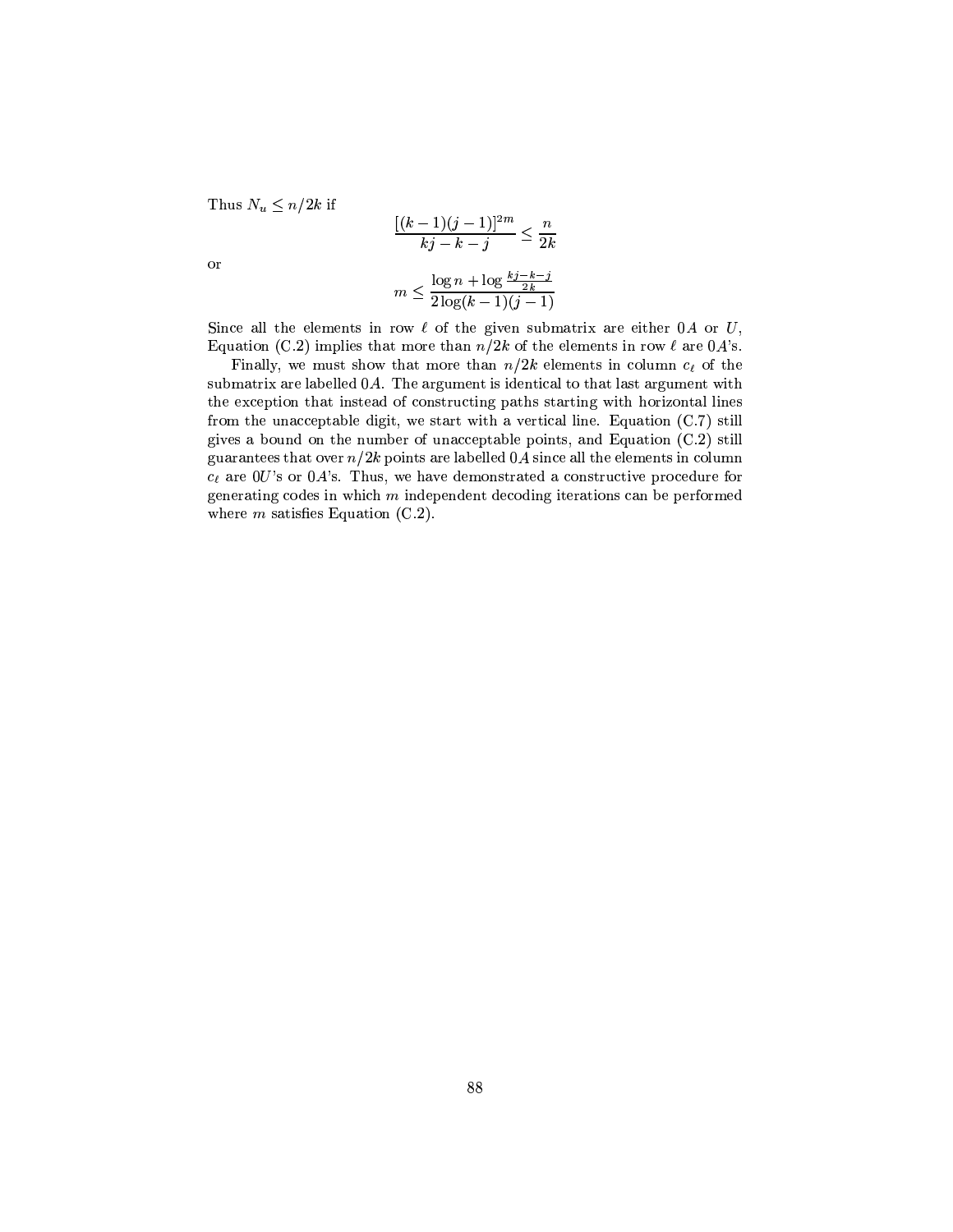# References

- [1] F. J. Bloom, S. S. L. Chang, et al. Improvements of binary transmission by null-zone reception. Proceedings of the IRE, 45:963-975, 1957.
- [2] R. C. Bose and D. K. Ray-Chaudhuri. On a class of error-correcting binary group codes. Information and Control, 3:68-79, 1960.
- [3] P. Elias. Coding for two noisy channels. In Colin Cherry, editor, Information Theory, Third London Symposium, London, England, September 1955. Butterworth's Scientific Publications.
- [4] R. M. Fano. Transmission of Information. The M.I.T. Press and John Wiley & Sons, Inc., New York, 1961.
- [5] R. M. Fano. A heuristic discussion of probabilistic decoding. IEEE Transactions on Information Theory, IT-9:62-71, 1963.
- [6] E. N. Gilbert. A comparison of signaling alphabets. Bell System Technical Journal, 31:504-522, 1952.
- [7] B. V. Gnedenko and A. N. Kolmogorov. Limit Distributions for Sums of Independent Random Variables. Addison Wesley Publishing Company, Cambridge, Massachusetts, 1954.
- [8] C. W. Helstrom. Resolution of signals in white Gaussian noise. *Proceedings of* the IRE, 43:1111-1118, September 1955.
- [9] I. L. Lebow, P. G. McHugh, A. C. Parker, P. Rosen, and J. M. Wozencraft. Application of sequential decoding to high rate data communication on a telephone line. IEEE Transactions on Information Theory, IT-9, April 1963.
- [10] J. L. Massey. Threshold Decoding. The M.I.T. Press, Cambridge, Massachusetts, 1963.
- [11] K. M. Perry and J. M. Wozencraft. SECO: A self regulating error correcting coderdecoder. IRE Transactions on Information Theory, IT-8(5):129-135, September 1962.
- [12] W. W. Peterson. Error Correcting Codes. The M.I.T. Press and John Wiley & Sons, Inc., New York, 1961.
- [13] J. R. Pierce. Theoretical diversity improvement in frequency shift keying. Proceeding of the IRE, 46:903-910, 1958.
- [14] B. Reiffen. Sequential decoding for discrete input memoryless channels. IRE Transactions on Information Theory, IT-8(3):208-220, April 1962.
- [15] C. E. Shannon. Certain results in coding theory for noisy channels. Information and Control, 1:6-25, 1957.
- [16] J. M. Wozencraft and M. Horstein. Coding for two way channels. In Fourth London Symposium on Information Theory, September 1960.
- [17] J. M. Wozencraft and B. Reiffen. Sequential Decoding. The M.I.T. Press and John Wiley & Sons, Inc., New York, 1961.
- [18] N. Zierler. A class of cyclic linear error-correcting codes in  $p^m$  symbols. Group Report 55-19, M.I.T. Lincoln Laboratory, Lexington, Massachusetts, January 1960.